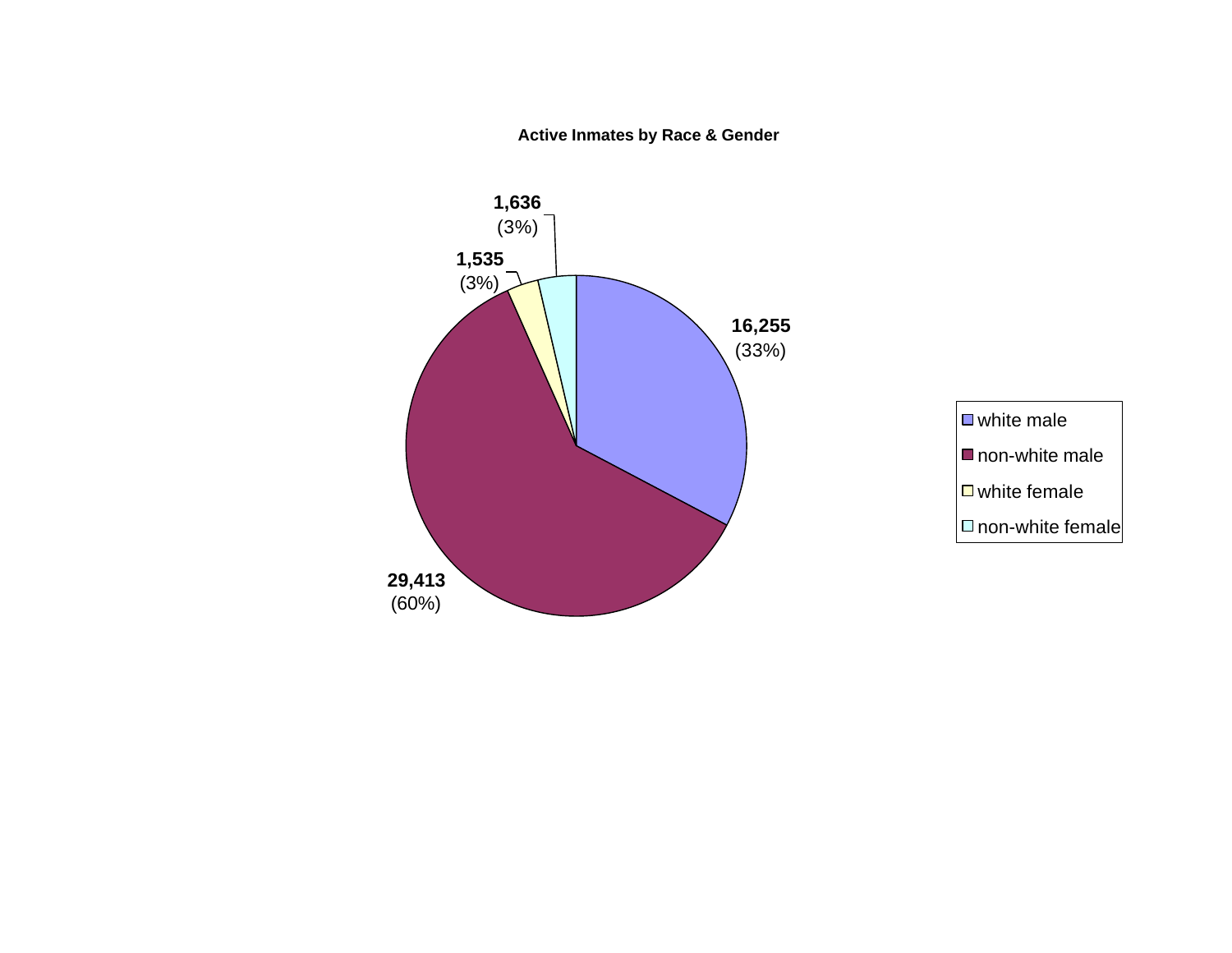**Active Inmates by Security Level**

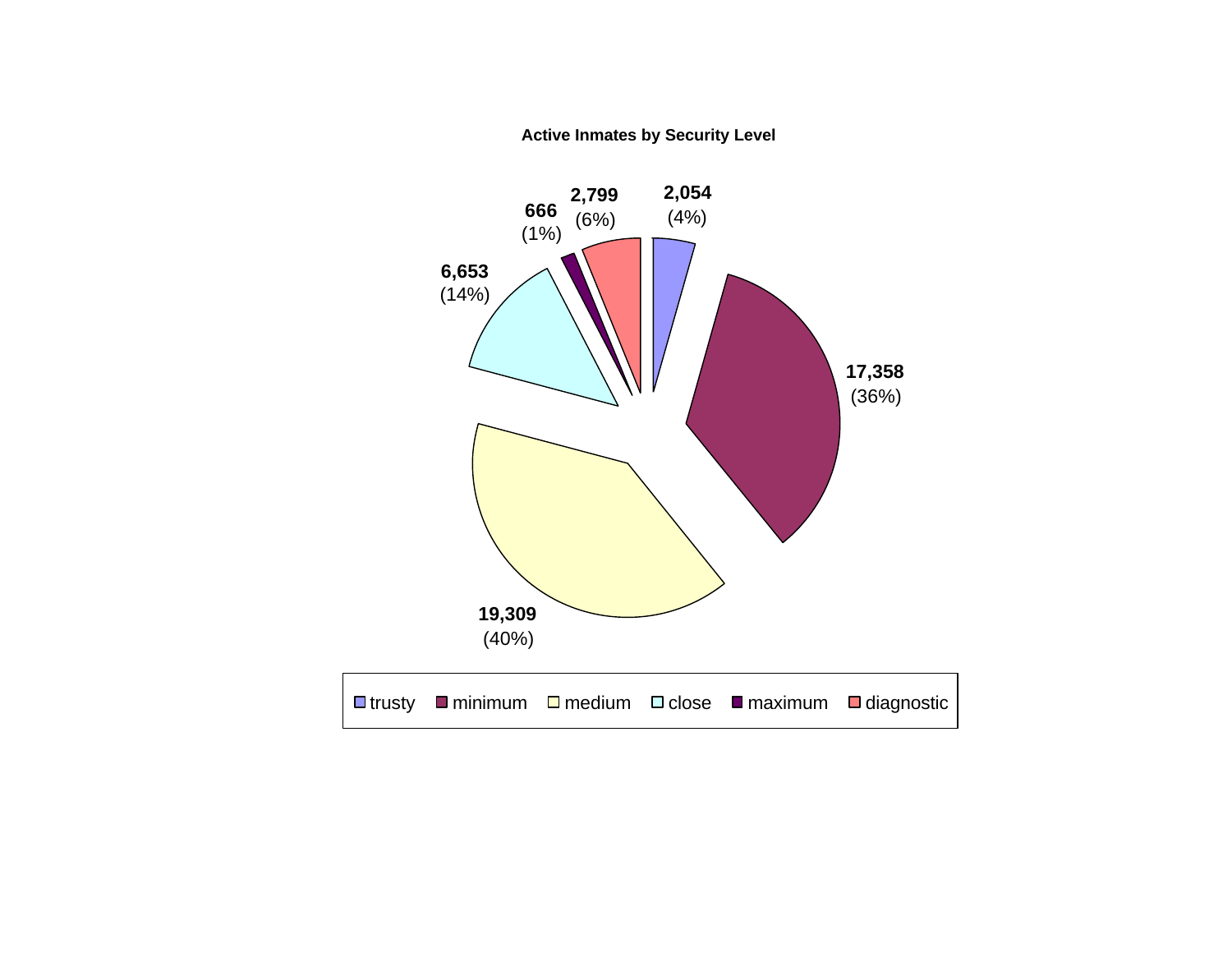### **Active Inmates by Sentence Length**

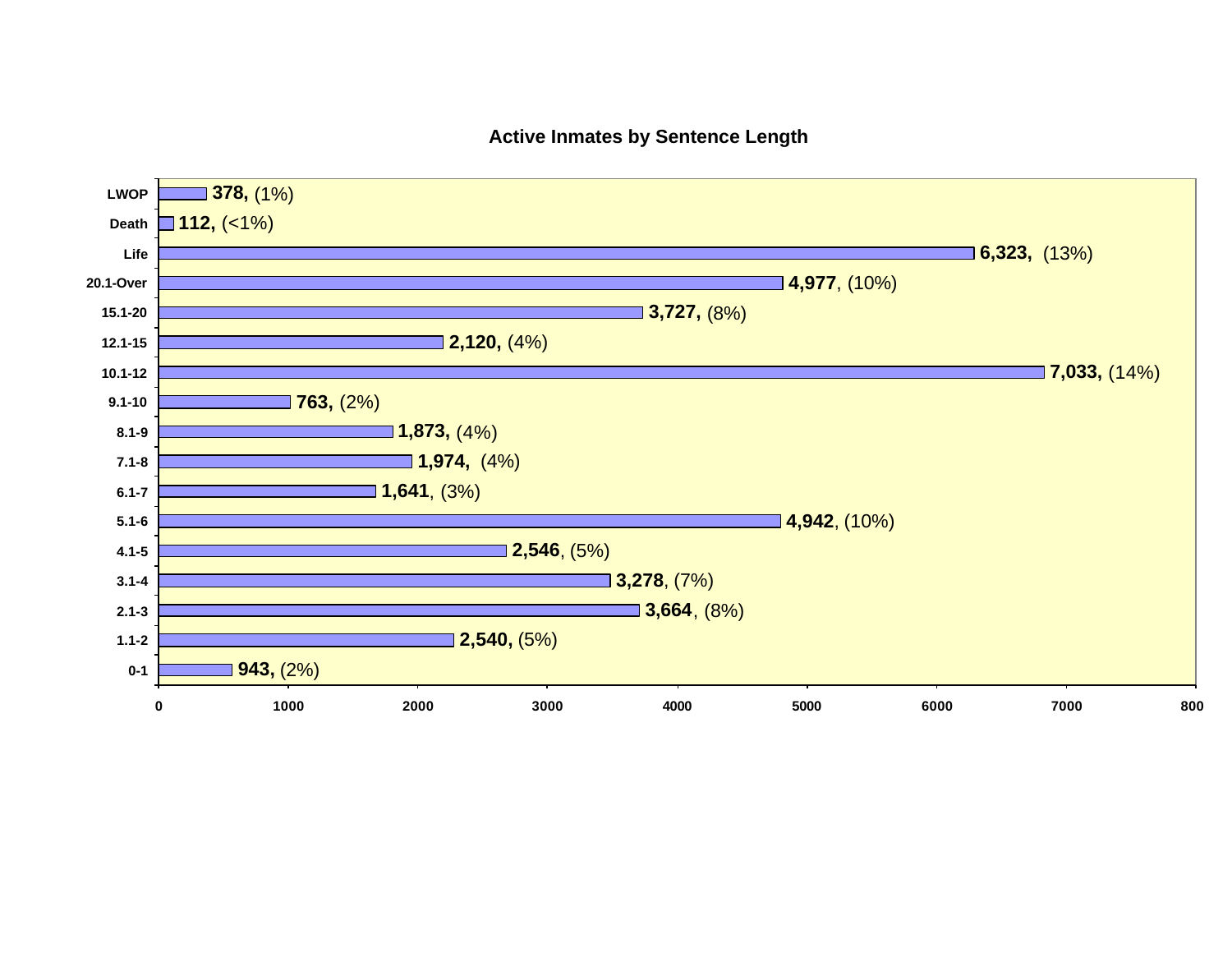**Active Inmates with Probation to follow Prison**



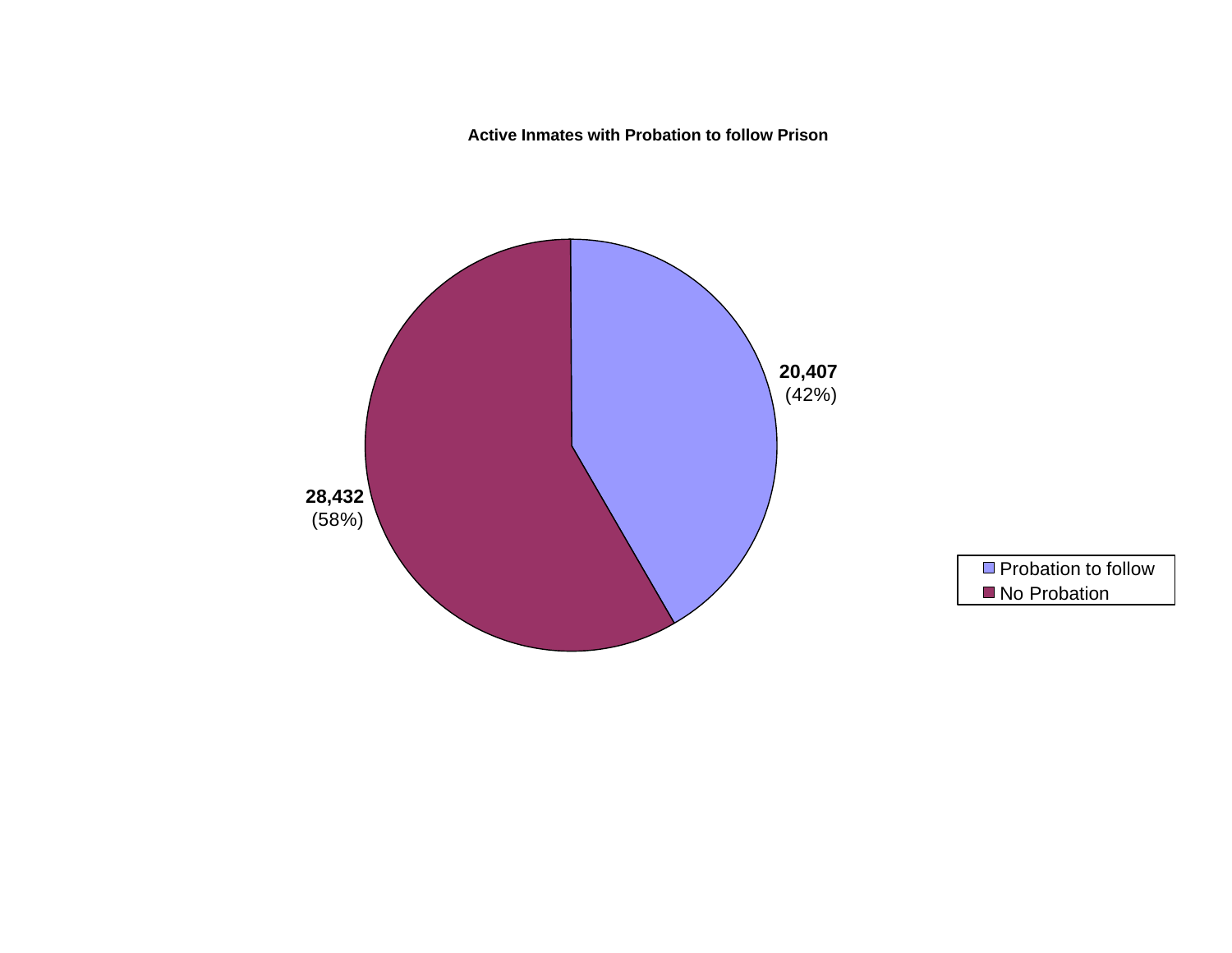**Active Inmates By Institution Type** 

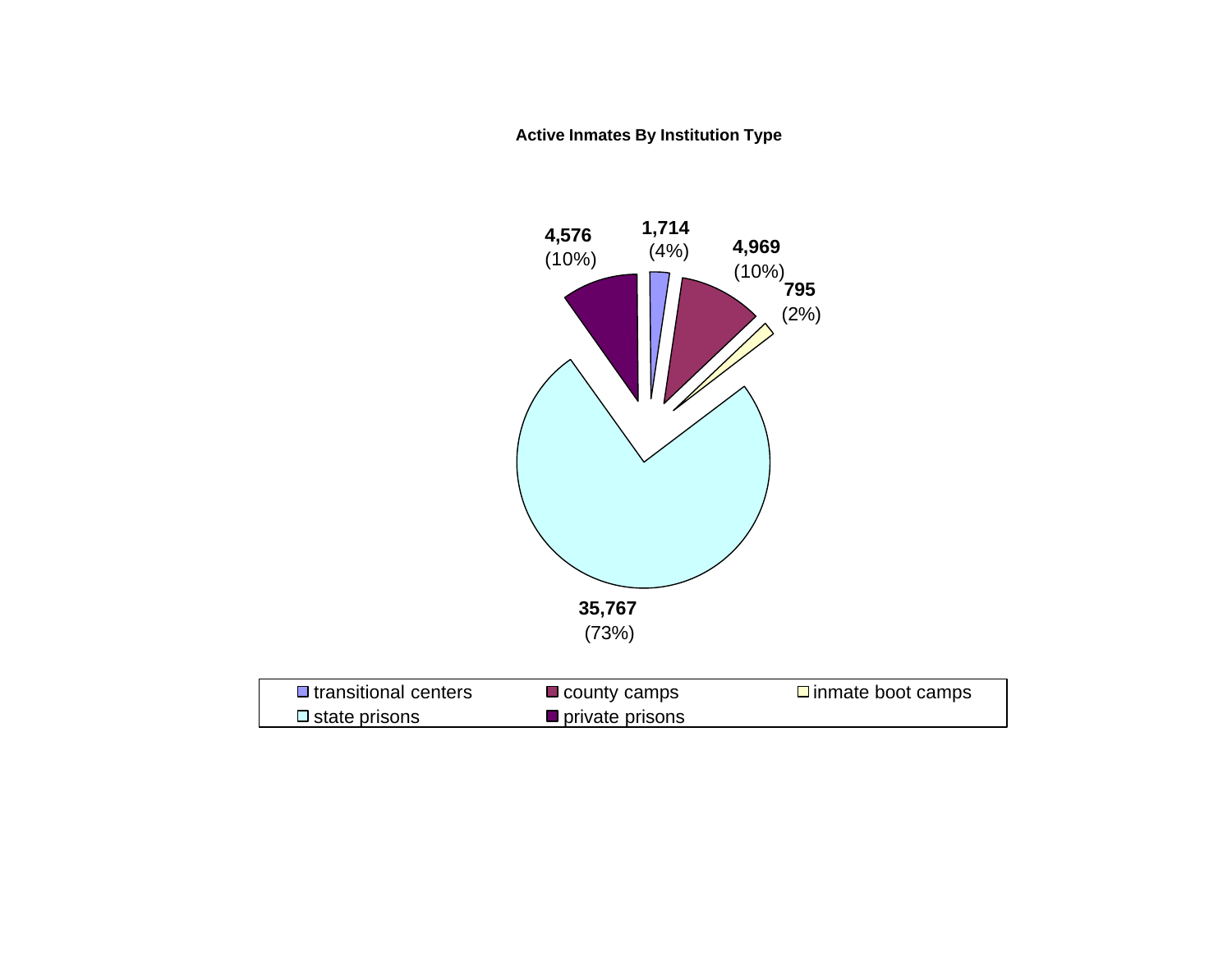**Active Inmates by Crime Type**

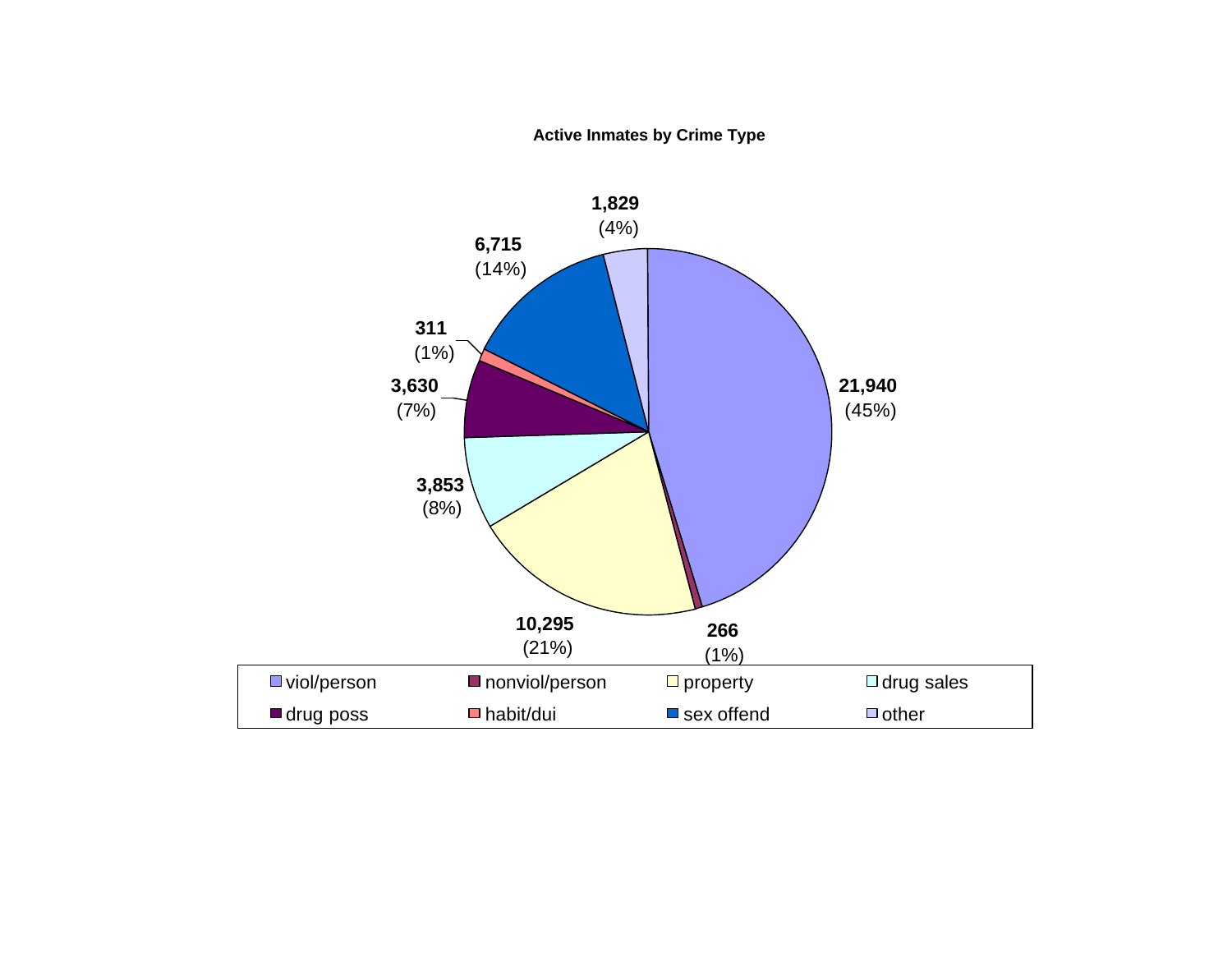Georgia Department of Corrections Page 1 Run  $08/17/04$  13:38 pm Office of Planning & Analysis

#### Inmate statistical profile

TABLE OF CONTENTS FOR ACTIVE PRISONERS EXCLUDING JAIL

Title PAGE ----- ---- RACE AND SEX............................ 2 Culture Fair IQ Scores.................. 3 Self-Rpt Socioeconomic Class............ 4 Self-Rpt Environment To Age 16.......... 5 Self-Rpt Education Level................ 6 Functional Reading Level (WRAT Scores).. 7 Functional Math Level (WRAT Scores)..... 8 Functional Spelling Level (WRAT Scores). 9 Self-Rpt Guardian Status To Age 16......10 Self-Rpt Employment Status Before Prison11 Self-Rpt Marital Status At Admission....12 Self-Rpt Number Of Children At Admission13 Self-Rpt Religious Affiliation..........14 Self-Rpt Family Behavior Patterns \*.....15 Inmate Diagnostic Behavior Problem \*....16 Physical Profile (General Condition)....17 Security Status............................18 Number Of Sentences.....................19 Number Of Disciplinaries................20 Number Of Escapes.........................21 Number Of Prior Georgia Incarcerations \*22 Number Of Transfers.....................23 County Of Conviction....................24 Circ Of Conviction.........................29 Home County.................................31 Prison Sentence In Years................36 Probation To Follow Prison..............37 Admission Type..............................38 Release Type................................39 Inst By Group.............................40 Institution.............................41 Misdemeanors And Felonies...............44 Crimes By Group...........................45 Most Serious Offense....................46 Most Serious Crime Type.................52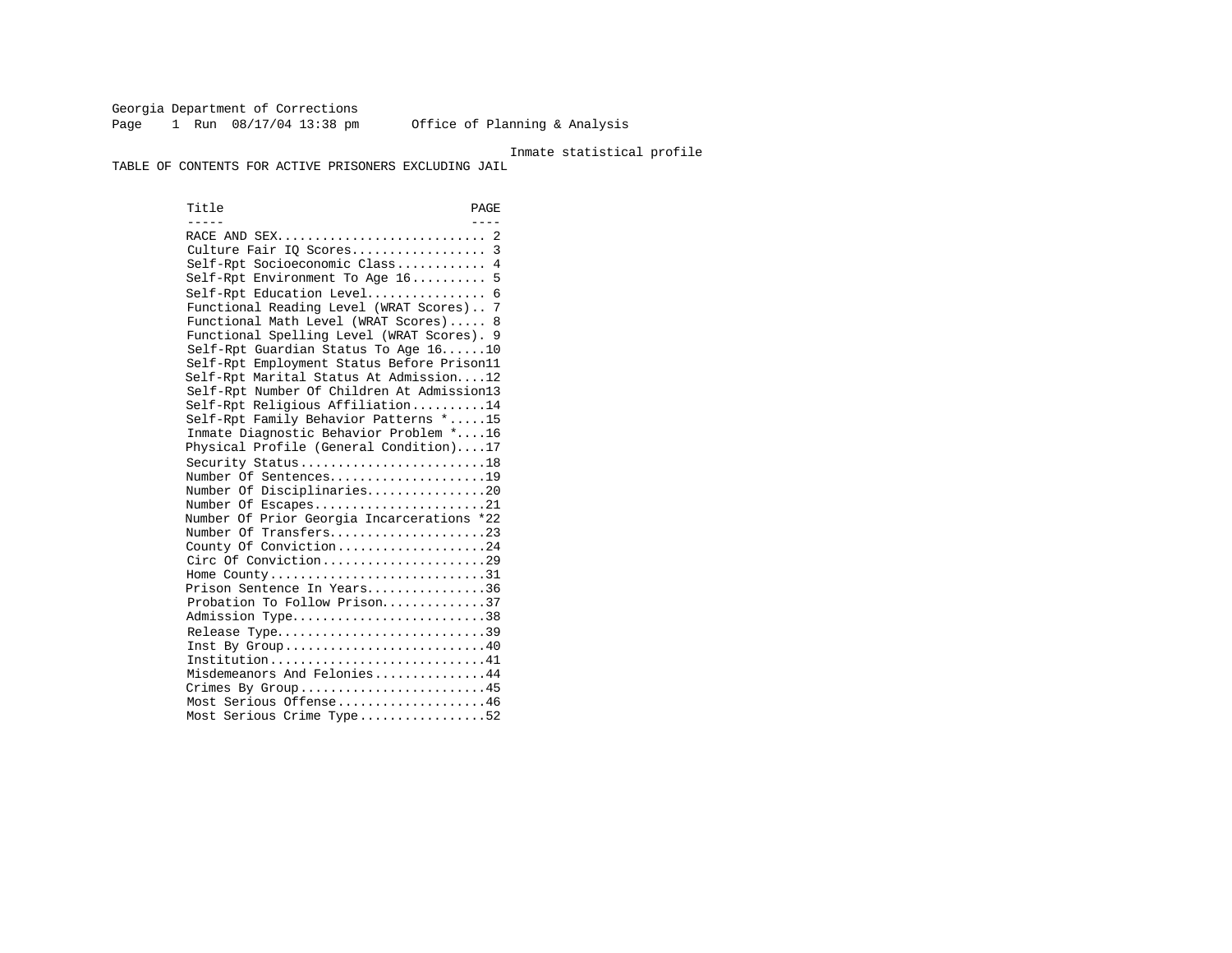Page 2 Run 08/17/04 13:38 pm

#### Inmate statistical profile

Sample: ACTIVE PRISONERS EXCLUDING JAIL **Requestor:** OFFICE OF PLANNING & ANALYSIS Active inmates 08/17/2004

RACE AND SEX by current age & sex

|                                                                  |                                                           |                                                  | M E N                                                                      |                                                                |                                                                |                                                                 |                                                                | <b>WOMEN</b>                          |                                   |                                           |                                            |
|------------------------------------------------------------------|-----------------------------------------------------------|--------------------------------------------------|----------------------------------------------------------------------------|----------------------------------------------------------------|----------------------------------------------------------------|-----------------------------------------------------------------|----------------------------------------------------------------|---------------------------------------|-----------------------------------|-------------------------------------------|--------------------------------------------|
| RACE AND SEX                                                     | Age<br>  00-21                                            | Age<br>$ 22-39 $                                 | Age<br>$ 40-54 $                                                           | Age<br>$8 55-99$                                               | Men<br>% Total                                                 | Age<br>$8   00 - 21$                                            | Age<br>$ 22-39 $                                               | Age<br>$8 40-54$                      | Age<br>$8 55-99$                  | Women<br>% Total                          | Grand<br>%   Total<br>ះ                    |
| WHITE MALE<br>NON WHITE MALE<br>WHITE FEMALE<br>NON WHITE FEMALE | 28<br>851<br>2234<br>$\Omega$<br>0<br>$\overline{0}$<br>0 | 8915<br>33<br>72 18244<br>67<br>0<br>0<br>0<br>0 | 5242<br>40<br>7964<br>60<br>0<br>$\Omega$<br>$\mathbf 0$<br>$\overline{0}$ | 1247<br>971<br>$\mathbf{0}$<br>$\mathbf 0$<br>0<br>$\mathbf 0$ | 56 16255<br>36<br>44 29413<br>64<br>0<br>0<br>$\mathbf 0$<br>0 | $\Omega$<br>$\mathbf 0$<br>$\mathbf 0$<br>72<br>44 <br>56<br>93 | 0<br>$\Omega$<br>0<br>$\overline{0}$<br>933<br>49<br>967<br>51 | $\mathbf 0$<br>479<br>47<br>539<br>53 | $\Omega$<br>51<br>58<br>42 <br>37 | $\Omega$<br>0<br>1535<br>48<br>1636<br>52 | 16255<br>33<br>29413<br>60<br>1535<br>1636 |
| Total reported                                                   |                                                           | 3085 100 27159 100 13206 100                     |                                                                            |                                                                | 2218 100 45668 100                                             | 165 100                                                         | 1900 100                                                       | 1018 100                              | 88 100                            | 3171 100                                  | 48839 100                                  |
| Percent reported                                                 | 100.0                                                     | 100.0                                            | 100.0                                                                      | 100.0                                                          | 100.0                                                          | 100.0                                                           | 100.0                                                          | 100.0                                 | 100.0                             | 100.0                                     | 100.0                                      |
| NOT REPORTED                                                     | 0                                                         | $\mathbf 0$                                      | $\mathbf 0$                                                                | $\Omega$                                                       | $\mathbf 0$                                                    | $\mathbf 0$                                                     | $\Omega$                                                       | $\Omega$                              | $\mathbf 0$                       | $\Omega$                                  |                                            |
| Total                                                            | 3085                                                      | 27159                                            | 13206                                                                      | 2218                                                           | 45668                                                          | 165                                                             | 1900                                                           | 1018                                  | 88                                | 3171                                      | 48839                                      |
| AVERAGE AGE                                                      | 19.93                                                     | 30.03                                            | 45.33                                                                      | 60.33                                                          | 35.24                                                          | 19.98                                                           | 31.11                                                          | 44.88                                 | 59.88                             | 35.75                                     | 35.28                                      |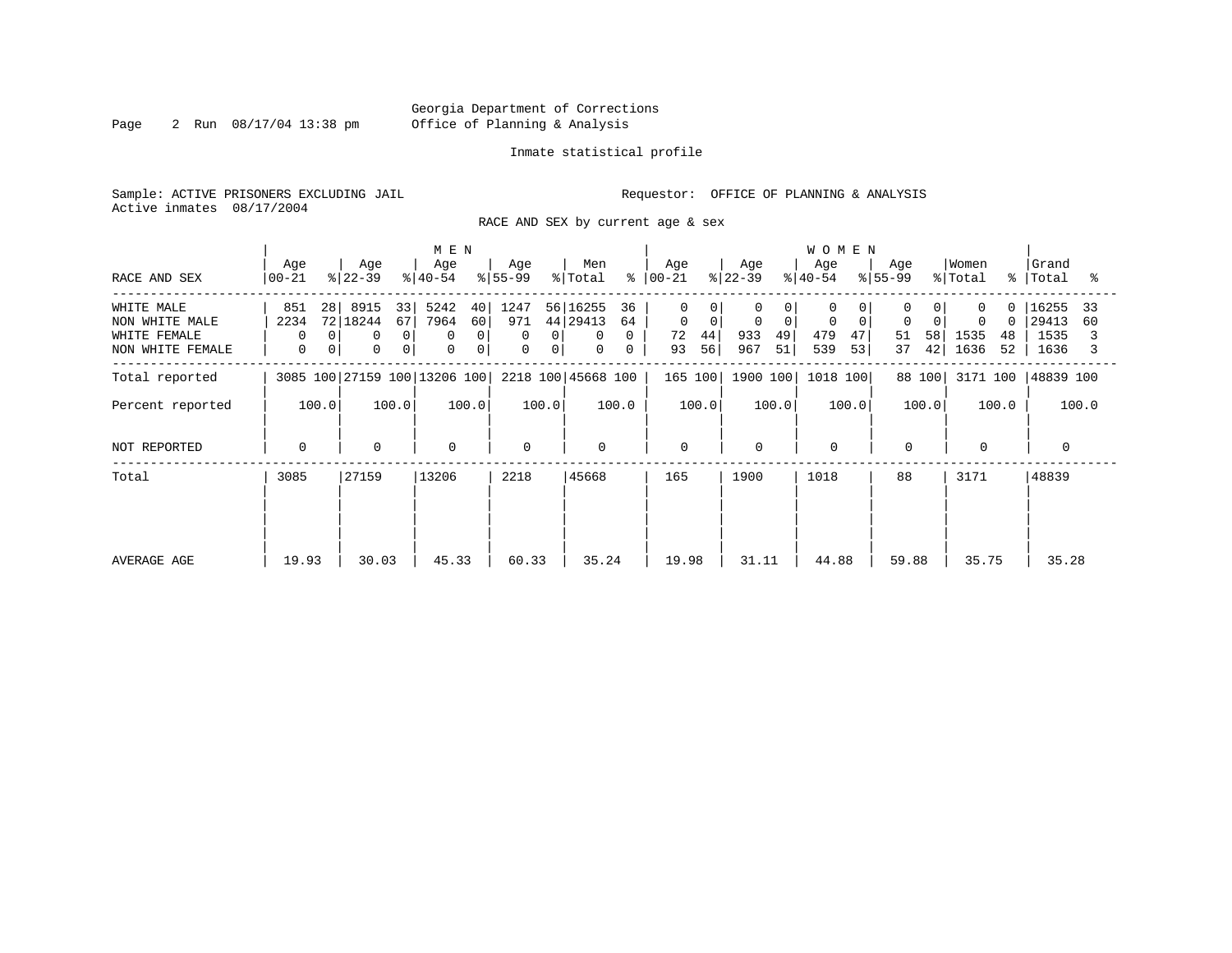Page 3 Run 08/17/04 13:38 pm Office of Planning & Analysis

Inmate statistical profile

Sample: ACTIVE PRISONERS EXCLUDING JAIL Requestor: OFFICE OF PLANNING & ANALYSIS Active inmates 08/17/2004

Culture Fair IQ Scores by current age & sex

|                           |                              |                       | M E N                        |                       |                                 |                      |                         | <b>WOMEN</b>           |                      |                         |                      |
|---------------------------|------------------------------|-----------------------|------------------------------|-----------------------|---------------------------------|----------------------|-------------------------|------------------------|----------------------|-------------------------|----------------------|
| IO Score                  | Age<br>$00 - 21$             | Age<br>$ 22-39 $      | Age<br>$8 40-54$             | Age<br>$ 55-99$       | Men<br>$\frac{6}{6}$<br>% Total | Age<br>$ 00-21 $     | Age<br>$ 22-39 $        | Age<br>$8 40-54$       | Age<br>$8 55-99$     | Women<br>% Total<br>°   | Grand<br> Total<br>ু |
| LESS THAN 70<br>70 AND UP | 85<br>3 <sup>1</sup><br>2664 | 812<br>3 <br>97 24251 | 857<br>97 11254              | 128<br>7 I<br>93 1835 | 1882<br>4<br>93   40004<br>96   | 3<br>2 <br>141<br>98 | 129<br>7<br>93 <br>1594 | 23<br>217<br>77<br>711 | 26<br>34<br>66<br>51 | 375<br>13<br>2497<br>87 | 2257<br>42501 95     |
| Total reported            |                              |                       | 2749 100 25063 100 12111 100 |                       | 1963 100 41886 100              | 144 100              | 1723 100                | 928 100                | 77 100               | 2872 100                | 44758 100            |
| Percent reported          | 89.1                         | 92.3                  | 91.7                         | 88.5                  | 91.7                            | 87.3                 | 90.7                    | 91.2                   | 87.5                 | 90.6                    | 91.6                 |
| NOT REPORTED              | 336                          | 2096                  | 1095                         | 255                   | 3782                            | 21                   | 177                     | 90                     | 11                   | 299                     | 4081                 |
| Total                     | 3085                         | 27159                 | 13206                        | 2218                  | 45668                           | 165                  | 1900                    | 1018                   | 88                   | 3171                    | 48839                |
|                           |                              |                       |                              |                       |                                 |                      |                         |                        |                      |                         |                      |
| AVERAGE IQ                | 98.42                        | 99.73                 | 96.25                        | 94.98                 | 98.42                           | 102.16               | 95.95                   | 86.09                  | 81.78                | 92.69                   | 98.05                |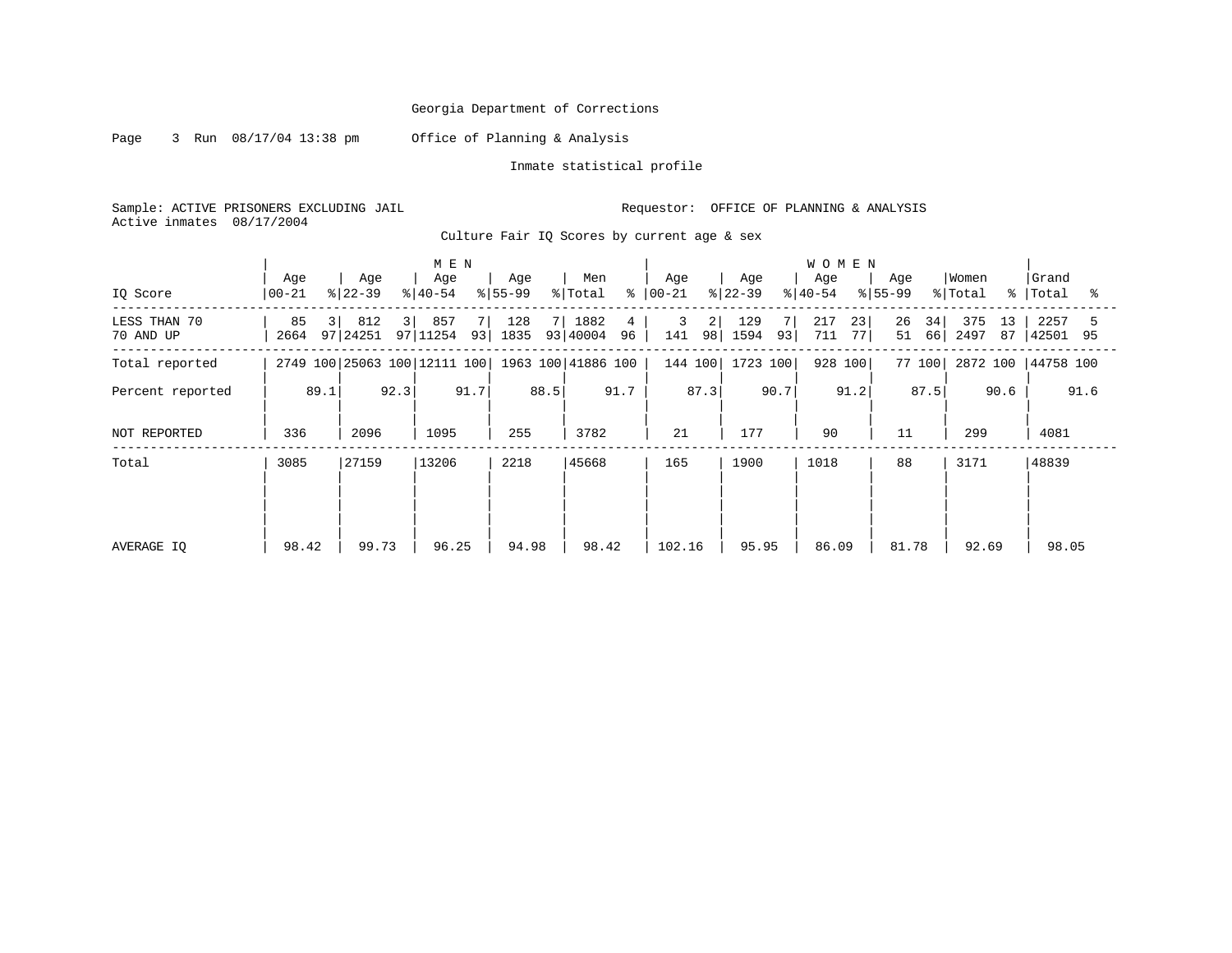### Georgia Department of Corrections Page 4 Run 08/17/04 13:38 pm Office of Planning & Analysis

#### Inmate statistical profile

Sample: ACTIVE PRISONERS EXCLUDING JAIL **Requestor:** OFFICE OF PLANNING & ANALYSIS Active inmates 08/17/2004

Self-Rpt Socioeconomic Class by current age & sex

|                     |          | M E N          |           |                |                              |      |             |      |                    |      |          |      |           |                | <b>WOMEN</b> |      |                |        |          |                |           |      |
|---------------------|----------|----------------|-----------|----------------|------------------------------|------|-------------|------|--------------------|------|----------|------|-----------|----------------|--------------|------|----------------|--------|----------|----------------|-----------|------|
|                     | Age      |                | Age       |                | Age                          |      | Age         |      | Men                |      | Aqe      |      | Age       |                | Aqe          |      | Aqe            |        | Women    |                | Grand     |      |
| Socioeconomic Class | $ 00-21$ |                | $ 22-39 $ |                | $ 40-54 $                    |      | $8155 - 99$ |      | % Total            | °    | $ 00-21$ |      | $8 22-39$ |                | $8 40-54$    |      | $8155 - 99$    |        | % Total  | $\approx$ 1    | Total     | ႜ    |
| WELFARE             | 300      | 10             | 2064      | 8 <sup>1</sup> | 863                          | 7    | 117         | 51   | 3344               | 8    | 17       | 10   | 233       | 13             | 91           | 9    |                |        | 342      | 11             | 3686      |      |
| OCC EMPLOY          | 203      |                | 1780      |                | 545                          | 4    | 55          |      | 2583               |      | $\Omega$ | 0    |           | $\Omega$       |              |      | 2              |        | 14       |                | 2597      |      |
| MINIMUM STD         | 1375     | 47             | 11641     | 44             | 5637                         | 44   | 1033        |      | 48 19686           | 45   | 52       | 32   | 520       | 28             | 349          | 35   | 38             | 45     | 959      | 31             | 20645     | 44   |
| MIDDLE              | 990      |                | 34 10503  | 40             | 5600                         | 44   | 915         | 43   | 18008              | 41   | 92       | 56   | 1062      | 57             | 535          | 54   | 41             | 49     | 1730     | 56             | 19738     | 42   |
| OTHER               | 75       | $\overline{3}$ | 299       |                | 115                          |      | 20          |      | 509                |      | 2        |      | 38        | 2 <sup>1</sup> | 16           |      | $\overline{a}$ | 2      | 58       | $\overline{a}$ | 567       |      |
| Total reported      |          |                |           |                | 2943 100 26287 100 12760 100 |      |             |      | 2140 100 44130 100 |      | 163 100  |      | 1860 100  |                | 996 100      |      |                | 84 100 | 3103 100 |                | 47233 100 |      |
| Percent reported    |          | 95.4           |           | 96.8           |                              | 96.6 |             | 96.5 |                    | 96.6 |          | 98.8 |           | 97.9           |              | 97.8 |                | 95.5   |          | 97.9           |           | 96.7 |
|                     |          |                |           |                |                              |      |             |      |                    |      |          |      |           |                |              |      |                |        |          |                |           |      |
| NOT RPTD            | 142      |                | 872       |                | 446                          |      | 78          |      | 1538               |      | 2        |      | 40        |                | 22           |      | 4              |        | 68       |                | 1606      |      |
| Total               | 3085     |                | 27159     |                | 13206                        |      | 2218        |      | 45668              |      | 165      |      | 1900      |                | 1018         |      | 88             |        | 3171     |                | 48839     |      |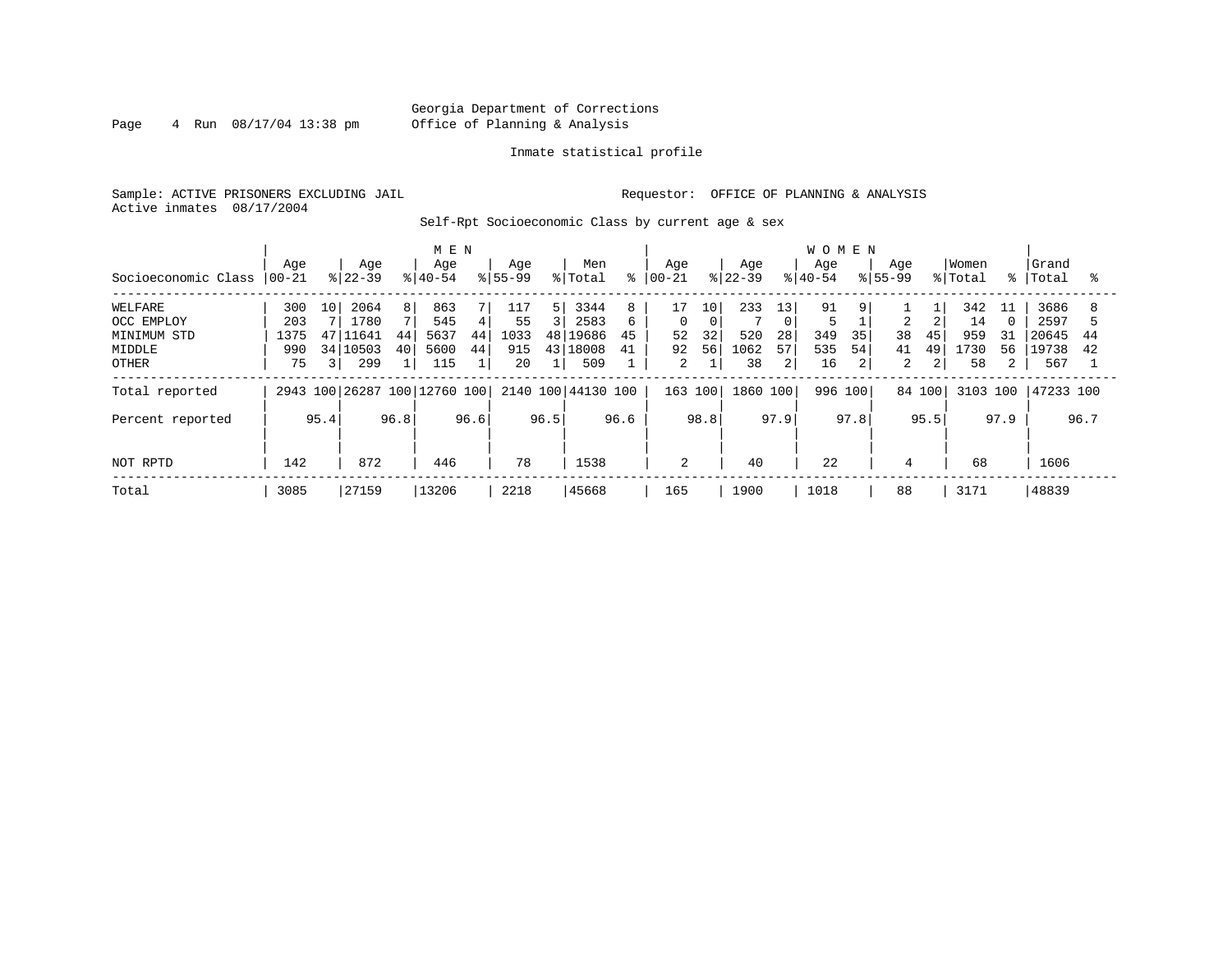Page 5 Run  $08/17/04$  13:38 pm

#### Inmate statistical profile

Sample: ACTIVE PRISONERS EXCLUDING JAIL **Requestor:** OFFICE OF PLANNING & ANALYSIS Active inmates 08/17/2004

Self-Rpt Environment To Age 16 by current age & sex

|                            |                  |                        | M E N                                |                        |                                   |                      |                                   | <b>WOMEN</b>           |                                 |                                 |                            |
|----------------------------|------------------|------------------------|--------------------------------------|------------------------|-----------------------------------|----------------------|-----------------------------------|------------------------|---------------------------------|---------------------------------|----------------------------|
| Environment                | Age<br>$ 00-21$  | Age<br>$8 22-39$       | Age<br>$8 40-54$                     | Age<br>$8155 - 99$     | Men<br>နွ<br>% Total              | Aqe<br>$ 00 - 21$    | Age<br>$8 22-39$                  | Age<br>$ 40-54$        | Aqe<br>$8155 - 99$              | Women<br>% Total<br>$\approx$ 1 | Grand<br>Total<br>°        |
| RURAL/FARM<br>RURAL/NFARM  | 27<br>72         | 557<br>1217            | 5<br>645<br>2<br>5.<br>766<br>6      | 308<br>14<br>167<br>8  | 1537<br>2222<br>5                 | 2<br>17<br>27        | 31<br>$\overline{2}$<br>17<br>312 | 28<br>3<br>146<br>15   | 10<br>12<br>5<br>6              | 71<br>2<br>490<br>16            | 1608<br>2712<br>h          |
| S.M.S.A<br>URBAN           | 939<br>792<br>27 | 32<br>8786<br>5852     | 33<br>32<br>4047<br>22<br>20<br>2541 | 613<br>28<br>286<br>13 | 14385<br>32<br>9471<br>21         | 15<br>24<br>41<br>66 | 205<br>11<br>768<br>41            | 133<br>13<br>384<br>38 | 15<br>18<br>29<br>24            | 377<br>12<br>1242<br>40         | L4762<br>31<br>10713<br>23 |
| SMALL TOWN<br><b>OTHER</b> | 1133<br>11       | 38<br>9980<br>0<br>129 | 38<br>37<br>4776<br>67<br>0          | 769<br>10<br>$\Omega$  | 37<br>36 16658<br>217<br>$\Omega$ | 26<br>42             | 534<br>29<br>10                   | 30<br>303<br>6         | 30<br>36<br>0<br>$\overline{0}$ | 909<br>29<br>17                 | 17567<br>37<br>234<br>- 0  |
| Total reported             |                  |                        | 2974 100 26521 100 12842 100         |                        | 2153 100 44490 100                | 162 100              | 1860 100                          | 1000<br>100            | 84 100                          | 3106 100                        | 47596 100                  |
| Percent reported           | 96.4             | 97.7                   | 97.2                                 | 97.1                   | 97.4                              | 98.2                 | 97.9                              | 98.2                   | 95.5                            | 98.0                            | 97.5                       |
| NOT RPTD                   | 111              | 638                    | 364                                  | 65                     | 1178                              | 3                    | 40                                | 18                     | 4                               | 65                              | 1243                       |
| Total                      | 3085             | 27159                  | 13206                                | 2218                   | 45668                             | 165                  | 1900                              | 1018                   | 88                              | 3171                            | 48839                      |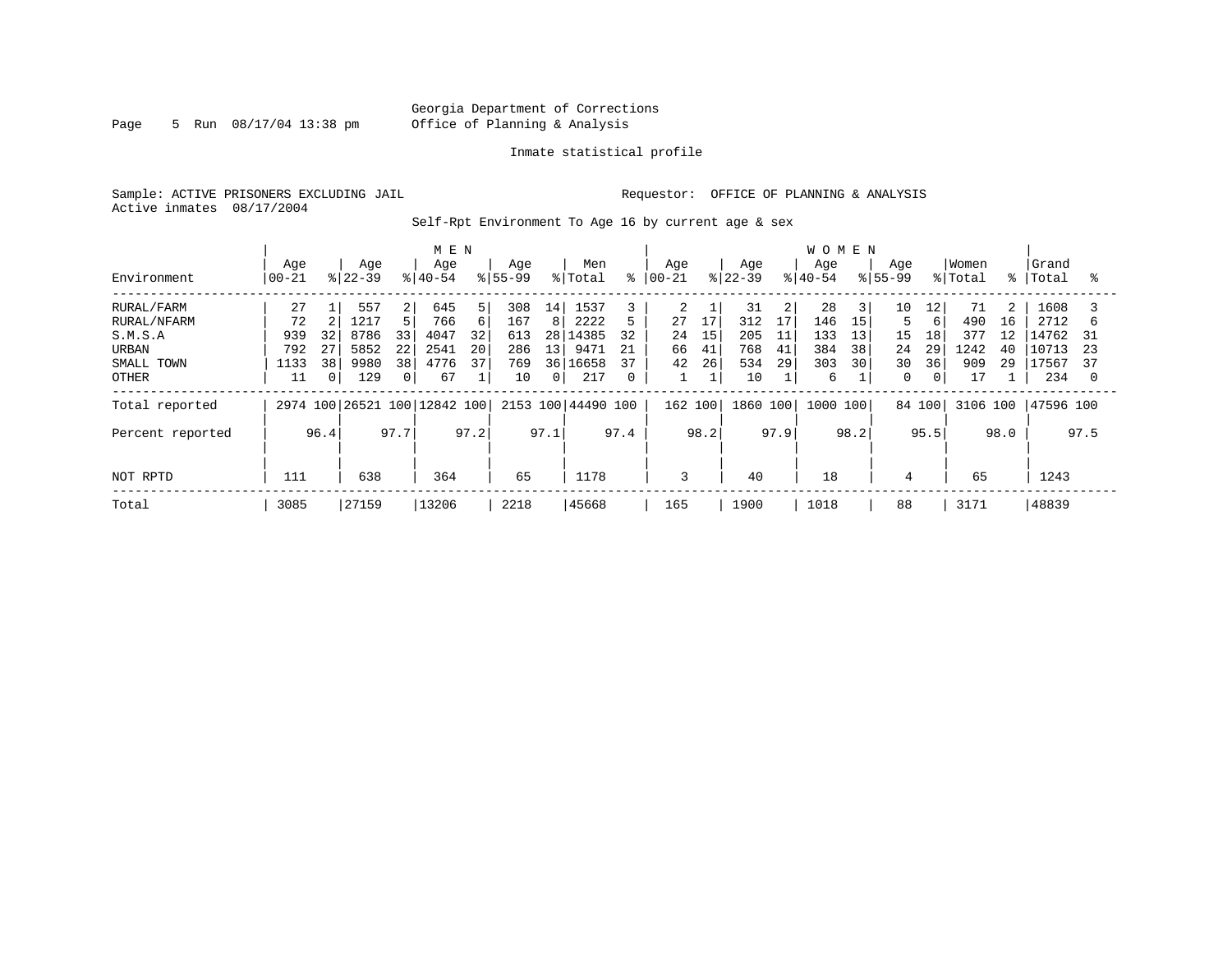Page 6 Run 08/17/04 13:38 pm Office of Planning & Analysis

Inmate statistical profile

Sample: ACTIVE PRISONERS EXCLUDING JAIL **Requestor:** OFFICE OF PLANNING & ANALYSIS Active inmates 08/17/2004

Self-Rpt Education Level by current age & sex

|                     | M E N           |                |                  |      |                              |      |                  |                 |                    |      |                      |      |                  |      | <b>WOMEN</b>     |      |                  |        |                  |      |                |      |
|---------------------|-----------------|----------------|------------------|------|------------------------------|------|------------------|-----------------|--------------------|------|----------------------|------|------------------|------|------------------|------|------------------|--------|------------------|------|----------------|------|
| Education Level     | Age<br>$ 00-21$ |                | Age<br>$ 22-39 $ |      | Age<br>$ 40-54 $             |      | Age<br>$ 55-99 $ |                 | Men<br>% Total     |      | Aqe<br>$8   00 - 21$ |      | Age<br>$ 22-39 $ |      | Age<br>$ 40-54 $ |      | Age<br>$8 55-99$ |        | Women<br>% Total | °≈   | Grand<br>Total | ိင်္ |
| LESS THAN GRADE 7   | 37              |                | 600              | 2    | 436                          | 3    | 338              | 16              | 1411               |      | 2                    |      | 35               | 2    | 22               | 2    | 9                | 11     | 68               |      | 1479           |      |
| GRADE 7             | 73              | $\overline{a}$ | 634              | 2    | 378                          | 3    | 145              |                 | 1230               |      |                      |      | 48               | 3    | 24               | 2    | 3                | 4      | 76               |      | 1306           |      |
| GRADE 8             | 441             | 15             | 2476             |      | 1127                         | 9    | 248              | 11              | 4292               | 10   | 18                   | 11   | 172              | 10   | 72               |      |                  |        | 267              |      | 4559           | 10   |
| GRADE 9             | 708             | 24             | 4472             | 17   | 1667                         | 13   | 214              | 10              | 7061               | 16   | 36                   | 23   | 235              | 13   | 107              | 11   |                  |        | 382              | 13   | 7443           | 16   |
| GRADE 10            | 834             | 28             | 5921             | 22   | 2065                         | 16   | 240              | 11              | 9060               | 20   | 34                   | 21   | 291              | 16   | 137              | 14   | 12               | 14     | 474              | 16   | 9534           | 20   |
| GRADE 11            | 651             | 22             | 5347             | 20   | 1802                         | 14   | 177              | 8               | 7977               | 18   | 40                   | 25   | 287              | 16   | 109              | 11   | 6                |        | 442              | 15   | 8419           | 18   |
| GRADE 12            | 191             |                | 4755             | 18   | 3330                         | 26   | 443              | 20              | 8719               | 20   | 14                   | 9    | 266              | 15   | 217              | 22   | 17               | 20     | 514              | 17   | 9233           | 19   |
| MORE THAN GRADE 12  | 40              |                | 2318             | 9    | 2052                         | 16   | 360              | 17 <sup>1</sup> | 4770               | 11   | 14                   | 9    | 475              | 26   | 287              | 29   | 29               | 34     | 805              | 27   | 5575           | 12   |
| Total reported      |                 |                |                  |      | 2975 100 26523 100 12857 100 |      |                  |                 | 2165 100 44520 100 |      | 159 100              |      | 1809 100         |      | 975 100          |      |                  | 85 100 | 3028 100         |      | 47548 100      |      |
| Percent reported    |                 | 96.4           |                  | 97.7 |                              | 97.4 |                  | 97.6            |                    | 97.5 |                      | 96.4 |                  | 95.2 |                  | 95.8 |                  | 96.6   |                  | 95.5 |                | 97.4 |
| NOT REPORTED        | 110             |                | 636              |      | 349                          |      | 53               |                 | 1148               |      | 6                    |      | 91               |      | 43               |      | 3                |        | 143              |      | 1291           |      |
| Total               | 3085            |                | 27159            |      | 13206                        |      | 2218             |                 | 45668              |      | 165                  |      | 1900             |      | 1018             |      | 88               |        | 3171             |      | 48839          |      |
|                     |                 |                |                  |      |                              |      |                  |                 |                    |      |                      |      |                  |      |                  |      |                  |        |                  |      |                |      |
|                     |                 |                |                  |      |                              |      |                  |                 |                    |      |                      |      |                  |      |                  |      |                  |        |                  |      |                |      |
| AVG EDUCATION LEVEL | 9.79            |                | 10.76            |      | 11.52                        |      | 10.44            |                 | 10.90              |      | 11.07                |      | 13.58            |      | 13.77            |      | 12.71            |        | 13.48            |      | 11.07          |      |

\* NOTE: THE FIELD LABLED "LESS THAN GRADE 7" WAS CORRECTED IN MARCH 1989: MISSING DATA FOR INMATES STILL IN DIAGNOSTICS NOW HAS BEEN REMOVED FROM THIS FIELD AND IDENTIFIED AS "NOT REPORTED" INFORMATION.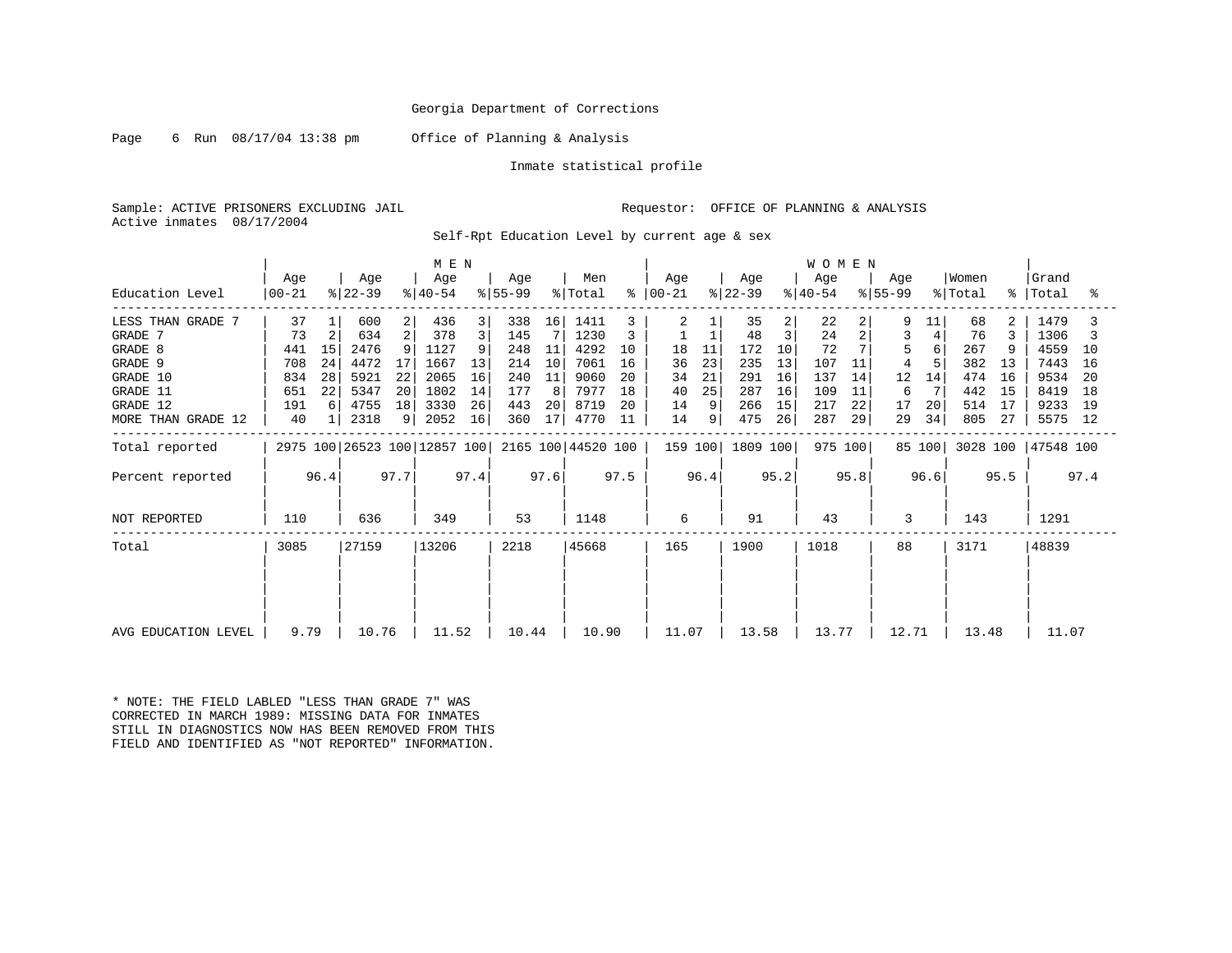Page 7 Run 08/17/04 13:38 pm

#### Inmate statistical profile

Sample: ACTIVE PRISONERS EXCLUDING JAIL **Requestor:** OFFICE OF PLANNING & ANALYSIS Active inmates 08/17/2004

Functional Reading Level (WRAT Scores) by current age & sex

|                                                                                                              | M E N                                          |                     |                                                      |                                    |                                                  |                          |                                            |                         |                                                          |                     |                                 |                     |                                             |                               | W O M E N                                 |                     |                     |                     |                                               |                |                                                       |                     |
|--------------------------------------------------------------------------------------------------------------|------------------------------------------------|---------------------|------------------------------------------------------|------------------------------------|--------------------------------------------------|--------------------------|--------------------------------------------|-------------------------|----------------------------------------------------------|---------------------|---------------------------------|---------------------|---------------------------------------------|-------------------------------|-------------------------------------------|---------------------|---------------------|---------------------|-----------------------------------------------|----------------|-------------------------------------------------------|---------------------|
| WRAT Reading Score                                                                                           | Age<br>$ 00 - 21 $                             |                     | Age<br>$ 22-39 $                                     |                                    | Age<br>$ 40-54 $                                 |                          | Age<br>$8 55-99$                           |                         | Men<br>% Total                                           | နွ                  | Age<br>$ 00-21 $                |                     | Age<br>$ 22-39 $                            |                               | Age<br>$ 40-54 $                          |                     | Age<br>$ 55-99 $    |                     | Women<br>% Total                              | $\approx$ 1    | Grand<br>Total                                        | °                   |
| LESS THAN GRADE 6<br>6TH THRU 8TH GRADE<br>GRADE 9<br>GRADE 10<br>GRADE 11<br>GRADE 12<br>MORE THAN GRADE 12 | 1110<br>630<br>232<br>126<br>118<br>353<br>185 | 40<br>23<br>8<br>13 | 8593<br>5568<br>2319<br>1236<br>1178<br>4069<br>2220 | 34<br>22<br>9<br>5<br>5<br>16<br>9 | 5031<br>2621<br>949<br>463<br>480<br>1953<br>645 | 41<br>22<br>8<br>16<br>5 | 873<br>388<br>150<br>81<br>71<br>363<br>76 | 19<br>4<br>4<br>18<br>4 | 44 15607<br>9207<br>3650<br>1906<br>1847<br>6738<br>3126 | 37<br>22<br>9<br>16 | 34<br>33<br>11<br>6<br>11<br>42 | 24<br>23<br>8<br>29 | 389<br>334<br>140<br>99<br>72<br>149<br>541 | 23<br>19<br>8<br>6<br>9<br>31 | 282<br>175<br>62<br>31<br>32<br>79<br>266 | 30<br>19<br>9<br>29 | 27<br>12<br>5<br>22 | 34<br>15<br>6<br>28 | 732<br>554<br>218<br>141<br>115<br>243<br>871 | 25<br>19<br>30 | 16339<br>9761<br>3868<br>2047<br>1962<br>6981<br>3997 | 36<br>22<br>16<br>9 |
| Total reported                                                                                               |                                                |                     |                                                      |                                    | 2754 100 25183 100 12142 100                     |                          |                                            |                         | 2002 100 42081 100                                       |                     | 144 100                         |                     | 1724 100                                    |                               | 927 100                                   |                     |                     | 79 100              | 2874 100                                      |                | 44955 100                                             |                     |
| Percent reported                                                                                             |                                                | 89.3                |                                                      | 92.7                               |                                                  | 91.9                     |                                            | 90.3                    |                                                          | 92.1                |                                 | 87.3                |                                             | 90.7                          |                                           | 91.1                |                     | 89.8                |                                               | 90.6           |                                                       | 92.0                |
| NOT REPORTED                                                                                                 | 331                                            |                     | 1976                                                 |                                    | 1064                                             |                          | 216                                        |                         | 3587                                                     |                     | 21                              |                     | 176                                         |                               | 91                                        |                     | 9                   |                     | 297                                           |                | 3884                                                  |                     |
| Total                                                                                                        | 3085                                           |                     | 27159                                                |                                    | 13206                                            |                          | 2218                                       |                         | 45668                                                    |                     | 165                             |                     | 1900                                        |                               | 1018                                      |                     | 88                  |                     | 3171                                          |                | 48839                                                 |                     |
| AVG READING SCORE                                                                                            | 7.54                                           |                     | 8.08                                                 |                                    | 7.38                                             |                          | 7.16                                       |                         | 7.80                                                     |                     | 9.16                            |                     | 9.37                                        |                               | 8.72                                      |                     | 8.34                |                     | 9.12                                          |                | 7.88                                                  |                     |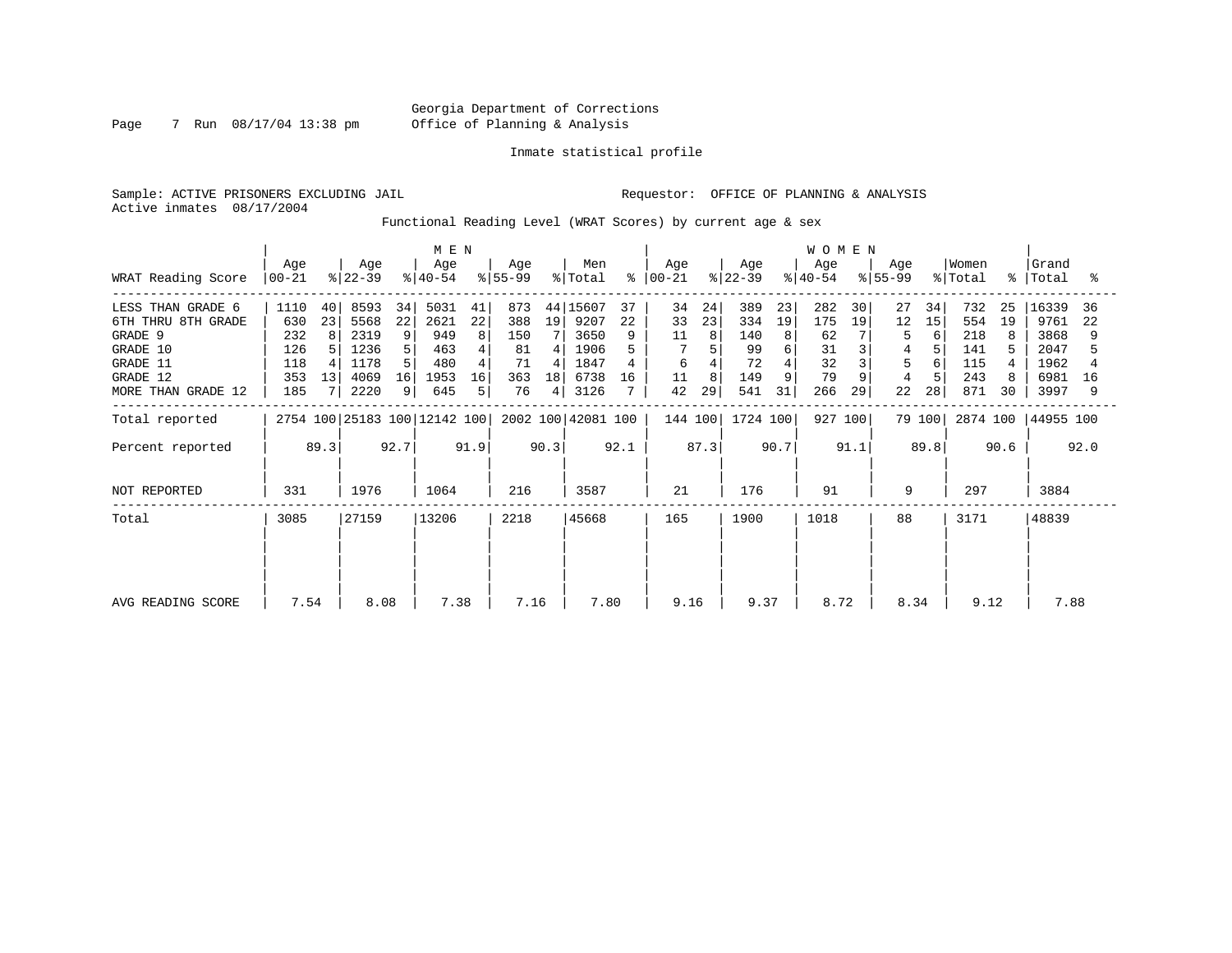Page 8 Run  $08/17/04$  13:38 pm

#### Inmate statistical profile

Sample: ACTIVE PRISONERS EXCLUDING JAIL **Requestor:** OFFICE OF PLANNING & ANALYSIS Active inmates 08/17/2004

Functional Math Level (WRAT Scores) by current age & sex

| WRAT Math Score                                                                                              | Age<br>$00 - 21$                                         | Age<br>$ 22-39 $                                                          | M E N<br>Age<br>$ 40-54 $                                       | Age<br>$ 55-99 $                                              | Men<br>% Total<br>$\approx$                                              | Age<br>00-21                                                                       | Age<br>$ 22-39 $                                                       | <b>WOMEN</b><br>Age<br>$8 40-54$                     | Age<br>$8 55-99$                                        | Women<br>% Total                                               | Grand<br>%   Total<br>°≈                                         |
|--------------------------------------------------------------------------------------------------------------|----------------------------------------------------------|---------------------------------------------------------------------------|-----------------------------------------------------------------|---------------------------------------------------------------|--------------------------------------------------------------------------|------------------------------------------------------------------------------------|------------------------------------------------------------------------|------------------------------------------------------|---------------------------------------------------------|----------------------------------------------------------------|------------------------------------------------------------------|
| LESS THAN GRADE 6<br>6TH THRU 8TH GRADE<br>GRADE 9<br>GRADE 10<br>GRADE 11<br>GRADE 12<br>MORE THAN GRADE 12 | 1005<br>36<br>1326<br>48<br>211<br>111<br>58<br>25<br>18 | 7454<br>30<br>12315<br>49<br>2444<br>10<br>1409<br>6<br>830<br>505<br>228 | 4716<br>39<br>42<br>5069<br>916<br>8<br>643<br>405<br>313<br>91 | 901<br>31 l<br>622<br>143<br>71<br>135<br>93<br>94<br>5<br>15 | 45 14076<br>33<br>19332<br>46<br>3714<br>9<br>2298<br>1386<br>937<br>352 | 29<br>20<br>71<br>49<br>18<br>13<br>14<br>10<br>3<br>4<br>3<br>5<br>3 <sub>1</sub> | 368<br>21<br>853<br>49<br>226<br>13<br>133<br>8<br>74<br>19<br>51<br>3 | 337<br>36<br>370<br>40<br>87<br>53<br>36<br>20<br>25 | 33<br>42<br>24<br>30<br>6<br>5<br>9<br>5<br>6<br>5<br>4 | 767<br>27<br>1318<br>46<br>336<br>12<br>207<br>118<br>44<br>85 | 14843<br>33<br>20650<br>46<br>4050<br>2505<br>1504<br>981<br>437 |
| Total reported                                                                                               |                                                          |                                                                           | 2754 100 25185 100 12153 100                                    |                                                               | 2003 100 42095 100                                                       | 144 100                                                                            | 1724 100                                                               | 928 100                                              | 79 100                                                  | 2875 100                                                       | 44970 100                                                        |
| Percent reported                                                                                             | 89.3                                                     | 92.7                                                                      | 92.0                                                            | 90.3                                                          | 92.2                                                                     | 87.3                                                                               | 90.7                                                                   | 91.2                                                 | 89.8                                                    | 90.7                                                           | 92.1                                                             |
| NOT REPORTED                                                                                                 | 331                                                      | 1974                                                                      | 1053                                                            | 215                                                           | 3573                                                                     | 21                                                                                 | 176                                                                    | 90                                                   | 9                                                       | 296                                                            | 3869                                                             |
| Total                                                                                                        | 3085                                                     | 27159                                                                     | 13206                                                           | 2218                                                          | 45668                                                                    | 165                                                                                | 1900                                                                   | 1018                                                 | 88                                                      | 3171                                                           | 48839                                                            |
| AVG MATH SCORE                                                                                               | 6.77                                                     | 7.14                                                                      | 6.76                                                            | 6.57                                                          | 6.98                                                                     | 7.73                                                                               | 7.61                                                                   | 6.99                                                 | 6.68                                                    | 7.39                                                           | 7.00                                                             |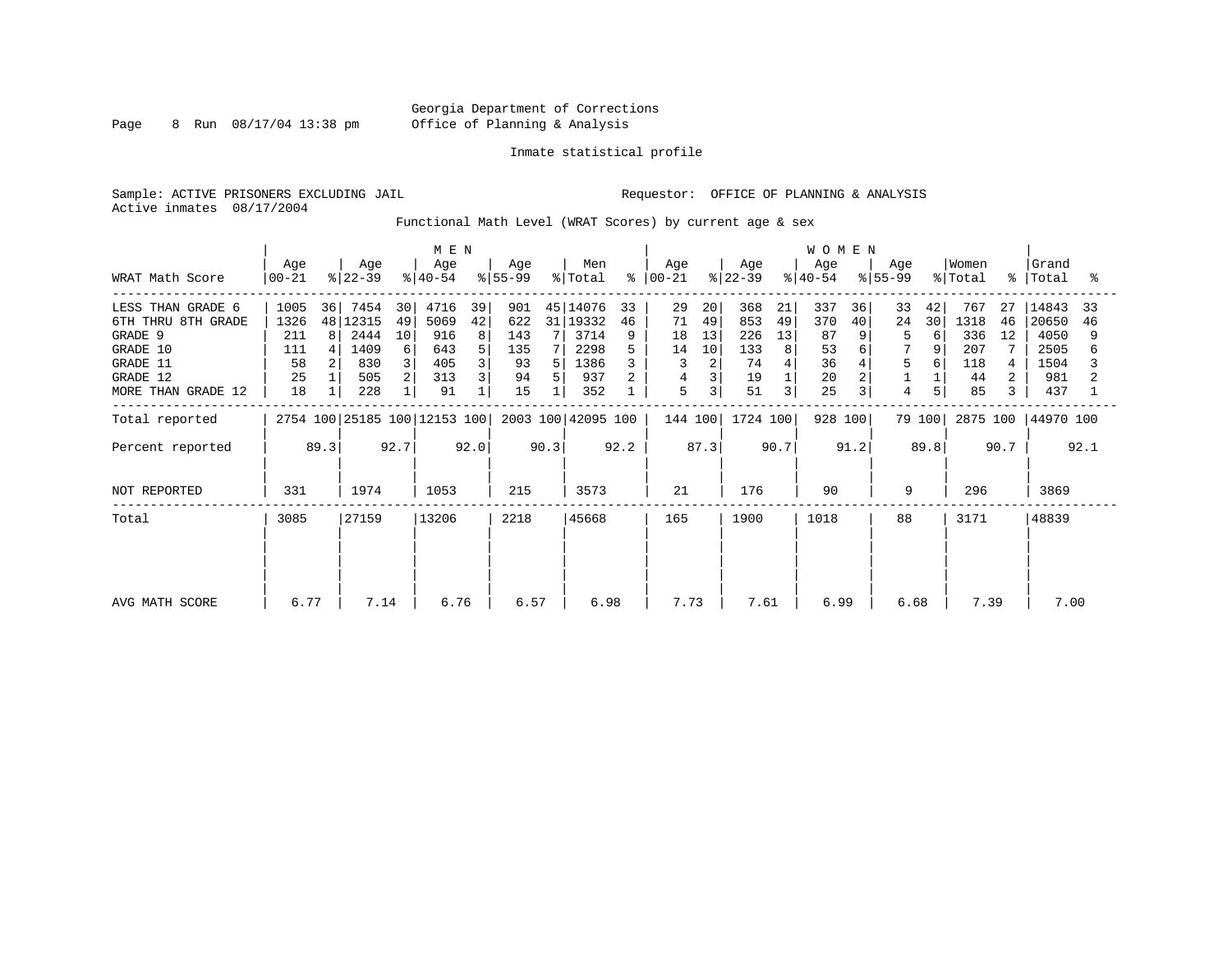Page 9 Run 08/17/04 13:38 pm Office of Planning & Analysis

Inmate statistical profile

Sample: ACTIVE PRISONERS EXCLUDING JAIL Requestor: OFFICE OF PLANNING & ANALYSIS Active inmates 08/17/2004

Functional Spelling Level (WRAT Scores) by current age & sex

| M E N               |                  |      |                  |      |                              |      |                  |      |                    |           |                 |      | <b>WOMEN</b>     |      |                  |      |                    |        |                  |      |                    |      |
|---------------------|------------------|------|------------------|------|------------------------------|------|------------------|------|--------------------|-----------|-----------------|------|------------------|------|------------------|------|--------------------|--------|------------------|------|--------------------|------|
| WRAT Spelling Score | Age<br>$ 00-21 $ |      | Age<br>$ 22-39 $ |      | Age<br>$ 40-54 $             |      | Age<br>$8 55-99$ |      | Men<br>% Total     | $\approx$ | Age<br>$ 00-21$ |      | Age<br>$ 22-39 $ |      | Age<br>$ 40-54 $ |      | Age<br>$8155 - 99$ |        | Women<br>% Total |      | Grand<br>%   Total | ႜ    |
|                     |                  |      |                  |      |                              |      |                  |      |                    |           |                 |      |                  |      |                  |      |                    |        |                  |      |                    |      |
| LESS THAN GRADE 6   | 1204             | 44   | 9934             | 39   | 6406                         | 53   | 1142             |      | 57 18686           | 44        | 22              | 15   | 311              | 18   | 271              | 29   | 31                 | 39     | 635              | 22   | 19321              | 43   |
| 6TH THRU 8TH GRADE  | 825              | 30   | 7616             | 30   | 2991                         | 25   | 442              |      | 22 11874           | 28        | 50              | 35   | 577              | 33   | 282              | 30   | 16                 | 20     | 925              | 32   | 12799              | 28   |
| GRADE 9             | 228              | 8    | 2039             | 8    | 659                          | 5    | 85               | 4    | 3011               |           | 17              | 12   | 195              | 11   | 66               |      |                    | 11     | 287              | 10   | 3298               |      |
| GRADE 10            | 209              |      | 1964             | 8    | 600                          | 5    | 82               | 4    | 2855               |           | 13              |      | 192              | 11   | 71               | 8    |                    | 6      | 281              | 10   | 3136               |      |
| GRADE 11            | 100              |      | 978              |      | 341                          |      | 52               |      | 1471               |           | 13              |      | 110              | 6    | 44               |      | 4                  |        | 171              | 6    | 1642               |      |
| GRADE 12            | 120              |      | 1775             |      | 827                          |      | 171              | 9    | 2893               |           | 6               |      | 93               |      | 35               |      | $\overline{2}$     |        | 136              |      | 3029               |      |
| MORE THAN GRADE 12  | 68               |      | 876              | 3    | 320                          | 3    | 29               |      | 1293               | 3         | 23              | 16   | 246              | 14   | 159              | 17   | 12                 | 15     | 440              | 15   | 1733               |      |
| Total reported      |                  |      |                  |      | 2754 100 25182 100 12144 100 |      |                  |      | 2003 100 42083 100 |           | 144 100         |      | 1724 100         |      | 928 100          |      |                    | 79 100 | 2875 100         |      | 44958 100          |      |
| Percent reported    |                  | 89.3 |                  | 92.7 |                              | 92.0 |                  | 90.3 |                    | 92.1      |                 | 87.3 |                  | 90.7 |                  | 91.2 |                    | 89.8   |                  | 90.7 |                    | 92.1 |
| NOT REPORTED        | 331              |      | 1977             |      | 1062                         |      | 215              |      | 3585               |           | 21              |      | 176              |      | 90               |      | 9                  |        | 296              |      | 3881               |      |
| Total               | 3085             |      | 27159            |      | 13206                        |      | 2218             |      | 45668              |           | 165             |      | 1900             |      | 1018             |      | 88                 |        | 3171             |      | 48839              |      |
|                     |                  |      |                  |      |                              |      |                  |      |                    |           |                 |      |                  |      |                  |      |                    |        |                  |      |                    |      |
| AVG SPELLING SCORE  | 6.78             |      | 7.12             |      | 6.20                         |      | 5.85             |      | 6.77               |           | 9.01            |      | 8.73             |      | 8.09             |      | 7.38               |        | 8.50             |      | 6.88               |      |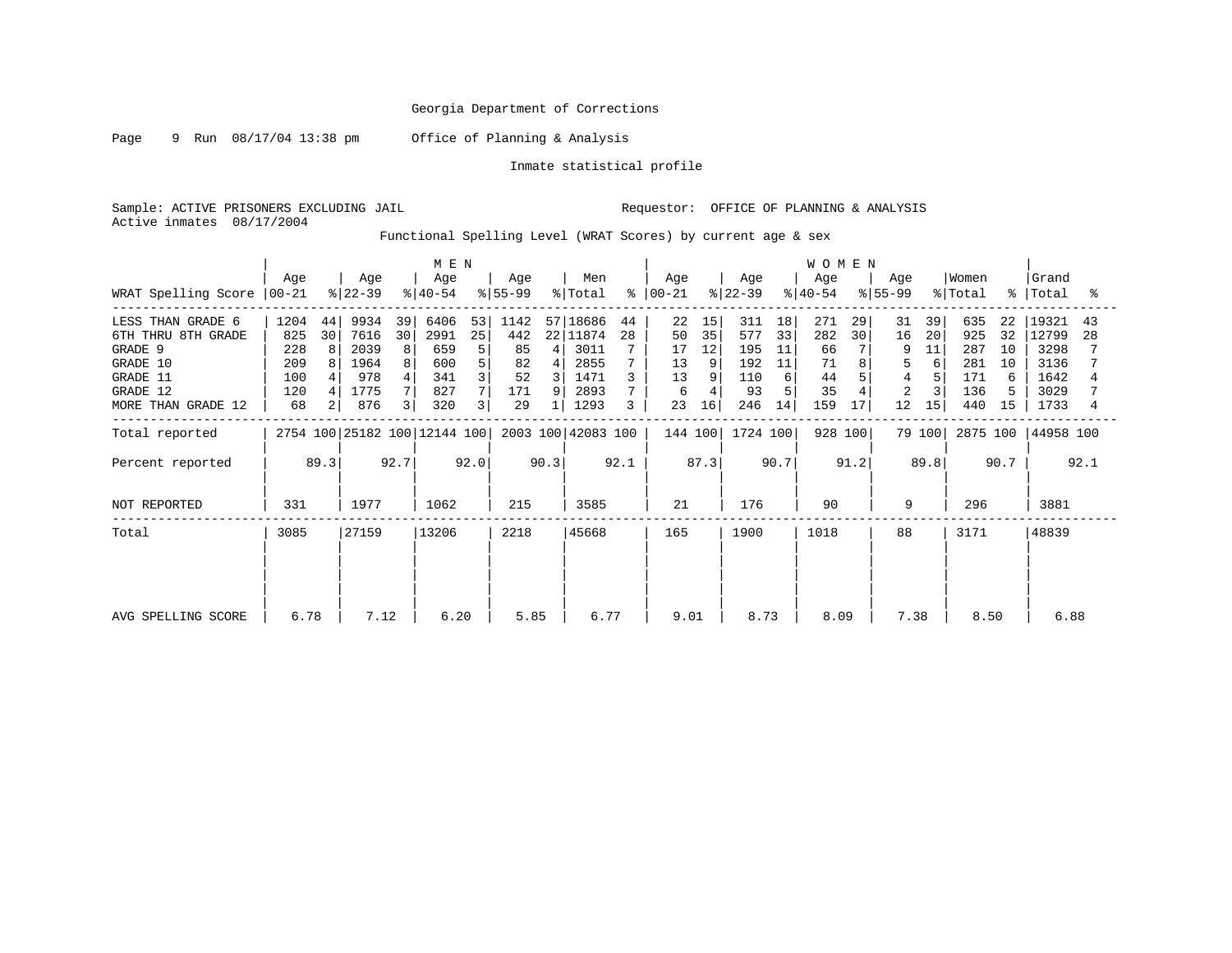Page 10 Run 08/17/04 13:38 pm Office of Planning & Analysis

Inmate statistical profile

Sample: ACTIVE PRISONERS EXCLUDING JAIL Requestor: OFFICE OF PLANNING & ANALYSIS Active inmates 08/17/2004

Self-Rpt Guardian Status To Age 16 by current age & sex

|                  | M E N     |      |                              |                |           |      |             |                |                    |      |               |          |           |      | <b>WOMEN</b> |      |             |      |          |             |           |      |
|------------------|-----------|------|------------------------------|----------------|-----------|------|-------------|----------------|--------------------|------|---------------|----------|-----------|------|--------------|------|-------------|------|----------|-------------|-----------|------|
|                  | Age       |      | Age                          |                | Age       |      | Age         |                | Men                |      | Age           |          | Age       |      | Age          |      | Age         |      | Women    |             | Grand     |      |
| Guardian Status  | $00 - 21$ |      | $ 22-39 $                    |                | $ 40-54 $ |      | $8155 - 99$ |                | % Total            |      | $8   00 - 21$ |          | $ 22-39 $ |      | $8 40-54$    |      | $8155 - 99$ |      | % Total  | $\approx$ 1 | Total     | °    |
| ORPHANAGE        | 3087 104  |      | 27182 102 13230 103          |                |           |      |             |                | 2226 103 45725 103 |      | 165 101       |          | 1903 102  |      | 1018         | 102  | 89          | 103  | 3175 102 |             | 48900 103 |      |
| FATHER ONLY      | 122       |      | 787                          |                | 341       | 3    | 46          | 2 <sub>1</sub> | 1296               | 3    | 10            | -6       | 60        |      | 26           |      |             |      | 97       |             | 1393      |      |
| FTR MTR HD       | 209       |      | 1780                         |                | 870       |      | 126         | б.             | 2985               |      | 19            | 12       | 118       |      | 67           |      |             |      | 205      |             | 3190      |      |
| MOTHER ONLY      | 1561      | 52   | 12058                        | 45             | 4372      | 34   | 497         | 231            | 18488              | 41   | 54            | 33       | 636       | 34   | 268          | 27   | 28          | 33   | 986      | 32          | 19474     | 41   |
| MTR FTR HD       | 615       | 21   | 7693                         | 29             | 5543      | 43   | 1203        | 56 l           | 15054              | 34   | 45            | 28       | 702       | 38   | 507          | 51   | 43          | 50   | 1297     | 42          | 16351     | 34   |
| OTH FEMALE       | 80        |      | 594                          | 2              | 277       | 2    | 51          | $\overline{2}$ | 1002               |      | 6             |          | 46        |      | 30           |      |             |      | 84       |             | 1086      |      |
| OTH MALE         | 13        |      | 112                          |                | 57        |      | 9           |                | 191                |      | $\Omega$      |          |           |      | 4            |      |             |      | 9        |             | 200       |      |
| STEP-PARNTS      | 19        |      | 370                          |                | 159       |      | 30          |                | 578                |      | 0             | $\Omega$ |           |      |              |      |             |      | 6        |             | 584       |      |
| FOSTER HOME      | 46        |      | 304                          |                | 141       |      | 27          |                | 518                |      |               |          | 46        |      | 12           |      |             |      | 63       |             | 581       |      |
| GRAND PRNTS      | 259       |      | 2227                         | 8              | 811       | 6    | 126         | 6              | 3423               | 8    | 22            | 13       | 234       | 13   | 75           |      |             | 8    | 338      | 11          | 3761      |      |
| OTHER            | 50        |      | 622                          | $\overline{2}$ | 266       | 2    | 44          | 2              | 982                |      | 3             |          | 9         | 0    | 6            |      |             |      | 19       |             | 1001      |      |
| Total reported   |           |      | 6061 100 53729 100 26067 100 |                |           |      |             |                | 4385 100 90242 100 |      |               | 328 100  | 3761 100  |      | 2016 100     |      | 174 100     |      | 6279 100 |             | 96521 100 |      |
| Percent reported |           | 96.5 |                              | 97.8           |           | 97.4 |             | 97.7           |                    | 97.6 |               | 98.8     |           | 97.9 |              | 98.0 |             | 97.7 |          | 98.0        |           | 97.6 |
| NOT RPTD         | 109       |      | 589                          |                | 344       |      | 51          |                | 1093               |      | 2             |          | 39        |      | 20           |      | 2           |      | 63       |             | 1156      |      |
| Total            | 3085      |      | 27159                        |                | 13206     |      | 2218        |                | 45668              |      | 165           |          | 1900      |      | 1018         |      | 88          |      | 3171     |             | 48839     |      |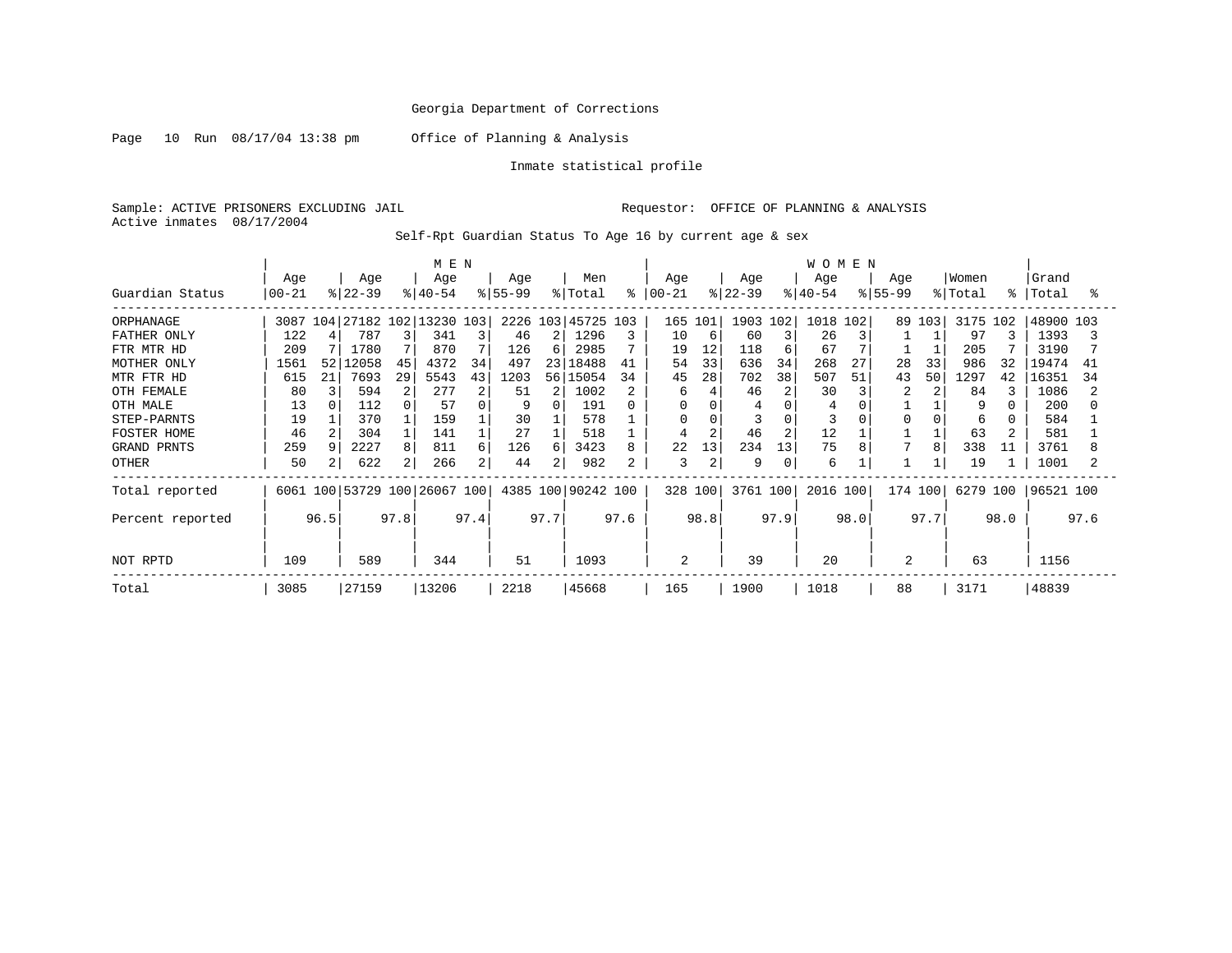Page 11 Run 08/17/04 13:38 pm Office of Planning & Analysis

Inmate statistical profile

Sample: ACTIVE PRISONERS EXCLUDING JAIL **Requestor:** OFFICE OF PLANNING & ANALYSIS Active inmates 08/17/2004

Self-Rpt Employment Status Before Prison by current age & sex

|                  | M E N     |      |           |      |                              |      |             |      |                    |      |            |      |           |      | <b>WOMEN</b>          |      |           |        |          |      |           |      |
|------------------|-----------|------|-----------|------|------------------------------|------|-------------|------|--------------------|------|------------|------|-----------|------|-----------------------|------|-----------|--------|----------|------|-----------|------|
|                  | Age       |      | Age       |      | Age                          |      | Age         |      | Men                |      | Age        |      | Age       |      | Age                   |      | Age       |        | Women    |      | Grand     |      |
| Employment       | $00 - 21$ |      | $ 22-39 $ |      | $ 40-54 $                    |      | $8 55-99$   |      | % Total            | နွ   | $ 00 - 21$ |      | $ 22-39 $ |      | $\frac{1}{6}$   40-54 |      | $ 55-99 $ |        | % Total  | °≈   | Total     | °≈   |
| FULL TIME        | 738       | 27   | 2550      | 51   | 6881                         | 57   | 912         | 46   | 21081              | 51   | 33         | 31   | 632       | 48   | 295                   | 41   | 23        | 32     | 983      | 44   | 22064     | 50   |
| PART TIME        | 448       | 16   | 2499      | 10   | 782                          | 6    | 110         | 6    | 3839               | 9    | 4          | 4    | 56        | 4    | 24                    |      |           |        | 85       |      | 3924      | 9    |
| UNEMPL < 6M      | 211       | 8    | 2972      | 12   | 1289                         | 11   | 216         | 11   | 4688               | 11   | б.         | 6    | 142       | 11   | 84                    | 12   | 10        | 14     | 242      | 11   | 4930      | 11   |
| UNEMPL > 6M      | 352       | 13   | 3788      | 15   | 2155                         | 18   | 388         | 20   | 6683               | 16   | 2          |      | 206       | 16   | 147                   | 20   | 22        | 30     | 377      | 17   | 7060      | 16   |
| NEVER WORKD      | 933       | 34   | 2266      | 9    | 255                          | 2    | 25          |      | 3479               | 8    | 40         | 37   | 139       | 11   | 26                    |      |           |        | 206      |      | 3685      | 8    |
| <b>STUDENT</b>   | 83        |      | 265       |      | 17                           | 0    | 3           |      | 368                |      | 21         | 20   | 18        |      |                       |      | $\Omega$  |        | 40       |      | 408       |      |
| INCAPABLE        | 16        |      | 461       |      | 733                          | 6    | 332         | 17   | 1542               |      |            |      | 120       | 9    | 142                   | 20   | 16        | 22     | 279      | 13   | 1821      |      |
| <b>OTHER</b>     | 0         |      | 0         |      | 0                            | 0    | $\mathbf 0$ |      | 0                  | 0    | 0          | 0    | 0         | 0    | 0                     |      | 0         | 0      | 0        |      | 0         |      |
| Total reported   |           |      |           |      | 2781 100 24801 100 12112 100 |      |             |      | 1986 100 41680 100 |      | 107        | 100  | 1313 100  |      | 719                   | 100  |           | 73 100 | 2212 100 |      | 43892 100 |      |
| Percent reported |           | 90.1 |           | 91.3 |                              | 91.7 |             | 89.5 |                    | 91.3 |            | 64.8 |           | 69.1 |                       | 70.6 |           | 83.0   |          | 69.8 |           | 89.9 |
| NOT RPTD         | 304       |      | 2358      |      | 1094                         |      | 232         |      | 3988               |      | 58         |      | 587       |      | 299                   |      | 15        |        | 959      |      | 4947      |      |
| Total            | 3085      |      | 27159     |      | 13206                        |      | 2218        |      | 45668              |      | 165        |      | 1900      |      | 1018                  |      | 88        |        | 3171     |      | 48839     |      |

\* NOTE: THE FIELD LABELD "OTHER" WAS CORRECTED IN APRIL 1989; INMATES CODED "PRE-OTIS NOT REPORTED" NOW HAVE BEEN REMOVED FROM THIS FIELD AND IDENTIFIED AS "NOT REPORTED".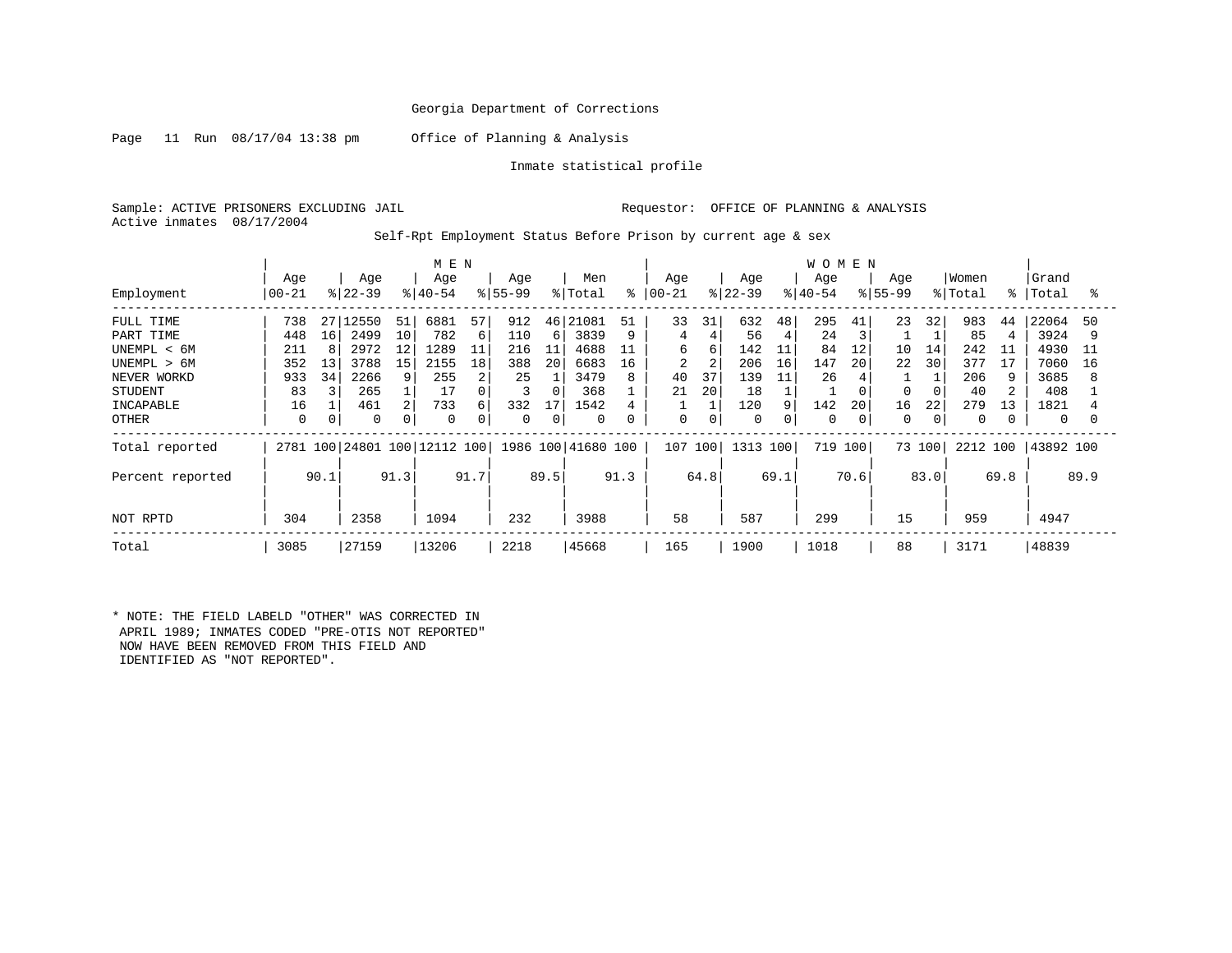Page 12 Run 08/17/04 13:38 pm

#### Inmate statistical profile

Sample: ACTIVE PRISONERS EXCLUDING JAIL **Requestor:** OFFICE OF PLANNING & ANALYSIS Active inmates 08/17/2004

Self-Rpt Marital Status At Admission by current age & sex

|                  |           |      |           |      | M E N                   |      |             |      |                |      |          |             |           |      | <b>WOMEN</b> |      |             |      |         |      |           |      |
|------------------|-----------|------|-----------|------|-------------------------|------|-------------|------|----------------|------|----------|-------------|-----------|------|--------------|------|-------------|------|---------|------|-----------|------|
|                  | Age       |      | Age       |      | Age                     |      | Age         |      | Men            |      | Age      |             | Age       |      | Age          |      | Age         |      | Women   |      | Grand     |      |
| Marital Status   | $00 - 21$ |      | $8 22-39$ |      | $8 40-54$               |      | $8155 - 99$ |      | % Total        | ⊱    | $ 00-21$ |             | $8 22-39$ |      | $8 40-54$    |      | $8155 - 99$ |      | % Total | °≈   | Total     | °≈   |
| SINGLE           | 2893      | 97   | 18602     | 70   | 5144                    | 40   | 372         | 17   | 27011          | 61   | 154      | 94          | 1099      | 59   | 363          | 36   | 17          | 20   | 1633    | 52   | 28644     | 60   |
| MARRIED          | 36        |      | 2755      | 10   | 2194                    | 17   | 563         | 26   | 5548           | 12   | 6        |             | 263       | 14   | 181          | 18   | 18          | 21   | 468     | 15   | 6016      | 13   |
| SEPARATED        | 6         |      | 1011      |      | 1083                    | 8    | 227         | 10   | 2327           | 5    | 3        | 2           | 187       | 10   | 142          | 14   |             | 8    | 339     | 11   | 2666      | 6    |
| <b>DIVORCED</b>  | 2         |      | 1791      |      | 2865                    | 22   | 659         | 30   | 5317           | 12   | 0        | 0           | 210       | 11   | 198          | 20   | 20          | 23   | 428     | 14   | 5745      | 12   |
| WIDOWED          |           |      | 88        |      | 260                     | 2    | 158         |      | 506            |      | 0        |             | 35        | 2    | 71           |      | 21          | 24   | 127     |      | 633       |      |
| COMMON LAW       | 45        |      | 2343      |      | 1329                    | 10   | 190         | q    | 3907           | 9    | $\Omega$ |             | 66        | 4    | 47           |      | 3           | 3    | 116     |      | 4023      |      |
| OTHER            | $\Omega$  | 0    | 13        |      | 5                       | 0    | 4           | 0    | 22             | 0    | 0        | $\mathbf 0$ |           | 0    | 0            |      | 0           | 0    |         |      | 23        |      |
| Total reported   | 2982      |      |           |      | 100 26603 100 12880 100 |      |             |      | 2173 100 44638 | 100  | 163      | 100         | 1861 100  |      | 1002 100     |      | 86 100      |      | 3112    | 100  | 47750 100 |      |
| Percent reported |           | 96.7 |           | 98.0 |                         | 97.5 |             | 98.0 |                | 97.7 |          | 98.8        |           | 97.9 |              | 98.4 |             | 97.7 |         | 98.1 |           | 97.8 |
|                  |           |      |           |      |                         |      |             |      |                |      |          |             |           |      |              |      |             |      |         |      |           |      |
| NOT RPTD         | 103       |      | 556       |      | 326                     |      | 45          |      | 1030           |      | 2        |             | 39        |      | 16           |      | 2           |      | 59      |      | 1089      |      |
| Total            | 3085      |      | 27159     |      | 13206                   |      | 2218        |      | 45668          |      | 165      |             | 1900      |      | 1018         |      | 88          |      | 3171    |      | 48839     |      |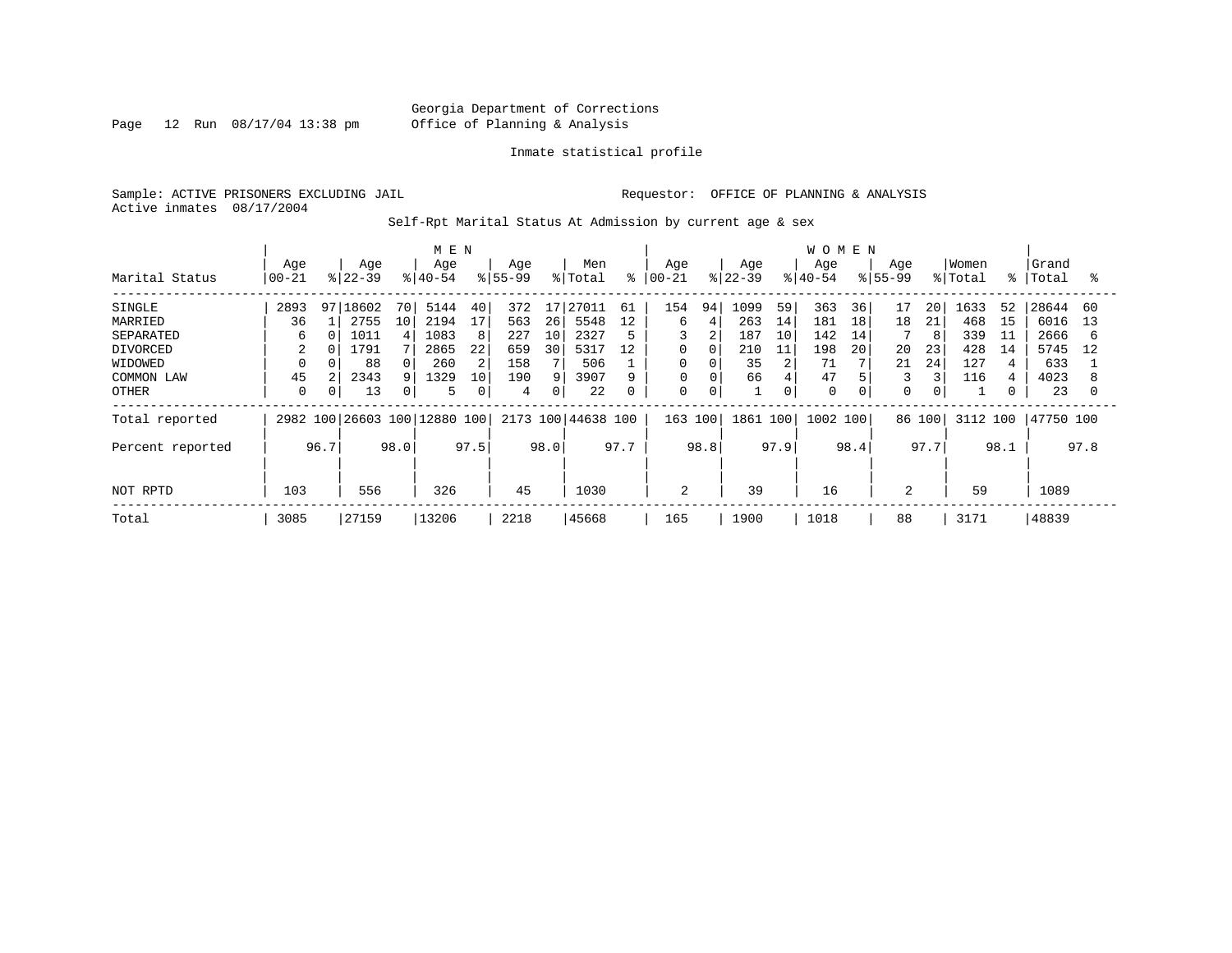Georgia Department of Corrections Page 13 Run 08/17/04 13:38 pm Office of Planning & Analysis

#### Inmate statistical profile

Sample: ACTIVE PRISONERS EXCLUDING JAIL **Requestor:** OFFICE OF PLANNING & ANALYSIS Active inmates 08/17/2004

Self-Rpt Number Of Children At Admission by current age & sex

|                      | M E N            |      |                   |      |                  |      |                 |                |                    |      |              |        |                  |                         | WOMEN            |      |                  |        |                  |          |                    |      |
|----------------------|------------------|------|-------------------|------|------------------|------|-----------------|----------------|--------------------|------|--------------|--------|------------------|-------------------------|------------------|------|------------------|--------|------------------|----------|--------------------|------|
| Number Of Children   | Age<br>$00 - 21$ |      | Age<br>$ 22-39 $  |      | Age<br>$ 40-54 $ |      | Age<br>$ 55-99$ |                | Men<br>% Total     | °    | Age<br>00-21 |        | Age<br>$ 22-39 $ |                         | Age<br>$ 40-54 $ |      | Age<br>$ 55-99 $ |        | Women<br>% Total |          | Grand<br>%   Total | °    |
| NO CHILDREN          | 0                |      | 463               | 3    | 479              | 5    | 88              | 5 <sup>1</sup> | 1030               | 4    | 0            | 0      | 2                | 0                       |                  |      |                  |        | 10               | $\Omega$ | 1040               |      |
| ONE CHILD            | 535              | 78   | 6456              | 41   | 2855             | 30   | 354             |                | 19 10200           | 37   | 40           | 70     | 375              | 25                      | 184              | 21   | 11               | 15     | 610              | 24       | 10810              | 36   |
| TWO CHILDREN         | 115              | 17   | 4357              | 28   | 2650             | 28   | 426             | 23             | 7548               | 27   | 11           | 19     | 450              | 30                      | 280              | 32   | 24               | 33     | 765              | 31       | 8313               | 28   |
| THREE CHILDREN       | 30               | 4    | 2355              | 15   | 1720             | 18   | 391             | 21             | 4496               | 16   | 4            |        | 358              | 24                      | 224              | 25   | 15               | 21     | 601              | 24       | 5097               | 17   |
| <b>FOUR CHILDREN</b> |                  |      | 1065              |      | 886              | 9    | 241             | 13             | 2199               |      |              | 2      | 170              | 11                      | 100              | 11   | 10               | 14     | 281              | 11       | 2480               | 8    |
| FIVE CHILDREN        |                  |      | 510               | 3    | 447              | 5    | 146             | 8              | 1104               |      | 0            | 0      | 84               | 6                       | 39               |      | 2                | 3      | 125              |          | 1229               |      |
| MORE THAN 5 CHILDREN |                  | 0    | 362               | 2    | 386              | 4    | 173             | 10             | 922                |      |              | 2      | 52               | $\overline{\mathbf{3}}$ | 47               |      | 9                | 13     | 109              | 4        | 1031               | 3    |
| Total reported       |                  |      | 689 100 15568 100 |      | 9423 100         |      |                 |                | 1819 100 27499 100 |      |              | 57 100 | 1491 100         |                         | 881              | 100  |                  | 72 100 | 2501 100         |          | 30000 100          |      |
| Percent reported     |                  | 22.3 |                   | 57.3 |                  | 71.4 |                 | 82.0           |                    | 60.2 |              | 34.5   |                  | 78.5                    |                  | 86.5 |                  | 81.8   |                  | 78.9     |                    | 61.4 |
| NOT REPORTED         | 2396             |      | 11591             |      | 3783             |      | 399             |                | 18169              |      | 108          |        | 409              |                         | 137              |      | 16               |        | 670              |          | 18839              |      |
| Total                | 3085             |      | 27159             |      | 13206            |      | 2218            |                | 45668              |      | 165          |        | 1900             |                         | 1018             |      | 88               |        | 3171             |          | 48839              |      |
|                      |                  |      |                   |      |                  |      |                 |                |                    |      |              |        |                  |                         |                  |      |                  |        |                  |          |                    |      |
| AVG NUM CHILDREN     | 1.30             |      | 2.04              |      | 2.33             |      | 2.97            |                | 2.18               |      | 1.47         |        | 2.55             |                         | 2.64             |      | 3.04             |        | 2.57             |          | 2.21               |      |

\* NOTE: THE FIELD LABLED "NO CHILDREN" WAS CORRECTED IN MARCH 1989: MISSING DATA FOR INMATES STILL IN DIAGNOSTICS NOW HAS BEEN REMOVED FROM THIS FIELD AND IDENTIFIED AS "NOT REPORTED" INFORMATION.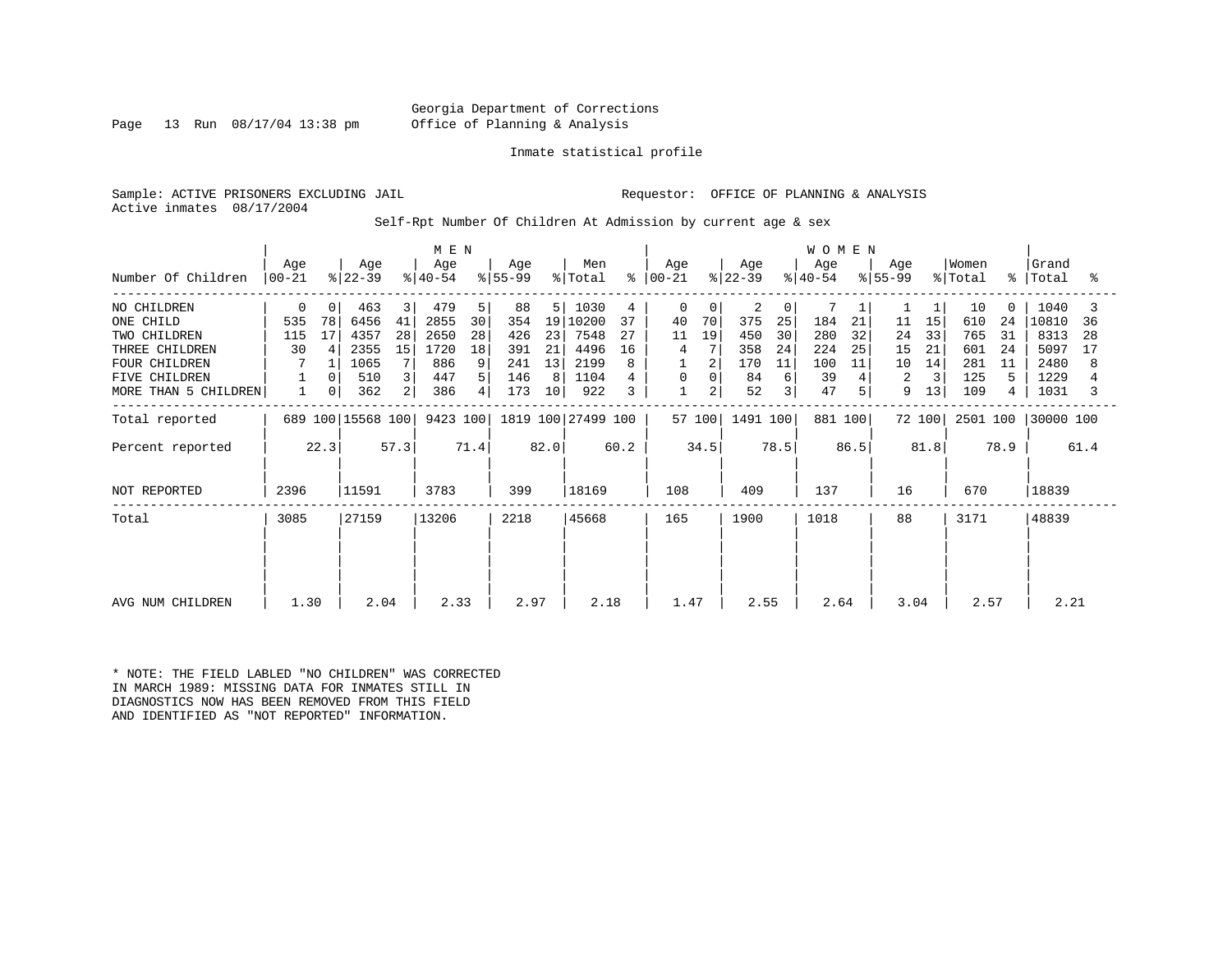Page 14 Run 08/17/04 13:38 pm

#### Inmate statistical profile

Sample: ACTIVE PRISONERS EXCLUDING JAIL **Requestor:** OFFICE OF PLANNING & ANALYSIS Active inmates 08/17/2004

Self-Rpt Religious Affiliation by current age & sex

|                  |           |                |                              |          | M E N     |                |              |          |                    |           |             |                |          |          | <b>WOMEN</b> |          |                |              |              |          |           |      |
|------------------|-----------|----------------|------------------------------|----------|-----------|----------------|--------------|----------|--------------------|-----------|-------------|----------------|----------|----------|--------------|----------|----------------|--------------|--------------|----------|-----------|------|
|                  | Age       |                | Age                          |          | Age       |                | Age          |          | Men                |           | Age         |                | Age      |          | Age          |          | Age            |              | Women        |          | Grand     |      |
| Religion         | $00 - 21$ |                | $ 22-39$                     |          | $8 40-54$ |                | $8 55-99$    |          | % Total            | $\approx$ | $00 - 21$   |                | $ 22-39$ |          | $ 40-54$     |          | $8155 - 99$    |              | % Total      | ႜ        | Total     | °    |
| <b>ISLAM</b>     | 72        | 2              | 958                          | 4        | 378       | 3              | 38           | 2        | 1446               | 3         | 1           |                | 16       | 1        | 3            | 0        | 0              | 0            | 20           |          | 1466      |      |
| CATHOLIC         | 127       | 4              | 1218                         | 5        | 453       | $\overline{4}$ | 91           | 4        | 1889               | 4         | 10          | 6              | 89       | 5        | 44           | 4        | 5              | 6            | 148          | 5        | 2037      | 4    |
| <b>BAPTIST</b>   | 1060      |                | 36 11174                     | 43       | 7075      | 56             | 1207         | 57       | 20516              | 47        | 82          | 50             | 1069     | 58       | 629          | 63       | 59             | 71           | 1839         | 59       | 22355     | 48   |
| METHODIST        | 26        | 1              | 417                          | 2        | 416       | 3              | 115          | 5        | 974                | 2         |             | $\overline{2}$ | 53       | 3        | 53           | 5        | 6              | 7            | 116          | 4        | 1090      |      |
| EPISCOPLN        |           | $\Omega$       | 35                           | 0        | 22        | 0              |              | 0        | 65                 | $\Omega$  |             | $\Omega$       |          | $\Omega$ |              |          |                | 1            | 11           | $\Omega$ | 76        |      |
| PRESBYTRN        | 5         | $\Omega$       | 43                           | $\Omega$ | 40        | 0              | 16           |          | 104                | 0         |             | $\Omega$       | $\Omega$ | $\Omega$ |              | $\Omega$ |                | 1            | 2            | $\Omega$ | 106       |      |
| CHC OF GOD       | 27        |                | 216                          |          | 175       |                | 38           | 2        | 456                | 1         | 2           | 1              | 31       | 2        | 16           | 2        |                | $\mathbf{1}$ | 50           | 2        | 506       |      |
| HOLINESS         | 49        | $\overline{2}$ | 791                          | 3        | 555       | 4              | 105          | 5        | 1500               | 3         | 10          | 6              | 153      | 8        | 85           | 9        | $\overline{a}$ | 2            | 250          | 8        | 1750      |      |
| <b>JEWISH</b>    |           | $\Omega$       | 23                           | U        | 16        | $\Omega$       |              | 0        | 43                 | $\Omega$  | $\Omega$    | $\Omega$       | 2        | $\Omega$ |              | $\Omega$ | U              | 0            | 4            | O        | 47        |      |
| ANGLICAN         |           |                | 3                            |          |           |                | $\Omega$     | 0        | 6                  | N         |             | $\Omega$       | 2        | $\Omega$ | O            | $\Omega$ |                | $\Omega$     | 2            |          | 8         |      |
| GRK ORTHDX       |           | $\Omega$       | 0                            | 0        |           | 0              | $\Omega$     | 0        | 4                  | 0         | ∩           | $\Omega$       | 0        | $\Omega$ | O            | 0        | O              | $\Omega$     | 0            | 0        | 4         |      |
| HINDU            |           | 0              | 5                            | 0        |           | 0              |              | 0        |                    | 0         |             | $\Omega$       |          | $\Omega$ | O            | 0        |                | $\Omega$     | 0            | 0        | 7         |      |
| <b>BUDDHIST</b>  |           |                | 31                           | O        |           | O              |              | 0        | 43                 | O         |             | $\Omega$       |          | $\cap$   |              | $\Omega$ | Ω              | $\Omega$     | 0            | $\Omega$ | 43        |      |
| TAOIST           |           | U              | $\mathbf 0$                  | በ        |           | N              | $\Omega$     | $\Omega$ | -1                 | U         |             | $\Omega$       |          | O        | O            | $\Omega$ | N              | $\Omega$     | 0            | $\Omega$ |           |      |
| SHINTOIST        |           | $\Omega$       | 6                            | 0        |           | O              | <sup>0</sup> | O        | 11                 | 0         |             | $\Omega$       | Ω        | U        |              | $\Omega$ | O              | $\Omega$     | <sup>0</sup> | $\Omega$ | 11        |      |
| SEVEN D AD       |           | $\Omega$       | 62                           | $\Omega$ | 41        | $\Omega$       | 9            | O        | 121                | O         |             |                |          | $\Omega$ |              | $\Omega$ | U              | 0            | 7            | $\Omega$ | 128       |      |
| JEHOVAH WT       | 23        |                | 216                          |          | 105       |                | 11           |          | 355                |           |             |                | 14       |          | 10           |          | N              | $\Omega$     | 25           |          | 380       |      |
| LATR DAY S       | 3         |                | 23                           | 0        | 11        | 0              | 6            | 0        | 43                 | 0         | O           | $\Omega$       | 4        | $\Omega$ |              | 0        | 0              | $\Omega$     | 6            | $\Omega$ | 49        |      |
| QUAKER           |           | $\Omega$       | -1                           | $\Omega$ | 0         | $\Omega$       | $\Omega$     | 0        | -1                 | 0         | ∩           | $\Omega$       | n        | $\Omega$ | U            | $\Omega$ | 0              | $\Omega$     | 0            | $\Omega$ |           |      |
| OTHER PROD       | 569       | 19             | 3685                         | 14       | 934       | 7              | 132          | 6        | 5320               | 12        | 44          | 27             | 315      | 17       | 113          | 11       | 5              | 6            | 477          | 15       | 5797      | 12   |
| <b>NONE</b>      | 578       | 20             | 4467                         | 17       | 1388      | 11             | 190          | 9        | 6623               | 15        |             | 4              | 67       | 4        | 13           | 1        | 0              | 0            | 87           | 3        | 6710      | 14   |
| <b>OTHER</b>     | 390       | 13             | 2794                         | 11       | 978       | 8              | 151          | 7        | 4313               | 10        | $\mathbf 1$ |                | 31       | 2        | 18           | 2        | 3              | 4            | 53           |          | 4366      | 9    |
| Total reported   |           |                | 2947 100 26168 100 12606 100 |          |           |                |              |          | 2120 100 43841 100 |           | 163 100     |                | 1856 100 |          | 995 100      |          |                | 83 100       | 3097 100     |          | 46938 100 |      |
| Percent reported |           | 95.5           |                              | 96.4     |           | 95.5           |              | 95.6     |                    | 96.0      |             | 98.8           |          | 97.7     |              | 97.7     |                | 94.3         |              | 97.7     |           | 96.1 |
| NOT RPTD         | 138       |                | 991                          |          | 600       |                | 98           |          | 1827               |           | 2           |                | 44       |          | 23           |          | 5              |              | 74           |          | 1901      |      |
| Total            | 3085      |                | 27159                        |          | 13206     |                | 2218         |          | 45668              |           | 165         |                | 1900     |          | 1018         |          | 88             |              | 3171         |          | 48839     |      |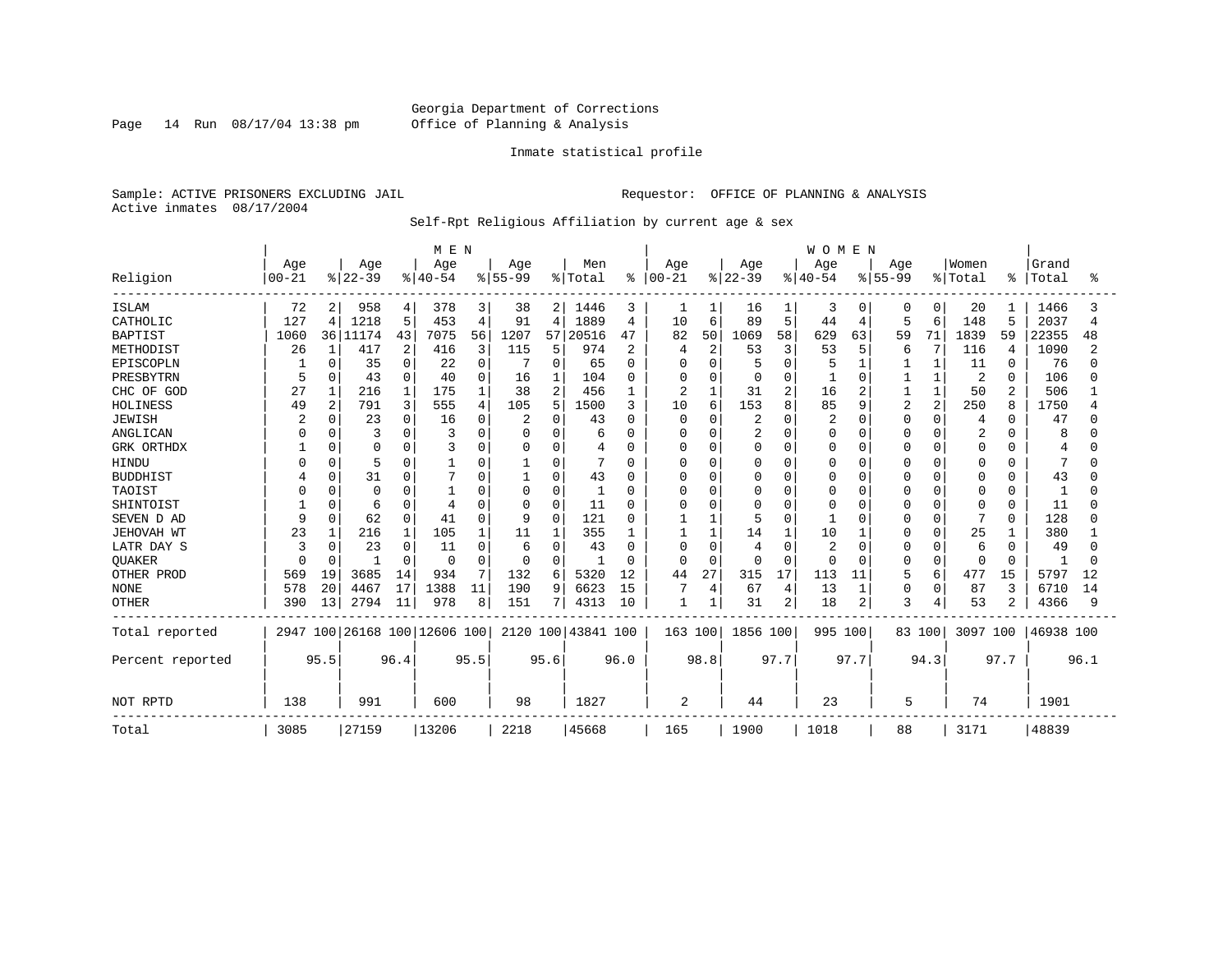#### Georgia Department of Corrections Page 15 Run 08/17/04 13:38 pm Office of Planning & Analysis

#### Inmate statistical profile

Sample: ACTIVE PRISONERS EXCLUDING JAIL **Requestor:** OFFICE OF PLANNING & ANALYSIS Active inmates 08/17/2004

Self-Rpt Family Behavior Patterns \* by current age & sex

|                   | M E N     |                |          |      |                         |          |          |      |                    |      |           |      |           |                | <b>WOMEN</b> |      |          |                |          |      |           |      |
|-------------------|-----------|----------------|----------|------|-------------------------|----------|----------|------|--------------------|------|-----------|------|-----------|----------------|--------------|------|----------|----------------|----------|------|-----------|------|
|                   | Age       |                | Age      |      | Age                     |          | Age      |      | Men                |      | Age       |      | Age       |                | Age          |      | Age      |                | Women    |      | Grand     |      |
| Family Behavior   | $00 - 21$ |                | $ 22-39$ |      | $ 40-54 $               |          | $ 55-99$ |      | % Total            | ႜ    | $00 - 21$ |      | $ 22-39 $ |                | $ 40-54$     |      | $ 55-99$ |                | % Total  | န္   | Total     | ႜ    |
| CRIMINLTY         | 991       | 22             | 7804     | 22   | 3670                    | 24       | 476      |      | 24 12941           | 23   | 60        | 18   | 708       | 19             | 368          | 21   | 17       | 14             | 1153     | 19   | 14094     | 22   |
| <b>ALCOHOLISM</b> | 490       | 11             | 4509     | 13   | 2633                    | 18       | 349      | 18   | 7981               | 14   | 39        | 12   | 482       | 13             | 277          | 16   | 20       | 16             | 818      | 14   | 8799      | 14   |
| DRUG ABUSE        | 423       | 9              | 2926     |      | 1060                    |          | 107      | 5.   | 4516               | 8    | 38        | 11   | 394       | 10             | 170          | 10   | 9        |                | 611      | 10   | 5127      | 8    |
| DOMINERING        |           |                | 62       |      | 58                      | 0        | 8        | 0    | 129                | 0    | 17        | 5    | 253       | 7              | 160          | 9    | 13       | 11             | 443      |      | 572       |      |
| MIGRANT           | 16        |                | 168      |      | 132                     |          | 17       |      | 333                |      |           |      | 9         | $\Omega$       | 2            |      | 0        | $\Omega$       | 12       |      | 345       |      |
| INFL BTGS         | 72        |                | 937      |      | 615                     | 4        | 130      |      | 1754               | 3    | 21        | 6    | 294       | 8              | 160          | 9    | 12       | 10             | 487      |      | 2241      |      |
| PERMISSIVE        | 4         |                | 51       |      | 36                      | $\Omega$ | 12       |      | 103                | 0    | 16        | 5    | 225       | 6              | 76           |      | 2        | $\overline{c}$ | 319      |      | 422       |      |
| FATH ABSNT        | 1962      | 44             | .4971    | 42   | 5215                    | 35       | 638      | 32   | 22786              | 40   | 74        | 22   | 811       | 21             | 308          | 17   | 31       | 25             | 1224     | 20   | 24010     | 38   |
| MOTH ABSNT        | 504       | 11             | 3820     | 11   | 1453                    | 10       | 206      | 10   | 5983               | 10   | 38        | 11   | 267       | $7\phantom{.}$ | 94           |      | 10       | 8              | 409      |      | 6392      | 10   |
| NONE              | 20        | $\overline{0}$ | 357      |      | 165                     |          | 35       | 2    | 577                |      | 29        | 9    | 338       | 9              | 164          | 9    | 9        |                | 540      |      | 1117      |      |
| Total reported    | 4483      |                |          |      | 100 35605 100 15037 100 |          |          |      | 1978 100 57103 100 |      | 333 100   |      | 3781 100  |                | 1779 100     |      | 123      | 100            | 6016 100 |      | 63119 100 |      |
| Percent reported  |           | 78.4           |          | 73.7 |                         | 65.5     |          | 56.7 |                    | 70.8 |           | 79.4 |           | 80.0           |              | 73.5 |          | 63.6           |          | 77.4 |           | 71.3 |
| <b>OTHER</b>      | 667       |                | 7147     |      | 4550                    |          | 961      |      | 13325              |      | 34        |      | 380       |                | 270          |      | 32       |                | 716      |      | 14041     |      |
| Total             | 3085      |                | 27159    |      | 13206                   |          | 2218     |      | 45668              |      | 165       |      | 1900      |                | 1018         |      | 88       |                | 3171     |      | 48839     |      |

\* NOTE: SINCE THERE CAN BE UP TO FIVE BEHAVIOR CODES PER INMATE, THE NUMBER OF CASES REPORTED IN THE DETAIL LINES AND THE TOTAL REPORTED LINE MAY EXCEED THE TOTAL NUMBER OF CASES. IN SHORT, THIS TABLE COUNTS THE NUMBER OF BEHAVIOR PROBLEMS, NOT INMATES.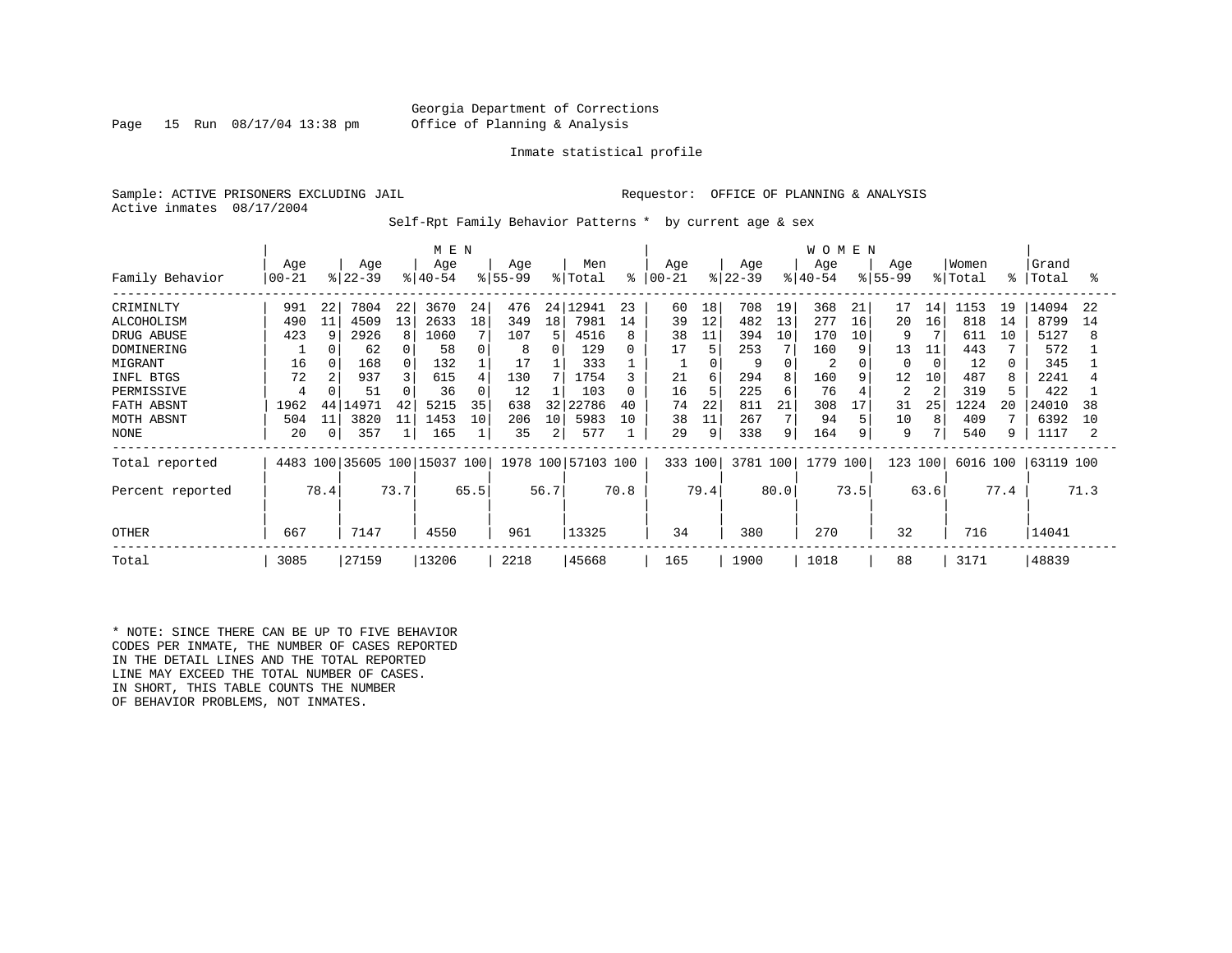#### Georgia Department of Corrections Page 16 Run 08/17/04 13:38 pm Office of Planning & Analysis

#### Inmate statistical profile

Sample: ACTIVE PRISONERS EXCLUDING JAIL **Requestor:** OFFICE OF PLANNING & ANALYSIS Active inmates 08/17/2004

Inmate Diagnostic Behavior Problem \* by current age & sex

|                    |           |          |               |                | M E N     |                |          |                 |                    |                |           |                |           |                | <b>WOMEN</b> |      |             |              |                |                |           |      |
|--------------------|-----------|----------|---------------|----------------|-----------|----------------|----------|-----------------|--------------------|----------------|-----------|----------------|-----------|----------------|--------------|------|-------------|--------------|----------------|----------------|-----------|------|
|                    | Age       |          | Age           |                | Age       |                | Age      |                 | Men                |                | Age       |                | Age       |                | Age          |      | Age         |              | Women          |                | Grand     |      |
| Diagnostic Problem | $00 - 21$ |          | $ 22-39$      |                | $ 40-54$  |                | $ 55-99$ |                 | % Total            | ွေ             | $00 - 21$ |                | $ 22-39 $ |                | $8 40-54$    |      | $8155 - 99$ |              | % Total        | ႜ              | Total     | °≈   |
| ALCOHOLIC          | 83        |          | 1062          | 2 <sub>1</sub> | 984       | 4              | 207      | 6 <sup>1</sup>  | 2336               | 3              | 7         | 3              | 139       | 4              | 126          |      | 9           | 7            | 281            | 5              | 2617      |      |
| <b>ALCOH ABSE</b>  | 736       | 12       | 6796          | 13             | 4145      | 16             | 598      | 16 <sup>1</sup> | 12275              | 14             | 5         | 2              | 135       | $\overline{4}$ | 112          | 6    | 11          | 8            | 263            |                | 12538     | 13   |
| DRUG EXP           | 744       | 12       | 8246          | 16             | 3501      | 13             | 334      |                 | 9 12825            | 15             | 29        | 11             | 292       | 9              | 164          | 9    | 11          | $\mathsf{R}$ | 496            | -9             | 13321     | 14   |
| DRUG ABSE          | 1307      | 22       | 10167         | 19             | 5116      | 20             | 349      | 10 <sup>1</sup> | 16939              | 19             | 61        | 23             | 898       | 29             | 501          | 29   | 15          | 11           | 1475           | 28             | 18414     | 20   |
| NARC ADDCT         | 55        |          | 754           |                | 557       | 2              | 44       |                 | 1410               | 2              |           |                | 69        | $\overline{c}$ | 44           |      | 2           |              | 118            | 2              | 1528      |      |
| EPILEPTIC          | 25        | $\Omega$ | 270           |                | 213       |                | 32       |                 | 540                |                |           |                | 84        | 3              | 53           |      |             |              | 145            |                | 685       |      |
| MANIPULTVE         | 1038      | 17       | 7379          | 14             | 2754      | 11             | 290      | 8               | 11461              | 13             |           | 0              | 38        |                | 21           |      | 4           | 3            | 64             |                | 11525     | 12   |
| ASSAULTIVE         | 1395      | 231      | 11744         | 22             | 5297      | 20             | 938      | 26              | 19374              | 22             | 80        | 30             | 636       | 20             | 330          | 19   | 33          | 24           | 1079           | 20             | 20453     | 22   |
| ESCPE TEND         | 73        |          | 999           | 2              | 762       | 3              | 151      | 4               | 1985               | 2              | 3         | $\mathbf{1}$   | 89        | 3              | 46           | 3    | ∩           | n            | 138            | 3              | 2123      |      |
| SUICIDAL           | 99        | 2        | 1044          | 2              | 557       | 2              | 82       |                 | 1782               | 2              | 13        | 5              | 187       | 6              | 85           |      | 6           |              | 291            | 6              | 2073      |      |
| WITHDRAWN          | 15        |          | 165           | 0              | 112       | 0              | 30       |                 | 322                | U              | 8         | ζ              | 93        | 3              | 45           |      | 4           | 3            | 150            | 3              | 472       |      |
| PR RLTY CT         | 70        |          | 561           |                | 311       |                | 51       |                 | 993                |                | 5         | $\overline{2}$ | 63        | $\overline{2}$ | 22           |      |             | 2            | 93             | 2              | 1086      |      |
| HOMOSEXUAL         |           |          | 150           |                | 102       | $\Omega$       | 24       |                 | 283                | 0              | 22        | 8              | 126       | $\overline{4}$ | 49           |      | 2           |              | 199            | $\overline{4}$ | 482       |      |
| <b>NONE</b>        | 82        |          | 1039          |                | 636       | 2              | 225      | 6               | 1982               | $\overline{2}$ | $\Omega$  | $\Omega$       | 11        | $\Omega$       | 22           |      | 10          | 7            | 43             |                | 2025      |      |
| <b>OTHER</b>       | 38        |          | 540           |                | 396       | 2              | 100      | 3               | 1074               |                |           | $\mathbf 0$    | 8         | $\Omega$       |              |      |             |              | 20             | $\Omega$       | 1094      |      |
| NOT RPTD           | 192       | 3        | 1537          | 3              | 619       | $\overline{2}$ | 197      | 5               | 2545               | 3              | 29        | 11             | 255       | 8              | 109          | 6    | 18          | 13           | 411            | 8              | 2956      |      |
| Total reported     | 5961      |          | 100 52515 100 |                | 26079 100 |                |          |                 | 3655 100 88210 100 |                | 269 100   |                | 3123 100  |                | 1738 100     |      | 138 100     |              | 5268 100       |                | 93478 100 |      |
| Percent reported   |           | 99.9     |               | 99.8           |           | 99.9           |          | 99.9            |                    | 99.8           |           | 100.0          |           | 100.0          |              | 99.8 |             | 100.0        |                | 99.9           |           | 99.8 |
| UNKNOWN            | 2         |          | 62            |                | 17        |                | 3        |                 | 84                 |                | 0         |                | 0         |                | 2            |      | 0           |              | $\overline{2}$ |                | 86        |      |
| Total              | 3085      |          | 27159         |                | 13206     |                | 2218     |                 | 45668              |                | 165       |                | 1900      |                | 1018         |      | 88          |              | 3171           |                | 48839     |      |

\* NOTE: SINCE THERE CAN BE UP TO FIVE BEHAVIOR CODES PER INMATE, THE NUMBER OF CASES REPORTED IN THE DETAIL LINES AND THE TOTAL REPORTED LINE MAY EXCEED THE TOTAL NUMBER OF CASES. IN SHORT, THIS TABLE COUNTS THE NUMBER OF BEHAVIOR PROBLEMS, NOT INMATES.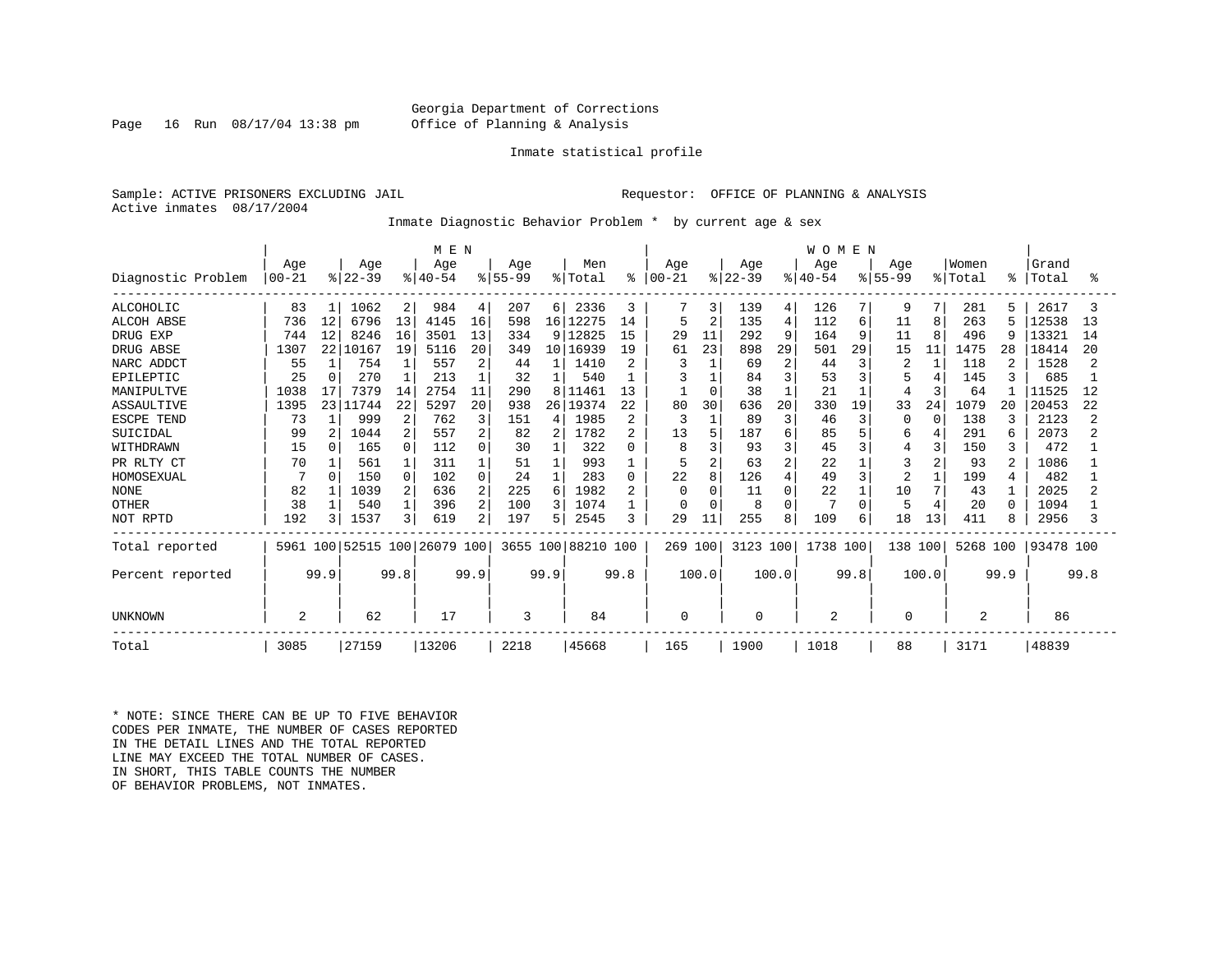Page 17 Run 08/17/04 13:38 pm Office of Planning & Analysis

Inmate statistical profile

Sample: ACTIVE PRISONERS EXCLUDING JAIL Requestor: OFFICE OF PLANNING & ANALYSIS Active inmates 08/17/2004

Physical Profile (General Condition) by current age & sex

|                      |          |      |           |      | M E N                        |      |             |      |                    |      |               |             |           |      | <b>WOMEN</b> |      |             |        |          |             |           |      |
|----------------------|----------|------|-----------|------|------------------------------|------|-------------|------|--------------------|------|---------------|-------------|-----------|------|--------------|------|-------------|--------|----------|-------------|-----------|------|
|                      | Age      |      | Aqe       |      | Age                          |      | Aqe         |      | Men                |      | Age           |             | Aqe       |      | Aqe          |      | Aqe         |        | Women    |             | Grand     |      |
| Physical Profile     | $ 00-21$ |      | $ 22-39 $ |      | $8 40-54$                    |      | $8155 - 99$ |      | % Total            |      | $8   00 - 21$ |             | $ 22-39 $ |      | $8 40-54$    |      | $8155 - 99$ |        | % Total  | $\approx$ 1 | Total     |      |
| NO LIMITATION        | 2801     |      | 94 21698  | 82   | 7425                         | 58   | 483         | 22.2 | 32407              | 73   | 121           | 78          | 1192      | 66   | 435          | 44   | 9           | 10     | 1757     | 58          | 34164     | 72   |
| DEFECT NO MAJOR LIMT | 153      |      | 3358      | 13   | 3502                         | 27   | 770         | 35   | 7783               | 17   | 34            | 22          | 547       | 30   | 471          | 48   | 48          | 56     | 1100     | 36          | 8883      | 19   |
| DEFECT MAJOR LIMIT   | 23       |      | 1442      |      | 1898                         | 15   | 789         | 36   | 4152               | 9    | 0             | $\Omega$    | 54        |      | 76           | 8    | 24          | 28     | 154      |             | 4306      |      |
| VERY MAJOR DEFECT    |          | 0    | 37        | 01   | 80                           |      | 141         | 6    | 259                |      | 0             | $\mathbf 0$ | 4         | 0    | 4            | 01   | 5           | 6      | 13       |             | 272       |      |
| Total reported       |          |      |           |      | 2978 100 26535 100 12905 100 |      |             |      | 2183 100 44601 100 |      | 155 100       |             | 1797 100  |      | 986 100      |      |             | 86 100 | 3024 100 |             | 47625 100 |      |
| Percent reported     |          | 96.5 |           | 97.7 |                              | 97.7 |             | 98.4 |                    | 97.7 |               | 93.9        |           | 94.6 |              | 96.9 |             | 97.7   |          | 95.4        |           | 97.5 |
|                      |          |      |           |      |                              |      |             |      |                    |      |               |             |           |      |              |      |             |        |          |             |           |      |
| NOT REPORTED         | 107      |      | 624       |      | 301                          |      | 35          |      | 1067               |      | 10            |             | 103       |      | 32           |      | 2           |        | 147      |             | 1214      |      |
| Total                | 3085     |      | 27159     |      | 13206                        |      | 2218        |      | 45668              |      | 165           |             | 1900      |      | 1018         |      | 88          |        | 3171     |             | 48839     |      |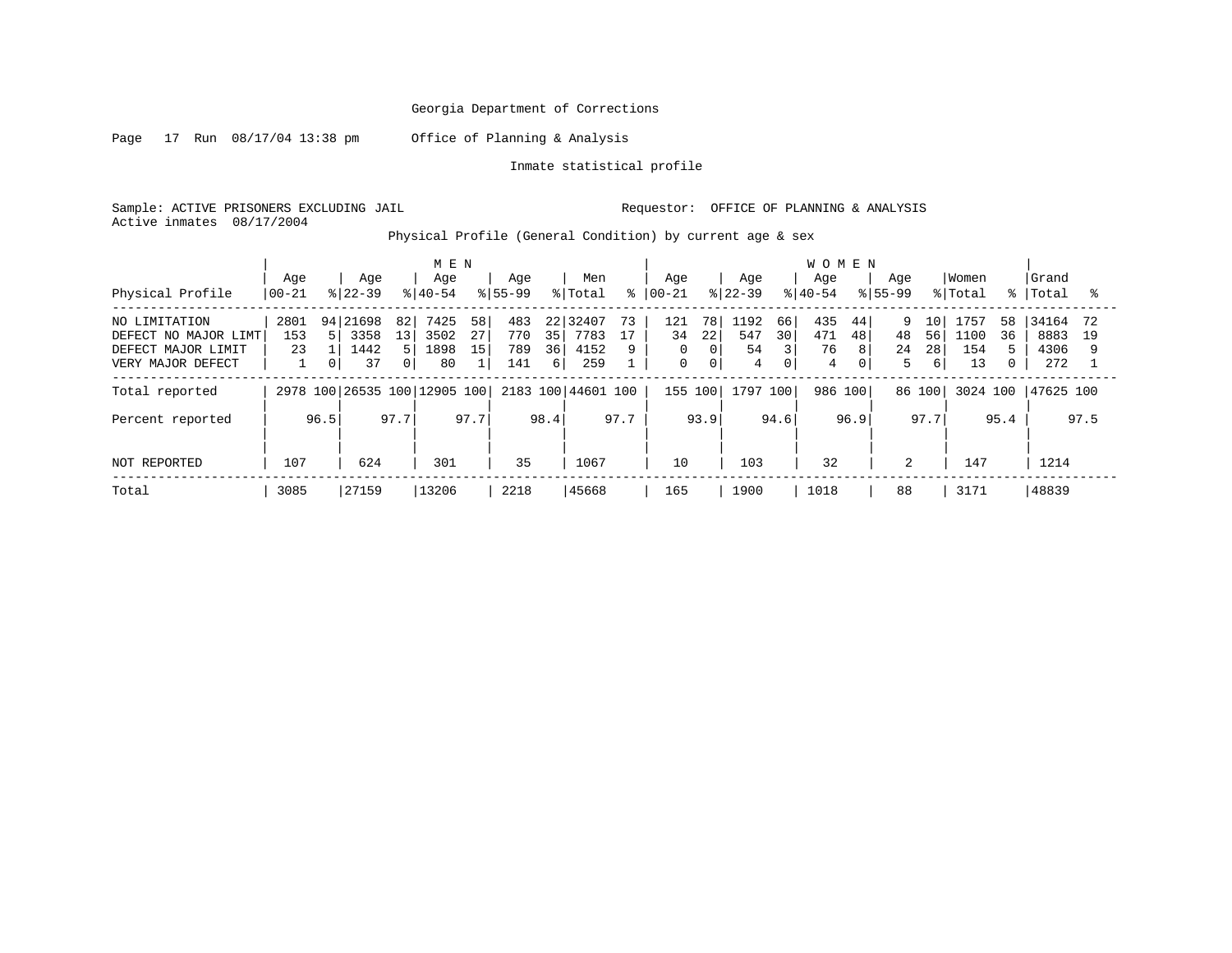Page 18 Run 08/17/04 13:38 pm Office of Planning & Analysis

Inmate statistical profile

Sample: ACTIVE PRISONERS EXCLUDING JAIL **Requestor:** OFFICE OF PLANNING & ANALYSIS Active inmates 08/17/2004

Security Status by current age & sex

|                  |                |          |          |                | M E N                        |          |             |                 |                    |    |                |          |           |             | <b>WOMEN</b> |    |             |          |          |    |           |    |
|------------------|----------------|----------|----------|----------------|------------------------------|----------|-------------|-----------------|--------------------|----|----------------|----------|-----------|-------------|--------------|----|-------------|----------|----------|----|-----------|----|
|                  | Age            |          | Age      |                | Age                          |          | Age         |                 | Men                |    | Age            |          | Age       |             | Age          |    | Age         |          | Women    |    | Grand     |    |
| Security         | 00-21          |          | $ 22-39$ |                | $ 40-54 $                    |          | $ 55-99 $   |                 | % Total            |    | $8   00 - 21$  |          | $ 22-39 $ |             | $8 40-54$    |    | $8155 - 99$ |          | % Total  | °≈ | Total     | °  |
| DIAG INCOM       | <sup>0</sup>   | $\Omega$ | 0        |                | $\Omega$                     | $\Omega$ | 0           | 0               | $\mathbf 0$        | 0  | 0              | 0        | 0         | 0           | 0            |    | $\Omega$    | $\Omega$ | 0        |    | $\Omega$  | O  |
| WRK RELEAS       |                |          | 0        |                | 0                            | 0        | $\mathbf 0$ | 0               | 0                  | 0  | 0              | $\Omega$ | 0         | $\mathbf 0$ | $\Omega$     |    | $\Omega$    |          | 0        |    | $\Omega$  |    |
| TRUSTY           | 28             |          | 1067     |                | 777                          | 6        | 72          | 31              | 1944               | 4  | $\overline{2}$ |          | 54        |             | 52           |    |             |          | 110      |    | 2054      |    |
| MINIMUM          | 832            | 27       | 8878     | 33             | 4928                         | 37       | 825         | 37 $\vert$      | 15463              | 34 | 63             | 38       | 1111      | 58          | 659          | 65 | 62          | 70       | 1895     | 60 | 17358     | 36 |
| MEDIUM           | 1359           | 44       | .0875    | 40             | 5265                         | 40       | 1015        | 46              | 18514              | 41 | 65             | 39       | 491       | 26          | 219          | 22 | 20          | 23       | 795      | 25 | 19309     | 40 |
| CLOSE            | 571            | 19       | 4294     | 16             | 1364                         | 10       | 220         | 10 <sup>1</sup> | 6449               | 14 | 26             | 16       | 140       | 7           | 35           |    | 3           |          | 204      | 6  | 6653      | 14 |
| MAXIMUM          | 23             |          | 464      | $\overline{2}$ | 157                          |          | 18          |                 | 662                |    | 0              |          | 2         | $\Omega$    | 2            |    |             |          | 4        |    | 666       |    |
| DIAGNOSTIC       | 272            | 9        | 1581     | 6              | 715                          | 5        | 68          | 3               | 2636               | 6  | 9              | 5        | 102       | 5           | 51           | 5  |             |          | 163      |    | 2799      | 6  |
| Total reported   |                |          |          |                | 3085 100 27159 100 13206 100 |          |             |                 | 2218 100 45668 100 |    | 165 100        |          | 1900 100  |             | 1018 100     |    |             | 88 100   | 3171 100 |    | 48839 100 |    |
| Percent reported | 100.0<br>100.0 |          |          |                | 100.0                        |          | 100.0       |                 | 100.0              |    | 100.0          |          | 100.0     |             | 100.0        |    | 100.0       |          | 100.0    |    | 100.0     |    |
| NOT RPTD         | 0              |          | 0        |                | 0                            |          | 0           |                 | 0                  |    | 0              |          | 0         |             | 0            |    | $\mathbf 0$ |          | 0        |    |           |    |
| Total            | 3085           |          | 27159    |                | 13206                        |          | 2218        |                 | 45668              |    | 165            |          | 1900      |             | 1018         |    | 88          |          | 3171     |    | 48839     |    |

\* NOTE: BEGINNING IN JULY 1987, THE FACILITIES DIVISION NO LONGER CODED INMATES AS BEING WORK RELEASE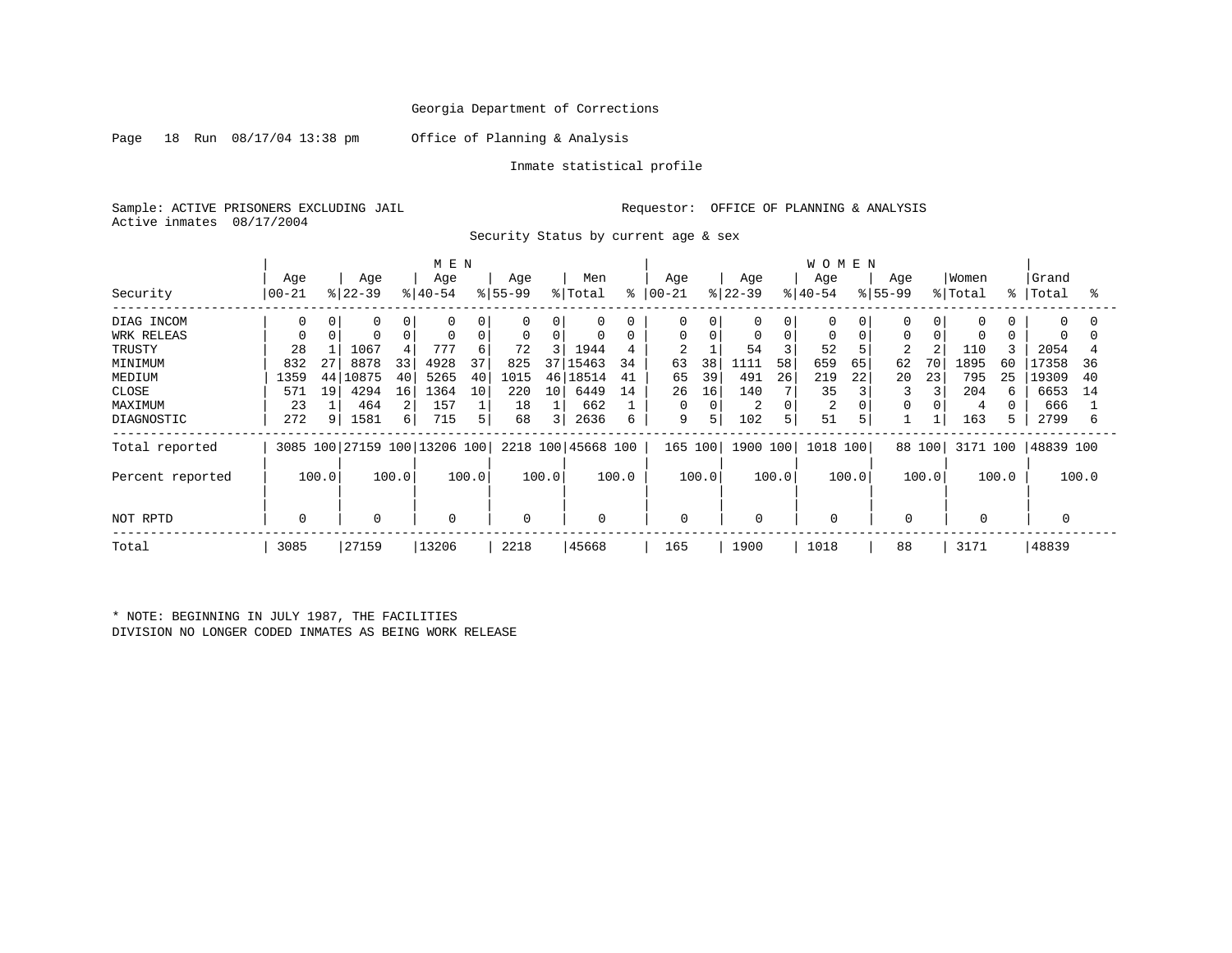Page 19 Run 08/17/04 13:38 pm Office of Planning & Analysis

Inmate statistical profile

Sample: ACTIVE PRISONERS EXCLUDING JAIL Requestor: OFFICE OF PLANNING & ANALYSIS Active inmates 08/17/2004

Number Of Sentences by current age & sex

|                     | M E N     |       |             |       |                              |       |           |       |                    |       |               |       |           |       | <b>WOMEN</b> |       |          |        |          |       |           |       |
|---------------------|-----------|-------|-------------|-------|------------------------------|-------|-----------|-------|--------------------|-------|---------------|-------|-----------|-------|--------------|-------|----------|--------|----------|-------|-----------|-------|
|                     | Age       |       | Age         |       | Age                          |       | Age       |       | Men                |       | Age           |       | Age       |       | Age          |       | Age      |        | Women    |       | Grand     |       |
| Number Of Sentences | $ 00-21 $ |       | $ 22-39 $   |       | $ 40-54 $                    |       | $ 55-99 $ |       | % Total            |       | $8   00 - 21$ |       | $ 22-39 $ |       | $ 40-54 $    |       | $ 55-99$ |        | % Total  |       | %   Total | °≈    |
| ONE                 | 1324      | 43    | 8842        | 33    | 4338                         | 33    | 880       |       | 40 15384           | 34    | 75            | 45    | 783       | 41    | 431          | 42    | 38       | 43     | 1327     | 42    | 16711     | 34    |
| TWO                 | 810       | 26    | 6464        | 24    | 3208                         | 24    | 536       |       | 24 11018           | 24    | 48            | 29    | 499       | 26    | 262          | 26    | 20       | 23     | 829      | 26    | 11847     | 24    |
| THREE               | 437       | 14    | 4333        | 16    | 2059                         | 16    | 300       | 14    | 7129               | 16    | 25            | 15    | 247       | 13    | 131          | 13    | 17       | 19     | 420      | 13    | 7549      | 15    |
| <b>FOUR</b>         | 223       |       | 2678        | 10    | 1262                         | 10    | 177       | 8     | 4340               | 10    | 6             | 4     | 153       | 8     | 77           |       | 6        |        | 242      | 8     | 4582      | 9     |
| <b>FIVE</b>         | 128       |       | 1751        | 6     | 772                          | 6     | 114       |       | 2765               |       | 5             |       | 92        |       | 41           |       | 2        |        | 140      |       | 2905      |       |
| MORE THAN FIVE      | 163       |       | 3091        | 11    | 1567                         | 12    | 211       | 10    | 5032               | 11    | 6             | 4     | 126       |       | 76           | 7     | 5        | 6      | 213      |       | 5245      | -11   |
| Total reported      |           |       |             |       | 3085 100 27159 100 13206 100 |       |           |       | 2218 100 45668 100 |       | 165 100       |       | 1900 100  |       | 1018 100     |       |          | 88 100 | 3171 100 |       | 48839 100 |       |
| Percent reported    |           | 100.0 |             | 100.0 |                              | 100.0 |           | 100.0 |                    | 100.0 |               | 100.0 |           | 100.0 |              | 100.0 |          | 100.0  |          | 100.0 |           | 100.0 |
| NOT REPORTED        | 0         |       | $\mathbf 0$ |       | 0                            |       | $\Omega$  |       | 0                  |       | 0             |       | 0         |       | 0            |       | 0        |        | 0        |       |           |       |
| Total               | 3085      |       | 27159       |       | 13206                        |       | 2218      |       | 45668              |       | 165           |       | 1900      |       | 1018         |       | 88       |        | 3171     |       | 48839     |       |
|                     |           |       |             |       |                              |       |           |       |                    |       |               |       |           |       |              |       |          |        |          |       |           |       |
| AVG NUM SENTENCES   | 2.27      |       | 2.92        |       | 2.95                         |       | 2.66      |       | 2.87               |       | 2.07          |       | 2.40      |       | 2.41         |       | 2.22     |        | 2.38     |       | 2.84      |       |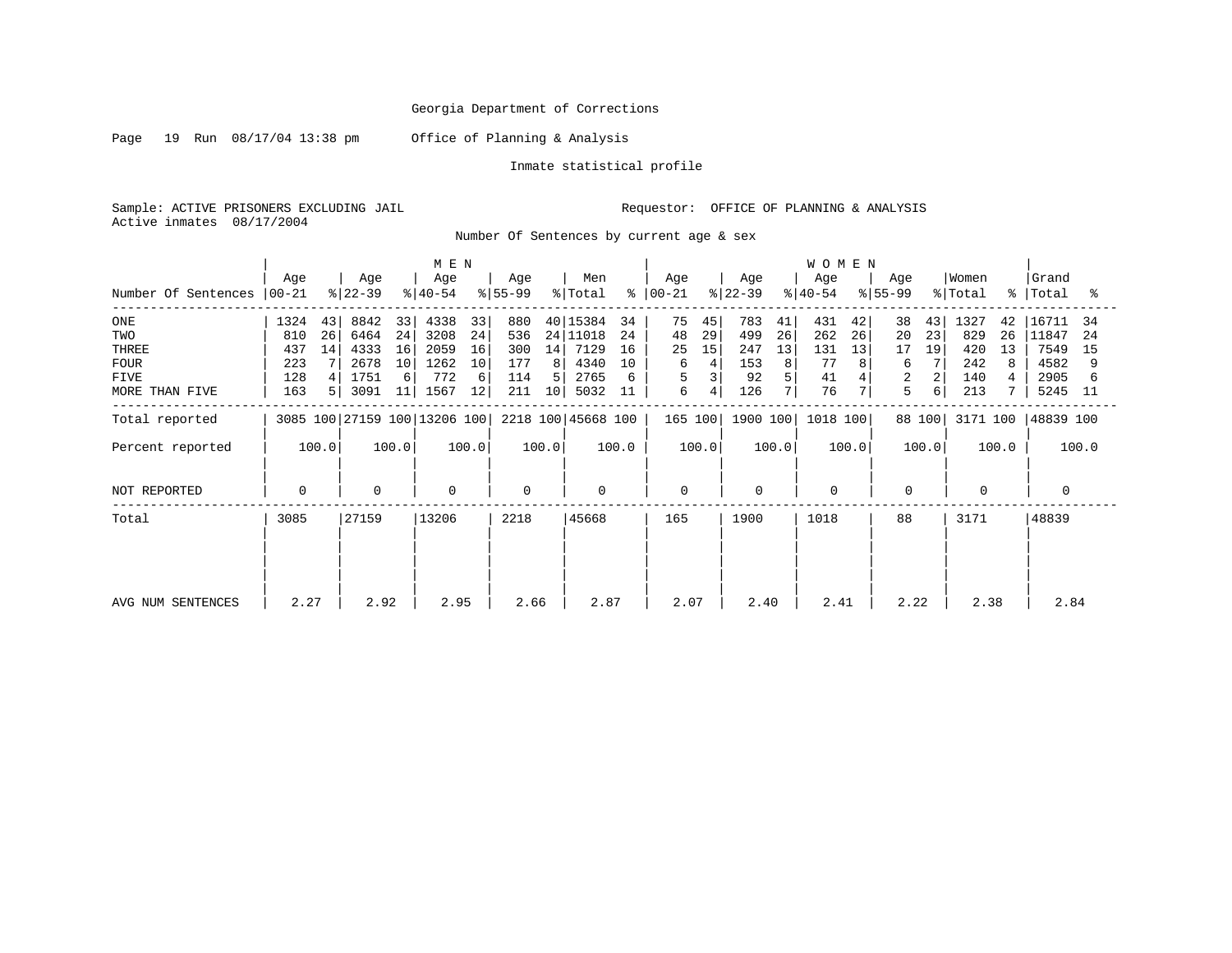Page 20 Run 08/17/04 13:38 pm

#### Inmate statistical profile

Sample: ACTIVE PRISONERS EXCLUDING JAIL **Requestor:** OFFICE OF PLANNING & ANALYSIS Active inmates 08/17/2004

Number Of Disciplinaries by current age & sex

|                  | M E N            |       |                  |       |                              |       |                  |                |                            |       |                  |       |                  |       | <b>WOMEN</b>     |       |                  |        |                  |       |                    |       |
|------------------|------------------|-------|------------------|-------|------------------------------|-------|------------------|----------------|----------------------------|-------|------------------|-------|------------------|-------|------------------|-------|------------------|--------|------------------|-------|--------------------|-------|
| Disciplinaries   | Age<br>$ 00-21 $ |       | Age<br>$ 22-39 $ |       | Age<br>$ 40-54 $             |       | Age<br>$ 55-99 $ |                | Men<br>$\frac{1}{2}$ Total | န္    | Age<br>$00 - 21$ |       | Age<br>$ 22-39 $ |       | Age<br>$8 40-54$ |       | Age<br>$ 55-99 $ |        | Women<br>% Total |       | Grand<br>%   Total | ႜ     |
| ZERO             | 1098             | 36    | 8867             | 33    | 5567                         | 42    | 985              |                | 44 16517                   | 36    | 79               | 48    | 952              | 50    | 614              | 60    | 55               | 63     | 1700             | 54    | 18217              | 37    |
| ONE              | 415              | 13    | 3619             | 13    | 1889                         | 14    | 403              | 18             | 6326                       | 14    | 25               | 15    | 250              | 13    | 131              | 13    | 13               | 15     | 419              | 13    | 6745               | 14    |
| TWO              | 280              | 9     | 2209             | 8     | 1111                         | 8     | 192              | 9              | 3792                       | 8     | 15               | 9     | 155              | 8     | 61               | 6     |                  | 8      | 238              | 8     | 4030               | 8     |
| THREE            | 214              |       | 1527             | 6     | 741                          | 6     | 138              | $6 \mid$       | 2620                       |       | 9                |       | 110              |       | 44               |       | 2                |        | 165              |       | 2785               |       |
| <b>FOUR</b>      | 148              |       | 1245             | 5.    | 540                          | 4     | 80               | 4              | 2013                       |       |                  |       | 69               |       | 34               |       | $\overline{a}$   |        | 110              |       | 2123               |       |
| <b>FIVE</b>      | 110              |       | 951              | 4     | 413                          | 3     | 73               | $\overline{3}$ | 1547                       |       |                  |       | 60               |       | 19               |       |                  |        | 83               |       | 1630               |       |
| MORE THAN FIVE   | 820              | 27    | 8735             | 32    | 2944                         | 22    | 347              |                | 16 12846                   | 28    | 29               | 18    | 304              | 16    | 115              | 11    | 8                | 9      | 456              | 14    | 13302              | -27   |
| Total reported   |                  |       |                  |       | 3085 100 27153 100 13205 100 |       |                  |                | 2218 100 45661 100         |       | 165 100          |       | 1900 100         |       | 1018 100         |       |                  | 88 100 | 3171 100         |       | 48832 100          |       |
| Percent reported |                  | 100.0 |                  | 100.0 |                              | 100.0 |                  | 100.0          |                            | 100.0 |                  | 100.0 |                  | 100.0 |                  | 100.0 |                  | 100.0  |                  | 100.0 |                    | 100.0 |
| NOT REPORTED     | $\mathbf 0$      |       | 6                |       | $\mathbf{1}$                 |       | $\Omega$         |                | 7                          |       | $\mathbf 0$      |       | $\mathbf 0$      |       | $\mathbf 0$      |       | $\mathbf 0$      |        | $\Omega$         |       | 7                  |       |
| Total            | 3085             |       | 27159            |       | 13206                        |       | 2218             |                | 45668                      |       | 165              |       | 1900             |       | 1018             |       | 88               |        | 3171             |       | 48839              |       |
|                  |                  |       |                  |       |                              |       |                  |                |                            |       |                  |       |                  |       |                  |       |                  |        |                  |       |                    |       |
|                  |                  |       |                  |       |                              |       |                  |                |                            |       |                  |       |                  |       |                  |       |                  |        |                  |       |                    |       |
| AVG NUM DISCIP   | 4.78             |       | 6.96             |       | 5.02                         |       | 3.59             |                | 6.09                       |       | 2.76             |       | 3.28             |       | 2.55             |       | 2.11             |        | 2.98             |       | 5.89               |       |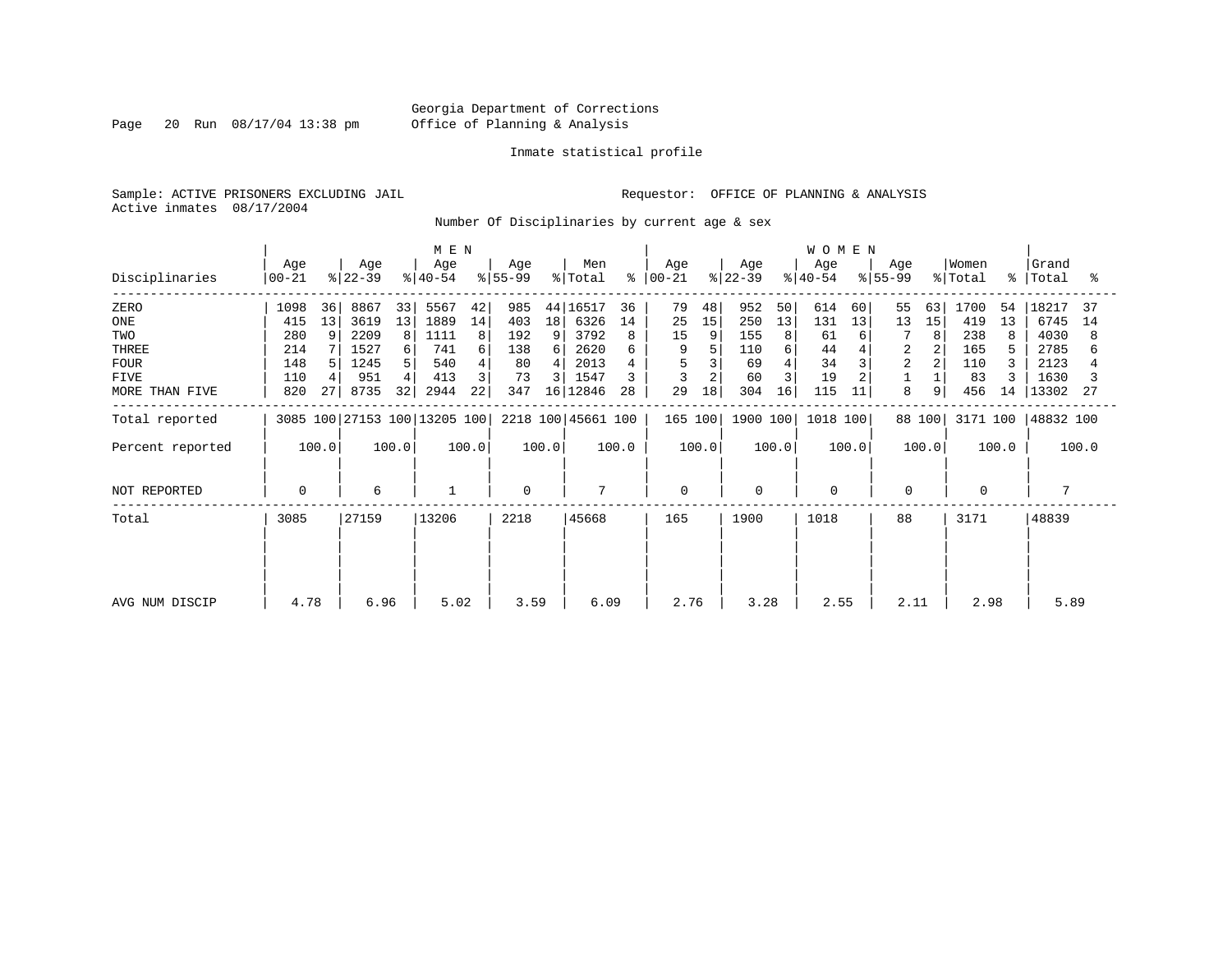Page 21 Run 08/17/04 13:38 pm

#### Inmate statistical profile

Sample: ACTIVE PRISONERS EXCLUDING JAIL **Requestor:** OFFICE OF PLANNING & ANALYSIS Active inmates 08/17/2004

Number Of Escapes by current age & sex

|                  |                  |                 | M E N                        |                         |                                 |                            |                  | <b>WOMEN</b>     |                  |                                               |                     |
|------------------|------------------|-----------------|------------------------------|-------------------------|---------------------------------|----------------------------|------------------|------------------|------------------|-----------------------------------------------|---------------------|
| Escapes          | Age<br>$00 - 21$ | Age<br>$ 22-39$ | Age<br>$ 40-54 $             | Age<br>$ 55-99 $        | Men<br>$\frac{1}{2}$ Total<br>ະ | Age<br>$ 00-21 $           | Age<br>$ 22-39 $ | Age<br>$ 40-54 $ | Age<br>$ 55-99 $ | Women<br>$\frac{1}{2}$ Total<br>$\frac{1}{6}$ | Grand<br>Total<br>ႜ |
| ZERO             | 3079 100 27020   |                 | 99 13065<br>99               | 2182                    | 98 45346<br>99                  | 165 100                    | 1897 100         | 1016<br>100      | 88 100           | 3166 100                                      | 48512<br>99         |
| ONE              | 0<br>6           | 137             | 123                          | 27                      | 293                             | 0<br>0                     | 3<br>$\Omega$    | 2                | $\Omega$<br>0    | 5<br>$\Omega$                                 | 298                 |
| TWO              |                  | $\overline{2}$  | 15<br>0                      | $\Omega$<br>6           | 23<br>$\Omega$                  | 0<br>0                     | 0                | $\Omega$         |                  | 0                                             | 23                  |
| THREE            | 0                |                 |                              | $\overline{c}$<br>0     | 5<br>0                          | 0                          |                  |                  | $\mathbf 0$      | 0                                             | 5                   |
| <b>FOUR</b>      | $\Omega$         |                 |                              | 0                       | $\Omega$                        | $\Omega$                   |                  |                  | $\Omega$         | $\Omega$                                      |                     |
| <b>FIVE</b>      | $\Omega$         | $\mathbf 0$     | 0<br>$\Omega$                | $\mathbf 0$<br>$\Omega$ | 0<br>0                          | 0<br>$\Omega$              | 0                | $\Omega$         | $\Omega$         | 0                                             | 0                   |
| MORE THAN FIVE   | $\mathbf 0$<br>0 | $\Omega$        | 0<br>$\Omega$                | $\Omega$<br>0           | $\Omega$<br>$\Omega$            | $\mathbf 0$<br>$\mathbf 0$ | 0<br>0           | $\Omega$         | 0<br>0           | $\Omega$                                      | 0                   |
| Total reported   |                  |                 | 3085 100 27159 100 13206 100 |                         | 2218 100 45668 100              | 165 100                    | 1900 100         | 1018 100         | 88 100           | 3171 100                                      | 48839 100           |
| Percent reported | 100.0            | 100.0           | 100.0                        | 100.0                   | 100.0                           | 100.0                      | 100.0            | 100.0            | 100.0            | 100.0                                         | 100.0               |
| NOT REPORTED     | $\Omega$         | $\mathbf 0$     | $\mathbf 0$                  | $\Omega$                | $\Omega$                        | 0                          | $\Omega$         | $\mathbf 0$      | $\mathbf 0$      | $\Omega$                                      | $\Omega$            |
| Total            | 3085             | 27159           | 13206                        | 2218                    | 45668                           | 165                        | 1900             | 1018             | 88               | 3171                                          | 48839               |
|                  |                  |                 |                              |                         |                                 |                            |                  |                  |                  |                                               |                     |
|                  |                  |                 |                              |                         |                                 |                            |                  |                  |                  |                                               |                     |
| AVG NUM ESCAPES  | .00              | .01             | .01                          | .02                     | .01                             | .00                        | .00              | .00              | .00              | .00                                           | .01                 |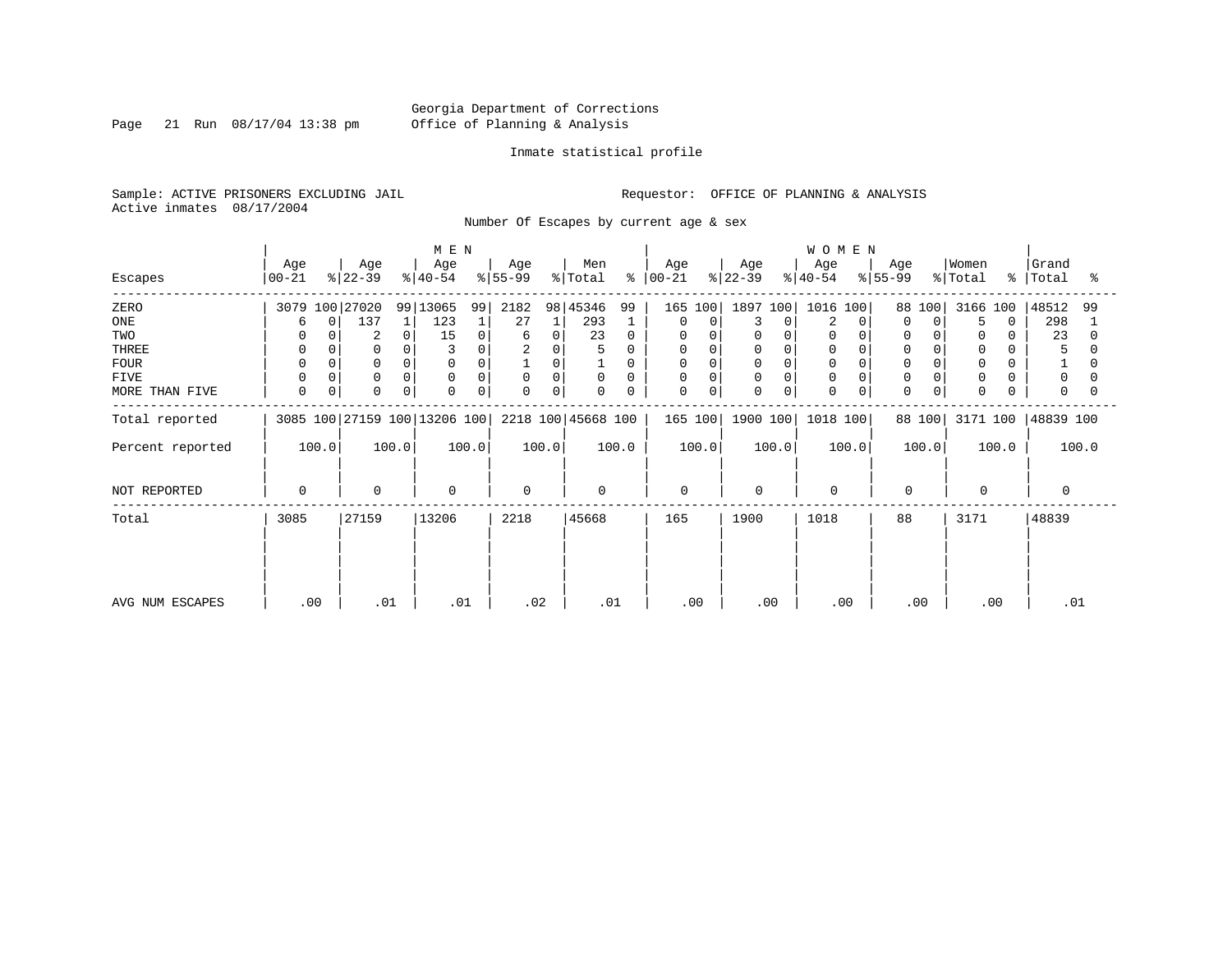Page 22 Run  $08/17/04$  13:38 pm Office of Planning & Analysis

Inmate statistical profile

Sample: ACTIVE PRISONERS EXCLUDING JAIL **Requestor:** OFFICE OF PLANNING & ANALYSIS Active inmates 08/17/2004

Number Of Prior Georgia Incarcerations \* by current age & sex

| Prior Incarcerations 00-21                                                  | Age                                            | Age<br>$ 22-39 $                                                                 | M E N<br>Age<br>$ 40-54 $                                                                                       | Age<br>$ 55-99$                                              | Men<br>$\frac{1}{2}$ Total<br>$\approx$                                                                                        | Age<br>$ 00-21$                              | Age<br>$ 22-39 $                                       | <b>WOMEN</b><br>Age<br>$ 40-54 $                            | Age<br>$ 55-99 $                                              | Women<br>% Total                                                  | Grand<br>%   Total<br>ႜ                                                      |
|-----------------------------------------------------------------------------|------------------------------------------------|----------------------------------------------------------------------------------|-----------------------------------------------------------------------------------------------------------------|--------------------------------------------------------------|--------------------------------------------------------------------------------------------------------------------------------|----------------------------------------------|--------------------------------------------------------|-------------------------------------------------------------|---------------------------------------------------------------|-------------------------------------------------------------------|------------------------------------------------------------------------------|
| ZERO<br>ONE<br>TWO<br>THREE<br><b>FOUR</b><br><b>FIVE</b><br>MORE THAN FIVE | 2897<br>179<br>9<br>0<br>0<br>0<br>$\mathbf 0$ | 94   16454<br>5246<br>6<br>2720<br>$\cap$<br>1443<br>741<br>327<br>0<br>0<br>228 | 5340<br>40<br>61<br>18<br>19<br>2338<br>10<br>13<br>1665<br>10<br>5<br>1316<br>7<br>3<br>979<br>654<br>5<br>914 | 1212<br>18<br>403<br>233<br>11<br>160<br>94<br>51<br>7<br>65 | 55 25903<br>57<br>8166<br>18<br>4627<br>10<br>2919<br>6<br>1814<br>$\overline{4}$<br>2 <sub>1</sub><br>1032<br>3 <br>1207<br>3 | 158<br>96<br>4<br>0<br>0<br>0<br>0<br>0<br>0 | 1332<br>70<br>298<br>16<br>141<br>71<br>32<br>14<br>12 | 545<br>54<br>180<br>18<br>106<br>10<br>68<br>49<br>30<br>40 | 76<br>67<br>13<br>11<br>3<br>$\overline{2}$<br>2 <sub>1</sub> | 2102<br>66<br>496<br>16<br>250<br>8<br>142<br>82<br>45<br>54<br>2 | 28005<br>57<br>8662<br>18<br>4877<br>10<br>3061<br>6<br>1896<br>1077<br>1261 |
| Total reported                                                              |                                                |                                                                                  | 3085 100 27159 100 13206 100                                                                                    |                                                              | 2218 100 45668 100                                                                                                             | 165 100                                      | 1900 100                                               | 1018 100                                                    | 88 100                                                        | 3171 100                                                          | 48839 100                                                                    |
| Percent reported                                                            | 100.0                                          | 100.0                                                                            | 100.0                                                                                                           | 100.0                                                        | 100.0                                                                                                                          | 100.0                                        | 100.0                                                  | 100.0                                                       | 100.0                                                         | 100.0                                                             | 100.0                                                                        |
| NOT REPORTED                                                                | $\mathbf 0$                                    | 0                                                                                | $\mathbf 0$                                                                                                     | $\Omega$                                                     | 0                                                                                                                              | 0                                            | 0                                                      | $\Omega$                                                    | 0                                                             | $\Omega$                                                          | $\Omega$                                                                     |
| Total                                                                       | 3085                                           | 27159                                                                            | 13206                                                                                                           | 2218                                                         | 45668                                                                                                                          | 165                                          | 1900                                                   | 1018                                                        | 88                                                            | 3171                                                              | 48839                                                                        |
| AVG # INCARCERATIONS                                                        | .06                                            | .78                                                                              | 1.75                                                                                                            | 1.11                                                         | 1.03                                                                                                                           | .04                                          | .56                                                    | 1.21                                                        | .57                                                           | .74                                                               | 1.01                                                                         |

\* This data counts a parole revocation on an existing sentenCE AS A prior incarceration. Also, this data counts, for any cohort of inmates, the total number of Georgia incarcerations the inmate has had during his entire criminal career. For example, if an inmate was admitted to prison first in FY72, and then re-admitted in FY79 and FY85, he had two prior incarcerations before the FY85 admission. This inmate's records show two prior incarcerations in all three of his records since he has had two prior incarcerations in his criminal career. If the cohort of FY72 admissions is selected for analysis, two prior incarcerations will be listed for this inmate even though in FY72, he had no prior incarcerations.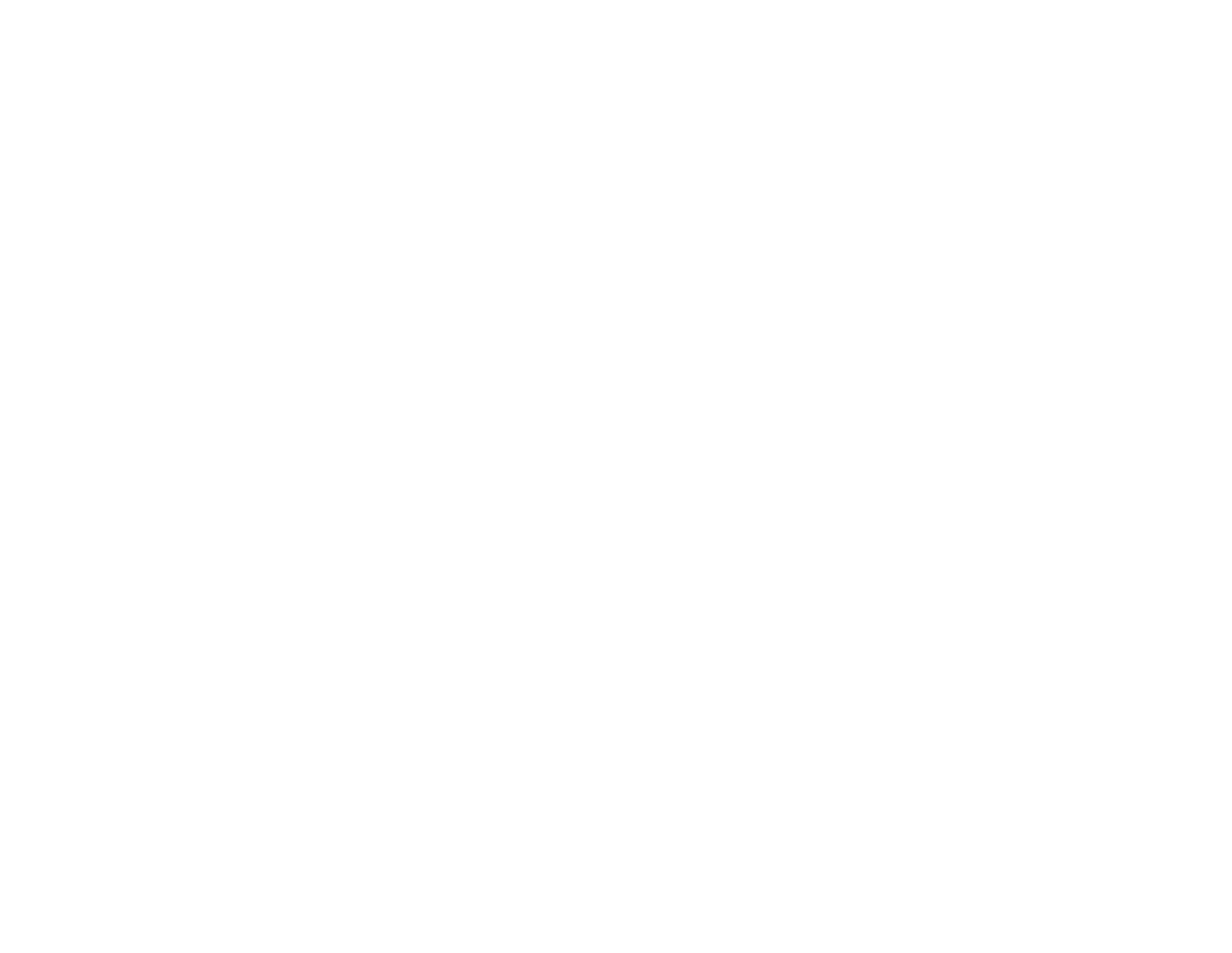Page 23 Run 08/17/04 13:38 pm Office of Planning & Analysis

Inmate statistical profile

Sample: ACTIVE PRISONERS EXCLUDING JAIL Requestor: OFFICE OF PLANNING & ANALYSIS Active inmates 08/17/2004

Number Of Transfers by current age & sex

|                   | M E N            |                 |                  |       |                              |       |                  |       |                    |       |                      |       |                  |                | WOMEN            |       |                  |        |                  |             |                |       |
|-------------------|------------------|-----------------|------------------|-------|------------------------------|-------|------------------|-------|--------------------|-------|----------------------|-------|------------------|----------------|------------------|-------|------------------|--------|------------------|-------------|----------------|-------|
| Transfers         | Age<br>$00 - 21$ |                 | Age<br>$ 22-39 $ |       | Age<br>$ 40-54$              |       | Age<br>$ 55-99 $ |       | Men<br>% Total     |       | Age<br>$8   00 - 21$ |       | Age<br>$ 22-39 $ |                | Age<br>$ 40-54 $ |       | Age<br>$ 55-99 $ |        | Women<br>% Total | $\approx$ 1 | Grand<br>Total | °≈    |
| ZERO              | 685              | 22              | 2480             | 9     | 1090                         | 8     | 105              | 5     | 4360               | 10    | 25                   | 15    | 331              | 17             | 195              | 19    | 9                | 10     | 560              | 18          | 4920           | 10    |
| ONE               | 1580             |                 | 51 10659         | 39    | 4935                         | 37    | 831              |       | 37 18005           | 39    | 124                  | 75    | 1092             | 57             | 536              | 53    | 43               | 49     | 1795             | 57          | 19800          | 41    |
| TWO               | 523              | 17 <sup>1</sup> | 5816             | 21    | 2431                         | 18    | 417              | 19    | 9187               | 20    | 12                   |       | 298              | 16             | 149              | 15    | 15               | 17     | 474              | 15          | 9661           | -20   |
| THREE             | 191              | 6               | 3356             | 12    | 1445                         | 11    | 251              | 11    | 5243               | 11    |                      |       | 96               | 5              | 69               |       | 11               | 13     | 179              | 6           | 5422           | 11    |
| <b>FOUR</b>       | 66               |                 | 1835             |       | 991                          | 8     | 186              | 8     | 3078               |       | $\Omega$             |       | 42               | $\overline{2}$ | 24               | 2     | $\overline{2}$   | 2      | 68               |             | 3146           | 6     |
| FIVE              | 20               |                 | 1078             |       | 650                          | 5     | 108              | 5.    | 1856               |       |                      |       | 20               |                | 20               |       | 5                |        | 46               |             | 1902           |       |
| MORE THAN FIVE    | 20               |                 | 1935             |       | 1664                         | 13    | 320              | 14    | 3939               | 9     | 0                    | 0     | 21               |                | 25               | 2     | 3                |        | 49               | 2           | 3988           | 8     |
| Total reported    |                  |                 |                  |       | 3085 100 27159 100 13206 100 |       |                  |       | 2218 100 45668 100 |       | 165 100              |       | 1900 100         |                | 1018 100         |       |                  | 88 100 | 3171 100         |             | 48839 100      |       |
| Percent reported  |                  | 100.0           |                  | 100.0 |                              | 100.0 |                  | 100.0 |                    | 100.0 |                      | 100.0 |                  | 100.0          |                  | 100.0 |                  | 100.0  |                  | 100.0       |                | 100.0 |
| NOT REPORTED      | 0                |                 | 0                |       | 0                            |       | $\Omega$         |       | $\mathbf 0$        |       | $\mathbf 0$          |       | $\Omega$         |                | $\mathbf 0$      |       | 0                |        | $\Omega$         |             | 0              |       |
| Total             | 3085             |                 | 27159            |       | 13206                        |       | 2218             |       | 45668              |       | 165                  |       | 1900             |                | 1018             |       | 88               |        | 3171             |             | 48839          |       |
|                   |                  |                 |                  |       |                              |       |                  |       |                    |       |                      |       |                  |                |                  |       |                  |        |                  |             |                |       |
| AVG NUM TRANSFERS | 1.20             |                 | 2.24             |       | 2.73                         |       | 2.95             |       | 2.35               |       | .98                  |       | 1.26             |                | 1.41             |       | 1.81             |        | 1.31             |             | 2.28           |       |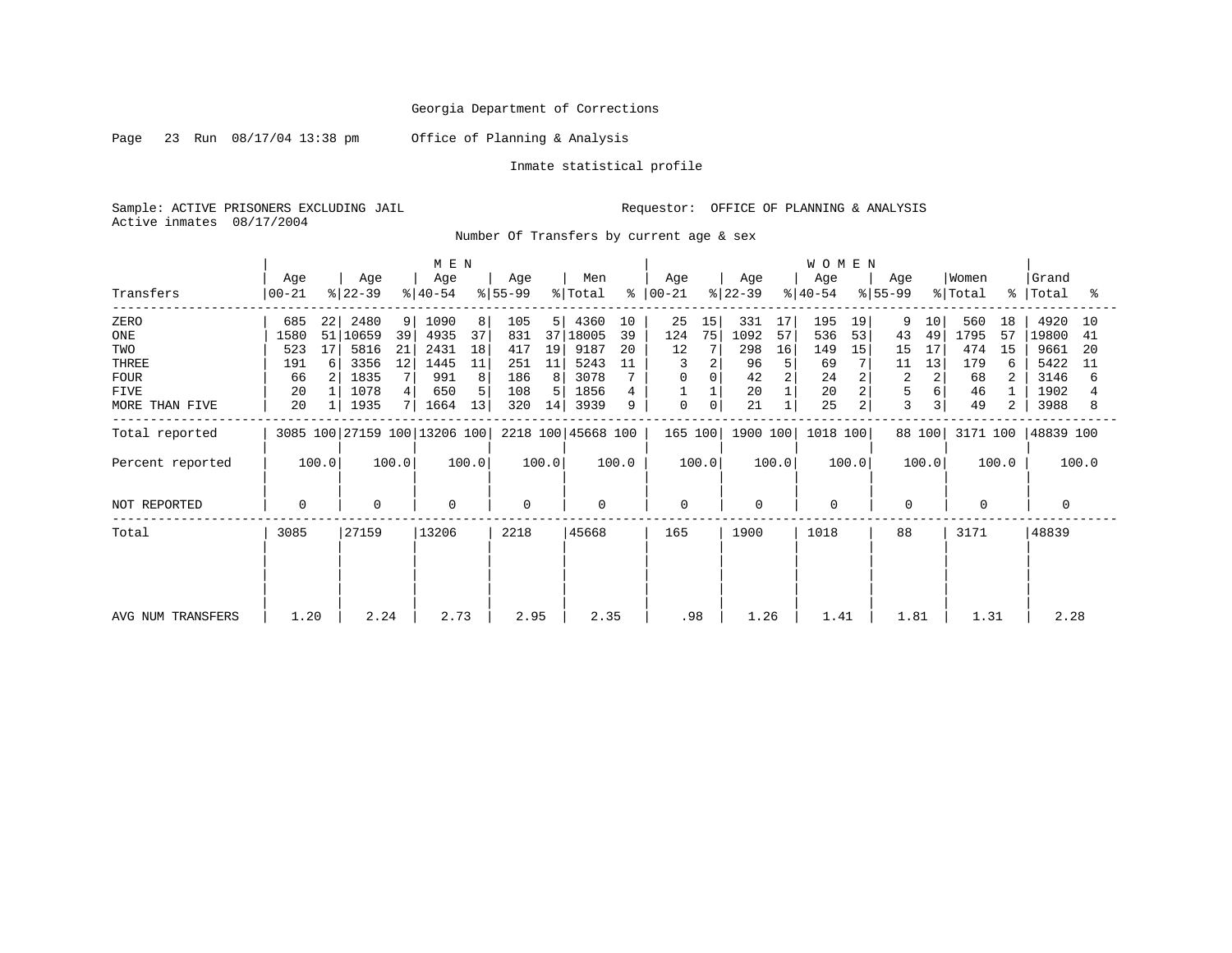Page 24 Run 08/17/04 13:38 pm Office of Planning & Analysis

### Inmate statistical profile

Sample: ACTIVE PRISONERS EXCLUDING JAIL Requestor: OFFICE OF PLANNING & ANALYSIS Active inmates 08/17/2004

County Of Conviction by current age & sex

|                            |                |              |           |              | M E N       |              |                |                |         |             |                |                |                |                | <b>WOMEN</b>   |              |                |                |                |                |       |              |
|----------------------------|----------------|--------------|-----------|--------------|-------------|--------------|----------------|----------------|---------|-------------|----------------|----------------|----------------|----------------|----------------|--------------|----------------|----------------|----------------|----------------|-------|--------------|
|                            | Age            |              | Age       |              | Age         |              | Age            |                | Men     |             | Age            |                | Age            |                | Age            |              | Age            |                | Women          |                | Grand |              |
| County Of Conviction 00-21 |                |              | $8 22-39$ |              | $8140 - 54$ |              | $8155 - 99$    |                | % Total | ៖           | $ 00 - 21$     |                | $8 22-39$      |                | $8140 - 54$    |              | $8155 - 99$    |                | % Total        | ႜ              | Total | ႜ            |
| Appling                    | 2              | 0            | 56        | 0            | 21          | 0            | 10             | 0              | 89      | $\Omega$    | 0              | $\mathbf 0$    | 6              | 0              | 1              | 0            | $\Omega$       | 0              | 7              | $\Omega$       | 96    | n            |
| Atkinson                   | 2              | $\mathbf 0$  | 18        | $\mathbf 0$  | 13          | 0            | 3              | $\mathbf 0$    | 36      | $\Omega$    | 0              | $\mathbf 0$    | $\mathbf{1}$   | $\mathbf 0$    | $\mathbf{1}$   | $\Omega$     | $\mathbf 0$    | $\Omega$       | $\overline{2}$ | $\Omega$       | 38    | $\Omega$     |
| Bacon                      | 3              | $\mathbf 0$  | 33        | $\mathbf 0$  | 20          | 0            | $\Omega$       | $\mathbf 0$    | 56      | $\Omega$    | 0              | $\mathbf 0$    | 0              | $\mathbf 0$    | $\mathbf{1}$   | $\Omega$     | $\Omega$       | 0              | $\mathbf{1}$   | $\mathbf 0$    | 57    |              |
| Baker                      | $\overline{2}$ | $\Omega$     | 9         | $\Omega$     | 6           | $\Omega$     | $\mathbf{1}$   | $\mathbf 0$    | 18      | $\Omega$    | O              | $\mathbf 0$    | 2              | $\Omega$       | $\Omega$       | $\Omega$     | $\Omega$       | $\Omega$       | $\overline{2}$ | $\Omega$       | 20    | U            |
| Baldwin                    | 28             | $\mathbf{1}$ | 215       | $\mathbf 1$  | 93          | $\mathbf 1$  | 9              | $\Omega$       | 345     | 1           | 2              | $\mathbf{1}$   | 22             |                | 8              | -1           | $\Omega$       | U              | 32             | 1              | 377   |              |
| Banks                      | 8              | $\Omega$     | 43        | $\Omega$     | 21          | 0            | 7              | $\Omega$       | 79      | $\Omega$    | $\Omega$       | $\mathbf 0$    | $\overline{4}$ | $\Omega$       | 3              | $\Omega$     | $\Omega$       | $\Omega$       | 7              | $\Omega$       | 86    |              |
| Barrow                     | 12             | $\Omega$     | 105       | $\Omega$     | 67          | $\mathbf{1}$ | 17             | $\mathbf{1}$   | 201     | $\Omega$    | $\Omega$       | $\Omega$       | 7              | $\Omega$       | $\overline{2}$ | $\Omega$     | $\mathbf{1}$   | $\mathbf{1}$   | 10             | $\Omega$       | 211   | U            |
| Bartow                     | 26             | 1            | 235       | $\mathbf 1$  | 141         | $\mathbf 1$  | 34             | $\overline{2}$ | 436     | 1           | 2              | $\mathbf{1}$   | 36             | 2              | 9              | $\mathbf{1}$ | $\overline{1}$ | $\mathbf{1}$   | 48             | 2              | 484   |              |
| Ben Hill                   | 13             | $\Omega$     | 114       | $\Omega$     | 61          | 0            | 10             | $\Omega$       | 198     | $\Omega$    | 3              | 2              | 11             | $\mathbf{1}$   | 5              | $\Omega$     | $\Omega$       | $\Omega$       | 19             | $\mathbf{1}$   | 217   | U            |
| Berrien                    | 7              | $\Omega$     | 55        | $\mathbf 0$  | 26          | 0            | 5              | $\Omega$       | 93      | $\Omega$    | $\mathbf{1}$   | $\mathbf{1}$   | 6              | $\Omega$       | $\mathbf{1}$   | $\Omega$     | $\mathbf{1}$   | $\mathbf{1}$   | 9              | $\Omega$       | 102   |              |
| Bibb                       | 61             | 2            | 518       | 2            | 306         | 2            | 53             | $\overline{2}$ | 938     | 2           | 2              | $\mathbf{1}$   | 30             | 2              | 21             | 2            | 3              | 3              | 56             | 2              | 994   |              |
| Bleckley                   | 6              | $\Omega$     | 77        | $\Omega$     | 32          | $\Omega$     | $\overline{2}$ | $\mathbf 0$    | 117     | $\Omega$    | $\Omega$       | $\mathbf 0$    | $\overline{2}$ | $\Omega$       | $\overline{2}$ | $\Omega$     | 1              | $\mathbf{1}$   | 5              | $\Omega$       | 122   |              |
| Brantley                   | 5              | $\Omega$     | 23        | $\Omega$     | 12          | $\Omega$     | 7              | $\Omega$       | 47      | $\Omega$    | $\mathbf{1}$   | $\mathbf{1}$   | $\mathbf{1}$   | $\Omega$       | $\mathbf{1}$   | $\Omega$     | $\mathbf{1}$   | $\mathbf{1}$   | $\overline{4}$ | $\Omega$       | 51    |              |
| Brooks                     | $\overline{c}$ | $\mathbf 0$  | 50        | $\mathbf 0$  | 17          | 0            | $\overline{4}$ | $\mathbf 0$    | 73      | $\Omega$    | 0              | $\mathbf 0$    | 0              | $\Omega$       | $\mathbf 0$    | $\Omega$     | $\mathbf 0$    | $\Omega$       | $\mathbf 0$    | $\Omega$       | 73    |              |
| Bryan                      | 8              | $\Omega$     | 41        | $\mathbf 0$  | 31          | $\Omega$     | 6              | $\Omega$       | 86      | $\Omega$    | 0              | $\mathbf 0$    | 0              | $\Omega$       | $\overline{2}$ | $\Omega$     | $\mathbf{1}$   | $\mathbf{1}$   | 3              | $\Omega$       | 89    |              |
| Bulloch                    | 37             | $\mathbf{1}$ | 242       | $\mathbf 1$  | 87          | $\mathbf{1}$ | 13             | $\mathbf{1}$   | 379     | 1           | $\overline{2}$ | $\mathbf{1}$   | 20             | $\mathbf{1}$   | 12             | $\mathbf{1}$ | 3              | 3              | 37             | 1              | 416   |              |
| Burke                      | 20             | $\mathbf{1}$ | 111       | 0            | 53          | $\mathbf 0$  | 7              | $\Omega$       | 191     | $\Omega$    | $\Omega$       | $\overline{0}$ | 2              | $\Omega$       | 3              | $\Omega$     | $\overline{a}$ | 2              | 7              | $\Omega$       | 198   |              |
| <b>Butts</b>               | 9              | $\Omega$     | 68        | 0            | 35          | 0            | 7              | $\mathbf 0$    | 119     | 0           | $\mathbf{1}$   | $\mathbf{1}$   | 6              | $\Omega$       | $\overline{2}$ | $\Omega$     | $\mathbf{1}$   | $\mathbf{1}$   | 10             | $\Omega$       | 129   |              |
| Calhoun                    | 4              | 0            | 20        | $\mathbf 0$  | 10          | 0            | $\mathbf{1}$   | $\mathbf 0$    | 35      | 0           | 0              | $\mathbf 0$    | $\overline{2}$ | $\Omega$       | $\mathbf{1}$   | $\Omega$     | $\mathbf 0$    | $\Omega$       | 3              | $\mathbf 0$    | 38    |              |
| Camden                     | 4              | 0            | 72        | $\mathbf 0$  | 33          | 0            | 2              | $\mathbf 0$    | 111     | $\Omega$    | 0              | $\mathbf 0$    | 3              | $\Omega$       | $\mathbf{1}$   | $\Omega$     | $\mathbf{1}$   | $\mathbf{1}$   | 5              | $\Omega$       | 116   |              |
| Candler                    | 9              | $\mathbf 0$  | 47        | $\mathbf 0$  | 17          | 0            | $\mathbf 0$    | $\mathbf 0$    | 73      | 0           | 0              | $\mathbf 0$    | $\overline{a}$ | $\Omega$       | $\mathbf{1}$   | $\Omega$     | $\mathbf 0$    | 0              | 3              | $\Omega$       | 76    | ∩            |
| Carroll                    | 30             | 1            | 288       | $\mathbf{1}$ | 129         | 1            | 39             | $\overline{2}$ | 486     | 1           | 0              | $\mathbf 0$    | 27             | $\mathbf{1}$   | 9              | 1            | $\mathbf{1}$   | $\mathbf{1}$   | 37             | 1              | 523   |              |
| Catoosa                    | 17             | $\mathbf{1}$ | 134       | 0            | 62          | 0            | 22             | $\mathbf{1}$   | 235     | 1           | $\mathbf{1}$   | $\mathbf{1}$   | 20             | $\mathbf{1}$   | 9              | $\mathbf{1}$ | $\Omega$       | $\Omega$       | 30             | $\mathbf{1}$   | 265   |              |
| Charlton                   | 3              | $\Omega$     | 42        | 0            | 22          | $\Omega$     | $\overline{2}$ | $\Omega$       | 69      | $\Omega$    | 0              | $\Omega$       | $\overline{2}$ | $\Omega$       | $\mathbf{1}$   | $\Omega$     | $\Omega$       | $\Omega$       | 3              | $\Omega$       | 72    |              |
| Chatham                    | 204            | 7            | 1395      | 5            | 596         | 5            | 76             | 3              | 2271    | 5           | 7              | $\overline{4}$ | 83             | 4              | 48             | 5            | $\overline{2}$ | $\overline{a}$ | 140            | 4              | 2411  |              |
| Chattahoochee              | $\overline{2}$ | $\mathbf 0$  | 20        | $\mathbf 0$  | 5           | 0            | $\mathbf 0$    | $\mathbf 0$    | 27      | 0           | 0              | $\mathbf 0$    | $\Omega$       | $\mathbf 0$    | $\mathbf 0$    | $\Omega$     | $\mathbf 0$    | 0              | $\mathbf 0$    | $\mathbf 0$    | 27    |              |
| Chattooga                  | 6              | $\mathbf 0$  | 114       | $\mathbf 0$  | 69          | $\mathbf 1$  | 11             | $\mathbf 0$    | 200     | $\mathbf 0$ | 2              | $\mathbf{1}$   | 8              | $\mathbf 0$    | 8              | $\mathbf{1}$ | $\mathbf{1}$   | $\mathbf 1$    | 19             | $\mathbf{1}$   | 219   | U            |
| Cherokee                   | 23             | 1            | 284       | 1            | 189         | $\mathbf{1}$ | 36             | $\overline{2}$ | 532     |             | $\overline{2}$ | $\mathbf{1}$   | 37             | $\overline{a}$ | 14             | -1           | $\mathbf{1}$   | $\mathbf{1}$   | 54             | $\overline{2}$ | 586   |              |
| Clarke                     | 21             | $\mathbf 1$  | 332       | 1            | 146         | 1            | 20             | $\mathbf{1}$   | 519     | 1           | $\mathbf{1}$   | $\mathbf{1}$   | 21             | $\mathbf{1}$   | 11             | $\mathbf{1}$ | $\mathbf{1}$   | $\mathbf{1}$   | 34             | $\mathbf 1$    | 553   |              |
| Clay                       | 1              | 0            | 18        | $\mathbf 0$  | 11          | 0            | 1              | $\Omega$       | 31      | 0           | 0              | $\mathbf 0$    | 4              | $\Omega$       | $\mathbf 0$    | $\Omega$     | $\mathbf 0$    | $\Omega$       | 4              | $\Omega$       | 35    |              |
| Clayton                    | 165            | 5            | 1054      | 4            | 452         | 3            | 63             | 3              | 1734    | 4           | 10             | 6              | 107            | 6              | 29             | 3            | $\overline{2}$ | 2              | 148            | 5              | 1882  |              |
| Clinch                     | $\mathbf 0$    | 0            | 34        | $\mathbf 0$  | 12          | 0            | $\mathbf{1}$   | $\mathbf 0$    | 47      | $\Omega$    | 0              | $\mathbf 0$    | 2              | $\Omega$       | $\mathbf 0$    | $\Omega$     | $\Omega$       | $\Omega$       | $\overline{2}$ | $\Omega$       | 49    |              |
| Cobb                       | 169            | 5            | 1337      | 5            | 688         | 5            | 97             | $\overline{4}$ | 2291    | 5           | 4              | $\overline{c}$ | 118            | 6              | 74             | 7            | 4              | 5              | 200            | 6              | 2491  |              |
| Coffee                     | 14             | $\Omega$     | 153       | $\mathbf{1}$ | 70          | $\mathbf{1}$ | 10             | $\mathbf 0$    | 247     | 1           | 0              | $\mathbf 0$    | 17             | $\mathbf{1}$   | 5              | $\Omega$     | $\mathbf{1}$   | $\mathbf 1$    | 23             | 1              | 270   |              |
| Colquit                    | 22             | 1            | 148       | $\mathbf{1}$ | 79          | $\mathbf{1}$ | 23             | $\mathbf{1}$   | 272     | 1           | 0              | $\mathbf 0$    | 8              | $\mathbf 0$    | 3              | 0            | 1              | 1              | 12             | $\Omega$       | 284   |              |
| Columbia                   | 18             | 1            | 146       | $\mathbf{1}$ | 70          | $\mathbf{1}$ | 10             | $\mathbf 0$    | 244     | 1           | 3              | 2              | 13             | $\mathbf{1}$   | 12             | 1            | $\Omega$       | 0              | 28             | 1              | 272   | $\mathbf{1}$ |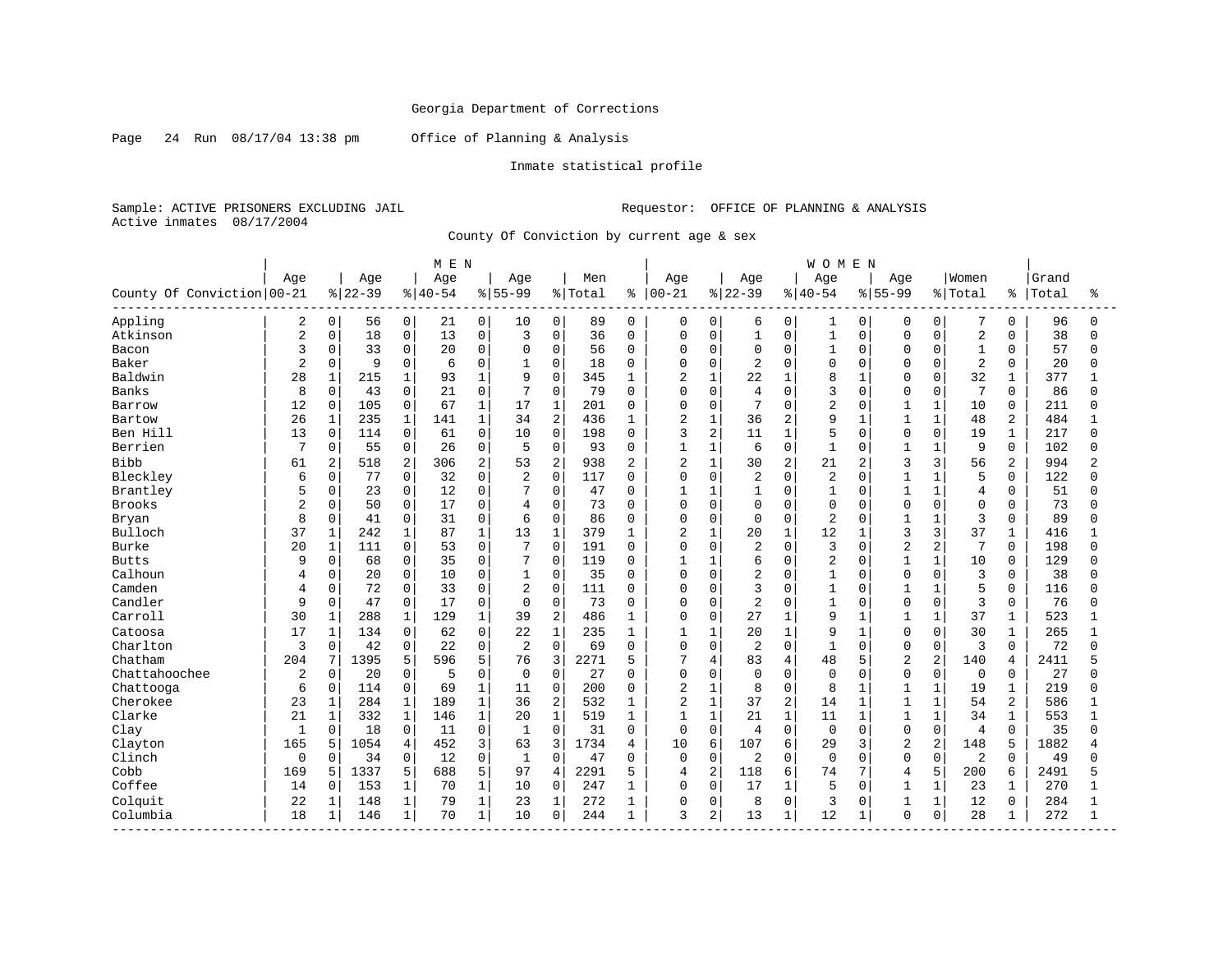(continued)

Georgia Department of Corrections<br>Office of Planning & Analysis

Page 25 Run  $08/17/04$  13:38 pm

#### Inmate statistical profile

Sample: ACTIVE PRISONERS EXCLUDING JAIL Requestor: OFFICE OF PLANNING & ANALYSIS Active inmates 08/17/2004

County Of Conviction by current age & sex (continued)

|                            |             |             |           |                | M E N          |                |              |                |         |                |                |                |                |              | <b>WOMEN</b>   |              |                |                |                |              |       |                |
|----------------------------|-------------|-------------|-----------|----------------|----------------|----------------|--------------|----------------|---------|----------------|----------------|----------------|----------------|--------------|----------------|--------------|----------------|----------------|----------------|--------------|-------|----------------|
|                            | Age         |             | Age       |                | Age            |                | Age          |                | Men     |                | Age            |                | Age            |              | Age            |              | Age            |                | Women          |              | Grand |                |
| County Of Conviction 00-21 |             |             | $8 22-39$ |                | $8140 - 54$    |                | $8155 - 99$  |                | % Total | ႜ              | $ 00 - 21$     |                | $8 22-39$      |              | $8 40-54$      |              | $8155 - 99$    |                | % Total        | %            | Total | ႜ              |
| Cook                       | 5           | $\mathbf 0$ | 81        | 0              | 49             | 0              | 6            | 0              | 141     | 0              | 1              | 1              | 3              | 0            | 3              | 0            | 0              | 0              | 7              | 0            | 148   | O              |
| Coweta                     | 24          | $\mathbf 1$ | 284       | $\mathbf{1}$   | 116            | $\mathbf 1$    | 21           | $\mathbf{1}$   | 445     | $\mathbf{1}$   | 3              | $\overline{a}$ | 12             | $\mathbf{1}$ | 8              | $\mathbf{1}$ | $\Omega$       | $\Omega$       | 23             | 1            | 468   | 1              |
| Crawford                   | 0           | $\mathbf 0$ | 14        | 0              | 5              | $\mathbf 0$    | $\mathbf{1}$ | $\mathbf 0$    | 20      | $\Omega$       | 1              | $\mathbf{1}$   | 1              | $\Omega$     | $\mathbf 0$    | $\Omega$     | $\Omega$       | $\Omega$       | $\overline{2}$ | 0            | 22    | 0              |
| Crisp                      | 20          | 1           | 172       | $\mathbf{1}$   | 81             | $\mathbf{1}$   | 8            | 0              | 281     | $\mathbf{1}$   | $\Omega$       | $\mathbf 0$    | 14             | $\mathbf{1}$ | 6              | $\mathbf{1}$ | $\mathbf{1}$   | $\mathbf{1}$   | 21             | $\mathbf{1}$ | 302   |                |
| Dade                       | 4           | 0           | 65        | 0              | 52             | $\mathbf 0$    | 9            | $\mathbf 0$    | 130     | $\Omega$       | 0              | $\Omega$       | 3              | $\Omega$     | $\mathbf{1}$   | 0            | $\Omega$       | $\Omega$       | $\overline{4}$ | $\Omega$     | 134   | U              |
| Dawson                     | 5           | 0           | 41        | 0              | 30             | $\mathbf 0$    | 7            | $\Omega$       | 83      | $\Omega$       | $\Omega$       | $\mathbf 0$    | 2              | $\cap$       | $\mathbf{1}$   | O            | $\Omega$       | $\Omega$       | 3              | $\Omega$     | 86    | 0              |
| Decatur                    | 18          | 1           | 192       | $\mathbf 1$    | 70             | $\mathbf{1}$   | 10           | $\Omega$       | 290     | 1              | $\overline{2}$ | $\mathbf{1}$   | 12             | 1            | 5              | 0            | $\Omega$       | $\Omega$       | 19             |              | 309   |                |
| DeKalb                     | 265         | 9           | 1848      | 7              | 820            | 6              | 112          | 5              | 3045    | 7              | 18             | 11             | 95             | 5            | 37             | 4            | 6              | 7              | 156            | 5            | 3201  |                |
| Dodge                      | 2           | 0           | 117       | 0              | 59             | $\mathbf 0$    | 4            | 0              | 182     | $\Omega$       | $\Omega$       | $\Omega$       | 15             | 1            | 8              | 1            | $\Omega$       | $\Omega$       | 23             | 1            | 205   | U              |
| Dooly                      | 8           | 0           | 81        | 0              | 40             | $\mathbf 0$    | 5            | $\mathbf 0$    | 134     | $\mathbf 0$    | 0              | $\Omega$       | $\overline{2}$ | $\Omega$     | $\mathbf 1$    | $\Omega$     | $\Omega$       | $\Omega$       | 3              | $\Omega$     | 137   | U              |
| Dougherty                  | 35          | $\mathbf 1$ | 574       | $\overline{a}$ | 249            | $\overline{2}$ | 42           | $\overline{2}$ | 900     | $\overline{2}$ | 1              | $\mathbf{1}$   | 19             | $\mathbf 1$  | 29             | 3            | $\overline{2}$ | $\overline{2}$ | 51             | 2            | 951   | 2              |
| Douglas                    | 52          | 2           | 523       | 2              | 231            | 2              | 45           | $\overline{2}$ | 851     | $\overline{2}$ | 4              | $\overline{c}$ | 48             | 3            | 30             | 3            | $\mathbf{1}$   | 1              | 83             | 3            | 934   | $\overline{2}$ |
| Early                      | 5           | $\Omega$    | 42        | $\Omega$       | 17             | $\Omega$       | 3            | $\Omega$       | 67      | $\Omega$       | $\Omega$       | $\Omega$       | $\overline{2}$ | $\Omega$     | $\mathbf 0$    | O            | $\Omega$       | $\Omega$       | $\overline{2}$ | $\Omega$     | 69    | U              |
| Echols                     | $\Omega$    | $\Omega$    | 6         | 0              | $\overline{2}$ | $\Omega$       | $\mathbf{1}$ | $\Omega$       | 9       | $\Omega$       | 0              | $\Omega$       | $\Omega$       | $\Omega$     | $\Omega$       | 0            | $\Omega$       | $\Omega$       | $\Omega$       | $\Omega$     | 9     | $\cap$         |
| Effingham                  | 12          | 0           | 93        | 0              | 37             | $\mathbf{0}$   | 7            | 0              | 149     | $\Omega$       | $\Omega$       | 0              | 3              | $\Omega$     | 4              | 0            |                | $\mathbf{1}$   | 8              | 0            | 157   |                |
| Elbert                     | 7           | $\Omega$    | 100       | 0              | 52             | $\mathbf{0}$   | 9            | $\mathbf 0$    | 168     | $\Omega$       | $\Omega$       | $\Omega$       | 7              | $\Omega$     | 6              | $\mathbf{1}$ | $\Omega$       | $\Omega$       | 13             | $\Omega$     | 181   |                |
| Emanuel                    | 20          | 1           | 120       | $\Omega$       | 31             | $\Omega$       | 9            | $\Omega$       | 180     | $\Omega$       | $\Omega$       | $\cap$         | 6              | $\Omega$     | $\overline{2}$ | $\Omega$     | $\Omega$       | $\Omega$       | 8              | $\Omega$     | 188   | U              |
| Evans                      | 4           | $\Omega$    | 46        | 0              | 15             | $\mathbf 0$    | 3            | $\Omega$       | 68      | $\Omega$       | 1              | $\mathbf{1}$   | 0              | $\Omega$     | $\mathbf{1}$   | $\Omega$     | $\Omega$       | $\Omega$       | $\overline{2}$ | $\Omega$     | 70    | Λ              |
| Fannin                     | 3           | $\mathbf 0$ | 59        | 0              | 40             | $\mathbf 0$    | 11           | 0              | 113     | $\mathbf 0$    | 0              | $\mathbf 0$    | 4              | $\Omega$     | $\overline{2}$ | 0            | $\Omega$       | $\mathbf 0$    | 6              | $\mathbf 0$  | 119   |                |
| Fayette                    | 17          | 1           | 158       | $\mathbf 1$    | 75             | $\mathbf 1$    | 19           | 1              | 269     | $\mathbf 1$    | 5              | 3              | 8              | $\Omega$     | 7              | $\mathbf{1}$ | $\mathbf{1}$   | $\mathbf{1}$   | 21             | $\mathbf{1}$ | 290   |                |
| Floyd                      | 31          | $\mathbf 1$ | 451       | 2              | 237            | $\overline{a}$ | 39           | $\overline{2}$ | 758     | $\overline{2}$ | 1              | $\mathbf{1}$   | 51             | 3            | 36             | 4            | $\overline{2}$ | $\overline{2}$ | 90             | 3            | 848   | $\overline{2}$ |
| Forsyth                    | 8           | $\mathbf 0$ | 109       | 0              | 61             | 0              | 22           | $\mathbf{1}$   | 200     | $\Omega$       | $\mathbf{1}$   | $\mathbf{1}$   | 10             | $\mathbf{1}$ | $\overline{4}$ | 0            | $\mathbf{1}$   | $\mathbf{1}$   | 16             |              | 216   | 0              |
| Franklin                   | 9           | 0           | 65        | 0              | 45             | 0              | 10           | $\mathbf 0$    | 129     | $\Omega$       | 0              | $\mathbf 0$    | 5              | $\Omega$     | 5              | $\Omega$     |                | 1              | 11             | $\Omega$     | 140   | 0              |
| Fulton                     | 265         | 9           | 2612      | 10             | 1319           | 10             | 220          | 10             | 4416    | 10             | 7              | 4              | 98             | 5            | 63             | 6            | 7              | 8              | 175            | 6            | 4591  | q              |
| Gilmer                     | 5           | 0           | 74        | 0              | 46             | $\mathbf 0$    | 17           | 1              | 142     | $\Omega$       | $\mathbf{1}$   | $\mathbf{1}$   | 5              | $\cap$       | $\overline{4}$ | $\Omega$     | $\Omega$       | $\Omega$       | 10             | $\Omega$     | 152   | ∩              |
| Glascock                   | $\mathbf 0$ | 0           | 3         | 0              | 1              | $\mathbf 0$    | 1            | $\mathbf 0$    | 5       | $\Omega$       | 0              | $\mathbf 0$    | $\mathbf{1}$   | $\Omega$     | $\Omega$       | $\Omega$     | $\Omega$       | $\Omega$       | $\mathbf{1}$   | 0            | 6     | U              |
| Glynn                      | 22          | 1           | 273       | $\mathbf{1}$   | 152            | $\mathbf{1}$   | 27           | 1              | 474     | 1              | 0              | $\mathbf 0$    | 10             | 1            | 5              | $\Omega$     | 1              | 1              | 16             | $\mathbf{1}$ | 490   |                |
| Gordon                     | 11          | $\mathbf 0$ | 154       | $\mathbf{1}$   | 85             | $\mathbf{1}$   | 19           | $\mathbf{1}$   | 269     | $\mathbf{1}$   | 1              | $\mathbf{1}$   | 17             | $\mathbf{1}$ | 11             | 1            | $\Omega$       | $\Omega$       | 29             | $\mathbf{1}$ | 298   | $\mathbf{1}$   |
| Grady                      | 19          | 1           | 157       | $\mathbf{1}$   | 63             | $\mathbf 0$    | 10           | $\mathbf 0$    | 249     | 1              | $\overline{2}$ | $\mathbf{1}$   | 14             | $\mathbf{1}$ | 1              | 0            | 1              | $\mathbf 1$    | 18             | 1            | 267   | $\mathbf{1}$   |
| Greene                     | 5           | 0           | 83        | 0              | 22             | 0              | 3            | $\Omega$       | 113     | 0              | 0              | $\mathbf 0$    | $\overline{2}$ | $\Omega$     | $\mathbf{1}$   | $\Omega$     | $\mathbf{1}$   | $\mathbf{1}$   | $\overline{4}$ | $\Omega$     | 117   | O              |
| Gwinnett                   | 106         | 3           | 796       | 3              | 329            | 2              | 68           | 3              | 1299    | 3              | 8              | 5              | 59             | 3            | 31             | 3            | 7              | 8              | 105            | 3            | 1404  |                |
| Habersham                  | 7           | $\Omega$    | 62        | $\Omega$       | 40             | $\Omega$       | 4            | $\Omega$       | 113     | $\Omega$       | $\Omega$       | $\Omega$       | 5              | $\Omega$     | $\overline{2}$ | $\Omega$     | $\Omega$       | <sup>0</sup>   | 7              | $\Omega$     | 120   | U              |
| Hall                       | 41          | $\mathbf 1$ | 356       | $\mathbf{1}$   | 249            | $\overline{2}$ | 46           | $\overline{2}$ | 692     | $\overline{2}$ | 5              | 3              | 25             | $\mathbf{1}$ | 25             | 2            | $\overline{c}$ | $\overline{2}$ | 57             | 2            | 749   | $\overline{2}$ |
| Hancock                    | 2           | 0           | 18        | 0              | 12             | $\mathbf 0$    |              | 0              | 33      | $\Omega$       | 0              | $\mathbf 0$    | $\mathbf 0$    | $\mathbf 0$  | $\mathbf{1}$   | 0            | $\Omega$       | $\Omega$       | 1              | 0            | 34    | <sup>0</sup>   |
| Haralson                   | 3           | 0           | 46        | 0              | 30             | $\mathbf 0$    | 4            | $\mathbf 0$    | 83      | $\Omega$       | 0              | $\mathbf 0$    | 0              | 0            | $\overline{2}$ | 0            | 0              | 0              | $\overline{2}$ | 0            | 85    | <sup>0</sup>   |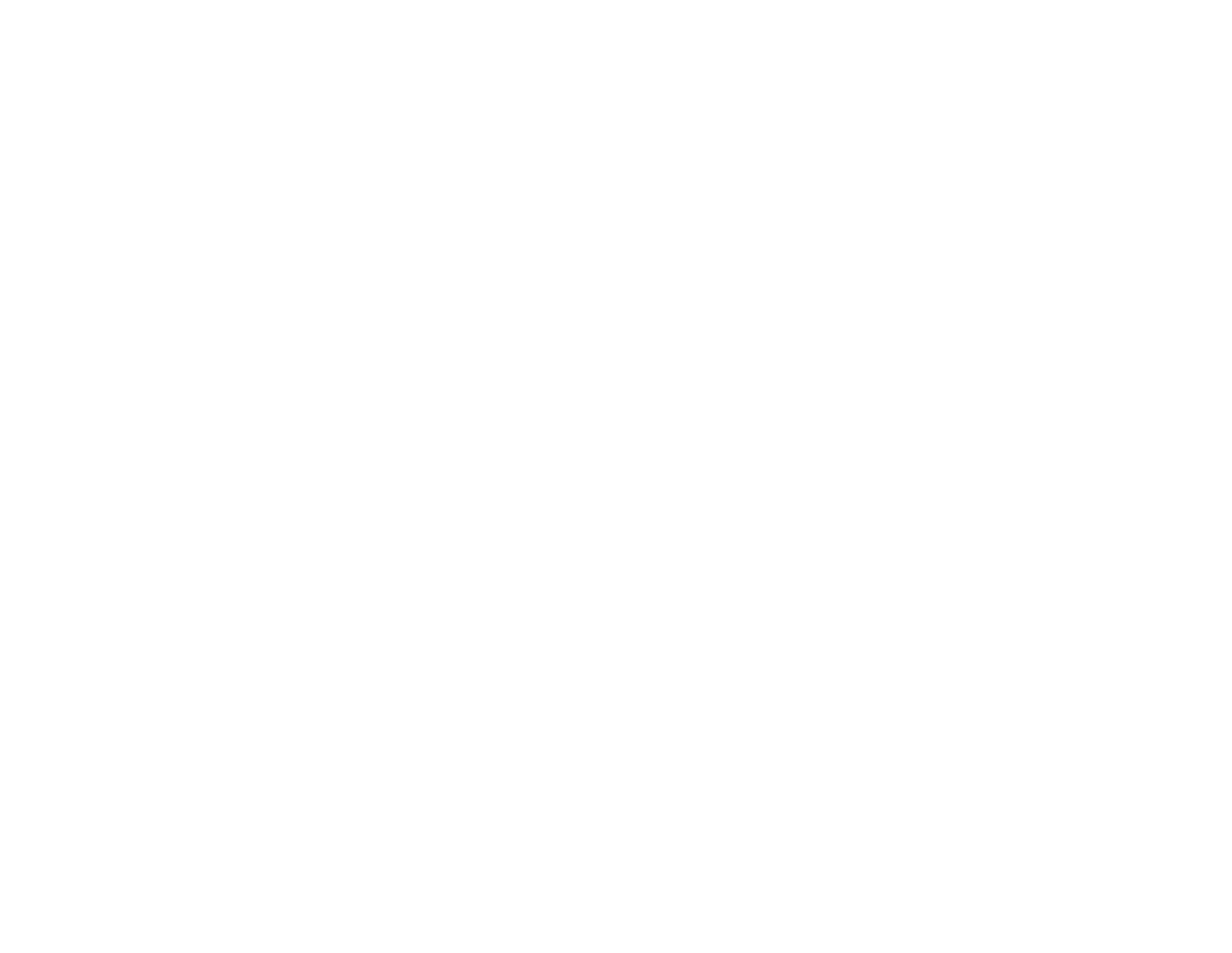Page 26 Run 08/17/04 13:38 pm Office of Planning & Analysis

#### Inmate statistical profile

Sample: ACTIVE PRISONERS EXCLUDING JAIL Requestor: OFFICE OF PLANNING & ANALYSIS Active inmates 08/17/2004

County Of Conviction by current age & sex (continued)

|                            |                |             |          |              | M E N       |                     |                |                |         |              |                |              |                |              | <b>WOMEN</b>   |                |                |                |                |              |       |              |
|----------------------------|----------------|-------------|----------|--------------|-------------|---------------------|----------------|----------------|---------|--------------|----------------|--------------|----------------|--------------|----------------|----------------|----------------|----------------|----------------|--------------|-------|--------------|
|                            | Age            |             | Age      |              | Age         |                     | Age            |                | Men     |              | Age            |              | Age            |              | Age            |                | Age            |                | Women          |              | Grand |              |
| County Of Conviction 00-21 |                |             | $ 22-39$ |              | $8140 - 54$ |                     | $8 55-99$      |                | % Total | ៖            | $ 00 - 21$     |              | $ 22-39$       |              | $ 40-54$       |                | $8 55-99$      |                | % Total        | ိ            | Total | ႜ            |
| Harris                     | 9              | 0           | 49       | 0            | 28          | 0                   | 1              | 0              | 87      | 0            | 0              | 0            | 4              | 0            | 1              | 0              | 0              | 0              | 5              | 0            | 92    | <sup>0</sup> |
| Hart                       | 6              | $\mathbf 0$ | 67       | 0            | 24          | $\mathbf 0$         | 5              | $\mathbf 0$    | 102     | $\Omega$     | 0              | $\mathbf 0$  | 10             | $\mathbf{1}$ | 1              | $\Omega$       | $\Omega$       | 0              | 11             | 0            | 113   | U            |
| Heard                      | 2              | 0           | 21       | 0            | 10          | $\mathbf 0$         | 7              | $\mathbf 0$    | 40      | $\Omega$     | 1              | $\mathbf{1}$ | $\mathsf 0$    | $\Omega$     | $\Omega$       | $\Omega$       | $\Omega$       | $\Omega$       | $\mathbf{1}$   | $\Omega$     | 41    | U            |
| Henry                      | 17             | 1           | 243      | $\mathbf 1$  | 106         | $\mathbf{1}$        | 15             | $\mathbf{1}$   | 381     | 1            | 3              | 2            | 21             | $\mathbf{1}$ | 8              | $\mathbf{1}$   | $\Omega$       | $\Omega$       | 32             | 1            | 413   |              |
| Houston                    | 42             | $\mathbf 1$ | 277      | $\mathbf{1}$ | 153         | $\mathbf{1}$        | 10             | $\mathbf 0$    | 482     | 1            | 3              | 2            | 26             | $\mathbf{1}$ | 13             | $\mathbf 1$    | $\mathbf{1}$   | $\mathbf{1}$   | 43             | $\mathbf{1}$ | 525   | $\mathbf{1}$ |
| Irwin                      |                | 0           | 50       | 0            | 27          | 0                   | 6              | 0              | 84      | 0            | 0              | $\mathbf 0$  | 2              | $\Omega$     | $\mathbf 0$    | $\Omega$       | $\Omega$       | $\Omega$       | $\overline{2}$ | 0            | 86    | U            |
| Jackson                    | 9              | $\Omega$    | 106      | 0            | 75          | 1                   | 18             | $\mathbf{1}$   | 208     | $\Omega$     | 2              | $\mathbf{1}$ | 16             | $\mathbf{1}$ | 7              | $\mathbf{1}$   | $\overline{c}$ | $\overline{c}$ | 27             |              | 235   | U            |
| Jasper                     | 4              | $\Omega$    | 39       | $\Omega$     | 13          | $\Omega$            | $\overline{c}$ | $\Omega$       | 58      | $\Omega$     | $\Omega$       | $\Omega$     | $\mathbf{1}$   | $\Omega$     | 4              | $\Omega$       | $\Omega$       | $\cap$         | 5              | $\Omega$     | 63    | U            |
| Jeff Davis                 | 2              | 0           | 32       | 0            | 18          | $\mathbf 0$         | 5              | 0              | 57      | $\Omega$     | 0              | $\mathbf 0$  | $\mathbf 0$    | $\Omega$     | 3              | $\Omega$       | $\Omega$       | $\Omega$       | 3              | 0            | 60    | Λ            |
| Jefferson                  | 9              | $\mathbf 0$ | 64       | 0            | 24          | $\mathbf 0$         | 7              | $\mathbf 0$    | 104     | $\Omega$     | 0              | $\mathbf 0$  | $\mathbf{1}$   | $\Omega$     | $\mathbf{1}$   | O              | $\Omega$       | $\Omega$       | $\overline{2}$ | $\mathbf 0$  | 106   | U            |
| Jenkins                    |                | $\Omega$    | 56       | 0            | 21          | $\Omega$            | 5              | $\Omega$       | 86      | $\Omega$     | 0              | $\Omega$     | 3              | $\Omega$     | 3              | 0              | 0              | $\Omega$       | 6              | $\Omega$     | 92    |              |
| Johnson                    |                | 0           | 27       | 0            | 12          | $\mathbf 0$         | 3              | 0              | 43      | $\Omega$     | 0              | $\Omega$     | $\mathbf{1}$   | $\Omega$     | $\Omega$       | 0              | $\Omega$       | $\mathbf 0$    | $\mathbf{1}$   | $\Omega$     | 44    | U            |
| Jones                      | 6              | $\Omega$    | 72       | 0            | 24          | $\Omega$            | 5              | $\mathbf 0$    | 107     | $\Omega$     | $\mathbf{1}$   | $\mathbf{1}$ | 8              | $\Omega$     | $\mathbf{1}$   | 0              | $\Omega$       | $\Omega$       | 10             | $\Omega$     | 117   | U            |
| Lamar                      | 5              | $\Omega$    | 49       | 0            | 32          | $\mathbf{0}$        | 7              | $\Omega$       | 93      | $\Omega$     | 0              | $\Omega$     | 2              | $\Omega$     | 3              | O              | $\Omega$       | $\Omega$       | 5              | $\Omega$     | 98    | <sup>0</sup> |
| Lanier                     | 3              | $\Omega$    | 22       | 0            | 11          | $\Omega$            | 4              | $\Omega$       | 40      | $\Omega$     | 1              | $\mathbf{1}$ | $\mathbf 0$    | $\Omega$     | 4              | 0              | $\Omega$       | $\Omega$       | 5              | $\Omega$     | 45    |              |
| Laurens                    | 10             | $\Omega$    | 162      | $\mathbf{1}$ | 67          | $\mathbf{1}$        | 6              | $\Omega$       | 245     | -1           | $\Omega$       | $\mathbf 0$  | 11             | $\mathbf{1}$ | 5              | 0              | $\Omega$       | $\Omega$       | 16             | 1            | 261   |              |
| Lee                        | 2              | $\mathbf 0$ | 33       | 0            | 19          | $\Omega$            | $\overline{2}$ | $\Omega$       | 56      | $\Omega$     | $\Omega$       | $\Omega$     | $\overline{2}$ | $\Omega$     | $\mathbf{1}$   | $\Omega$       | $\Omega$       | $\Omega$       | 3              | $\Omega$     | 59    | U            |
| Liberty                    | 11             | 0           | 173      | $\mathbf{1}$ | 50          | $\mathbf 0$         | 12             | 1              | 246     | $\mathbf{1}$ | 0              | $\mathbf 0$  | 6              | $\Omega$     | 6              | 1              | $\Omega$       | $\Omega$       | 12             | $\mathbf 0$  | 258   |              |
| Lincoln                    | 4              | 0           | 18       | 0            | 12          | $\mathbf 0$         | $\mathbf{1}$   | $\Omega$       | 35      | $\Omega$     | 1              | $\mathbf{1}$ | $\mathbf 0$    | $\Omega$     | 1              | $\Omega$       | $\Omega$       | $\Omega$       | $\overline{2}$ | $\Omega$     | 37    | U            |
| Long                       | 7              | $\Omega$    | 46       | $\Omega$     | 17          | $\Omega$            | $\overline{4}$ | $\Omega$       | 74      | $\Omega$     | $\mathbf{1}$   | $\mathbf{1}$ | 4              | $\Omega$     | $\Omega$       | 0              | $\Omega$       | $\Omega$       | 5              | $\Omega$     | 79    | ∩            |
| Lowndes                    | 29             | 1           | 324      | $\mathbf{1}$ | 174         | $\mathbf{1}$        | 16             | $\mathbf{1}$   | 543     | 1            | $\overline{2}$ | $\mathbf{1}$ | 22             | $\mathbf{1}$ | 19             | 2              | $\overline{c}$ | $\overline{a}$ | 45             | $\mathbf{1}$ | 588   |              |
| Lumpkin                    | $\overline{2}$ | 0           | 42       | 0            | 22          | $\mathsf{O}\xspace$ | 12             | $\mathbf{1}$   | 78      | $\Omega$     | 0              | $\mathbf 0$  | 4              | $\mathbf 0$  | 3              | $\Omega$       | $\Omega$       | $\Omega$       | 7              | $\Omega$     | 85    | U            |
| Macon                      | 2              | $\Omega$    | 43       | 0            | 23          | $\mathbf 0$         | 4              | 0              | 72      | 0            | 0              | $\Omega$     | 0              | 0            | $\Omega$       | 0              | $\Omega$       | $\Omega$       | $\mathbf 0$    | $\Omega$     | 72    | Λ            |
| Madison                    | 9              | $\Omega$    | 70       | 0            | 30          | $\mathbf 0$         | 9              | $\Omega$       | 118     | $\cap$       | $\Omega$       | $\Omega$     | 9              | $\Omega$     | 3              | O              | $\Omega$       | $\Omega$       | 12             | $\Omega$     | 130   | U            |
| Marion                     | $\mathbf{1}$   | $\Omega$    | 21       | 0            | 12          | $\Omega$            | $\overline{4}$ | $\Omega$       | 38      | $\Omega$     | $\Omega$       | $\Omega$     | $\mathbf{1}$   | $\Omega$     | $\overline{2}$ | $\Omega$       | $\mathbf{1}$   | $\mathbf{1}$   | $\overline{4}$ | $\Omega$     | 42    | Λ            |
| McDuffie                   | 11             | 0           | 119      | 0            | 51          | $\Omega$            | 13             | $\mathbf{1}$   | 194     | $\Omega$     | 0              | $\Omega$     | 7              | $\Omega$     | $\overline{c}$ | $\Omega$       | $\Omega$       | $\Omega$       | 9              | $\Omega$     | 203   | O            |
| McIntosh                   | $\mathbf{1}$   | $\Omega$    | 37       | $\Omega$     | 35          | $\mathbf 0$         | 3              | $\Omega$       | 76      | $\Omega$     | 0              | $\Omega$     | $\mathbf{1}$   | $\Omega$     | $\Omega$       | $\Omega$       | $\Omega$       | $\Omega$       | $\mathbf{1}$   | $\Omega$     | 77    |              |
| Meriwether                 | 13             | 0           | 118      | 0            | 61          | $\mathbf 0$         | 15             | $\mathbf{1}$   | 207     | $\Omega$     | 2              | $\mathbf{1}$ | 9              | $\Omega$     | 7              | $\mathbf{1}$   | $\mathbf{1}$   | $\mathbf{1}$   | 19             | $\mathbf{1}$ | 226   | ∩            |
| Miller                     | $\overline{2}$ | 0           | 15       | 0            | 10          | $\mathbf{0}$        | $\mathbf 1$    | $\mathbf 0$    | 28      | $\Omega$     | $\Omega$       | $\mathbf 0$  | 3              | $\Omega$     | $\Omega$       | $\Omega$       | $\Omega$       | $\Omega$       | 3              | $\Omega$     | 31    | U            |
| Mitchell                   | 8              | $\Omega$    | 132      | 0            | 56          | $\mathbf 0$         | 7              | $\mathbf 0$    | 203     | $\Omega$     | 1              | $\mathbf{1}$ | 9              | $\Omega$     | 7              |                | $\Omega$       | $\Omega$       | 17             |              | 220   | U            |
| Monroe                     | 12             | 0           | 69       | 0            | 48          | 0                   | 7              | $\Omega$       | 136     | $\Omega$     | $\Omega$       | 0            | 4              | $\Omega$     | 4              | $\Omega$       | $\Omega$       | O              | 8              | $\Omega$     | 144   |              |
| Montgomery                 | 3              | $\Omega$    | 36       | 0            | 13          | $\Omega$            | 5              | $\Omega$       | 57      | $\Omega$     | $\Omega$       | $\Omega$     | 0              | $\Omega$     | 3              | $\Omega$       | $\Omega$       | $\Omega$       | 3              | $\Omega$     | 60    |              |
| Morgan                     | 8              | 0           | 58       | 0            | 23          | $\mathbf 0$         | 6              | $\mathbf 0$    | 95      | $\Omega$     | $\Omega$       | $\Omega$     | 4              | $\Omega$     | 3              | $\Omega$       | $\Omega$       | $\Omega$       | 7              | 0            | 102   | U            |
| Murray                     | 9              | $\mathbf 0$ | 107      | 0            | 42          | $\mathbf 0$         | 15             | 1              | 173     | <sup>0</sup> |                | $\mathbf{1}$ | 7              | $\Omega$     | 4              | 0              | $\Omega$       | 0              | 12             | 0            | 185   |              |
| Muscogee                   | 127            | 4           | 870      | 3            | 503         | 4                   | 61             | $\overline{3}$ | 1561    | 3            | 5              | 3            | 58             | 3            | 26             | $\overline{3}$ |                | 1              | 90             | 3            | 1651  | 3            |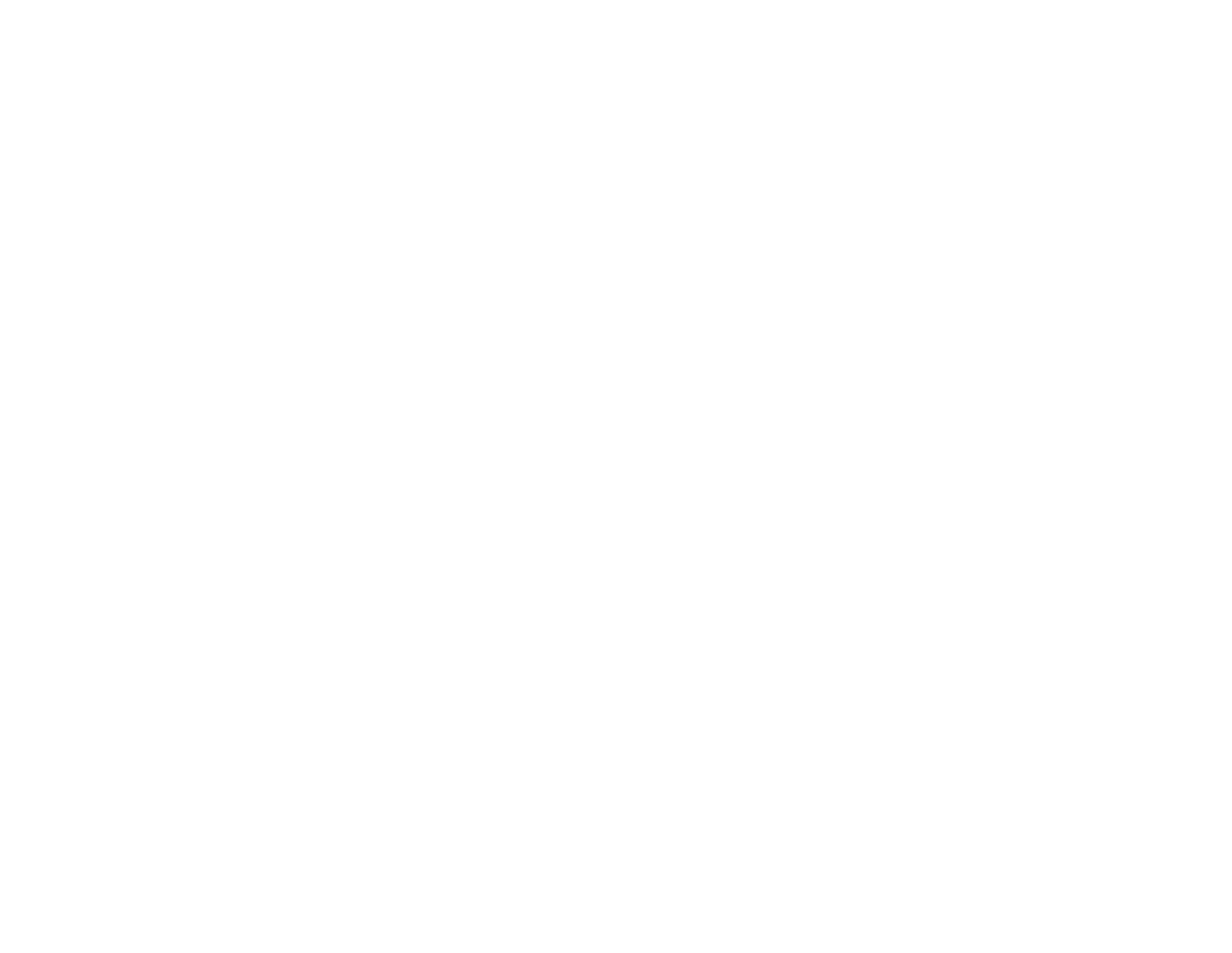Page 27 Run 08/17/04 13:38 pm Office of Planning & Analysis

#### Inmate statistical profile

Sample: ACTIVE PRISONERS EXCLUDING JAIL Requestor: OFFICE OF PLANNING & ANALYSIS Active inmates 08/17/2004

County Of Conviction by current age & sex (continued)

|                            |                |                |           |                | M E N    |              |                |                |         |              |                |                |                |              | <b>WOMEN</b>   |              |                |                |                |                |       |              |
|----------------------------|----------------|----------------|-----------|----------------|----------|--------------|----------------|----------------|---------|--------------|----------------|----------------|----------------|--------------|----------------|--------------|----------------|----------------|----------------|----------------|-------|--------------|
|                            | Age            |                | Age       |                | Age      |              | Age            |                | Men     |              | Age            |                | Age            |              | Age            |              | Age            |                | Women          |                | Grand |              |
| County Of Conviction 00-21 |                |                | $8 22-39$ |                | $ 40-54$ |              | $8155 - 99$    |                | % Total | ៖            | $ 00 - 21$     |                | $8 22-39$      |              | $8140 - 54$    |              | $8155 - 99$    |                | % Total        | ႜၟ             | Total | °            |
| Newton                     | 17             | $\mathbf 1$    | 268       | 1              | 134      | 1            | 18             | 1              | 437     | 1            | $\mathbf 0$    | 0              | 15             | $\mathbf{1}$ | 9              | 1            | $\overline{2}$ | 2              | 26             | 1              | 463   |              |
| Oconee                     | 3              | 0              | 44        | $\mathbf 0$    | 16       | $\mathbf 0$  | 3              | $\Omega$       | 66      | $\Omega$     | $\Omega$       | $\Omega$       | $\mathbf{1}$   | $\Omega$     | $\mathbf{1}$   | $\Omega$     | $\Omega$       | $\Omega$       | $\overline{2}$ | $\Omega$       | 68    | $\Omega$     |
| Oglethorpe                 | 3              | 0              | 44        | $\mathbf 0$    | 15       | $\mathbf 0$  | 3              | $\Omega$       | 65      | 0            | $\mathbf 0$    | $\Omega$       | $\overline{4}$ | $\Omega$     | $\overline{2}$ | $\Omega$     | $\Omega$       | $\Omega$       | 6              | $\Omega$       | 71    | 0            |
| Paulding                   | 15             | $\Omega$       | 107       | $\mathbf 0$    | 66       | $\Omega$     | 9              | $\Omega$       | 197     | $\Omega$     | $\Omega$       | $\mathbf 0$    | 12             | $\mathbf{1}$ | 6              | $\mathbf{1}$ | 1              |                | 19             | $\mathbf{1}$   | 216   | U            |
| Peach                      | $\overline{2}$ | 0              | 56        | $\mathbf 0$    | 33       | 0            | $\overline{2}$ | $\mathbf 0$    | 93      | 0            | 0              | $\mathbf 0$    | 1              | $\Omega$     | $\mathbf{1}$   | $\Omega$     | $\cap$         | $\Omega$       | $\overline{2}$ | $\Omega$       | 95    | U            |
| Pickens                    | 5              | $\Omega$       | 51        | 0              | 32       | $\Omega$     | 6              | $\Omega$       | 94      | $\Omega$     | $\mathbf 0$    | $\Omega$       | $\mathbf{1}$   | $\Omega$     | 2              | $\Omega$     | $\cap$         | $\Omega$       | 3              | $\Omega$       | 97    | $\Omega$     |
| Pierce                     |                | 0              | 31        | $\mathbf 0$    | 16       | $\Omega$     | 5              | $\Omega$       | 53      | 0            | 0              | $\Omega$       | $\Omega$       | 0            | $\Omega$       | $\Omega$     | O              | $\cap$         | $\mathbf 0$    | $\Omega$       | 53    | 0            |
| Pike                       | 3              | 0              | 22        | $\mathbf 0$    | 17       | 0            | 6              | $\Omega$       | 48      | 0            | $\mathbf 0$    | $\Omega$       | $\overline{2}$ | $\Omega$     | 3              | O            | $\cap$         | $\Omega$       | 5              | $\Omega$       | 53    | <sup>0</sup> |
| Polk                       | 7              | $\Omega$       | 99        | $\mathbf 0$    | 42       | $\Omega$     | 11             | $\Omega$       | 159     | $\Omega$     | $\Omega$       | $\Omega$       | 7              | $\Omega$     | $\mathbf{1}$   | $\cap$       | $\Omega$       | $\Omega$       | 8              | $\Omega$       | 167   | U            |
| Pulaski                    | 8              | $\Omega$       | 63        | $\mathbf 0$    | 28       | $\Omega$     | 3              | $\Omega$       | 102     | $\mathbf 0$  | $\mathbf 0$    | $\Omega$       | 9              | $\Omega$     | 5              | $\Omega$     | $\Omega$       | $\Omega$       | 14             | $\Omega$       | 116   | $\Omega$     |
| Putnam                     | 6              | $\Omega$       | 78        | $\mathbf 0$    | 36       | $\Omega$     | 8              | $\mathbf 0$    | 128     | $\mathbf 0$  | $\mathbf{1}$   | -1             | 7              | $\Omega$     | $\overline{c}$ | $\Omega$     | $\Omega$       | $\Omega$       | 10             | $\Omega$       | 138   | O            |
| Ouitman                    |                | $\Omega$       | 9         | $\mathbf 0$    | 1        | $\Omega$     | $\mathbf 0$    | $\mathbf 0$    | 10      | $\Omega$     | $\mathbf{1}$   | $\mathbf{1}$   | $\Omega$       | $\Omega$     | $\Omega$       | $\Omega$     | $\Omega$       | $\Omega$       | $\mathbf{1}$   | $\Omega$       | 11    | $\Omega$     |
| Rabun                      |                | $\Omega$       | 40        | $\mathbf 0$    | 16       | $\Omega$     | $\overline{2}$ | $\Omega$       | 61      | $\Omega$     | $\Omega$       | $\Omega$       | $\Omega$       | $\Omega$     | $\Omega$       | $\Omega$     | $\Omega$       | $\Omega$       | $\mathbf 0$    | $\Omega$       | 61    | <sup>0</sup> |
| Randolph                   | 7              | 0              | 38        | $\mathbf 0$    | 15       | 0            | 3              | $\Omega$       | 63      | 0            | $\mathbf 0$    | $\Omega$       | $\mathbf{1}$   | $\Omega$     | $\overline{c}$ | $\Omega$     | $\Omega$       | $\Omega$       | $\overline{3}$ | $\Omega$       | 66    | 0            |
| Richmond                   | 148            | 5              | 1163      | $\overline{4}$ | 498      | 4            | 83             | $\overline{4}$ | 1892    | 4            | 7              | $\overline{4}$ | 84             | 4            | 41             | 4            | $\overline{2}$ | $\overline{2}$ | 134            | 4              | 2026  | 4            |
| Rockdale                   | 30             | 1              | 188       | $\mathbf{1}$   | 94       | $\mathbf{1}$ | 11             | $\Omega$       | 323     | 1            | 3              | $\overline{a}$ | 22             | $\mathbf{1}$ | 10             | 1            | 1              |                | 36             | $\mathbf{1}$   | 359   |              |
| Schley                     | $\overline{2}$ | 0              | 18        | $\mathbf 0$    | 4        | $\Omega$     | $\mathbf{1}$   | $\Omega$       | 25      | 0            | $\Omega$       | $\Omega$       | $\mathbf 0$    | $\Omega$     | $\Omega$       | $\Omega$     | $\Omega$       | $\Omega$       | $\mathbf{0}$   | $\Omega$       | 25    | 0            |
| Screven                    | 13             | $\Omega$       | 93        | $\mathbf 0$    | 32       | $\Omega$     | 7              | $\Omega$       | 145     | 0            | $\mathbf{1}$   | $\mathbf{1}$   | 8              | $\Omega$     | $\overline{c}$ | $\Omega$     | $\Omega$       | $\Omega$       | 11             | $\Omega$       | 156   | U            |
| Seminole                   | 6              | 0              | 53        | $\mathbf 0$    | 24       | 0            | 6              | $\Omega$       | 89      | $\mathbf 0$  | $\mathbf 0$    | $\mathbf 0$    | $\overline{4}$ | $\mathbf 0$  | $\overline{2}$ | $\Omega$     | $\Omega$       | $\Omega$       | 6              | $\Omega$       | 95    | $\Omega$     |
| Spalding                   | 56             | $\overline{a}$ | 413       | $\overline{c}$ | 176      | $\mathbf 1$  | 32             | $\mathbf{1}$   | 677     | 1            | $\mathbf{1}$   | $\mathbf{1}$   | 36             | 2            | 16             | 2            | $\mathbf{1}$   |                | 54             | $\overline{a}$ | 731   | $\mathbf{1}$ |
| Stephens                   | 10             | 0              | 86        | $\mathbf 0$    | 48       | 0            | 12             | $\mathbf{1}$   | 156     | $\mathbf 0$  | $\mathbf 0$    | $\mathbf 0$    | $\mathbf{1}$   | $\Omega$     | $\overline{2}$ | $\Omega$     | $\Omega$       | $\Omega$       | 3              | $\Omega$       | 159   | $\Omega$     |
| Stewart                    | 7              | 0              | 23        | 0              | 8        | $\mathbf 0$  | $\mathbf{1}$   | $\mathbf 0$    | 39      | $\mathbf 0$  | $\mathbf{1}$   | 1              | 3              | $\Omega$     | $\overline{c}$ | $\Omega$     | $\Omega$       | $\Omega$       | 6              | $\Omega$       | 45    | 0            |
| Sumter                     | 19             | 1              | 128       | $\mathsf 0$    | 64       | 0            | 6              | $\Omega$       | 217     | 0            | 2              | 1              | 8              | $\Omega$     | 3              | $\Omega$     | $\cap$         | $\Omega$       | 13             | $\Omega$       | 230   | $\Omega$     |
| Talbot                     | 2              | $\Omega$       | 23        | $\mathbf 0$    | 9        | $\Omega$     | 1              | $\Omega$       | 35      | $\mathbf 0$  | $\Omega$       | $\Omega$       | $\Omega$       | $\Omega$     | 3              | $\Omega$     | $\cap$         | $\Omega$       | $\overline{3}$ | $\Omega$       | 38    | <sup>0</sup> |
| Taliaferro                 | $\mathbf{1}$   | $\Omega$       | 3         | $\Omega$       | 5        | $\Omega$     | $\mathbf{1}$   | $\Omega$       | 10      | $\Omega$     | $\Omega$       | $\Omega$       | $\Omega$       | U            | $\mathbf{1}$   | $\cap$       | $\cap$         | $\cap$         | $\mathbf{1}$   | $\Omega$       | 11    | $\cap$       |
| Tattnall                   |                | 0              | 75        | $\mathbf 0$    | 32       | $\Omega$     | 7              | $\Omega$       | 121     | 0            | $\mathbf{1}$   | $\mathbf{1}$   | $\mathbf{1}$   | $\Omega$     | 7              | 1            | $\cap$         | $\Omega$       | 9              | $\Omega$       | 130   | U            |
| Taylor                     | 8              | 0              | 53        | 0              | 21       | 0            | $\overline{2}$ | $\mathbf 0$    | 84      | $\mathbf 0$  | $\Omega$       | $\Omega$       | $\overline{2}$ | $\Omega$     | $\Omega$       | $\Omega$     | $\Omega$       | $\Omega$       | $\overline{2}$ | $\Omega$       | 86    | <sup>0</sup> |
| Telfair                    | 8              | 0              | 77        | $\mathbf 0$    | 37       | 0            | 5              | $\mathbf 0$    | 127     | 0            | 0              | 0              | 5              | $\Omega$     | 5              | 0            | $\Omega$       | $\Omega$       | 10             | $\Omega$       | 137   | $\Omega$     |
| Terrell                    | 5              | $\Omega$       | 46        | $\Omega$       | 2.4      | $\Omega$     | 3              | $\Omega$       | 78      | $\Omega$     | $\Omega$       | $\Omega$       | $\overline{a}$ | $\Omega$     | $\Omega$       | $\Omega$     | $\Omega$       | $\Omega$       | 2              | $\Omega$       | 80    | U            |
| Thomas                     | 28             | $\mathbf{1}$   | 157       | $\mathbf{1}$   | 99       | $\mathbf{1}$ | 10             | $\mathbf{0}$   | 294     | 1            | $\mathbf 0$    | 0              | 13             | $\mathbf{1}$ | 7              |              | $\Omega$       | $\Omega$       | 20             | 1              | 314   |              |
| Tift                       | 17             | $\mathbf{1}$   | 186       | $\mathbf{1}$   | 105      | $\mathbf{1}$ | 15             | $\mathbf 1$    | 323     | 1            | 2              | $\mathbf{1}$   | 10             | $\mathbf{1}$ | 9              | $\mathbf{1}$ | $\mathbf 1$    |                | 22             | 1              | 345   |              |
| Toombs                     | 34             | $\mathbf{1}$   | 190       | $\mathbf{1}$   | 54       | $\Omega$     | 7              | $\Omega$       | 285     | $\mathbf{1}$ | $\mathbf{1}$   | $\mathbf{1}$   | 19             | $\mathbf{1}$ | 8              | $\mathbf{1}$ | $\Omega$       | $\Omega$       | 28             | 1              | 313   | 1            |
| Towns                      | $\mathbf{1}$   | 0              | 9         | $\mathbf 0$    |          | $\mathbf 0$  | 4              | $\mathbf 0$    | 21      | $\Omega$     | $\mathbf 0$    | $\Omega$       | $\overline{2}$ | $\Omega$     | $\mathbf{1}$   | $\mathbf 0$  | $\Omega$       | $\Omega$       | 3              | $\Omega$       | 24    | $\Omega$     |
| Treutlen                   | 3              | 0              | 19        | 0              | 14       | 0            | 1              | $\Omega$       | 37      | 0            | 0              | 0              | $\mathbf{1}$   | $\Omega$     | $\overline{c}$ | 0            | O              | $\Omega$       | 3              | $\Omega$       | 40    | <sup>0</sup> |
| Troup                      | 52             | 2              | 390       | $\mathbf{1}$   | 172      | 1            | 26             | 1              | 640     | 1            | $\overline{2}$ | 1              | 23             | $\mathbf{1}$ | 7              | 1            | 2              | $\overline{2}$ | 34             |                | 674   |              |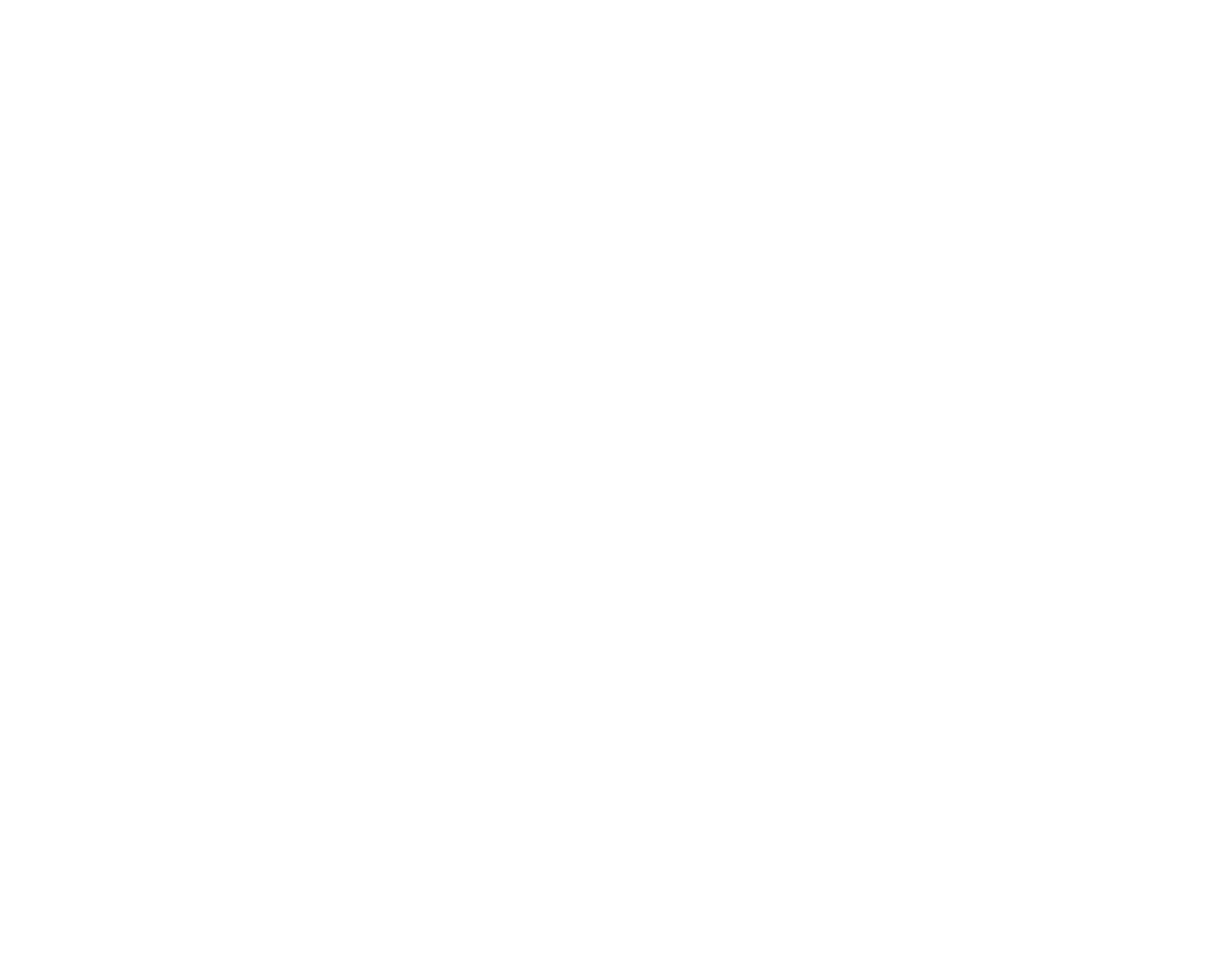Page 28 Run 08/17/04 13:38 pm Office of Planning & Analysis

### Inmate statistical profile

Sample: ACTIVE PRISONERS EXCLUDING JAIL Requestor: OFFICE OF PLANNING & ANALYSIS Active inmates 08/17/2004

County Of Conviction by current age & sex (continued)

|                            |           |          |           |                | M E N                        |                |              |                |                    |              |                |       |                |          | WOMEN          |          |             |             |                |          |           |          |
|----------------------------|-----------|----------|-----------|----------------|------------------------------|----------------|--------------|----------------|--------------------|--------------|----------------|-------|----------------|----------|----------------|----------|-------------|-------------|----------------|----------|-----------|----------|
|                            | Age       |          | Age       |                | Age                          |                | Age          |                | Men                |              | Age            |       | Age            |          | Age            |          | Age         |             | Women          |          | Grand     |          |
| County Of Conviction 00-21 |           |          | $ 22-39 $ |                | $ 40-54$                     |                | $8 55-99$    |                | % Total            | ៖            | $ 00-21$       |       | $ 22-39$       |          | $8140 - 54$    |          | $8155 - 99$ |             | % Total        | ိ        | Total     | ႜ        |
| Turner                     | 5         | 0        | 35        | $\overline{0}$ | 27                           | 0              | 6            | 0              | 73                 | 0            | 0              |       |                | 0        | $\overline{2}$ | 0        | 0           | 0           | 3              | 0        | 76        | 0        |
| Twiggs                     | 3         | $\Omega$ | 21        | 0              | 16                           | 0              | $\Omega$     | $\Omega$       | 40                 | $\Omega$     | $\Omega$       |       |                | $\Omega$ | $\Omega$       | $\Omega$ | ∩           | 0           |                | 0        | 41        | O        |
| Union                      | $\bigcap$ | 0        | 26        | 0              | 18                           | 0              |              | $\Omega$       | 49                 | <sup>0</sup> |                |       |                |          |                |          |             | O           | 3              | 0        | 52        | U        |
| Upson                      | 15        | $\Omega$ | 113       | $\Omega$       | 46                           | $\Omega$       | 13           |                | 187                | <sup>0</sup> |                |       | 6              |          |                |          |             |             | 9              | U        | 196       |          |
| Walker                     |           | $\Omega$ | 197       | 1              | 96                           |                | 26           |                | 326                |              |                |       | 23             |          | 8              |          |             |             | 33             |          | 359       |          |
| Walton                     | 17        |          | 164       | 1              | 100                          |                | 14           | $\mathbf{1}$   | 295                |              | $\Omega$       |       | 11             |          |                |          | 2           | 2           | 17             |          | 312       |          |
| Ware                       | 18        |          | 223       | $\mathbf{1}$   | 123                          |                | 17           |                | 381                |              |                |       | 22             |          |                |          |             | $\cap$      | 30             |          | 411       |          |
| Warren                     | $\Omega$  |          | 23        | $\Omega$       | 16                           | $\Omega$       | 3            | $\Omega$       | 42                 | 0            | $\Omega$       |       |                |          |                |          |             |             | $\overline{2}$ | 0        | 44        |          |
| Washington                 | 16        |          | 73        | 0              | 33                           | $\Omega$       | 2            | $\mathbf{0}$   | 124                | 0            | $\Omega$       |       | 6              |          | $\overline{2}$ |          |             | $\Omega$    | 8              | 0        | 132       |          |
| Wayne                      | 11        | $\Omega$ | 85        | 0              | 46                           | 0              | 4            | $\mathbf 0$    | 146                | <sup>0</sup> |                |       | 3              | $\Omega$ |                |          | $\Omega$    | $\mathbf 0$ | 11             | $\Omega$ | 157       | $\Omega$ |
| Webster                    |           |          | 6         | $\Omega$       |                              | $\Omega$       |              | $\Omega$       | 10                 |              | 0              |       |                |          | O              |          |             | O           |                | N        | 11        |          |
| Wheeler                    | 3         |          | 16        | 0              | 15                           | $\Omega$       | ς            | $\Omega$       | 37                 | 0            | O              |       | $\overline{c}$ |          | $\cap$         |          |             |             | 3              | U        | 40        |          |
| White                      | 5         | 0        | 44        | 0              | 19                           | $\Omega$       |              | $\Omega$       | 71                 | <sup>0</sup> | $\Omega$       |       | 3              | $\Omega$ |                |          |             | $\Omega$    |                | 0        | 78        |          |
| Whitfield                  | 33        |          | 396       | 1              | 240                          | $\mathfrak{D}$ | 45           | $\overline{2}$ | 714                | 2            | 5              |       | 55             |          | 26             |          |             |             | 87             | 3        | 801       |          |
| Wilcox                     |           | $\Omega$ | 35        | 0              | 16                           | $\Omega$       |              | $\Omega$       | 57                 | 0            |                |       |                | $\Omega$ | $\Omega$       |          | $\Omega$    |             | 2              | O        | 59        | ∩        |
| Wilkes                     |           | 0        | 39        | 0              | 24                           | $\Omega$       | 6            | $\Omega$       | 74                 | 0            | $\overline{2}$ |       | 3              |          |                |          |             | $\Omega$    | 6              | O        | 80        |          |
| Wilkinson                  | 6         | 0        | 34        | 0              | 14                           | $\Omega$       | 3            | $\Omega$       | 57                 | ∩            | $\Omega$       | U     | 6              | $\Omega$ |                | $\Omega$ | ∩           | 0           | 7              | O        | 64        |          |
| Worth                      | 9         | 0        | 93        | 0              | 50                           | 0              | $\mathbf{r}$ | $\mathbf 0$    | 159                | 0            | $\mathbf 0$    |       | 6              | 0        | $\overline{2}$ | $\Omega$ | $\Omega$    | 0           | 8              | U        | 167       | $\cap$   |
| Total reported             |           |          |           |                | 3085 100 27159 100 13206 100 |                |              |                | 2218 100 45668 100 |              | 165 100        |       | 1900 100       |          | 1018 100       |          | 88 100      |             | 3171 100       |          | 48839 100 |          |
| Percent reported           | 100.0     |          |           | 100.0          |                              | 100.0          | 100.0        |                |                    | 100.0        |                | 100.0 | 100.0          |          | 100.0          |          |             | 100.0       |                | 100.0    |           | 100.0    |
| Not reported               | $\Omega$  |          | $\Omega$  |                | $\Omega$                     |                | $\Omega$     |                | $\Omega$           |              | $\Omega$       |       | $\mathbf 0$    |          | $\Omega$       |          | $\Omega$    |             | $\Omega$       |          | $\Omega$  |          |
| Total                      | 3085      |          | 27159     |                | 13206                        |                | 2218         |                | 45668              |              | 165            |       | 1900           |          | 1018           |          | 88          |             | 3171           |          | 48839     |          |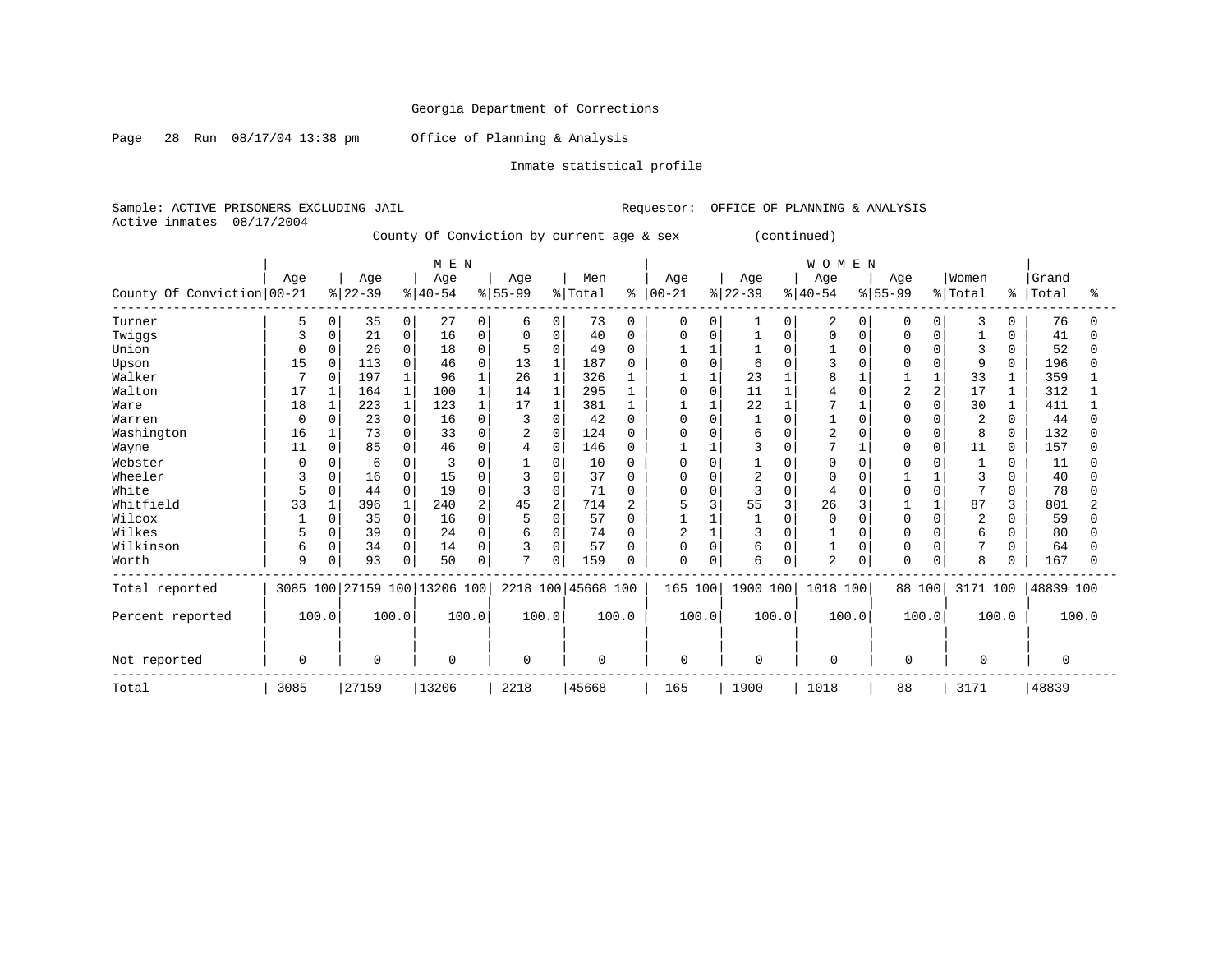Page 29 Run 08/17/04 13:38 pm Office of Planning & Analysis

### Inmate statistical profile

Sample: ACTIVE PRISONERS EXCLUDING JAIL Requestor: OFFICE OF PLANNING & ANALYSIS Active inmates 08/17/2004

Circ Of Conviction by current age & sex

|                    |            |              |           |                | M E N     |                |             |                |         |                |                |                |          |                | <b>WOMEN</b>   |                |                |                |         |                |       |                |
|--------------------|------------|--------------|-----------|----------------|-----------|----------------|-------------|----------------|---------|----------------|----------------|----------------|----------|----------------|----------------|----------------|----------------|----------------|---------|----------------|-------|----------------|
|                    | Age        |              | Age       |                | Age       |                | Age         |                | Men     |                | Age            |                | Age      |                | Age            |                | Age            |                | Women   |                | Grand |                |
| Circ Of Conviction | $ 00 - 21$ |              | $8 22-39$ |                | $8 40-54$ |                | $8155 - 99$ |                | % Total | ႜ              | $ 00 - 21$     |                | $ 22-39$ |                | $8140 - 54$    |                | $8155 - 99$    |                | % Total | ៖              | Total | ፠              |
| Alapaha            | 17         | 1            | 210       | 1              | 111       | 1              | 19          | 1              | 357     | 1              | 3              | 2              | 12       | 1              | 9              | 1              |                | 1              | 25      |                | 382   |                |
| Alcovy             | 34         | 1            | 432       | $\overline{2}$ | 234       | $\overline{2}$ | 32          | $\mathbf{1}$   | 732     | $\overline{2}$ | $\Omega$       | $\Omega$       | 26       | $\mathbf{1}$   | 13             | $\mathbf{1}$   | $\overline{4}$ | 5              | 43      | $\mathbf{1}$   | 775   | $\overline{2}$ |
| Atlanta            | 265        | 9            | 2612      | 10             | 1319      | 10             | 220         | 10             | 4416    | 10             | 7              | 4              | 98       | 5              | 63             | 6              | 7              | 8              | 175     | 6              | 4591  | 9              |
| Atlantic           | 38         | $\mathbf{1}$ | 418       | $\overline{2}$ | 180       | $\mathbf{1}$   | 35          | $\overline{2}$ | 671     | $\mathbf{1}$   | 3              | $\overline{2}$ | 12       | $\mathbf{1}$   | 16             | 2              | $\mathbf{1}$   | $\mathbf{1}$   | 32      | $\mathbf{1}$   | 703   | 1              |
| Augusta            | 186        | 6            | 1420      | 5              | 621       | 5              | 100         | 5              | 2327    | 5              | 10             | 6              | 99       | 5              | 56             | 6              | $\overline{4}$ | 5              | 169     | 5              | 2496  | 5              |
| Blue Ridge         | 23         | 1            | 284       | $\mathbf{1}$   | 189       | $1\,$          | 36          | $\overline{2}$ | 532     | $\mathbf{1}$   | $\overline{a}$ | $\mathbf{1}$   | 37       | $\overline{2}$ | 14             | $\mathbf{1}$   | $\mathbf{1}$   | 1              | 54      | $\overline{2}$ | 586   |                |
| Brunswick          | 41         | $\mathbf 1$  | 518       | $\overline{2}$ | 270       | $\overline{2}$ | 48          | $\overline{a}$ | 877     | $\overline{2}$ | $\mathbf{1}$   | $\mathbf{1}$   | 22       | $\mathbf{1}$   | 17             | 2              | $\overline{2}$ | $\overline{2}$ | 42      | $\mathbf{1}$   | 919   | $\overline{2}$ |
| Chattahoochee      | 149        | 5            | 1036      | 4              | 578       | $\overline{4}$ | 69          | 3              | 1832    | 4              | 5              | 3              | 65       | 3              | 32             | 3              | $\overline{2}$ | $\overline{2}$ | 104     | 3              | 1936  | 4              |
| Cherokee           | 37         | $\mathbf{1}$ | 389       | $\mathbf{1}$   | 226       | 2              | 53          | $\overline{2}$ | 705     | $\overline{2}$ | 3              | 2              | 53       | 3              | 20             | $\overline{a}$ | $\mathbf{1}$   | $\mathbf{1}$   | 77      | $\overline{2}$ | 782   | 2              |
| Clayton            | 165        | 5            | 1054      | 4              | 452       | 3              | 63          | 3              | 1734    | 4              | 10             | 6              | 107      | 6              | 29             | 3              | $\overline{2}$ | $\overline{2}$ | 148     | 5              | 1882  | 4              |
| Cobb               | 169        | 5            | 1337      | 5              | 688       | 5              | 97          | $\overline{4}$ | 2291    | 5              | $\overline{4}$ | $\overline{c}$ | 118      | 6              | 74             | 7              | $\overline{4}$ | 5              | 200     | 6              | 2491  |                |
| Conasauga          | 42         | 1            | 503       | 2              | 282       | $\overline{2}$ | 60          | 3              | 887     | $\overline{2}$ | 6              | $\overline{4}$ | 62       | 3              | 30             | 3              | $\mathbf{1}$   | 1              | 99      | 3              | 986   | 2              |
| Cordele            | 42         | $\mathbf 1$  | 402       | $\mathbf 1$    | 198       | $\mathbf{1}$   | 28          | $\mathbf 1$    | 670     | 1              | 4              | 2              | 28       | $\mathbf{1}$   | 12             | $\mathbf{1}$   | $\mathbf{1}$   | $\mathbf{1}$   | 45      | $\mathbf{1}$   | 715   |                |
| Coweta             | 121        | 4            | 1101      | 4              | 488       | $\overline{4}$ | 108         | 5              | 1818    | $\overline{4}$ | 8              | 5              | 71       | 4              | 31             | 3              | 4              | 5              | 114     | $\overline{4}$ | 1932  |                |
| Dougherty          | 35         | $\mathbf{1}$ | 574       | $\overline{a}$ | 249       | 2              | 42          | $\overline{2}$ | 900     | $\overline{2}$ | $\mathbf{1}$   | $\mathbf{1}$   | 19       | $\mathbf 1$    | 29             | 3              | $\overline{2}$ | $\overline{2}$ | 51      | $\overline{2}$ | 951   | 2              |
| Dublin             | 17         | $\mathbf 1$  | 229       | $\mathbf{1}$   | 109       | $\mathbf{1}$   | 10          | $\Omega$       | 365     | 1              | 0              | $\mathbf 0$    | 14       | $\mathbf{1}$   | 7              | 1              | $\Omega$       | $\Omega$       | 21      | $\mathbf{1}$   | 386   |                |
| Eastern            | 204        | 7            | 1395      | 5              | 596       | 5              | 76          | 3              | 2271    | 5              | 7              | 4              | 83       | 4              | 48             | 5              | $\overline{c}$ | $\overline{a}$ | 140     | 4              | 2411  |                |
| Flint              | 17         | 1            | 243       | $\mathbf{1}$   | 106       | $\mathbf 1$    | 15          | $\mathbf{1}$   | 381     | -1             | 3              | $\overline{2}$ | 21       | $\mathbf{1}$   | 8              | 1              | $\Omega$       | $\Omega$       | 32      | $\mathbf{1}$   | 413   |                |
| Griffin            | 91         | 3            | 706       | 3              | 314       | $\overline{2}$ | 70          | 3              | 1181    | ζ              | 6              | 4              | 52       | 3              | 29             | 3              | $\overline{2}$ | $\overline{2}$ | 89      | 3              | 1270  | 3              |
| Gwinnett           | 106        | 3            | 796       | 3              | 329       | 2              | 68          | 3              | 1299    | ζ              | 8              | 5              | 59       | $\overline{3}$ | 31             | 3              | 7              | 8              | 105     | 3              | 1404  | 3              |
| Houston            | 42         | $\mathbf 1$  | 277       | $\mathbf{1}$   | 153       | $1\,$          | 10          | $\Omega$       | 482     | 1              | 3              | 2              | 26       | $\mathbf{1}$   | 13             | $\mathbf{1}$   | $\mathbf{1}$   | 1              | 43      | $\mathbf{1}$   | 525   | 1              |
| Lookout Mountain   | 34         | $\mathbf 1$  | 510       | $\overline{2}$ | 279       | 2              | 68          | 3              | 891     | $\overline{2}$ | $\overline{4}$ | $\overline{2}$ | 54       | 3              | 26             | 3              | $\overline{2}$ | $\overline{2}$ | 86      | 3              | 977   | $\overline{a}$ |
| Macon              | 63         | 2            | 588       | $\overline{a}$ | 344       | 3              | 56          | 3              | 1051    | $\overline{c}$ | 3              | $\overline{2}$ | 32       | $\overline{a}$ | 22             | 2              | 3              | 3              | 60      | 2              | 1111  | 2              |
| Middle             | 88         | 3            | 494       | $\overline{2}$ | 159       | $\mathbf{1}$   | 25          | $\mathbf{1}$   | 766     | $\overline{2}$ | $\mathbf{1}$   | $\mathbf{1}$   | 34       | $\overline{2}$ | 14             | $\mathbf{1}$   | $\Omega$       | $\Omega$       | 49      | 2              | 815   | $\overline{2}$ |
| Mountain           | 20         | $\mathbf{1}$ | 188       | $\mathbf{1}$   | 104       | $\mathbf{1}$   | 18          | $\mathbf 1$    | 330     | $\mathbf{1}$   | 0              | $\mathbf 0$    | 6        | $\Omega$       | $\overline{4}$ | $\Omega$       | $\Omega$       | $\Omega$       | 10      | $\Omega$       | 340   | 1              |
| Northeastern       | 46         | $\mathbf 1$  | 397       | $\mathbf{1}$   | 279       | 2              | 53          | $\overline{c}$ | 775     | $\overline{a}$ | 5              | 3              | 27       | $\mathbf{1}$   | 26             | 3              | $\overline{c}$ | 2              | 60      | $\overline{2}$ | 835   | $\overline{a}$ |
| Northern           | 34         | $\mathbf 1$  | 346       | $\mathbf{1}$   | 166       | $1\,$          | 36          | $\overline{2}$ | 582     | 1              | 0              | $\Omega$       | 35       | $\overline{a}$ | 17             | $\overline{2}$ | $\mathbf{1}$   | $\mathbf{1}$   | 53      | 2              | 635   | $\mathbf{1}$   |
| Ocmulgee           | 65         | 2            | 597       | $\overline{2}$ | 237       | 2              | 37          | $\overline{2}$ | 936     | $\overline{2}$ | 4              | $\overline{2}$ | 50       | 3              | 21             | $\overline{2}$ | $\mathbf{1}$   | $\mathbf{1}$   | 76      | 2              | 1012  | $\overline{a}$ |
| Oconee             | 30         | $\mathbf 1$  | 386       | $\mathbf{1}$   | 184       | $\mathbf{1}$   | 22          | $\mathbf{1}$   | 622     | 1              | $\Omega$       | $\Omega$       | 33       | $\overline{2}$ | 23             | $\overline{2}$ | $\overline{2}$ | $\overline{a}$ | 58      | 2              | 680   |                |
| Ogeechee           | 66         | 2            | 484       | $\overline{2}$ | 177       | $\mathbf{1}$   | 32          | $\mathbf{1}$   | 759     | $\overline{2}$ | 3              | $\overline{2}$ | 34       | 2              | 21             | 2              | $\overline{4}$ | 5              | 62      | 2              | 821   | 2              |
| Pataula            | 26         | $\mathbf{1}$ | 221       | $\mathbf{1}$   | 102       | $\mathbf{1}$   | 17          | $\mathbf{1}$   | 366     | 1              | $\mathbf{1}$   | $\mathbf{1}$   | 16       | $\mathbf{1}$   | $\overline{4}$ | 0              | $\Omega$       | $\Omega$       | 21      | $\mathbf{1}$   | 387   | 1              |
| Piedmont           | 29         | 1            | 254       | $\mathbf{1}$   | 163       | $1\,$          | 42          | $\overline{2}$ | 488     | 1              | 2              | $\mathbf{1}$   | 27       | $\mathbf{1}$   | 12             | 1              | 3              | 3              | 44      | 1              | 532   | 1              |
| Rome               | 31         | 1            | 451       | 2              | 237       | 2              | 39          | $\overline{2}$ | 758     | 2              | $\mathbf{1}$   | $\mathbf{1}$   | 51       | 3              | 36             | 4              | $\overline{2}$ | 2              | 90      | 3              | 848   | $\overline{2}$ |
| South Georgia      | 51         | 2            | 510       | $\overline{a}$ | 205       | $\overline{2}$ | 29          | $\mathbf{1}$   | 795     | 2              | 5              | 3              | 39       | 2              | 14             | 1              | $\mathbf{1}$   | 1              | 59      | 2              | 854   | $\mathcal{D}$  |
| Southern           | 81         | 3            | 685       | 3              | 371       | 3              | 54          | $\overline{2}$ | 1191    | κ              | 2              | $\mathbf{1}$   | 43       | 2              | 29             | 3              | 3              | 3              | 77      | 2              | 1268  | ς              |
| Southwestern       | 32         | 1            | 251       | $\mathbf{1}$   | 121       | 1              | 15          | 1              | 419     | $\mathbf{1}$   | 3              | 2              | 14       | $\mathbf{1}$   | 6              | 1              | $\Omega$       | 0              | 23      |                | 442   | 1              |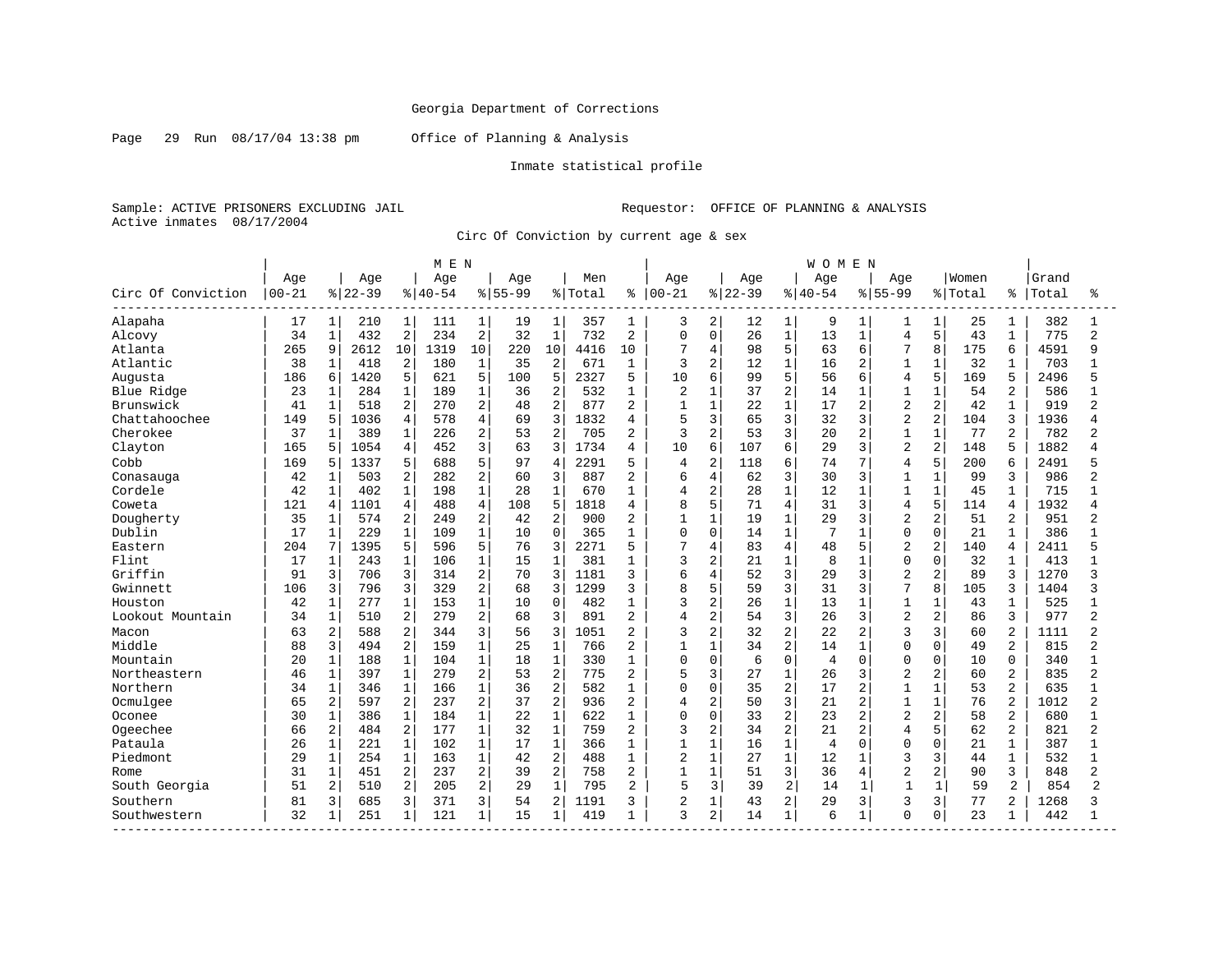(continued)

Georgia Department of Corrections<br>Office of Planning & Analysis

Page 30 Run 08/17/04 13:38 pm

#### Inmate statistical profile

Sample: ACTIVE PRISONERS EXCLUDING JAIL Requestor: OFFICE OF PLANNING & ANALYSIS Active inmates 08/17/2004

Circ Of Conviction by current age & sex (continued)

|                    |             |          |             |                | M E N               |                |           |                |             |       |                |       |             |          | WOMEN    |          |           |          |              |       |           |       |
|--------------------|-------------|----------|-------------|----------------|---------------------|----------------|-----------|----------------|-------------|-------|----------------|-------|-------------|----------|----------|----------|-----------|----------|--------------|-------|-----------|-------|
|                    | Age         |          | Age         |                | Age                 |                | Age       |                | Men         |       | Age            |       | Age         |          | Age      |          | Age       |          | Women        |       | Grand     |       |
| Circ Of Conviction | $ 00 - 21$  |          | $ 22-39$    |                | $ 40-54 $           |                | $8 55-99$ |                | % Total     | ⊱     | $ 00-21$       |       | $ 22-39 $   |          | $ 40-54$ |          | $8 55-99$ |          | % Total      | ∻     | Total     | °     |
| Stone Mountain     | 265         | 9        | 1848        | 7              | 820                 | 6              | 112       | 5              | 3045        |       | 18             | 11    | 95          | 5        | 37       |          | 6         | 7        | 156          | 5     | 3201      |       |
| Tallapoosa         | 10          | $\Omega$ | 145         |                | 72                  |                | 15        |                | 242         |       | $\Omega$       |       |             | $\Omega$ | 3        | $\Omega$ | $\Omega$  | $\Omega$ | 10           | 0     | 252       |       |
| Tifton             | 32          |          | 364         |                | 209                 | $\overline{a}$ | 34        | $\overline{2}$ | 639         |       | $\overline{a}$ |       | 19          |          | 13       |          |           |          | 35           |       | 674       |       |
| Toombs             | 21          |          | 205         |                | 109                 |                | 25        |                | 360         |       | 3              |       | 12          |          | 6        |          | $\Omega$  | 0        | 21           |       | 381       |       |
| Waycross           | 44          |          | 505         | 2              | 263                 |                | 41        | 2              | 853         |       |                |       | 42          |          | 15       |          |           | 2        | 61           | 2     | 914       |       |
| Western            | 24          |          | 376         |                | 162                 |                | 23        |                | 585         |       |                |       | 22          |          | 12       |          |           |          | 36           |       | 621       |       |
| Rockdale           | 30          |          | 188         |                | 94                  |                | 11        | $\Omega$       | 323         |       |                |       | 22          |          | 10       |          |           |          | 36           |       | 359       |       |
| Douglas            | 52          | 2        | 523         | $\overline{2}$ | 231                 |                | 45        | $\overline{2}$ | 851         |       |                |       | 48          |          | 30       |          |           |          | 83           | 3     | 934       |       |
| Appalachian        | 13          | $\Omega$ | 184         |                | 118                 |                | 34        | $\overline{2}$ | 349         |       |                |       | 10          |          | 8        |          |           | $\Omega$ | 19           |       | 368       |       |
| Enotah             | 8           | $\Omega$ | 121         | 0              | 66                  | 0              | 24        |                | 219         |       |                |       | 10          |          | 9        |          |           |          | 20           |       | 239       |       |
| Bell-Forsyth       | 8           | $\Omega$ | 109         | 0              | 61                  | 0              | 22        |                | 200         |       |                |       | 10          |          |          |          |           |          | 16           |       | 216       |       |
| Towaliga           | 26          |          | 186         |                | 115                 |                | 21        |                | 348         |       |                |       | 12          |          | 9        |          |           |          | 23           |       | 371       |       |
| Paulding           | 15          | O        | 107         | 0              | 66                  | 0              | 9         | 0              | 197         |       | $\mathbf 0$    | 0     | 12          |          | 6        |          |           |          | 19           |       | 216       |       |
| Total reported     | 3085        | 100      |             |                | 27159 100 13206 100 |                | 2218 100  |                | 45668 100   |       | 165 100        |       | 1900 100    |          | 1018 100 |          | 88 100    |          | 3171 100     |       | 48839 100 |       |
| Percent reported   | 100.0       |          |             | 100.0          | 100.0               |                |           | 100.0          |             | 100.0 |                | 100.0 | 100.0       |          | 100.0    |          |           | 100.0    |              | 100.0 |           | 100.0 |
|                    | $\mathbf 0$ |          | $\mathbf 0$ |                | $\mathbf 0$         |                | $\Omega$  |                | $\mathbf 0$ |       | $\mathbf 0$    |       | $\mathbf 0$ |          | $\Omega$ |          | 0         |          | <sup>0</sup> |       | $\Omega$  |       |
| Not reported       |             |          |             |                |                     |                |           |                |             |       |                |       |             |          |          |          |           |          |              |       |           |       |
| Total              | 3085        |          | 27159       |                | 13206               |                | 2218      |                | 45668       |       | 165            |       | 1900        |          | 1018     |          | 88        |          | 3171         |       | 48839     |       |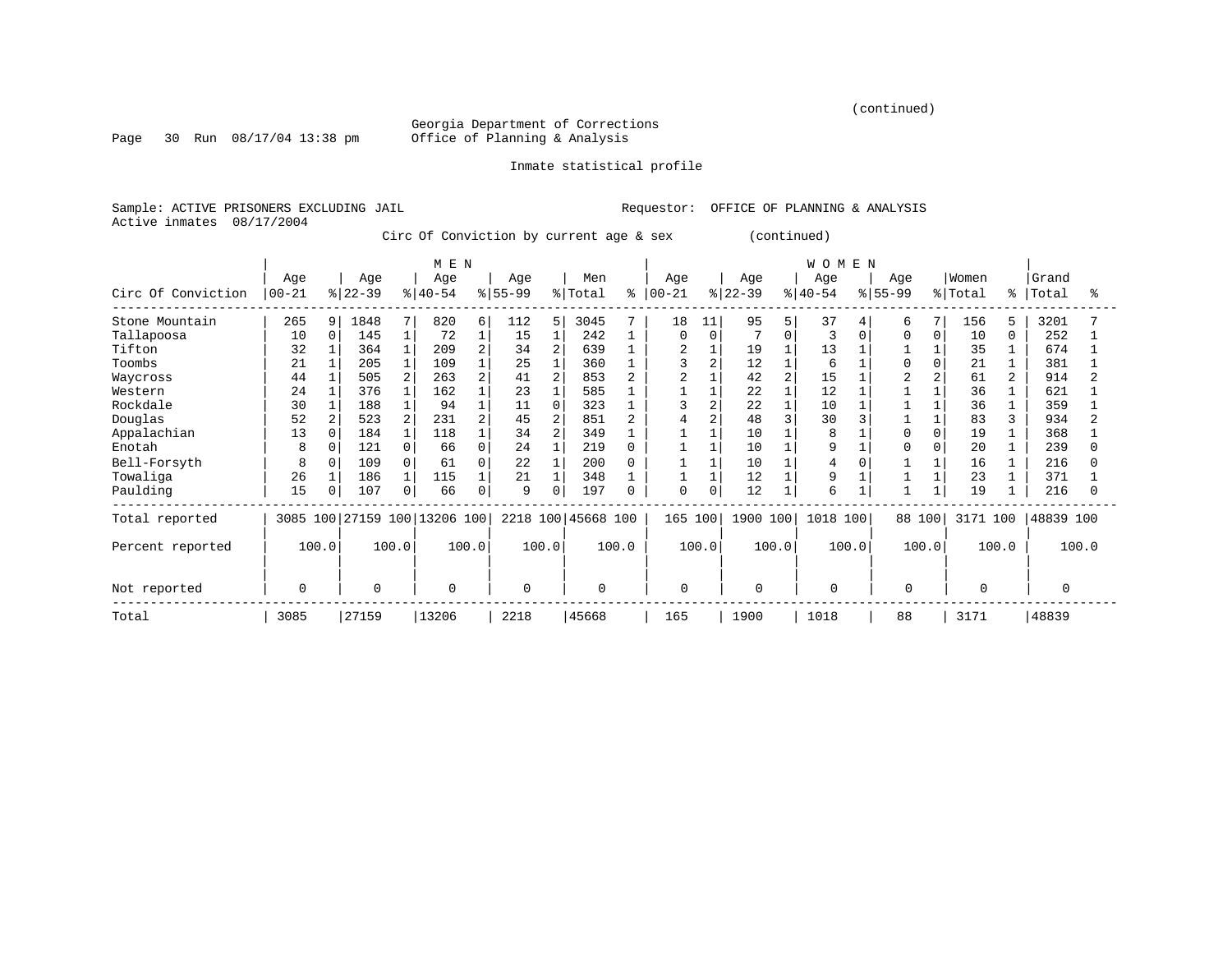Page 31 Run 08/17/04 13:38 pm Office of Planning & Analysis

### Inmate statistical profile

Sample: ACTIVE PRISONERS EXCLUDING JAIL Requestor: OFFICE OF PLANNING & ANALYSIS Active inmates 08/17/2004

Home County by current age & sex

|               |                |              |           |              | M E N    |                |                |                |         |              |                |                |              |                | WOMEN          |                |                |                |                |                |       |          |
|---------------|----------------|--------------|-----------|--------------|----------|----------------|----------------|----------------|---------|--------------|----------------|----------------|--------------|----------------|----------------|----------------|----------------|----------------|----------------|----------------|-------|----------|
|               | Age            |              | Age       |              | Age      |                | Age            |                | Men     |              | Age            |                | Age          |                | Age            |                | Age            |                | Women          |                | Grand |          |
| Home County   | $ 00 - 21$     |              | $8 22-39$ |              | $ 40-54$ |                | $8155 - 99$    |                | % Total | ႜ            | $ 00 - 21$     |                | $ 22-39$     |                | $8 40-54$      |                | $8155 - 99$    |                | % Total        | ిక             | Total | ႜ        |
| Appling       | 5              | $\mathbf 0$  | 59        | 0            | 21       | 0              | 8              | 0              | 93      | 0            | 0              | 0              | 4            | 0              | $\mathbf{1}$   | 0              | 0              | 0              | 5              | 0              | 98    | ∩        |
| Atkinson      | $\mathbf{1}$   | $\Omega$     | 21        | $\mathbf 0$  | 12       | 0              | $\overline{4}$ | $\mathbf 0$    | 38      | $\Omega$     | 0              | $\mathbf 0$    | $\mathbf{1}$ | $\Omega$       | $\mathbf 0$    | $\Omega$       | $\Omega$       | $\Omega$       | $\mathbf{1}$   | $\Omega$       | 39    | $\Omega$ |
| Bacon         | 2              | 0            | 31        | $\mathsf 0$  | 19       | 0              |                | $\mathsf 0$    | 53      | $\Omega$     | 0              | $\mathbf 0$    | $\mathbf{1}$ | $\Omega$       | $\overline{2}$ | $\Omega$       | $\mathbf 0$    | $\Omega$       | 3              | $\Omega$       | 56    | U        |
| Baker         | $\overline{1}$ | $\Omega$     | 9         | $\Omega$     | 3        | $\Omega$       | $\overline{2}$ | $\Omega$       | 15      | $\Omega$     | O              | $\mathbf 0$    | 2            | $\Omega$       | $\Omega$       | $\Omega$       | $\Omega$       | $\Omega$       | $\overline{2}$ | $\Omega$       | 17    | U        |
| Baldwin       | 26             | $\mathbf{1}$ | 181       | $\mathbf 1$  | 80       | $\mathbf 1$    | 6              | $\mathbf 0$    | 293     | 1            | 1              | $\mathbf{1}$   | 15           | $\mathbf{1}$   | 4              | $\Omega$       | $\mathbf{1}$   | 1              | 21             | 1              | 314   |          |
| Banks         | 4              | $\Omega$     | 28        | $\mathbf 0$  | 15       | 0              | 5              | $\Omega$       | 52      | $\Omega$     | 0              | $\mathbf 0$    | 4            | $\Omega$       | $\mathbf{1}$   | $\Omega$       | $\Omega$       | $\Omega$       | 5              | $\Omega$       | 57    |          |
| Barrow        | 10             | $\Omega$     | 101       | $\Omega$     | 76       | $\mathbf{1}$   | 17             | $\mathbf{1}$   | 204     | $\Omega$     | $\Omega$       | $\Omega$       | 9            | $\mathbf{1}$   | 4              | $\Omega$       | $\Omega$       | $\Omega$       | 13             | $\Omega$       | 217   | U        |
| Bartow        | 26             | $\mathbf 1$  | 229       | $\mathbf 1$  | 125      | $\mathbf{1}$   | 37             | $\overline{2}$ | 417     | 1            | 2              | $\mathbf{1}$   | 44           | 3              | 17             | $\overline{a}$ | 1              | $\mathbf{1}$   | 64             | $\overline{a}$ | 481   |          |
| Ben Hill      | 11             | 0            | 92        | $\mathbf 0$  | 47       | 0              | 6              | $\mathbf 0$    | 156     | 0            | 3              | $\overline{c}$ | 11           | $\mathbf{1}$   | 7              | $\mathbf{1}$   | $\mathbf 0$    | 0              | 21             | $\mathbf{1}$   | 177   | $\Omega$ |
| Berrien       | 5              | 0            | 38        | $\mathbf 0$  | 22       | 0              | 7              | $\mathbf 0$    | 72      | 0            | $\mathbf{1}$   | $\mathbf{1}$   | 4            | $\mathbf 0$    | $\mathbf 0$    | $\Omega$       | $\mathbf{1}$   | 1              | 6              | $\mathbf 0$    | 78    | ∩        |
| <b>Bibb</b>   | 75             | 3            | 567       | 2            | 330      | 3              | 50             | 3              | 1022    | 3            | 5              | 3              | 29           | $\overline{a}$ | 20             | $\overline{a}$ | $\mathbf{1}$   | $\mathbf{1}$   | 55             | $\overline{a}$ | 1077  |          |
| Bleckley      | 4              | $\Omega$     | 72        | 0            | 20       | 0              | 2              | $\mathbf 0$    | 98      | $\Omega$     | 0              | $\mathbf 0$    | 3            | $\Omega$       | $\overline{2}$ | $\Omega$       | $\mathbf{1}$   | $\mathbf{1}$   | 6              | $\Omega$       | 104   |          |
| Brantley      | 3              | $\mathbf 0$  | 21        | 0            | 10       | 0              | $\overline{2}$ | $\mathbf 0$    | 36      | 0            | $\mathbf{1}$   | $\mathbf{1}$   | 0            | $\Omega$       | $\mathbf{1}$   | $\Omega$       | $\Omega$       | $\Omega$       | $\overline{2}$ | $\Omega$       | 38    |          |
| Brooks        | 6              | 0            | 48        | $\mathbf 0$  | 19       | 0              | $\overline{4}$ | $\mathbf 0$    | 77      | $\Omega$     | 0              | $\mathbf 0$    | 1            | $\Omega$       | $\mathbf{1}$   | $\Omega$       | $\Omega$       | $\Omega$       | $\overline{2}$ | $\mathbf 0$    | 79    |          |
| Bryan         | $\mathbf{1}$   | $\mathbf 0$  | 31        | $\mathbf 0$  | 20       | 0              | 5              | $\mathbf 0$    | 57      | $\Omega$     | 0              | $\mathbf 0$    | $\mathbf{1}$ | $\Omega$       | 3              | $\Omega$       | $\Omega$       | $\Omega$       | $\overline{4}$ | $\mathbf 0$    | 61    |          |
| Bulloch       | 25             | 1            | 178       | $\mathbf{1}$ | 75       | $\mathbf{1}$   | 9              | $\mathbf 0$    | 287     | 1            | 2              | $\mathbf{1}$   | 13           | $\mathbf{1}$   | 9              | $\mathbf{1}$   | $\overline{2}$ | 2              | 26             | 1              | 313   |          |
| Burke         | 16             | 1            | 94        | $\mathbf 0$  | 48       | 0              | 9              | $\mathbf 0$    | 167     | 0            | 0              | $\overline{0}$ | 4            | $\Omega$       | 3              | $\Omega$       | 1              | 1              | 8              | $\Omega$       | 175   |          |
| <b>Butts</b>  | 5              | $\Omega$     | 69        | $\mathbf 0$  | 33       | $\Omega$       | 7              | $\Omega$       | 114     | 0            | $\mathbf{1}$   | 1              | 4            | $\Omega$       | $\overline{1}$ | $\cap$         | 1              | $\mathbf{1}$   | 7              | $\Omega$       | 121   |          |
| Calhoun       | 3              | 0            | 22        | $\mathbf 0$  | 8        | $\Omega$       | $\mathbf{1}$   | $\mathbf 0$    | 34      | 0            | 0              | $\mathbf 0$    | 1            | $\Omega$       | $\mathbf{1}$   | $\Omega$       | $\Omega$       | $\Omega$       | $\overline{2}$ | $\Omega$       | 36    |          |
| Camden        | 3              | $\mathbf 0$  | 51        | $\mathbf 0$  | 29       | 0              | 3              | $\mathbf 0$    | 86      | $\Omega$     | 0              | $\mathbf 0$    | 4            | $\Omega$       | $\mathbf{1}$   | $\Omega$       | $\Omega$       | $\Omega$       | 5              | $\Omega$       | 91    |          |
| Candler       | 9              | $\Omega$     | 50        | $\mathbf 0$  | 14       | 0              | $\Omega$       | $\mathbf 0$    | 73      | $\Omega$     | $\Omega$       | $\mathbf 0$    | 3            | $\Omega$       | $\mathbf{1}$   | $\Omega$       | $\Omega$       | $\Omega$       | $\overline{4}$ | $\Omega$       | 77    | n        |
| Carroll       | 26             | 1            | 269       | 1            | 120      | 1              | 37             | $\overline{2}$ | 452     | 1            | 0              | $\mathbf 0$    | 32           | 2              | 10             | 1              | $\mathbf{1}$   | $\mathbf{1}$   | 43             | $\mathbf 1$    | 495   |          |
| Catoosa       | 15             | 1            | 90        | $\mathbf 0$  | 43       | 0              | 13             | $\mathbf{1}$   | 161     | $\Omega$     | $\mathbf{1}$   | $\mathbf{1}$   | 11           | $\mathbf{1}$   | 3              | $\cap$         | $\mathbf{1}$   | $\mathbf{1}$   | 16             | 1              | 177   |          |
| Charlton      | $\mathbf{1}$   | $\Omega$     | 29        | $\Omega$     | 13       | $\Omega$       | $\mathbf{1}$   | $\Omega$       | 44      | $\Omega$     | 0              | $\mathbf 0$    | 0            | $\Omega$       | $\mathbf{1}$   | $\cap$         | $\Omega$       | $\Omega$       | $\mathbf{1}$   | $\Omega$       | 45    |          |
| Chatham       | 192            | 7            | 1295      | 5            | 522      | $\overline{4}$ | 77             | $\overline{4}$ | 2086    | 5            | 7              | 5              | 68           | 4              | 42             | 5              | $\overline{2}$ | $\overline{c}$ | 119            | 4              | 2205  | 5        |
| Chattahoochee | 1              | $\mathbf 0$  | 14        | $\mathbf 0$  | 5        | 0              | $\mathbf 0$    | $\mathbf 0$    | 20      | $\Omega$     | 0              | $\mathbf 0$    | $\mathbf 0$  | $\Omega$       | $\mathbf 0$    | $\Omega$       | $\mathbf 0$    | 0              | $\mathbf 0$    | $\Omega$       | 20    |          |
| Chattooga     | 8              | $\Omega$     | 105       | $\mathbf 0$  | 57       | 0              | 11             | $1\,$          | 181     | $\Omega$     | 1              | $\mathbf{1}$   | 7            | $\Omega$       | 9              | $\mathbf{1}$   | $\mathbf{1}$   | $\mathbf{1}$   | 18             | $\mathbf{1}$   | 199   | $\cap$   |
| Cherokee      | 16             | $\mathbf{1}$ | 211       | 1            | 132      | $\mathbf{1}$   | 27             | $\mathbf{1}$   | 386     |              | $\overline{2}$ | $\mathbf{1}$   | 24           | $\mathbf{1}$   | 12             | -1             | $\Omega$       | $\Omega$       | 38             | $\mathbf 1$    | 424   |          |
| Clarke        | 22             | $\mathbf 1$  | 335       | $\mathbf{1}$ | 145      | $\mathbf{1}$   | 17             | $\mathbf{1}$   | 519     | 1            | 0              | $\Omega$       | 24           | $\mathbf{1}$   | 9              | $\overline{1}$ | $\overline{a}$ | $\overline{2}$ | 35             | $\mathbf 1$    | 554   |          |
| Clay          | $\mathbf 0$    | $\mathbf 0$  | 14        | $\mathbf 0$  | 3        | 0              | $\mathbf{1}$   | $\mathbf 0$    | 18      | 0            | 0              | $\mathbf 0$    | 2            | $\Omega$       | $\mathbf 0$    | $\Omega$       | $\mathbf 0$    | $\Omega$       | 2              | $\mathbf 0$    | 20    | $\Omega$ |
| Clayton       | 113            | 4            | 707       | 3            | 304      | 3              | 37             | $\overline{2}$ | 1161    | 3            | 7              | 5              | 64           | 4              | 22             | $\overline{a}$ | $\overline{2}$ | $\overline{a}$ | 95             | 3              | 1256  |          |
| Clinch        | 0              | 0            | 36        | $\mathbf 0$  | 9        | 0              | 1              | $\mathbf 0$    | 46      | $\Omega$     | 0              | $\mathbf 0$    | 2            | $\Omega$       | $\mathbf{1}$   | $\Omega$       | $\Omega$       | $\Omega$       | 3              | $\Omega$       | 49    | $\cap$   |
| Cobb          | 134            | 5            | 956       | 4            | 509      | 4              | 67             | 3              | 1666    | 4            | 4              | 3              | 94           | 5              | 46             | 5              | $\overline{2}$ | 2              | 146            | 5              | 1812  |          |
| Coffee        | 12             | 0            | 139       | $\mathbf{1}$ | 56       | 0              | 7              | $\Omega$       | 214     | 1            | 0              | $\mathbf 0$    | 19           | $\mathbf 1$    | 6              | $\mathbf{1}$   | $\mathbf{1}$   | $\mathbf{1}$   | 26             | 1              | 240   |          |
| Colquit       | 15             | $\mathbf{1}$ | 145       | $\mathbf{1}$ | 68       | 1              | 14             | $\mathbf{1}$   | 242     | $\mathbf{1}$ | 0              | $\Omega$       | 7            | $\mathbf 0$    | 2              | $\mathbf 0$    | $\Omega$       | 0              | 9              | $\Omega$       | 251   |          |
| Columbia      | 13             | $\mathbf 0$  | 106       | 0            | 44       | 0              | 10             | $\mathbf{1}$   | 173     | 0            | $\mathbf{1}$   | 1              | 8            | $\mathbf 0$    | 9              | 1              | $\mathbf 0$    | 0              | 18             | 1              | 191   | $\Omega$ |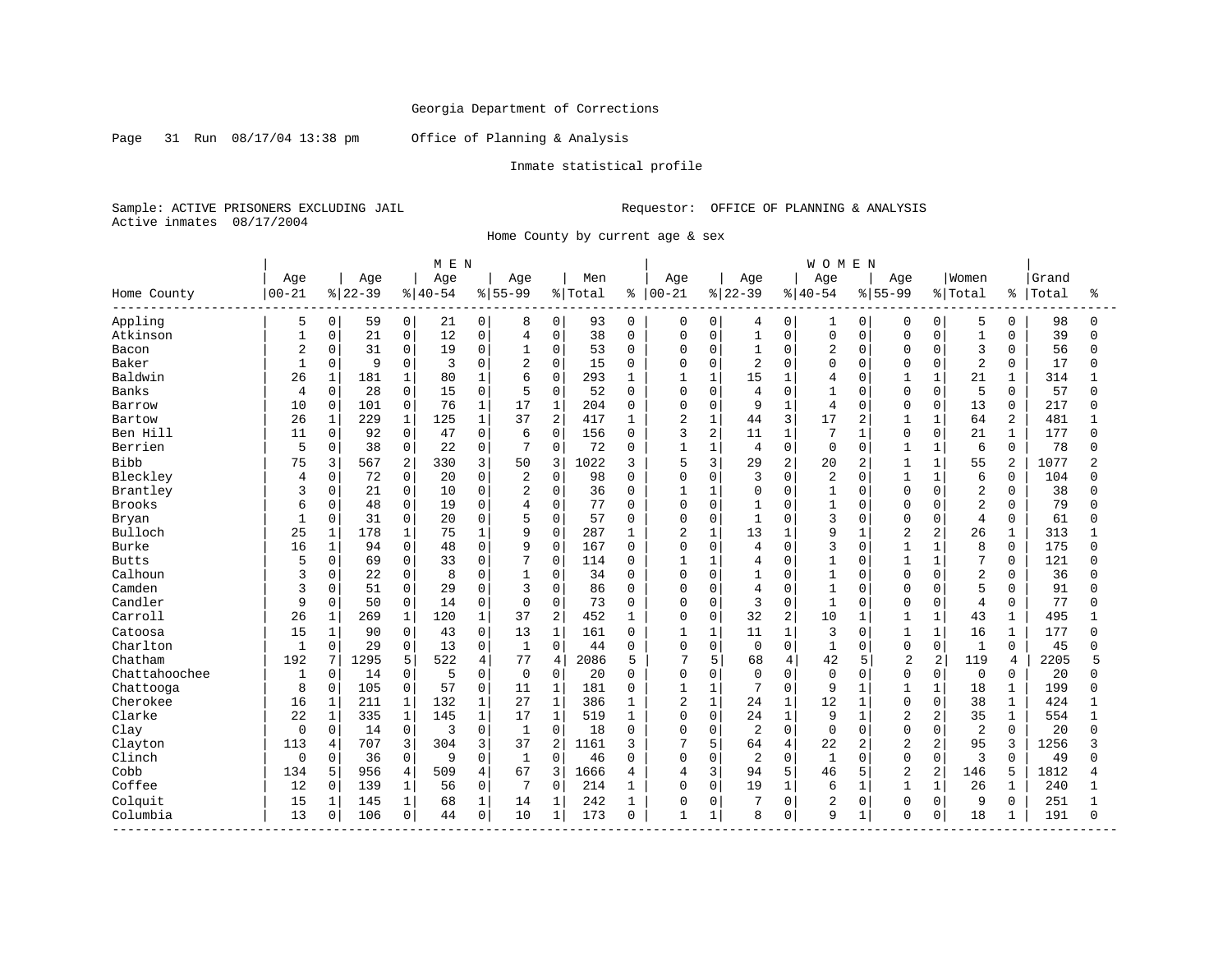(continued)

Georgia Department of Corrections<br>Office of Planning & Analysis

Page 32 Run 08/17/04 13:38 pm

#### Inmate statistical profile

Sample: ACTIVE PRISONERS EXCLUDING JAIL Requestor: OFFICE OF PLANNING & ANALYSIS Active inmates 08/17/2004

Home County by current age & sex (continued)

|                                  |              |              |                |                | M E N        |                |                |                |         |                |                |              |                |              | <b>WOMEN</b>   |              |                |                |                |                |                |          |
|----------------------------------|--------------|--------------|----------------|----------------|--------------|----------------|----------------|----------------|---------|----------------|----------------|--------------|----------------|--------------|----------------|--------------|----------------|----------------|----------------|----------------|----------------|----------|
|                                  | Age          |              | Age            |                | Age          |                | Age            |                | Men     |                | Age            |              | Age            |              | Age            |              | Age            |                | Women          |                | Grand          |          |
| Home County<br>-------------     | $00 - 21$    |              | $8 22-39$      |                | $8140 - 54$  |                | $8155 - 99$    |                | % Total | ៖              | $ 00 - 21$     |              | $ 22-39$       |              | $8 40-54$      |              | $8155 - 99$    |                | % Total        | ႜ              | Total          | ႜ        |
| Cook                             | 3            | $\mathbf 0$  | 55             | 0              | 34           | 0              | 5              | 0              | 97      | $\mathbf 0$    | 1              |              | 6              | 0            | 3              | 0            | $\Omega$       | $\Omega$       | 10             | $\Omega$       | 107            | $\Omega$ |
| Coweta                           | 26           | $1\,$        | 245            | $\mathbf 1$    | 98           | $\mathbf{1}$   | 16             | $1\,$          | 385     | 1              | 4              | 3            | 11             | $\mathbf{1}$ | 9              | $\mathbf{1}$ | $\mathbf{1}$   | $\mathbf{1}$   | 25             | 1              | 410            |          |
| Crawford                         | $\mathbf{1}$ | $\mathbf 0$  | 11             | 0              | 10           | $\Omega$       | $\Omega$       | $\Omega$       | 22      | $\Omega$       | $\Omega$       | $\Omega$     | $\Omega$       | $\Omega$     | $\Omega$       | $\Omega$     | $\Omega$       | $\Omega$       | $\Omega$       | $\Omega$       | 22             | Λ        |
| Crisp                            | 17           | $\mathbf{1}$ | 136            | $\mathbf{1}$   | 66           | $\mathbf{1}$   | 8              | $\Omega$       | 227     | 1              | 0              | $\Omega$     | 10             | 1            | 3              | $\Omega$     | $\Omega$       | $\Omega$       | 13             | $\Omega$       | 240            |          |
| Dade                             |              | 0            | 31             | $\mathbf 0$    | 23           | $\Omega$       |                | $\Omega$       | 62      | $\mathbf 0$    | $\Omega$       | $\mathbf 0$  | 3              | $\Omega$     | $\mathbf{1}$   | O            | $\Omega$       | $\Omega$       | $\overline{4}$ | 0              | 66             |          |
| Dawson                           | $\mathbf{1}$ | 0            | 43             | $\mathbf 0$    | 22           | $\Omega$       | $\overline{4}$ | $\Omega$       | 70      | $\mathbf 0$    | $\mathbf 0$    | $\mathbf 0$  | 3              | $\Omega$     | 4              | 0            | $\Omega$       | $\Omega$       | 7              | $\Omega$       | 77             |          |
| Decatur                          | 14           | $\mathbf{1}$ | 180            | $\mathbf{1}$   | 44           | $\mathbf{0}$   | 7              | $\Omega$       | 245     | 1              | $\mathbf{1}$   | 1            | 9              | 1            | 4              | 0            | $\Omega$       | $\mathbf 0$    | 14             | $\Omega$       | 259            |          |
| DeKalb                           | 166          | 6            | 1504           | 6              | 607          | 5              | 93             | 5              | 2370    | 6              | 12             | 8            | 90             | 5            | 36             | 4            | 8              | 10             | 146            | 5              | 2516           | б        |
| Dodge                            | 1            | $\mathbf 0$  | 100            | 0              | 54           | $\Omega$       | 3              | $\Omega$       | 158     | 0              | $\mathbf 0$    | 0            | 12             | 1            | 8              | 1            | $\Omega$       | $\Omega$       | 20             |                | 178            |          |
| Dooly                            | 5            | $\mathbf 0$  | 59             | $\mathbf 0$    | 20           | $\mathbf 0$    | $\overline{2}$ | $\Omega$       | 86      | 0              | $\Omega$       | $\Omega$     | 3              | $\Omega$     | $\mathbf{1}$   | $\Omega$     | $\Omega$       | $\Omega$       | $\overline{4}$ | $\Omega$       | 90             | Λ        |
| Dougherty                        | 41           | $\mathbf{1}$ | 560            | $\overline{2}$ | 237          | $\overline{2}$ | 39             | $\overline{2}$ | 877     | $\overline{2}$ | $\mathbf{1}$   | 1            | 23             | $\mathbf 1$  | 22             | 2            | 4              | 5              | 50             | 2              | 927            | 2        |
| Douglas                          | 33           | $\mathbf{1}$ | 262            | $\mathbf 1$    | 144          | $\mathbf{1}$   | 30             | 2              | 469     | 1              | $\overline{2}$ | $\mathbf{1}$ | 20             | $\mathbf{1}$ | 17             | 2            | $\Omega$       | $\Omega$       | 39             | $\mathbf{1}$   | 508            |          |
| Early                            | 5            | 0            | 34             | $\mathbf 0$    | 18           | $\mathbf 0$    | $\overline{c}$ | $\Omega$       | 59      | $\Omega$       | $\Omega$       | $\mathbf 0$  | $\overline{2}$ | $\Omega$     | $\mathbf{1}$   | 0            | $\Omega$       | $\Omega$       | 3              | $\Omega$       | 62             |          |
| Echols                           | $\Omega$     | $\mathbf 0$  | $\overline{2}$ | $\mathbf 0$    | $\mathbf{1}$ | $\mathbf 0$    | $\mathbf{1}$   | $\mathbf 0$    | 4       | $\Omega$       | 0              | $\mathbf 0$  | $\mathbf 0$    | $\Omega$     | $\Omega$       | 0            | $\Omega$       | $\mathbf 0$    | $\mathbf 0$    | $\Omega$       | $\overline{4}$ | U        |
| Effingham                        | 9            | $\mathbf 0$  | 72             | $\mathbf 0$    | 30           | $\Omega$       | 3              | $\Omega$       | 114     | 0              | $\Omega$       | $\mathbf 0$  | 4              | $\Omega$     | 5              | 1            | $\overline{2}$ | 2              | 11             | $\Omega$       | 125            | U        |
| Elbert                           |              | $\Omega$     | 89             | $\Omega$       | 47           | $\Omega$       | 9              | $\Omega$       | 152     | 0              | 0              | 0            | 6              | $\Omega$     | 5              | 1            | $\Omega$       | $\Omega$       | 11             | $\Omega$       | 163            |          |
| Emanuel                          | 13           | $\mathbf 0$  | 110            | 0              | 25           | $\mathbf{0}$   | 8              | $\mathbf 0$    | 156     | 0              | $\mathbf 0$    | $\Omega$     | 8              | $\Omega$     | $\overline{c}$ | $\Omega$     | $\Omega$       | $\Omega$       | 10             | $\Omega$       | 166            |          |
| Evans                            | 8            | $\Omega$     | 45             | $\Omega$       | 12           | $\Omega$       | $\overline{2}$ | $\Omega$       | 67      | $\Omega$       | $\overline{a}$ | $\mathbf{1}$ | $\Omega$       | $\Omega$     | $\overline{a}$ | $\Omega$     | $\Omega$       | $\Omega$       | 4              | $\Omega$       | 71             |          |
| Fannin                           | 3            | 0            | 49             | $\mathbf 0$    | 28           | $\mathbf 0$    | 11             | $\mathbf{1}$   | 91      | 0              | $\Omega$       | $\mathbf{0}$ | $\mathbf{1}$   | $\Omega$     | 3              | $\Omega$     | $\Omega$       | $\mathbf 0$    | 4              | 0              | 95             |          |
| Fayette                          | 12           | $\mathsf 0$  | 72             | $\mathsf 0$    | 45           | $\mathbf 0$    | 15             | $\mathbf{1}$   | 144     | 0              | 4              | 3            | 7              | $\Omega$     | $\mathbf{1}$   | O            | $\Omega$       | 0              | 12             | $\Omega$       | 156            |          |
| Floyd                            | 30           | $1\,$        | 411            | 2              | 206          | $\overline{2}$ | 28             | $\mathbf 1$    | 675     | 2              | $\mathbf{1}$   | $\mathbf{1}$ | 41             | 2            | 31             | 3            | $\overline{c}$ | 2              | 75             | 3              | 750            | 2        |
| Forsyth                          | 5            | $\mathbf 0$  | 83             | $\mathbf 0$    | 53           | $\mathbf 0$    | 8              | $\Omega$       | 149     | $\mathbf 0$    | $\mathbf 0$    | $\mathbf 0$  | 6              | 0            | 3              | 0            | 1              | $\mathbf{1}$   | 10             | 0              | 159            | $\cap$   |
| Franklin                         |              | $\mathbf 0$  | 56             | $\mathbf 0$    | 35           | $\mathbf 0$    | 10             | $\mathbf{1}$   | 108     | $\mathbf 0$    | $\mathbf 0$    | $\mathbf 0$  | 11             | $\mathbf{1}$ | $\overline{2}$ | 0            | $\Omega$       | 0              | 13             | 0              | 121            | $\Omega$ |
| Fulton                           | 392          | 14           | 3455           | 14             | 1703         | 15             | 262            | 13             | 5812    | 14             | 11             | 8            | 161            | 9            | 103            | 11           | 11             | 13             | 286            | 10             | 6098           | 14       |
| Gilmer                           | 5            | $\mathbf 0$  | 59             | $\mathbf 0$    | 37           | $\Omega$       | 14             | 1              | 115     | 0              | $\mathbf{1}$   | -1           | 6              | $\Omega$     | 2              | $\Omega$     | $\Omega$       | $\Omega$       | 9              | $\Omega$       | 124            | $\Omega$ |
| Glascock                         | $\Omega$     | $\mathbf 0$  | $\overline{4}$ | $\mathbf 0$    | 3            | $\mathbf 0$    | $\overline{0}$ | $\mathbf 0$    | 7       | $\Omega$       | $\mathbf 0$    | $\Omega$     | $\mathbf 0$    | $\Omega$     | $\mathbf 0$    | $\Omega$     | $\Omega$       | $\Omega$       | $\Omega$       | $\Omega$       | 7              | U        |
| Glynn                            | 14           | $\mathbf{1}$ | 230            | $\mathbf 1$    | 127          | $\mathbf{1}$   | 18             | $\mathbf{1}$   | 389     | 1              | $\mathbf 0$    | $\mathbf 0$  | 9              | $\mathbf{1}$ | 5              | $\mathbf{1}$ | $\Omega$       | $\Omega$       | 14             | $\mathbf 0$    | 403            |          |
| Gordon                           | 9            | $\mathbf 0$  | 150            | $\mathbf{1}$   | 77           | $\mathbf{1}$   | 12             | $\mathbf{1}$   | 248     | 1              | $\mathbf{1}$   | $\mathbf{1}$ | 15             | $\mathbf 1$  | 11             | $\mathbf{1}$ | $\Omega$       | $\Omega$       | 27             | $\mathbf{1}$   | 275            |          |
| Grady                            | 11           | $\mathsf 0$  | 130            | $\mathbf 1$    | 52           | $\mathbf 0$    | 7              | $\Omega$       | 200     | $\mathbf 0$    | $\mathbf{1}$   | $\mathbf{1}$ | 11             | $\mathbf 1$  | $\mathbf 0$    | 0            | $\mathbf{1}$   | $\mathbf{1}$   | 13             | $\Omega$       | 213            | $\cap$   |
| Greene                           | 2            | 0            | 71             | $\Omega$       | 17           | $\mathbf 0$    | 4              | $\Omega$       | 94      | $\mathbf 0$    | $\mathbf 0$    | $\mathbf 0$  | 4              | $\Omega$     | $\overline{c}$ | $\Omega$     | $\mathbf{1}$   | $\mathbf{1}$   | 7              | $\Omega$       | 101            | U        |
| Gwinnett                         | 95           | 3            | 621            | 3              | 287          | 2              | 50             | 3              | 1053    | 3              | 9              | 6            | 53             | 3            | 23             | 2            | $\overline{4}$ | 5              | 89             | 3              | 1142           |          |
| Habersham                        | 6            | $\mathbf 0$  | 68             | $\mathbf 0$    | 41           | $\mathbf 0$    | $\overline{2}$ | $\Omega$       | 117     | 0              | $\Omega$       | $\Omega$     | $\overline{2}$ | $\Omega$     | $\mathbf{1}$   | $\Omega$     | $\Omega$       | $\Omega$       | 3              | $\Omega$       | 120            | U        |
| Hall                             | 37           | $\mathbf 1$  | 315            | $\mathbf{1}$   | 223          | $\overline{2}$ | 45             | $\overline{2}$ | 620     | $\overline{2}$ | 5              | 3            | 23             | $\mathbf{1}$ | 24             | 3            | $\overline{2}$ | $\overline{a}$ | 54             | $\overline{a}$ | 674            | 2        |
| Hancock                          | 2            | $\mathbf 0$  | 35             | $\mathbf 0$    | 18           | $\mathbf 0$    | 2              | $\mathbf 0$    | 57      | 0              | 0              | $\mathbf 0$  | $\overline{2}$ | 0            | 1              | 0            | $\Omega$       | $\Omega$       | 3              | 0              | 60             |          |
| Haralson<br>-------------------- | 4            | 0            | 52             | $\mathbf 0$    | 33           | $\mathbf 0$    | 9              | $\mathbf 0$    | 98      | 0              | $\mathbf 0$    | 0            | 3              | 0            | $\overline{2}$ | 0            | 0              | 0              | 5              | 0              | 103            | U        |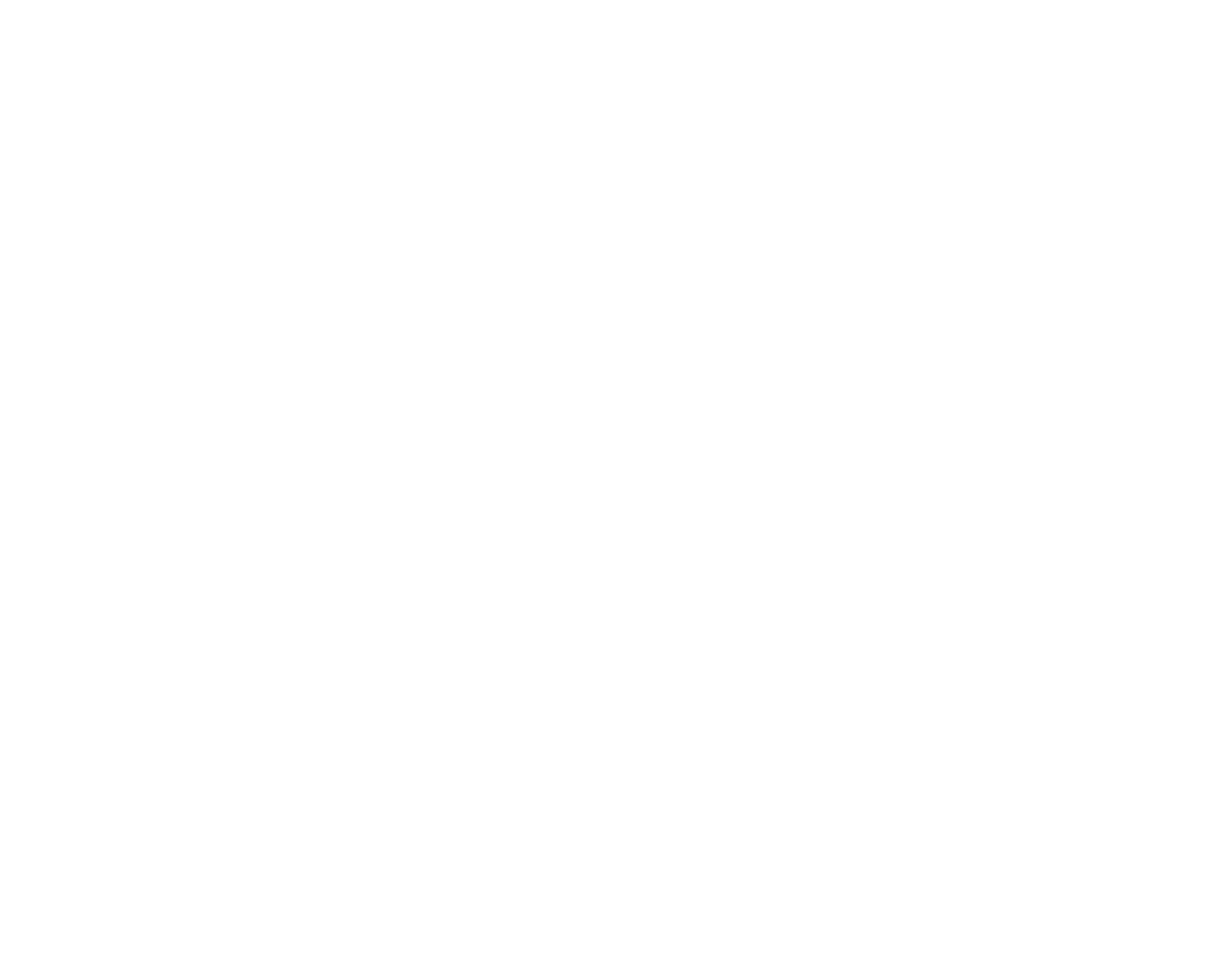Page 33 Run 08/17/04 13:38 pm Office of Planning & Analysis

#### Inmate statistical profile

Sample: ACTIVE PRISONERS EXCLUDING JAIL Requestor: OFFICE OF PLANNING & ANALYSIS Active inmates 08/17/2004

Home County by current age & sex (continued)

|                           |                |              |           |              | M E N       |              |                |                |         |          |                |                |                |              | <b>WOMEN</b>   |                |                |                |                |              |       |          |
|---------------------------|----------------|--------------|-----------|--------------|-------------|--------------|----------------|----------------|---------|----------|----------------|----------------|----------------|--------------|----------------|----------------|----------------|----------------|----------------|--------------|-------|----------|
|                           | Age            |              | Age       |              | Age         |              | Age            |                | Men     |          | Age            |                | Age            |              | Age            |                | Age            |                | Women          |              | Grand |          |
| Home County               | $00 - 21$      |              | $8 22-39$ |              | $8140 - 54$ |              | $8155 - 99$    |                | % Total | ႜႜ       | $ 00 - 21$     |                | $8 22-39$      |              | $8 40-54$      |                | $8155 - 99$    |                | % Total        | န့           | Total | ႜ        |
| Harris                    | 5              | 0            | 40        | $\mathbf 0$  | 26          | 0            | 2              | $\mathbf{0}$   | 73      | 0        | 1              |                | 4              | $\mathbf 0$  | $\mathbf 0$    | 0              | $\Omega$       | 0              | 5              | 0            | 78    | ∩        |
| Hart                      | 8              | $\Omega$     | 54        | $\mathbf 0$  | 24          | $\mathbf 0$  | $\overline{4}$ | $\mathbf 0$    | 90      | $\Omega$ | 0              | $\mathbf 0$    | 4              | $\Omega$     | 3              | $\Omega$       | $\Omega$       | $\Omega$       | 7              | $\Omega$     | 97    | $\Omega$ |
| Heard                     | 2              | 0            | 24        | $\mathbf 0$  | 12          | $\mathbf 0$  | 9              | $\Omega$       | 47      | $\Omega$ | 0              | $\mathbf 0$    | $\mathbf 0$    | $\Omega$     | $\mathbf 0$    | $\Omega$       | $\Omega$       | $\Omega$       | 0              | $\Omega$     | 47    |          |
| Henry                     | 21             | $\mathbf{1}$ | 230       | $\mathbf 1$  | 105         | $\mathbf{1}$ | 17             | $\mathbf{1}$   | 373     | 1        | 5              | 3              | 20             | $\mathbf{1}$ | 15             | 2              | $\Omega$       | $\Omega$       | 40             | $\mathbf{1}$ | 413   |          |
| Houston                   | 32             | $\mathbf{1}$ | 283       | $\mathbf 1$  | 141         | $\mathbf{1}$ | 16             | $\mathbf{1}$   | 472     | 1        | 3              | $\overline{2}$ | 23             | $\mathbf{1}$ | 10             | $\mathbf{1}$   | $\cap$         | $\Omega$       | 36             | $\mathbf 1$  | 508   |          |
| Irwin                     | $\overline{c}$ | 0            | 47        | 0            | 25          | $\mathbf 0$  | $\overline{4}$ | $\Omega$       | 78      | $\Omega$ | $\Omega$       | $\mathbf 0$    | 2              | $\Omega$     | $\mathbf 0$    | $\Omega$       | $\Omega$       | $\Omega$       | $\overline{2}$ | $\Omega$     | 80    | U        |
| Jackson                   | 5              | 0            | 98        | 0            | 55          | $\mathbf 0$  | 25             | $\mathbf{1}$   | 183     | $\Omega$ | <sup>0</sup>   | 0              | 11             | $\mathbf{1}$ | 5              |                | $\mathbf{1}$   | 1              | 17             | 1            | 200   |          |
| Jasper                    | 8              | 0            | 42        | $\mathbf 0$  | 14          | $\Omega$     | 3              | $\Omega$       | 67      | $\Omega$ | O              | $\Omega$       | 3              | $\Omega$     | $\overline{2}$ | $\Omega$       | $\Omega$       | $\Omega$       | 5              | $\Omega$     | 72    |          |
| Jeff Davis                | $\mathbf{1}$   | 0            | 43        | $\mathbf 0$  | 16          | $\Omega$     | 5              | $\mathbf 0$    | 65      | $\Omega$ | $\Omega$       | $\Omega$       | $\mathbf{1}$   | $\Omega$     | 4              | $\Omega$       | $\Omega$       | $\Omega$       | 5              | $\Omega$     | 70    |          |
| Jefferson                 | 10             | $\Omega$     | 61        | $\mathbf 0$  | 18          | $\mathbf 0$  | 5              | $\mathbf 0$    | 94      | $\Omega$ | $\Omega$       | $\mathbf 0$    | $\overline{2}$ | $\Omega$     | $\mathbf{1}$   | $\Omega$       | $\Omega$       | $\Omega$       | 3              | $\Omega$     | 97    |          |
| Jenkins                   | 5              | 0            | 52        | $\mathbf 0$  | 21          | 0            | 2              | $\mathbf 0$    | 80      | $\Omega$ | 0              | 0              | $\overline{2}$ | $\Omega$     | 3              | $\Omega$       | $\Omega$       | 0              | 5              | $\Omega$     | 85    |          |
| Johnson                   | O              | 0            | 27        | $\mathbf 0$  | 9           | $\mathbf 0$  | $\overline{2}$ | $\mathbf 0$    | 38      | $\Omega$ | O              | $\mathbf 0$    | $\mathbf{1}$   | $\Omega$     | $\mathbf 0$    | $\Omega$       | $\Omega$       | $\Omega$       | $\mathbf{1}$   | $\Omega$     | 39    |          |
| Jones                     | 5              | 0            | 32        | $\mathbf 0$  | 16          | $\Omega$     | 2              | $\Omega$       | 55      | $\Omega$ | O              | $\Omega$       | 5              | $\Omega$     | $\Omega$       | 0              | $\Omega$       | O              | 5              | $\Omega$     | 60    |          |
| Lamar                     | 5              | 0            | 43        | $\mathbf 0$  | 2.4         | $\Omega$     | 6              | $\Omega$       | 78      | $\Omega$ | O              | $\Omega$       | $\mathbf{1}$   | $\Omega$     | $\overline{a}$ | 0              | $\Omega$       | $\Omega$       | 3              | $\Omega$     | 81    |          |
| Lanier                    | $\mathbf{1}$   | 0            | 22        | $\mathbf 0$  |             | $\Omega$     | $\overline{2}$ | $\mathbf 0$    | 32      | 0        |                | $\mathbf{1}$   | 1              | $\Omega$     | 3              | 0              | $\Omega$       | $\Omega$       | 5              | $\Omega$     | 37    |          |
| Laurens                   | 13             | 0            | 142       | $\mathbf{1}$ | 66          | $\mathbf{1}$ | 7              | $\Omega$       | 228     | 1        | $\Omega$       | $\Omega$       | 10             | $\mathbf{1}$ | 5              | $\mathbf{1}$   | $\Omega$       | $\Omega$       | 15             | $\mathbf{1}$ | 243   |          |
| Lee                       | $\mathbf{1}$   | $\Omega$     | 21        | $\Omega$     | 21          | $\Omega$     | 2              | $\Omega$       | 45      | $\Omega$ | 1              | $\mathbf{1}$   | $\mathbf{1}$   | $\Omega$     | ζ              | $\Omega$       | $\Omega$       | $\Omega$       | 5              | $\Omega$     | 50    |          |
| Liberty                   | 16             | $\mathbf 1$  | 157       | $\mathbf{1}$ | 41          | $\Omega$     | 10             | $\mathbf{1}$   | 224     | 1        | 0              | $\Omega$       | 5              | $\Omega$     | 5              | 1              | $\overline{2}$ | $\overline{2}$ | 12             | $\Omega$     | 236   |          |
| Lincoln                   | 4              | 0            | 16        | $\mathsf 0$  | 11          | $\mathbf 0$  | $\mathbf{1}$   | $\mathbf 0$    | 32      | $\Omega$ | 1              | $\mathbf{1}$   | $\mathbf{1}$   | $\Omega$     | $\Omega$       | $\Omega$       | $\Omega$       | $\mathbf 0$    | 2              | $\Omega$     | 34    |          |
| Long                      | $\overline{2}$ | 0            | 21        | $\mathbf 0$  | 11          | 0            | $\mathbf{1}$   | $\Omega$       | 35      | $\Omega$ | 0              | $\mathbf 0$    | $\overline{4}$ | $\Omega$     | $\Omega$       | $\Omega$       | $\Omega$       | $\Omega$       | 4              | $\Omega$     | 39    |          |
| Lowndes                   | 27             | 1            | 257       | 1            | 143         | 1            | 20             | $\mathbf{1}$   | 447     | 1        | $\mathbf{1}$   | 1              | 19             | 1            | 15             | 2              | 3              | 4              | 38             | $\mathbf{1}$ | 485   |          |
| Lumpkin                   | 5              | 0            | 38        | $\mathbf 0$  | 24          | 0            | 9              | $\Omega$       | 76      | $\Omega$ | $\Omega$       | $\mathbf 0$    | 3              | $\Omega$     | $\mathbf{1}$   | 0              | $\Omega$       | O              | 4              | $\Omega$     | 80    |          |
| Macon                     | 4              | 0            | 45        | $\mathbf 0$  | 20          | $\Omega$     | 4              | $\Omega$       | 73      | $\Omega$ | 0              | 0              | 0              | $\Omega$     | 1              | 0              | $\Omega$       | $\Omega$       | 1              | $\Omega$     | 74    |          |
| Madison                   |                | $\Omega$     | 72        | $\mathbf 0$  | 31          | $\Omega$     | 7              | $\Omega$       | 117     | O        | $\Omega$       | $\mathbf 0$    | 10             | $\mathbf{1}$ | 4              | <sup>0</sup>   | $\Omega$       | $\Omega$       | 14             | $\Omega$     | 131   |          |
| Marion                    | $\mathbf{1}$   | $\Omega$     | 19        | $\mathbf 0$  | 12          | $\Omega$     | 2              | $\Omega$       | 34      | $\Omega$ | $\Omega$       | $\Omega$       | $\mathbf{1}$   | $\Omega$     | $\mathbf{1}$   | $\Omega$       | $\Omega$       | U              | $\overline{2}$ | $\Omega$     | 36    |          |
| McDuffie                  | 12             | 0            | 78        | $\mathbf 0$  | 42          | 0            | 10             | $\mathbf{1}$   | 142     | 0        | $\Omega$       | $\mathbf 0$    | 5              | $\Omega$     | $\mathbf 0$    | $\Omega$       | $\Omega$       | $\Omega$       | 5              | $\Omega$     | 147   |          |
| McIntosh                  | $\mathbf{1}$   | 0            | 28        | $\mathsf 0$  | 22          | $\mathbf 0$  | $\mathbf{1}$   | $\mathbf 0$    | 52      | $\Omega$ | 0              | $\mathbf 0$    | $\mathbf{1}$   | $\Omega$     | $\Omega$       | $\Omega$       | $\Omega$       | $\Omega$       | $\mathbf{1}$   | 0            | 53    |          |
| Meriwether                | 13             | 0            | 109       | $\mathbf 0$  | 55          | $\Omega$     | 13             | $\mathbf{1}$   | 190     | $\Omega$ | $\overline{2}$ | $\mathbf{1}$   | 10             | $\mathbf{1}$ | 6              | $\mathbf{1}$   | $\mathbf{1}$   | $\mathbf{1}$   | 19             | $\mathbf{1}$ | 209   |          |
| Miller                    | $\overline{2}$ | 0            | 17        | $\mathbf 0$  |             | 0            | 1              | $\mathbf 0$    | 27      | $\Omega$ | 1              | $\mathbf{1}$   | $\mathbf{1}$   | $\Omega$     | $\mathbf 0$    | $\Omega$       | $\Omega$       | $\Omega$       | 2              | $\Omega$     | 29    |          |
| Mitchell                  | 8              | 0            | 119       | $\mathbf 0$  | 47          | $\Omega$     | 7              | $\mathbf 0$    | 181     | $\Omega$ | 0              | $\mathbf 0$    | 9              | -1           | 6              | 1              | $\Omega$       | $\Omega$       | 15             | 1            | 196   |          |
| Monroe                    |                | $\Omega$     | 62        | $\mathbf 0$  | 28          | $\mathbf 0$  | 4              | $\Omega$       | 101     | $\Omega$ | $\Omega$       | $\Omega$       | 5              | $\Omega$     | 3              | $\Omega$       | $\Omega$       | U              | 8              | $\Omega$     | 109   |          |
| Montgomery                | $\overline{c}$ | $\Omega$     | 26        | $\Omega$     | 8           | $\Omega$     | 2              | $\Omega$       | 38      | $\Omega$ | $\Omega$       | $\Omega$       | 3              | $\Omega$     | $\mathbf{1}$   | $\Omega$       | $\Omega$       | O              | 4              | $\Omega$     | 42    |          |
| Morgan                    | 7              | 0            | 39        | $\mathbf 0$  | 22          | $\mathbf 0$  | $\overline{4}$ | $\Omega$       | 72      | $\Omega$ | 0              | $\mathbf 0$    | 3              | $\Omega$     | 3              | $\Omega$       | $\Omega$       | $\Omega$       | 6              | $\Omega$     | 78    |          |
| Murray                    | 7              | 0            | 94        | $\mathbf 0$  | 46          | $\mathbf 0$  | 15             | $\mathbf{1}$   | 162     | O        | 0              | 0              | 9              |              | 3              | 0              | $\Omega$       | 0              | 12             | $\Omega$     | 174   |          |
| Muscogee<br>------------- | 105            | 4            | 737       | 3            | 406         | 3            | 56             | $\overline{3}$ | 1304    | 3        | 4              | 3              | 50             | 3            | 24             | $\overline{3}$ | $\overline{2}$ | 2              | 80             | 3            | 1384  | 3        |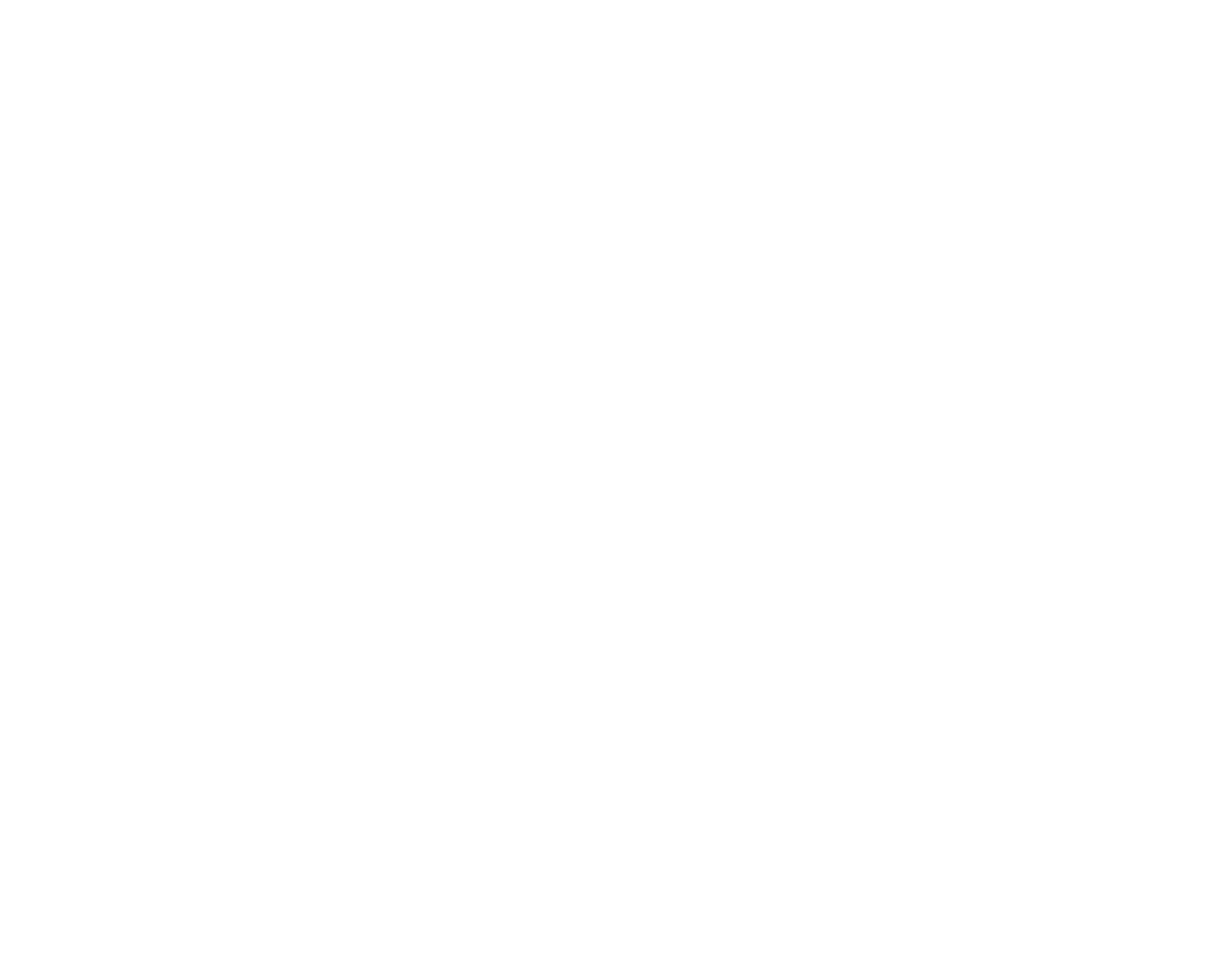Page 34 Run 08/17/04 13:38 pm Office of Planning & Analysis

#### Inmate statistical profile

Sample: ACTIVE PRISONERS EXCLUDING JAIL Requestor: OFFICE OF PLANNING & ANALYSIS Active inmates 08/17/2004

Home County by current age & sex (continued)

|                          |                |              |           |              | M E N       |              |                 |                |         |              |              |              |                |                | <b>WOMEN</b>   |              |                |                |                |              |       |          |
|--------------------------|----------------|--------------|-----------|--------------|-------------|--------------|-----------------|----------------|---------|--------------|--------------|--------------|----------------|----------------|----------------|--------------|----------------|----------------|----------------|--------------|-------|----------|
|                          | Age            |              | Age       |              | Age         |              | Age             |                | Men     |              | Age          |              | Age            |                | Age            |              | Age            |                | Women          |              | Grand |          |
| Home County<br>--------- | $00 - 21$      |              | $8 22-39$ |              | $ 40-54$    |              | $8155 - 99$     |                | % Total | ៖            | $ 00-21$     |              | $ 22-39$       |                | $8140 - 54$    |              | $8155 - 99$    |                | % Total        | ႜ            | Total | ႜ        |
| Newton                   | 17             | 1            | 238       | 1            | 108         | 1            | 16              | 1              | 379     | 1            | 0            | 0            | 13             | $\mathbf{1}$   | 9              | 1            | 3              | 4              | 25             |              | 404   |          |
| Oconee                   | $\Omega$       | $\mathbf 0$  | 23        | $\mathsf 0$  | 9           | $\mathbf 0$  | $\overline{4}$  | $\Omega$       | 36      | $\mathbf 0$  | $\Omega$     | $\Omega$     | $\overline{2}$ | $\Omega$       | $\mathbf{1}$   | $\Omega$     | $\Omega$       | $\Omega$       | 3              | $\Omega$     | 39    | $\Omega$ |
| Oglethorpe               | $\overline{2}$ | $\mathbf 0$  | 48        | $\mathbf 0$  | 10          | $\Omega$     | 2               | $\mathbf 0$    | 62      | $\Omega$     | $\mathbf{1}$ | $\mathbf{1}$ | 4              | $\Omega$       | 1              | $\Omega$     | $\Omega$       | $\Omega$       | 6              | $\Omega$     | 68    | $\Omega$ |
| Paulding                 | 13             | $\mathbf 0$  | 122       | $\mathbf{1}$ | 74          | $\mathbf{1}$ | 10              | $\mathbf{1}$   | 219     | $\mathbf{1}$ | $\mathbf{1}$ | $\mathbf{1}$ | 13             | $\mathbf{1}$   | 9              | $\mathbf{1}$ | $\overline{2}$ | $\overline{2}$ | 25             | $\mathbf{1}$ | 244   |          |
| Peach                    | 8              | $\mathsf 0$  | 69        | $\mathbf 0$  | 28          | $\mathbf 0$  | $\overline{c}$  | $\mathbf 0$    | 107     | 0            | $\mathbf 0$  | $\mathbf 0$  | 7              | $\Omega$       | $\Omega$       | $\mathbf 0$  | $\Omega$       | $\mathbf 0$    | 7              | $\Omega$     | 114   | O        |
| Pickens                  | 3              | $\mathbf 0$  | 47        | $\mathbf 0$  | 34          | $\Omega$     | 6               | $\mathbf 0$    | 90      | $\Omega$     | $\Omega$     | $\Omega$     | 1              | $\Omega$       | 3              | $\Omega$     | $\Omega$       | $\Omega$       | 4              | $\Omega$     | 94    | Λ        |
| Pierce                   | 3              | $\Omega$     | 28        | $\mathbf 0$  | 15          | $\Omega$     | $\mathbf{1}$    | $\Omega$       | 47      | $\Omega$     | $\mathbf 0$  | $\Omega$     | $\overline{2}$ | 0              | $\mathbf{1}$   | $\Omega$     | $\Omega$       | $\cap$         | 3              | $\Omega$     | 50    | $\Omega$ |
| Pike                     | $\overline{2}$ | $\mathbf 0$  | 17        | $\mathbf 0$  | 25          | $\mathbf{0}$ | $\overline{4}$  | $\mathbf 0$    | 48      | 0            | $\mathbf 0$  | $\Omega$     | 3              | $\Omega$       | 3              | $\Omega$     | $\Omega$       | $\Omega$       | 6              | $\Omega$     | 54    |          |
| Polk                     | $\mathsf{R}$   | $\Omega$     | 125       | 1            | 59          | $\mathbf{1}$ | 13              | $\mathbf{1}$   | 205     | 1            | $\Omega$     | $\Omega$     | 10             | $\mathbf{1}$   | $\overline{2}$ | $\Omega$     | $\Omega$       | $\Omega$       | 12             | $\Omega$     | 217   | U        |
| Pulaski                  | 9              | $\Omega$     | 60        | $\Omega$     | 28          | $\Omega$     | $\mathbf{1}$    | $\Omega$       | 98      | $\Omega$     | $\Omega$     | $\Omega$     | 6              | $\Omega$       | 5              | $\mathbf{1}$ | $\Omega$       | $\Omega$       | 11             | $\Omega$     | 109   | U        |
| Putnam                   |                | $\Omega$     | 59        | $\Omega$     | 36          | $\Omega$     | 7               | $\Omega$       | 107     | $\Omega$     | $\Omega$     | $\Omega$     | 6              | $\Omega$       | $\overline{a}$ | $\Omega$     | $\Omega$       | $\Omega$       | 8              | $\Omega$     | 115   |          |
| Ouitman                  |                | $\Omega$     | 5         | $\mathbf 0$  | $\mathbf 1$ | $\Omega$     | $\Omega$        | $\Omega$       | 7       | $\Omega$     | $\mathbf{1}$ | $\mathbf{1}$ | $\Omega$       | $\Omega$       | $\mathbf{1}$   | $\Omega$     | $\Omega$       | $\Omega$       | $\overline{2}$ | $\Omega$     | 9     | U        |
| Rabun                    | 3              | $\mathsf 0$  | 35        | $\mathsf 0$  | 14          | $\mathbf 0$  | 2               | $\mathbf 0$    | 54      | $\Omega$     | $\mathsf 0$  | $\mathbf 0$  | $\Omega$       | 0              | $\Omega$       | $\mathbf 0$  | $\Omega$       | $\mathbf 0$    | $\mathbf 0$    | 0            | 54    |          |
| Randolph                 | 7              | $\Omega$     | 37        | $\Omega$     | 15          | $\Omega$     | $\overline{a}$  | $\Omega$       | 61      | $\Omega$     | $\Omega$     | $\Omega$     | $\Omega$       | $\Omega$       | $\overline{a}$ | $\Omega$     | $\Omega$       | $\Omega$       | $\overline{2}$ | $\Omega$     | 63    |          |
| Richmond                 | 134            | 5            | 1100      | 5            | 447         | 4            | 64              | $\overline{3}$ | 1745    | 4            | 9            | 6            | 75             | 4              | 37             | 4            | 3              | 4              | 124            | 4            | 1869  |          |
| Rockdale                 | 17             | 1            | 138       | $\mathbf{1}$ | 71          | $\mathbf{1}$ | 13              | $\mathbf{1}$   | 239     | 1            | $\mathbf{1}$ | $\mathbf{1}$ | 18             | $\mathbf{1}$   | 3              | $\Omega$     | $\Omega$       | $\Omega$       | 22             | 1            | 261   |          |
| Schley                   | $\mathbf 0$    | $\mathbf 0$  | 13        | $\mathbf 0$  | 2           | $\Omega$     | $\Omega$        | $\Omega$       | 15      | $\Omega$     | $\Omega$     | $\Omega$     | $\Omega$       | $\Omega$       | $\Omega$       | $\Omega$     | $\Omega$       | $\Omega$       | $\Omega$       | $\Omega$     | 15    |          |
| Screven                  | 12             | $\Omega$     | 69        | $\Omega$     | 23          | $\Omega$     | $7\phantom{.0}$ | $\Omega$       | 111     | $\Omega$     | $\Omega$     | $\Omega$     | 7              | $\Omega$       | $\overline{a}$ | $\Omega$     | $\Omega$       | $\Omega$       | 9              | $\Omega$     | 120   |          |
| Seminole                 | 5              | $\mathbf 0$  | 39        | $\mathbf 0$  | 19          | $\mathbf 0$  | 5               | $\mathbf 0$    | 68      | 0            | 0            | $\mathbf 0$  | $\overline{4}$ | $\Omega$       | $\mathbf{1}$   | $\mathbf 0$  | $\Omega$       | $\Omega$       | 5              | $\mathbf 0$  | 73    | U        |
| Spalding                 | 49             | 2            | 355       | $1\,$        | 157         | $\mathbf{1}$ | 27              | $\mathbf{1}$   | 588     | $\mathbf{1}$ | $\mathbf{1}$ | $\mathbf{1}$ | 36             | $\overline{a}$ | 10             | $\mathbf{1}$ |                | $\mathbf{1}$   | 48             | 2            | 636   |          |
| Stephens                 | 8              | $\mathbf 0$  | 87        | $\Omega$     | 49          | $\Omega$     | 12              | $\mathbf{1}$   | 156     | $\Omega$     | $\Omega$     | $\Omega$     | 5              | $\Omega$       | $\mathbf{1}$   | $\Omega$     | $\Omega$       | $\Omega$       | 6              | $\Omega$     | 162   | $\Omega$ |
| Stewart                  |                | $\mathbf 0$  | 19        | $\mathbf 0$  | 8           | 0            | $\mathbf{1}$    | $\mathbf 0$    | 35      | 0            | $\mathbf{1}$ | 1            | $\overline{2}$ | 0              | $\Omega$       | 0            | $\Omega$       | $\Omega$       | 3              | $\mathbf 0$  | 38    | ∩        |
| Sumter                   | 18             | 1            | 119       | $\mathbf 0$  | 61          | 1            | 7               | $\mathbf 0$    | 205     | 1            | $\mathbf{1}$ | $\mathbf{1}$ | 8              | $\Omega$       | 3              | $\Omega$     | $\Omega$       | $\Omega$       | 12             | $\Omega$     | 217   | U        |
| Talbot                   | 3              | $\mathbf 0$  | 30        | $\mathbf 0$  | 13          | $\Omega$     | $\mathbf{1}$    | $\mathbf 0$    | 47      | 0            | $\mathbf 0$  | $\Omega$     | $\mathbf{1}$   | 0              | 3              | $\Omega$     | $\Omega$       | $\Omega$       | 4              | $\Omega$     | 51    |          |
| Taliaferro               | U              | $\Omega$     | 3         | $\Omega$     | 2           | $\Omega$     | $\mathbf{1}$    | $\Omega$       | 6       | $\Omega$     | $\Omega$     | $\Omega$     | $\Omega$       | $\Omega$       | 1              | $\Omega$     | $\Omega$       | $\Omega$       | $\mathbf{1}$   | $\Omega$     | 7     |          |
| Tattnall                 |                | $\Omega$     | 70        | $\Omega$     | 25          | $\Omega$     | 3               | $\Omega$       | 103     | $\Omega$     | $\mathbf{1}$ | -1           | $\overline{a}$ | $\Omega$       | 7              | $\mathbf{1}$ | $\Omega$       | $\Omega$       | 10             | $\Omega$     | 113   |          |
| Taylor                   |                | $\mathbf 0$  | 51        | $\mathbf 0$  | 15          | $\Omega$     | 3               | $\mathbf 0$    | 73      | 0            | $\mathbf 0$  | $\Omega$     | $\mathbf{1}$   | $\Omega$       | 3              | $\Omega$     | $\Omega$       | $\Omega$       | $\overline{4}$ | $\mathbf 0$  | 77    |          |
| Telfair                  |                | $\mathsf 0$  | 78        | $\mathbf 0$  | 32          | $\Omega$     | 6               | $\mathbf 0$    | 120     | $\Omega$     | $\Omega$     | $\mathbf 0$  | 6              | $\Omega$       | 3              | $\mathbf 0$  | $\Omega$       | $\mathbf 0$    | 9              | $\Omega$     | 129   |          |
| Terrell                  | 5              | $\mathbf 0$  | 41        | $\mathbf 0$  | 17          | $\Omega$     | $\mathbf 0$     | $\mathbf 0$    | 63      | $\Omega$     | $\Omega$     | $\Omega$     | $1\,$          | $\Omega$       | $\Omega$       | $\Omega$     | $\Omega$       | $\Omega$       | $\mathbf{1}$   | $\Omega$     | 64    | Λ        |
| Thomas                   | 24             | $\mathbf{1}$ | 152       | $\mathbf{1}$ | 87          | 1            | 11              | $\mathbf{1}$   | 274     | 1            | $\mathbf{1}$ | 1            | 12             | $\mathbf{1}$   | 8              | -1           | $\Omega$       | $\Omega$       | 21             | 1            | 295   |          |
| Tift                     | 14             | 1            | 155       | $1\,$        | 94          | $\mathbf 1$  | 21              | $\mathbf{1}$   | 284     | 1            | $\mathbf{1}$ | $\mathbf{1}$ | 6              | 0              | 5              | $\mathbf{1}$ |                | $\mathbf{1}$   | 13             | $\Omega$     | 297   |          |
| Toombs                   | 34             | $\mathbf 1$  | 160       | $\mathbf{1}$ | 46          | $\Omega$     | 7               | $\Omega$       | 247     | 1            | $\mathbf{1}$ | $\mathbf{1}$ | 15             | $\mathbf{1}$   | 9              | $\mathbf{1}$ | $\Omega$       | $\Omega$       | 25             | 1            | 272   |          |
| Towns                    | $\mathbf{1}$   | $\Omega$     | 5         | $\Omega$     | 6           | $\Omega$     | 3               | $\Omega$       | 15      | $\Omega$     | $\Omega$     | $\Omega$     | $\Omega$       | $\Omega$       | $\overline{a}$ | $\Omega$     | $\Omega$       | $\Omega$       | $\overline{2}$ | $\Omega$     | 17    | $\Omega$ |
| Treutlen                 | 3              | $\mathbf 0$  | 21        | $\mathbf 0$  | 10          | $\mathbf 0$  | 1               | 0              | 35      | 0            | 0            | 0            | $\mathbf{1}$   | $\Omega$       | $\overline{2}$ | 0            | $\Omega$       | $\Omega$       | 3              | 0            | 38    |          |
| Troup<br>--------------  | 50             | 2            | 331       | 1            | 146         | 1            | 19              | $\mathbf{1}$   | 546     | 1            | $\mathbf{1}$ | 1            | 21             | $\mathbf{1}$   | 6              | 1            | $\overline{2}$ | 2              | 30             |              | 576   |          |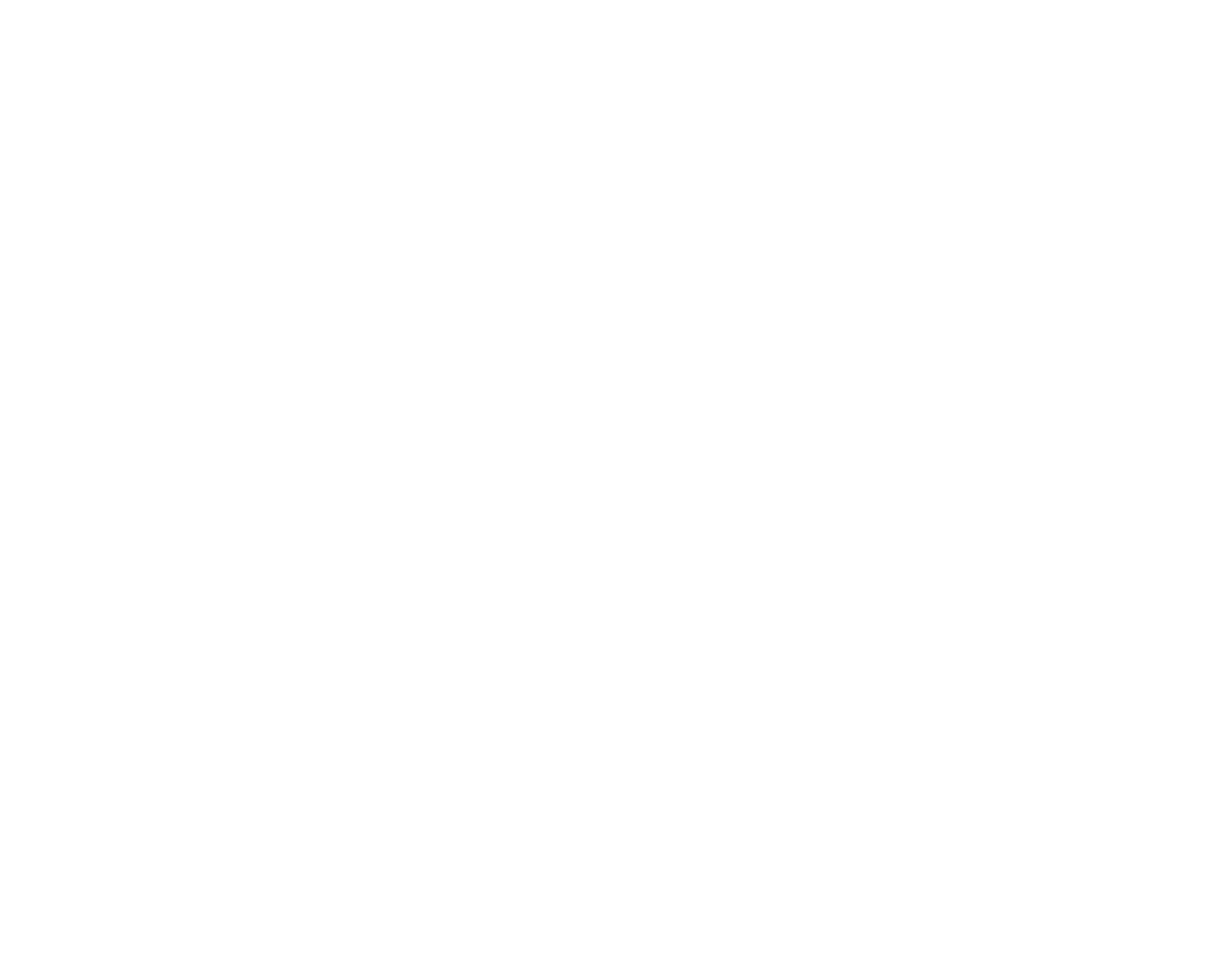Page 35 Run 08/17/04 13:38 pm Office of Planning & Analysis

### Inmate statistical profile

Sample: ACTIVE PRISONERS EXCLUDING JAIL Requestor: OFFICE OF PLANNING & ANALYSIS Active inmates 08/17/2004

Home County by current age & sex (continued)

|                  |           |              |           |              | M E N                        |                |                |                |                    |          |             |          |                |          | <b>WOMEN</b>   |          |             |          |                |              |           |      |
|------------------|-----------|--------------|-----------|--------------|------------------------------|----------------|----------------|----------------|--------------------|----------|-------------|----------|----------------|----------|----------------|----------|-------------|----------|----------------|--------------|-----------|------|
|                  | Age       |              | Age       |              | Age                          |                | Age            |                | Men                |          | Age         |          | Age            |          | Age            |          | Age         |          | Women          |              | Grand     |      |
| Home County      | $00 - 21$ |              | $ 22-39 $ |              | $ 40-54$                     |                | $8 55-99$      |                | % Total            | ి        | $ 00 - 21$  |          | $8 22-39$      |          | $8 40-54$      |          | $8155 - 99$ |          | %   Total      | ៖            | Total     | ႜ    |
| Turner           | 5         | 0            | 42        | 0            | 23                           | 0              | 2              | $\mathbf 0$    | 72                 | $\Omega$ | $\mathbf 0$ | $\Omega$ | 2              | 0        | 2              | 0        | $\Omega$    | $\Omega$ | 4              | 0            | 76        | 0    |
| Twiggs           | 2         | 0            | 19        | 0            | 17                           | 0              |                | 0              | 39                 | $\Omega$ | 0           | $\Omega$ |                | $\Omega$ |                | $\Omega$ |             |          | 3              |              | 42        | U    |
| Union            | $\Omega$  |              | 31        | 0            | 10                           | 0              |                | 0              | 45                 | $\Omega$ |             | $\Omega$ | O              |          | $\Omega$       | $\Omega$ |             |          | $\mathbf 0$    | 0            | 45        |      |
| Upson            | 15        |              | 113       | 0            | 46                           | O              | 13             | $\mathbf{1}$   | 187                |          |             | $\cap$   | 6              |          |                |          |             | $\Omega$ | 10             | $\Omega$     | 197       |      |
| Walker           |           | $\Omega$     | 160       |              | 86                           |                | 22             | $\mathbf{1}$   | 275                |          |             | $\Omega$ | 23             |          | 9              |          |             |          | 32             |              | 307       |      |
| Walton           | 16        |              | 150       | $\mathbf{1}$ | 99                           |                | 15             | $\mathbf{1}$   | 280                |          |             |          | 10             |          |                |          |             |          | 20             |              | 300       |      |
| Ware             | 13        | $\Omega$     | 167       |              | 103                          |                | 17             | $\mathbf{1}$   | 300                |          |             |          | 19             |          |                |          |             |          | 26             |              | 326       |      |
| Warren           | $\Omega$  |              | 23        | 0            | 14                           | 0              |                | $\Omega$       | 42                 |          | U           | O        | 2              |          |                | O        |             |          | 3              | U            | 45        |      |
| Washington       | 17        |              | 79        | 0            | 39                           | $\Omega$       | 2              | 0              | 137                |          |             | C        | 7              |          | $\overline{2}$ |          |             | U        | 9              |              | 146       |      |
| Wayne            | 8         | <sup>0</sup> | 83        | 0            | 43                           | O              | 4              | $\mathbf 0$    | 138                |          |             |          | 4              |          | 6              |          | n           | 0        | 11             | <sup>n</sup> | 149       | U    |
| Webster          |           |              | 11        | 0            |                              |                |                | $\Omega$       | 13                 |          | Ω           | O        |                |          | <sup>0</sup>   |          |             |          |                |              | 14        |      |
| Wheeler          | 3         | $\Omega$     | 9         | 0            |                              |                | 2              | $\Omega$       | 21                 | ∩        | O           | $\Omega$ |                | O        |                |          |             |          | $\overline{2}$ |              | 23        |      |
| White            | 4         | 0            | 36        | 0            | 16                           | 0              |                | 0              | 57                 |          | U           | $\Omega$ | $\overline{2}$ | $\Omega$ | $\overline{c}$ | O        |             |          | 4              | 0            | 61        |      |
| Whitfield        | 33        |              | 322       |              | 198                          | $\overline{2}$ | 42             | $\overline{2}$ | 595                |          | ς           | 2        | 46             |          | 22             | 2        |             |          | 72             | 2            | 667       |      |
| Wilcox           |           | 0            | 23        | 0            | 14                           | 0              |                | $\Omega$       | 42                 |          |             |          | 2              | O        | $\Omega$       |          |             |          | 3              |              | 45        |      |
| Wilkes           | 3         | 0            | 36        | 0            | 16                           | 0              |                | $\Omega$       | 62                 |          | 2           |          | $\overline{2}$ | O        |                |          |             |          | 5              |              | 67        |      |
| Wilkinson        | 4         | 0            | 39        | 0            | 17                           | $\Omega$       | 3              | $\Omega$       | 63                 |          |             |          | 7              | $\Omega$ |                | 0        |             |          | 9              |              | 72        |      |
| Worth            | 5         |              | 71        | 0            | 41                           | 0              | $\overline{ }$ | 0              | 124                |          | 0           | 0        | 5              | 0        | 5              |          | $\Omega$    | 0        | 10             |              | 134       |      |
| Total reported   |           |              |           |              | 2762 100 24400 100 11686 100 |                |                |                | 1954 100 40802 100 |          | 146 100     |          | 1743 100       |          | 931 100        |          | 84 100      |          | 2904 100       |              | 43706 100 |      |
| Percent reported |           | 89.5         |           | 89.8         |                              | 88.5           |                | 88.1           |                    | 89.3     |             | 88.5     |                | 91.7     |                | 91.5     |             | 95.5     |                | 91.6         |           | 89.5 |
| Not reported     | 323       |              | 2759      |              | 1520                         |                | 264            |                | 4866               |          | 19          |          | 157            |          | 87             |          | 4           |          | 267            |              | 5133      |      |
| Total            | 3085      |              | 27159     |              | 13206                        |                | 2218           |                | 45668              |          | 165         |          | 1900           |          | 1018           |          | 88          |          | 3171           |              | 48839     |      |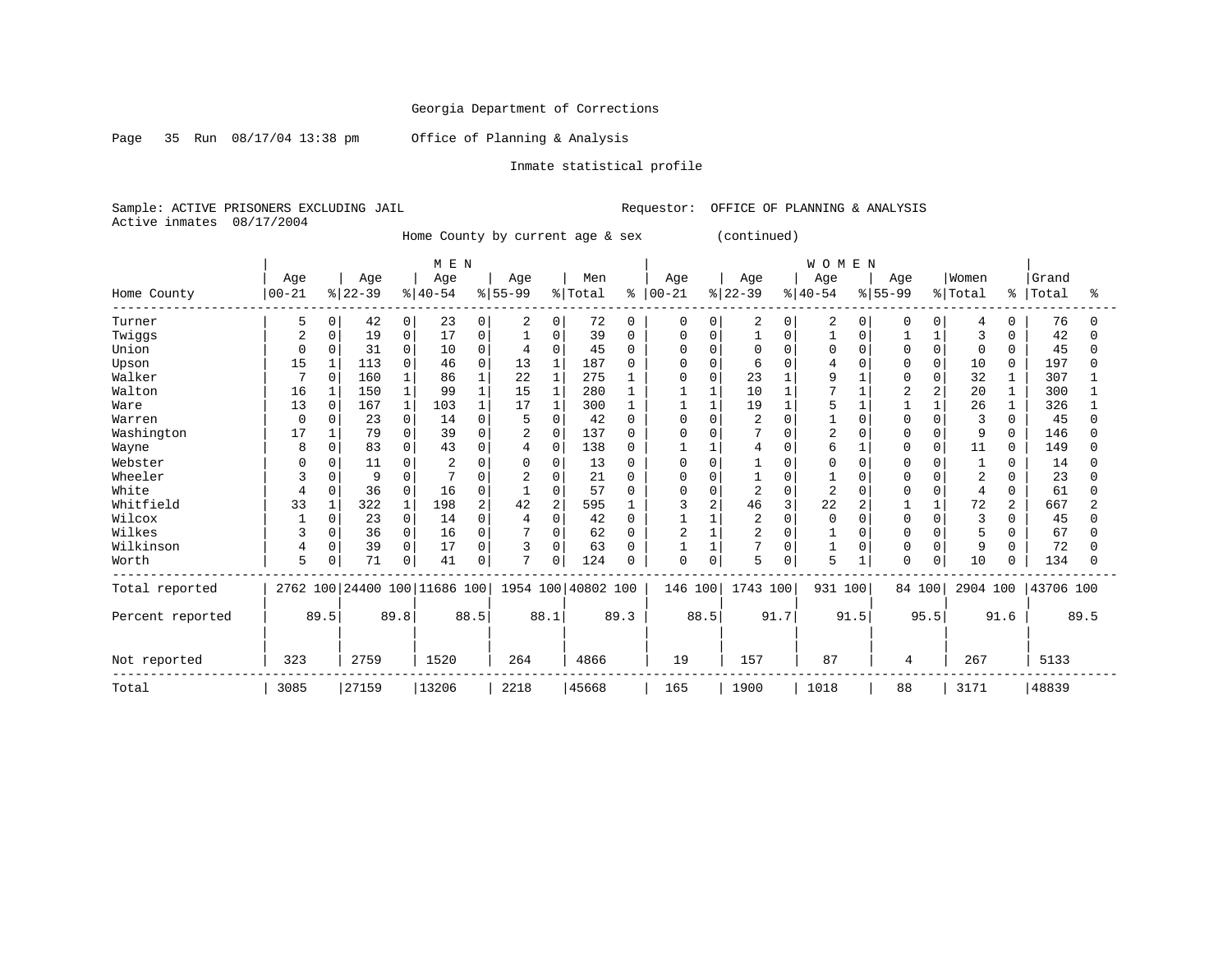Page 36 Run 08/17/04 13:38 pm Office of Planning & Analysis

Requestor: OFFICE OF PLANNING & ANALYSIS

Inmate statistical profile<br>Sample: ACTIVE PRISONERS EXCLUDING JAIL **Inmate** statistical profile Active inmates 08/17/2004

Prison Sentence In Years by current age & sex

|                                  |                  |             |                 |                | MEN             |             |                                                 |                |                |       |                      |              |                  |                 | <b>WOMEN</b>     |              |                         |                |                  |       |                |       |
|----------------------------------|------------------|-------------|-----------------|----------------|-----------------|-------------|-------------------------------------------------|----------------|----------------|-------|----------------------|--------------|------------------|-----------------|------------------|--------------|-------------------------|----------------|------------------|-------|----------------|-------|
| Sentence In Years                | Age<br>$00 - 21$ |             | Age<br>$ 22-39$ |                | Age<br>$ 40-54$ |             | Age<br>$8 55-99$                                |                | Men<br>% Total |       | Age<br>$8   00 - 21$ |              | Age<br>$ 22-39$  |                 | Age<br>$ 40-54 $ |              | Age<br>$ 55-99$         |                | Women<br>% Total | ႜ     | Grand<br>Total | ႜ     |
| $0 - 1$                          | 65               | 2           | 542             | 2              | 218             | 2           | 18                                              | $\perp$        | 843            | 2     | 4                    | 2            | 69               | 4               | 27               | 3            | 0                       | 0              | 100              | 3     | 943            | 2     |
| $1.1 - 2$                        | 206              | 7           | 1411            | 5              | 577             | 4           | 44                                              | $\mathbf 2$    | 2238           | 5     | 18                   | 11           | 176              | 9               | 106              | 10           | $\overline{c}$          | $\overline{2}$ | 302              | 10    | 2540           | 5     |
| $2.1 - 3$                        | 293              | 9           | 1955            | 7              | 907             | 7           | 82                                              | $\overline{4}$ | 3237           | 7     | 16                   | 10           | 279              | 15              | 123              | 12           | 9                       | 10             | 427              | 13    | 3664           | 8     |
| $3.1 - 4$                        | 316              | 10          | 1790            | 7              | 745             | 6           | 81                                              | 4              | 2932           | 6     | 19                   | 12           | 222              | 12              | 97               | 10           | 8                       | 9              | 346              | 11    | 3278           | 7     |
| $4.1 - 5$                        | 246              | 8           | 1411            | 5              | 605             | 5           | 67                                              | 3              | 2329           | 5     | 16                   | 10           | 130              | $7\phantom{.0}$ | 68               | 7            | 3                       | 3              | 217              | 7     | 2546           | 5     |
| $5.1 - 6$                        | 452              | 15          | 2775            | 10             | 1179            | 9           | 137                                             | 6              | 4543           | 10    | 23                   | 14           | 246              | 13              | 126              | 12           | 4                       | 5              | 399              | 13    | 4942           | 10    |
| $6.1 - 7$                        | 119              | 4           | 956             | 4              | 414             | 3           | 49                                              | 2              | 1538           | 3     | 6                    | 4            | 50               | 3               | 46               | 5            | 1                       | 1              | 103              | 3     | 1641           | 3     |
| $7.1 - 8$                        | 143              | 5           | 1193            | 4              | 480             | 4           | 48                                              | 2              | 1864           | 4     | 6                    | 4            | 62               | $\mathbf{3}$    | 40               | 4            | $\overline{\mathbf{c}}$ | 2              | 110              | 3     | 1974           | 4     |
| $8.1 - 9$                        | 112              | 4           | 1103            | 4              | 477             | 4           | 67                                              | 3              | 1759           | 4     | 6                    | 4            | 77               | $\overline{4}$  | 30               | 3            | 1                       | 1              | 114              | 4     | 1873           | 4     |
| $9.1 - 10$                       | 38               | $\mathbf 1$ | 454             | 2              | 207             | 2           | 25                                              | $\mathbf{1}$   | 724            | 2     | 2                    | $\mathbf{1}$ | 25               | $\mathbf{1}$    | 10               | $\mathbf{1}$ | $\overline{2}$          | 2              | 39               | 1     | 763            | 2     |
| $10.1 - 12$                      | 586              | 19          | 4383            | 16             | 1476            | 11          | 250                                             | 11             | 6695           | 15    | 27                   | 16           | 203              | 11              | 104              | 10           | $\overline{4}$          | 5              | 338              | 11    | 7033           | 14    |
| $12.1 - 15$                      | 109              | 4           | 1290            | 5              | 531             | 4           | 86                                              | $\overline{4}$ | 2016           | 4     | 3                    | 2            | 63               | 3               | 30               | 3            | 8                       | 9              | 104              | 3     | 2120           | 4     |
| $15.1 - 20$                      | 174              | 6           | 2161            | 8              | 1053            | 8           | 206                                             | 9              | 3594           | 8     | 5                    | 3            | 72               | $\overline{4}$  | 51               | 5            | 5                       | 6              | 133              | 4     | 3727           | 8     |
| 20.1-OVER                        | 108              | 4           | 2596            | 10             | 1725            | 13          | 389                                             | 18             | 4818           | 11    | 4                    | 2            | 90               | 5               | 56               | 6            | 9                       | 10             | 159              | 5     | 4977           | 10    |
| LIFE                             | 116              | 4           | 2873            | 11             | 2428            | 18          | 632                                             | 28             | 6049           | 13    | 10                   | 6            | 132              | 7 <sup>1</sup>  | 102              | 10           | 30                      | 34             | 274              | 9     | 6323           | 13    |
| <b>DEATH</b>                     | 0                | 0           | 53              | 0              | 50              | $\mathbf 0$ | 8                                               | 0              | 111            | 0     | 0                    | 0            | 1                | $\overline{0}$  | 0                | 0            | 0                       | 0              | 1                | 0     | 112            | 0     |
| LIFE W/O PAROLE                  | 2                | 0           | 210             | 1              | 132             | $\mathbf 1$ | 29                                              | 1              | 373            | 1     | 0                    | 0            | 3                | 0               | 2                | 0            | 0                       | 0              | 5                | 0     | 378            | 1     |
| YOUTHFUL OFFENDERS               | 0                | 0           | 1               | 0 <sup>1</sup> | 1               | 0           | 0                                               | 0              | 2              | 0     | 0                    | 0            | $\mathbf 0$      | $\overline{0}$  | $\mathbf 0$      | 0            | 0                       | 0              | 0                | 0     | 2              | 0     |
| Total reported                   |                  |             |                 |                |                 |             | 3085 100 27157 100 13205 100 2218 100 45665 100 |                |                |       |                      |              | 165 100 1900 100 |                 | 1018 100         |              |                         | 88 100         | 3171 100         |       | 48836 100      |       |
| Percent reported                 |                  | 100.0       |                 | 100.0          |                 | 100.0       |                                                 | 100.0          |                | 100.0 |                      | 100.0        |                  | 100.0           |                  | 100.0        |                         | 100.0          |                  | 100.0 |                | 100.0 |
| NOT REPORTED                     | 0                |             | 2               |                | 1               |             | 0                                               |                | 3              |       | 0                    |              | 0                |                 | $\mathbf 0$      |              | 0                       |                | 0                |       | 3              |       |
| Total                            | 3085             |             | 27159           |                | 13206           |             | 2218                                            |                | 45668          |       | 165                  |              | 1900             |                 | 1018             |              | 88                      |                | 3171             |       | 48839          |       |
| AVG EXCLUDING<br>LIFE, DEATH, YO | 7.08             |             | 9.26            |                | 10.46           |             | 13.47                                           |                | 9.58           |       | 6.38                 |              | 6.33             |                 | 6.75             |              | 9.34                    |                | 6.53             |       | 9.37           |       |
| AVG INCLUDING                    |                  |             |                 |                |                 |             |                                                 |                |                |       |                      |              |                  |                 |                  |              |                         |                |                  |       |                |       |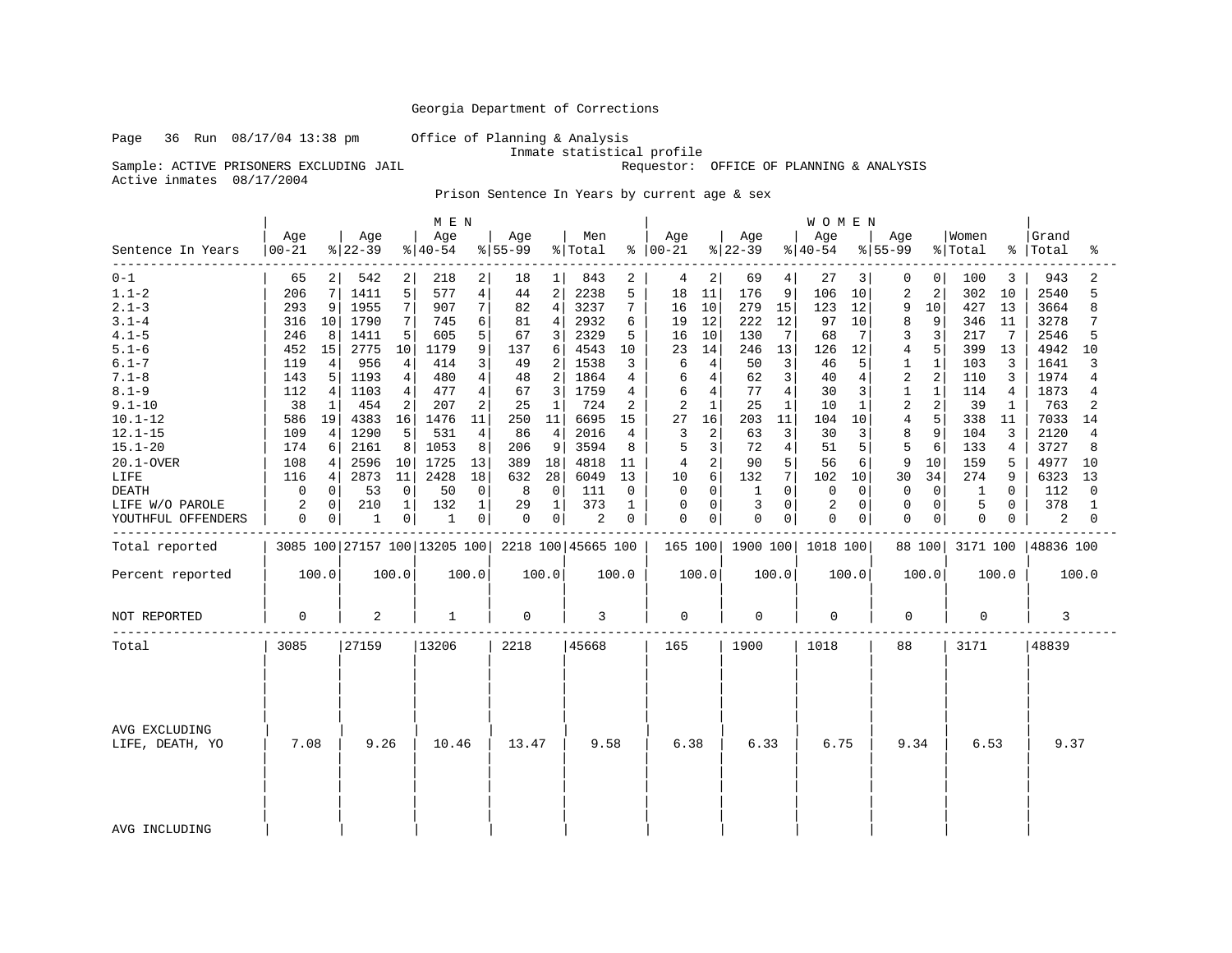|                               |  |  |  | LIFE=21, YO=3 YRS   7.60   10.45   12.33   15.48   11.05   7.26   7.35   8.17   13.31   7.77   10.83 |  |  |  |  |  |  |  |  |
|-------------------------------|--|--|--|------------------------------------------------------------------------------------------------------|--|--|--|--|--|--|--|--|
|                               |  |  |  | Georgia Department of Corrections                                                                    |  |  |  |  |  |  |  |  |
| Page 37 Run 08/17/04 13:38 pm |  |  |  | Office of Planning & Analysis                                                                        |  |  |  |  |  |  |  |  |

Inmate statistical profile

Sample: ACTIVE PRISONERS EXCLUDING JAIL Requestor: OFFICE OF PLANNING & ANALYSIS Active inmates 08/17/2004

Probation To Follow Prison by current age & sex

|                                     | Age          | Aqe                              | M E N<br>Age                 | Aqe         | Men                              | Aqe                  | Age                     | <b>WOMEN</b><br>Age        | Aqe                   | Women                    | l Grand                 |
|-------------------------------------|--------------|----------------------------------|------------------------------|-------------|----------------------------------|----------------------|-------------------------|----------------------------|-----------------------|--------------------------|-------------------------|
| Prob After Prison                   | $ 00-21 $    | $8122 - 39$                      | $8140 - 54$                  | $8155 - 99$ | % Total<br>∻                     | $ 00-21 $            | $8122 - 39$             | $8140 - 54$<br>$8155 - 99$ |                       | % Total                  | %   Total               |
| PROBATION TO FOLLOW<br>NO PROBATION | 1611<br>1474 | 52 11585<br>43<br>48 15574<br>57 | 38<br>5060<br>62 <br>8146    | 755<br>1463 | 34 19011<br>42<br>66 26657<br>58 | 94<br>57<br>71<br>43 | 820<br>43<br>1080<br>57 | 453<br>44<br>565<br>56     | 29<br>33<br>59<br>67' | 1396<br>44<br>1775<br>56 | 20407<br>42<br>28432 58 |
| Total reported                      |              |                                  | 3085 100 27159 100 13206 100 |             | 2218 100 45668 100               | 165 100              | 1900 100                | 1018 100                   | 88 100                | 3171 100                 | 48839 100               |
| Percent reported                    | 100.0        | 100.0                            | 100.0                        | 100.0       | 100.0                            | 100.0                | 100.0                   | 100.0                      | 100.0                 | 100.0                    | 100.0                   |
| NOT REPORTED                        | $\mathbf 0$  | $\mathbf 0$                      | 0                            | $\Omega$    | $\mathbf{0}$                     | $\mathbf 0$          | $\Omega$                | $\mathbf 0$                | 0                     | $\Omega$                 | $\Omega$                |
| Total                               | 3085         | 27159                            | 13206                        | 2218        | 45668                            | 165                  | 1900                    | 1018                       | 88                    | 3171                     | 48839                   |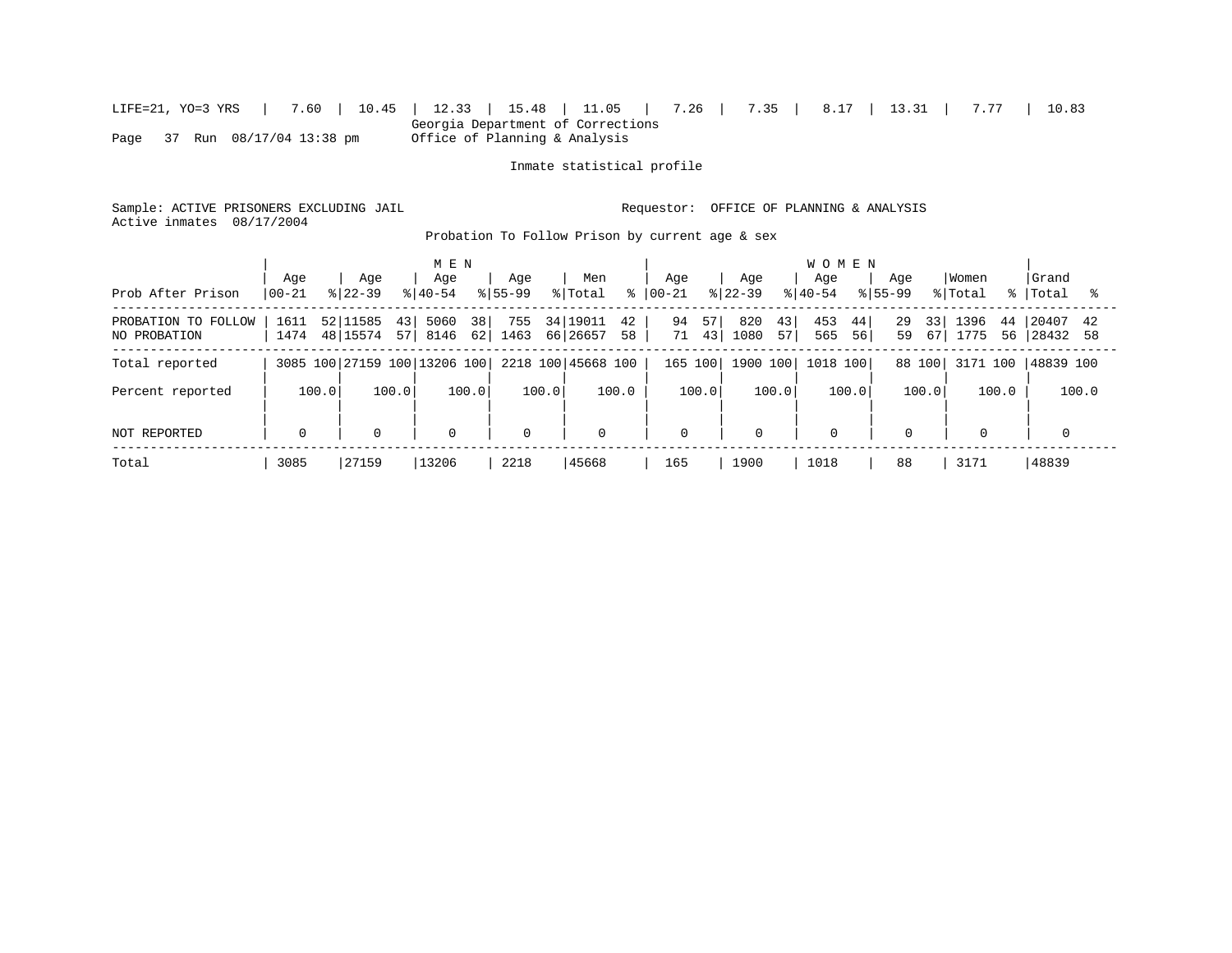Page 38 Run 08/17/04 13:38 pm Office of Planning & Analysis

### Inmate statistical profile

Sample: ACTIVE PRISONERS EXCLUDING JAIL Requestor: OFFICE OF PLANNING & ANALYSIS Active inmates 08/17/2004

Admission Type by current age & sex

|                      |              |              |              |              | M E N                        |                |                |          |                    |       |               |                |           |                | <b>WOMEN</b> |             |              |              |                |              |              |       |
|----------------------|--------------|--------------|--------------|--------------|------------------------------|----------------|----------------|----------|--------------------|-------|---------------|----------------|-----------|----------------|--------------|-------------|--------------|--------------|----------------|--------------|--------------|-------|
|                      | Age          |              | Age          |              | Age                          |                | Age            |          | Men                |       | Age           |                | Age       |                | Age          |             | Age          |              | Women          |              | Grand        |       |
| Admission Type       | $00 - 21$    |              | $8 22-39$    |              | $ 40-54$                     |                | $8 55-99$      |          | % Total            |       | $8   00 - 21$ |                | $ 22-39 $ |                | $ 40-54 $    |             | $8155 - 99$  |              | % Total        | ి            | Total        |       |
| COMMITTED FROM COURT | 2585         |              | 84 18556     | 68           | 8744                         | 66             | 1699           |          | 77 31584           | 69    | 139           | 84             | 1242      | 65             | 641          | 63          | 69           | 78           | 2091           | 66           | 33675        | 69    |
| RETURN APPEAL/BOND   |              | $\Omega$     | 9            | $\Omega$     | 2                            | $\mathbf 0$    | 0              | 0        | 12                 | 0     | <sup>0</sup>  | 0              | 2         | 0              | 0            | 0           | 0            | 0            | $\overline{2}$ | $\Omega$     | 14           |       |
| PAROLE REV/NEW SENT  | 70           | 2            | 2909         | 11           | 1789                         | 14             | 220            | 10       | 4988               | 11    |               | $\overline{2}$ | 125       | 7              | 90           | 9           |              | 3            | 221            | 7            | 5209         | 11    |
| PAR REV/NO NEW SENT  | 28           | $\mathbf{1}$ | 971          | 4            | 520                          | $\overline{4}$ | 56             | 3        | 1575               | 3     |               | $\mathbf{1}$   | 75        | $\overline{4}$ | 54           | 5           |              | $\mathbf{1}$ | 131            | 4            | 1706         |       |
| PROB VIOL/TOTAL REV  | <sup>0</sup> | 0            | $\Omega$     | $\Omega$     |                              | $\Omega$       | $\Omega$       | 0        |                    | 0     | 0             | $\mathbf 0$    | n         | $\Omega$       | O            | $\Omega$    | U            | $\Omega$     | 0              | $\Omega$     | -1           |       |
| PROB VIOL/PARTIAL    | 175          | 6            | 1724         | 6            | 763                          | 6              | 65             | 3        | 2727               | 6     | 13            | 8              | 226       | 12             | 120          | 12          |              | 5            | 363            | 11           | 3090         |       |
| ADMIT FM OTHER CUST  | U            |              | 22           | $\Omega$     | 11                           | O              |                | 0        | 40                 | 0     |               | $\mathbf 0$    |           | $\Omega$       |              | $\mathbf 0$ | U            | $\Omega$     | 2              | $\Omega$     | 42           |       |
| SHOCK INCARCERATION  | U            | U            | $\Omega$     | $\Omega$     | $\Omega$                     | $\Omega$       | 0              | O        |                    | O     |               | $\mathbf 0$    | $\Omega$  | $\Omega$       | O            | $\mathbf 0$ | 0            | $\Omega$     | 0              | $\Omega$     | $\Omega$     |       |
| PROB REV/REMAINDER   | 198          | 6            | 2499         | 9            | 1007                         | 8              | 103            | 5        | 3807               | 8     | 9             | 5              | 211       | 11             | 106          | 10          | 10           | 11           | 336            | 11           | 4143         |       |
| NEW SENT/PAR REV PND | U            | <sup>0</sup> | 26           | $\Omega$     | 28                           | $\Omega$       | $\overline{4}$ | 0        | 58                 | 0     | $\Omega$      | $\Omega$       | $\Omega$  | $\Omega$       |              | $\Omega$    | <sup>0</sup> | $\Omega$     | 1              | $\Omega$     | 59           |       |
| LIFE W/O PAROLE      |              | U            | 134          | U            | 80                           |                | 19             |          | 236                |       |               | $\Omega$       |           | ∩              |              | $\Omega$    |              | U            | κ              | $\Omega$     | 239          |       |
| PAROLE REV BOOT CAMP | U            | ∩            | $\Omega$     | O            | $\Omega$                     | $\Omega$       | $\Omega$       | $\Omega$ | $\Omega$           | O     |               | $\Omega$       |           | $\Omega$       | U            | $\mathbf 0$ |              | U            | $\Omega$       | O            | 0            |       |
| PAR REV/RSN UNKNOWN  |              | <sup>0</sup> | 6            | O            | 46                           |                | 29             |          | 81                 | O     |               | $\Omega$       |           | $\Omega$       | O            | $\mathbf 0$ | U            | O            | <sup>0</sup>   | O            | 81           |       |
| PROBATION/PAROLE REV |              | N            | <sup>0</sup> |              |                              |                | $\Omega$       | O        |                    | O     |               | $\Omega$       |           | O              |              | 0           |              |              | O              |              | $\Omega$     |       |
| PB PAROLE RESCINDED  |              |              | 4            | O            |                              |                | 0              | O        | 8                  | O     |               | $\Omega$       |           |                |              | 0           |              | O            | $\Omega$       | O            | 8            |       |
| PROB REVOC/SPEC COND | 12           | 0            | 82           | <sup>0</sup> | 41                           | <sup>0</sup>   | 5              | 0        | 140                | 0     |               | $\Omega$       | 15        |                |              | 0           |              |              | 19             | -1           | 159          |       |
| PAR REV/REVOC CENTER | 2            | $\Omega$     | 176          | 1            | 156                          |                | 10             | $\Omega$ | 344                |       |               | $\Omega$       |           | $\Omega$       |              | $\Omega$    |              | $\Omega$     | 2              | <sup>0</sup> | 346          |       |
| INFORMATION ONLY     |              | 0            | $\Omega$     | $\Omega$     |                              | O              | 0              | O        |                    | O     |               | O              |           | $\Omega$       |              | $\Omega$    |              | $\Omega$     | O              | U            | <sup>0</sup> |       |
| INCOMPLETE SENT PKG  |              | 0            | O            |              |                              | O              | 0              | 0        |                    | O     |               | $\Omega$       |           | $\Omega$       |              | $\Omega$    |              | $\Omega$     | O              | O            | C            |       |
| HANCOCK REVOC CENTER |              | 0            | $\mathbf{1}$ | $\Omega$     | $\Omega$                     | $\Omega$       | 0              | 0        |                    | O     |               | $\Omega$       |           | $\Omega$       |              | $\mathbf 0$ |              | $\Omega$     | $\Omega$       | O            |              |       |
| WHITWORTH DETENTION  |              | $\Omega$     | 34           | 0            | 14                           | 0              |                | 0        | 54                 | 0     |               | $\Omega$       |           | $\Omega$       |              | $\mathbf 0$ | U            | $\Omega$     | 0              | O            | 54           |       |
| DCYS AT RISK         | б            | $\Omega$     | 5            | $\Omega$     | $\Omega$                     | $\Omega$       | 0              | 0        | 11                 | O     |               | $\Omega$       |           | $\Omega$       |              | 0           |              | O            | 0              |              | 11           |       |
| <b>OTHER</b>         |              | $\Omega$     | <sup>0</sup> |              | n                            | $\Omega$       | $\Omega$       | 0        | $\Omega$           | O     | $\Omega$      | $\Omega$       |           | $\Omega$       | O            | $\Omega$    |              | O            | $\Omega$       |              | $\Omega$     |       |
| Total reported       |              |              |              |              | 3085 100 27158 100 13206 100 |                |                |          | 2218 100 45667 100 |       | 165 100       |                | 1900 100  |                | 1018 100     |             | 88 100       |              | 3171 100       |              | 48838 100    |       |
| Percent reported     | 100.0        |              |              | 100.0        |                              | 100.0          |                | 100.0    |                    | 100.0 |               | 100.0          |           | 100.0          |              | 100.0       |              | 100.0        |                | 100.0        |              | 100.0 |
| <b>UNKNOWN</b>       | O            |              |              |              | 0                            |                | 0              |          | -1                 |       | 0             |                | 0         |                | 0            |             | 0            |              | 0              |              |              |       |
| Total                | 3085         |              | 27159        |              | 13206                        |                | 2218           |          | 45668              |       | 165           |                | 1900      |                | 1018         |             | 88           |              | 3171           |              | 48839        |       |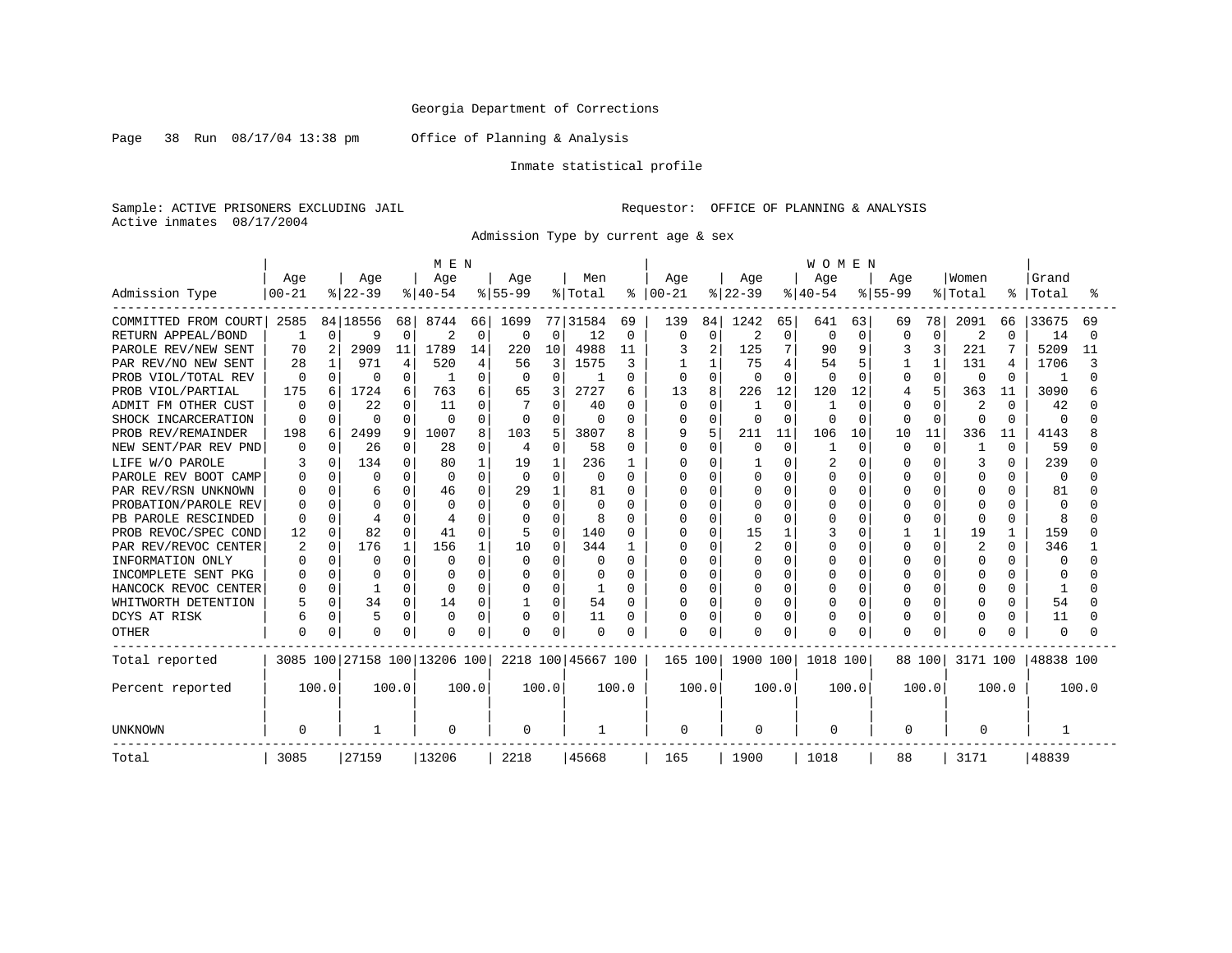Page 39 Run 08/17/04 13:38 pm Office of Planning & Analysis

Inmate statistical profile

Sample: ACTIVE PRISONERS EXCLUDING JAIL Requestor: OFFICE OF PLANNING & ANALYSIS Active inmates 08/17/2004

Release Type by current age & sex

| Release Type                         | Age<br>  00-21 |   | Age<br>$8122 - 39$ | Age<br>$8140 - 54$                       | M E N                            | Aqe<br>$ 55-99 $ |                            | Men<br>% Total     | ះ | Age<br>$ 00 - 21$ |          | Aqe<br>$ 22-39 $             | <b>WOMEN</b><br>Aqe<br>$ 40-54 $ |          | Aqe<br>$8155 - 99$ |             | Women<br>% Total | Grand<br>%   Total |  |
|--------------------------------------|----------------|---|--------------------|------------------------------------------|----------------------------------|------------------|----------------------------|--------------------|---|-------------------|----------|------------------------------|----------------------------------|----------|--------------------|-------------|------------------|--------------------|--|
| PAROLE<br>SENTENCE EXPIRED<br>Active | $\Omega$       | 0 | $\Omega$           | $\Omega$<br>3087 100 27182 100 13230 100 | 0 <sup>1</sup><br>0 <sup>1</sup> | $\Omega$         | 0 <sup>1</sup><br>$\Omega$ | 2226 100 45725 100 |   | $\mathbf{0}$      | $\Omega$ | $\Omega$<br>165 100 1903 100 | $\Omega$<br>1018 100             | $\Omega$ | $\Omega$           | 0<br>89 101 | 3175 100         | 148900 100         |  |
| Total                                | 3085           |   | 27159              | 13206                                    |                                  | 2218             |                            | 45668              |   | 165               |          | 1900                         | 1018                             |          | 88                 |             | 3171             | 48839              |  |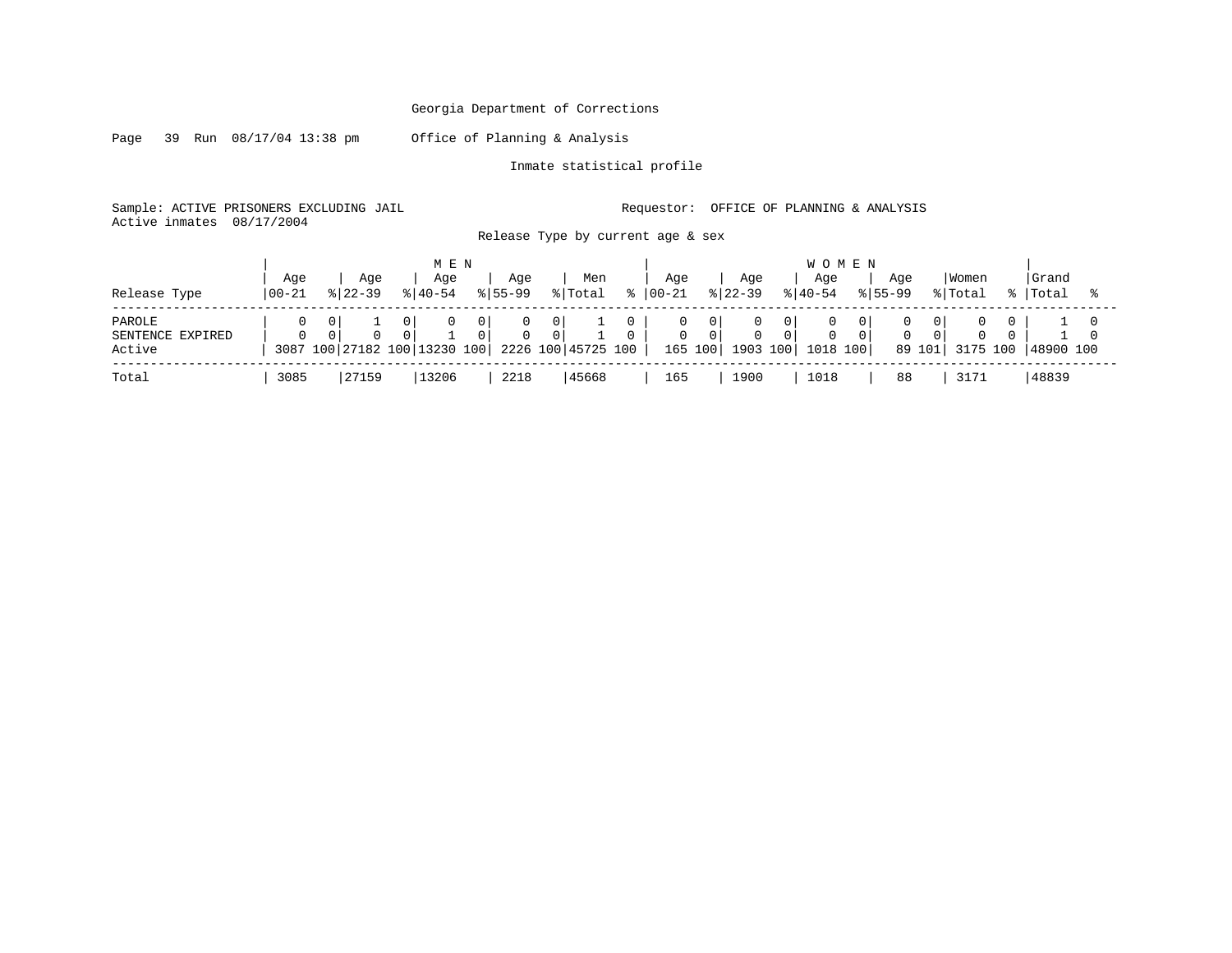Page 40 Run 08/17/04 13:38 pm Office of Planning & Analysis

Inmate statistical profile

Sample: ACTIVE PRISONERS EXCLUDING JAIL Requestor: OFFICE OF PLANNING & ANALYSIS Active inmates 08/17/2004

Inst By Group by current age & sex

|                        |             |     |           |                 | MEN       |    |             |     |         |    |           |     |           |    | <b>WOMEN</b> |    |             |                |          |    |       |    |
|------------------------|-------------|-----|-----------|-----------------|-----------|----|-------------|-----|---------|----|-----------|-----|-----------|----|--------------|----|-------------|----------------|----------|----|-------|----|
|                        | Age         |     | Age       |                 | Aqe       |    | Aqe         |     | Men     |    | Aqe       |     | Age       |    | Age          |    | Aqe         |                | Women    |    | Grand |    |
| Inst By Group          | $ 00 - 21 $ |     | $ 22-39 $ |                 | $8 40-54$ |    | $8155 - 99$ |     | % Total |    | $00 - 21$ |     | $ 22-39 $ |    | $ 40-54$     |    | $8155 - 99$ |                | % Total  | %  | Total |    |
| Transitional<br>center | 27          |     | 906       | 3               | 530       | 4  | 32          |     | 1495    |    | 6.        | 4   | 135       |    | 75           |    |             |                | 219      |    | 1714  |    |
| State hospital         |             |     |           |                 | $\Omega$  |    |             |     |         |    |           |     |           |    |              |    |             | 0              | 2        |    |       |    |
| County camp            | 375         | 12  | 3570      | 13 <sub>1</sub> | 984       |    | 39          |     | 4968    |    | 0         |     |           |    |              |    |             | 0              |          |    | 4969  | 10 |
| State prison           | 2042        | 661 | 18615     | 69              | 10189     | 77 | 1973        | 891 | 32819   | 72 | 159       | 96  | 762       | 93 | 942          | 93 | 85          | 97             | 2948     | 93 | 35767 |    |
| Private prison         | 339         |     | 2798      | 10              | 1275      | 10 | 163         |     | 4575    | 10 |           |     |           |    |              |    | 0           | 0              |          |    | 4576  |    |
| Prison annex           | 110         | 4   | 666       | 2 <sup>1</sup>  | 228       | 2  | 11          |     | 1015    |    |           |     |           |    |              |    |             | 0              | $\Omega$ |    | 1015  |    |
| Inmate boot camp       | 192         | 6   | 603       | $\overline{2}$  | $\Omega$  | 0  |             |     | 795     | ົ  | 0         | 0 I | 0         |    |              |    |             | 0 <sub>1</sub> | 0        |    | 795   |    |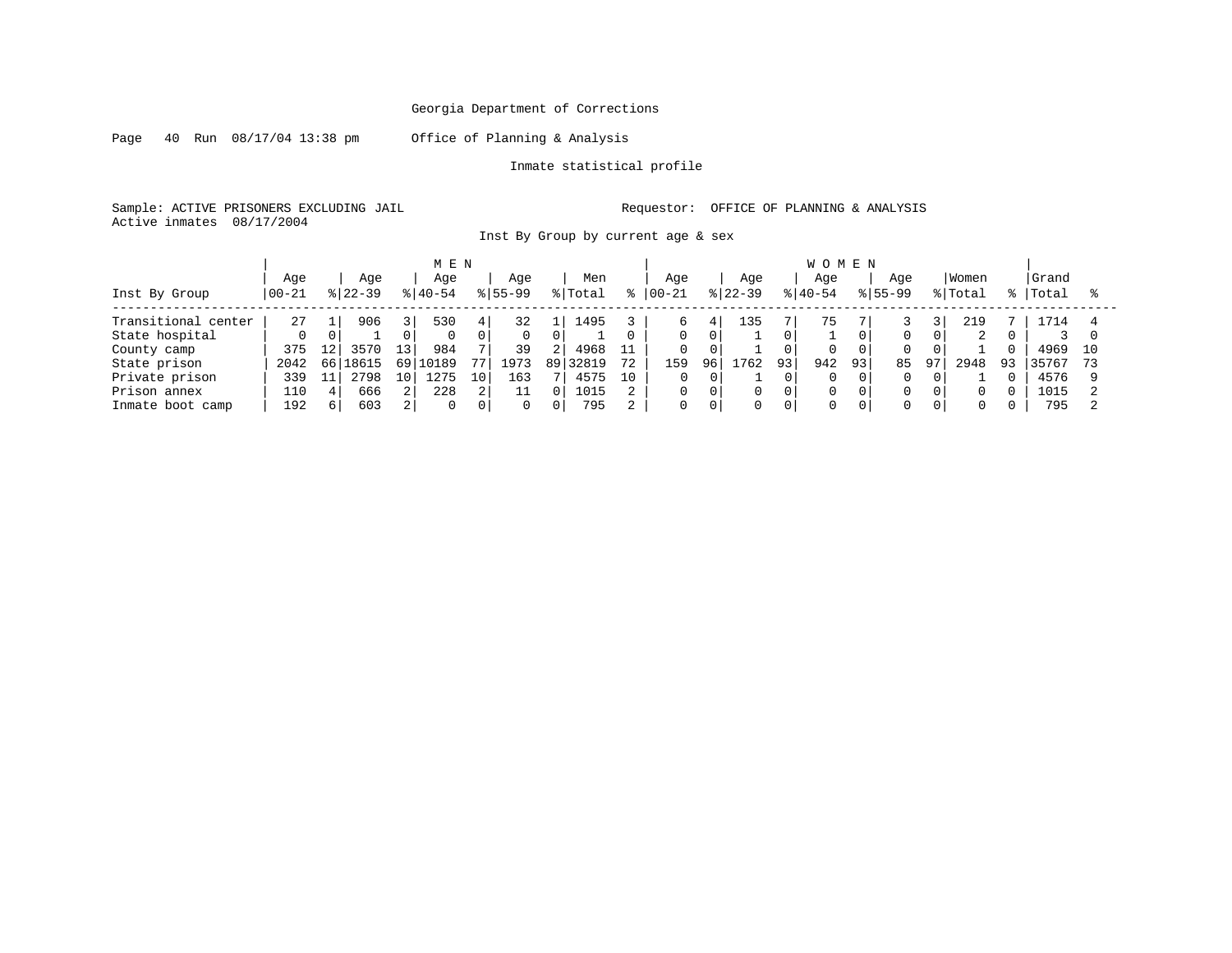### Georgia Department of Corrections Page 41 Run 08/17/04 13:38 pm Office of Planning & Analysis

#### Inmate statistical profile

Sample: ACTIVE PRISONERS EXCLUDING JAIL **Requestor:** OFFICE OF PLANNING & ANALYSIS Active inmates 08/17/2004

Institution by current age & sex

|                      |               |              |              |              | M E N     |              |                |                |         |              |           |                |           |                | <b>WOMEN</b> |             |           |              |                |          |       |   |
|----------------------|---------------|--------------|--------------|--------------|-----------|--------------|----------------|----------------|---------|--------------|-----------|----------------|-----------|----------------|--------------|-------------|-----------|--------------|----------------|----------|-------|---|
|                      | Age           |              | Age          |              | Age       |              | Aqe            |                | Men     |              | Age       |                | Age       |                | Age          |             | Aqe       |              | Women          |          | Grand |   |
| Institution          | $00 - 21$     |              | $8 22-39$    |              | $8 40-54$ |              | $8155 - 99$    |                | % Total | %            | $00 - 21$ |                | $8 22-39$ |                | $ 40-54$     |             | $8 55-99$ |              | % Total        | ి        | Total |   |
| Albany Trans Ctr     | 1             | 0            | 89           | $\Omega$     | 57        | 0            | 4              | $\Omega$       | 151     | 0            | 0         | 0              | 0         | $\mathbf{0}$   | 0            | 0           | 0         | 0            | 0              | $\Omega$ | 151   |   |
| Atlanta Trans Ctr(M) | $\mathbf{1}$  | $\mathbf 0$  | 143          | $\mathbf{1}$ | 94        | $\mathbf{1}$ | 4              | 0              | 242     | $\mathbf{1}$ | $\Omega$  | $\mathbf 0$    | $\Omega$  | $\mathbf 0$    | $\Omega$     | $\mathbf 0$ | 0         | $\Omega$     | $\Omega$       | 0        | 242   |   |
| Macon Trans Ctr      | $\mathcal{D}$ | $\Omega$     | 82           | $\Omega$     | 55        | $\mathbf 0$  | 4              | $\Omega$       | 143     | $\Omega$     | 0         | $\Omega$       | $\Omega$  | $\Omega$       | $\Omega$     | $\Omega$    | $\Omega$  | $\Omega$     | $\Omega$       | $\Omega$ | 143   | ∩ |
| Metro Trans Ctr (W)  | $\Omega$      | $\Omega$     | $\Omega$     | $\Omega$     | $\Omega$  | $\Omega$     | 0              | $\Omega$       | 0       | 0            |           | $\overline{4}$ | 134       | 7 <sup>1</sup> | 75           |             | ς         | 3            | 218            |          | 218   |   |
| Savannah Mens TC     |               | $\cap$       | 126          | $\Omega$     | 66        | $\Omega$     | 6              | 0              | 203     | U            | ∩         | $\Omega$       | $\cap$    | $\Omega$       | $\Omega$     | $\cap$      | O         | $\cap$       | $\Omega$       | $\cap$   | 203   |   |
| Savannah Womens TC   | n             | $\Omega$     | $\Omega$     | $\Omega$     | $\Omega$  | $\Omega$     | $\Omega$       | $\Omega$       | 0       | 0            |           | $\Omega$       |           | $\Omega$       | $\Omega$     | $\cap$      | O         | $\Omega$     | 1              | $\Omega$ | 1     |   |
| Augusta Trans Ctr    |               | 0            | 116          | $\Omega$     | 72        | $\mathbf{1}$ | 3              | $\Omega$       | 195     | $\Omega$     |           | $\Omega$       | $\Omega$  | $\Omega$       | O            | $\Omega$    | U         | $\Omega$     | $\Omega$       | $\Omega$ | 195   |   |
| Coastal Trans Ctr    |               | $\Omega$     | 124          | $\Omega$     | 66        | $\Omega$     | 3              | 0              | 198     | U            |           | $\Omega$       | U         | $\Omega$       | O            | $\Omega$    | U         | $\Omega$     | $\Omega$       | $\Omega$ | 198   |   |
| LaGrange Trans Ctr   |               | $\Omega$     | 92           | $\Omega$     | 44        | $\Omega$     | 3              | O              | 144     | $\Omega$     |           | 0              | O         | $\Omega$       | <sup>0</sup> | $\Omega$    | U         | U            | 0              | $\Omega$ | 144   |   |
| Clayton Trans Ctr    |               | $\Omega$     | 134          | $\Omega$     | 76        | 1            | 5              | 0              | 219     | U            |           | $\Omega$       | O         | $\Omega$       | $\Omega$     | $\Omega$    | U         | $\cap$       | $\Omega$       | $\Omega$ | 219   |   |
| Central State Hosp   | $\Omega$      | $\Omega$     | $\mathbf{1}$ | $\Omega$     | $\Omega$  | $\Omega$     | $\Omega$       | $\Omega$       | -1      | 0            | U         | $\Omega$       | 1         | $\Omega$       | 1            | $\Omega$    | U         | $\Omega$     | $\overline{c}$ | $\Omega$ | 3     |   |
| Bulloch County       | 8             | $\Omega$     | 105          | $\Omega$     | 24        | $\Omega$     | -1             | $\Omega$       | 138     | U            |           | $\Omega$       |           | $\Omega$       | $\Omega$     | $\Omega$    | U         | $\Omega$     | 1              | $\Omega$ | 139   |   |
| Carroll County       | 13            | $\Omega$     | 142          |              | 54        | $\Omega$     | 1              | $\Omega$       | 210     | U            | O         | $\Omega$       | $\Omega$  | $\Omega$       | $\Omega$     | $\Omega$    | U         | $\Omega$     | $\Omega$       | $\Omega$ | 210   |   |
| Clarke County        |               | $\Omega$     | 79           | $\Omega$     | 18        | $\Omega$     | $\mathbf{1}$   | 0              | 105     | $\Omega$     |           | $\mathbf 0$    | O         | $\Omega$       | <sup>0</sup> | $\Omega$    | U         | $\Omega$     | $\Omega$       | $\Omega$ | 105   |   |
| Colquitt County      | 15            | $\Omega$     | 103          | $\Omega$     | 30        | $\Omega$     | $\Omega$       | $\Omega$       | 148     | $\Omega$     | O         | $\Omega$       | O         | $\Omega$       | $\Omega$     | $\Omega$    | U         | $\cap$       | $\Omega$       | $\Omega$ | 148   |   |
| Coweta County        | 13            | $\Omega$     | 150          |              | 38        | 0            | $\overline{c}$ | $\Omega$       | 203     | U            | O         | $\Omega$       |           | $\Omega$       | O            | $\Omega$    | U         |              | $\Omega$       | $\Omega$ | 203   |   |
| Decatur County       | 12            | $\Omega$     | 167          | 1            | 38        | 0            | 3              | $\Omega$       | 220     | U            | U         | $\Omega$       | U         | $\Omega$       | $\cap$       | $\cap$      | U         | ∩            | $\Omega$       | $\Omega$ | 220   |   |
| Effingham County     | 18            | 1            | 162          |              | 34        | $\Omega$     | $\overline{2}$ | $\Omega$       | 216     | 0            | U         | $\Omega$       | O         | $\Omega$       | $\Omega$     | $\Omega$    | U         | $\Omega$     | $\Omega$       | $\Omega$ | 216   |   |
| Floyd County         | 20            | $\mathbf 1$  | 258          | 1            | 68        | 1            | $\overline{2}$ | 0              | 348     | 1            |           | $\mathbf 0$    |           | $\mathbf 0$    | O            | 0           | U         | $\Omega$     | 0              | 0        | 348   |   |
| Gwinnett County      | 13            | $\mathbf 0$  | 171          | 1            | 51        | $\Omega$     | $\mathbf 0$    | $\Omega$       | 235     | 1            | U         | 0              | O         | 0              | O            | $\Omega$    | $\cap$    | <sup>0</sup> | $\Omega$       | $\Omega$ | 235   | ∩ |
| Hall County          | 9             | $\Omega$     | 121          | $\Omega$     | 28        | $\Omega$     | $\Omega$       | 0              | 158     | $\Omega$     | በ         | 0              | O         | $\Omega$       | O            | $\Omega$    | U         | U            | <sup>0</sup>   | $\Omega$ | 158   |   |
| Harris County        | 10            | $\Omega$     | 74           | $\Omega$     | 10        | $\Omega$     | 2              | $\Omega$       | 96      | 0            | U         | $\Omega$       | U         | $\mathbf 0$    | O            | $\cap$      | U         | U            | $\Omega$       | $\Omega$ | 96    |   |
| Jackson County       | 8             | $\Omega$     | 111          | $\Omega$     | 50        | $\Omega$     | 6              | $\Omega$       | 175     | 0            | U         | $\Omega$       | O         | $\Omega$       | $\Omega$     | $\Omega$    | U         | $\Omega$     | $\Omega$       | $\Omega$ | 175   |   |
| Jefferson County     | 18            | $\mathbf{1}$ | 135          | $\Omega$     | 36        | $\Omega$     | -1             | $\Omega$       | 190     | U            | U         | $\Omega$       | O         | $\Omega$       | $\Omega$     | $\Omega$    | O         | $\Omega$     | <sup>0</sup>   | $\Omega$ | 190   |   |
| Mitchell County      | 12            | $\mathbf 0$  | 89           | $\Omega$     | 18        | $\mathbf 0$  | 1              | $\Omega$       | 120     | $\Omega$     |           | $\mathbf{0}$   | O         | $\overline{0}$ | O            | $\mathbf 0$ | U         | $\Omega$     | $\Omega$       | $\Omega$ | 120   |   |
| Muscogee County      | 40            | $\mathbf 1$  | 369          | 1            | 103       | 1            | 3              | $\Omega$       | 515     | 1            | በ         | $\Omega$       | U         | $\Omega$       | O            | $\Omega$    | U         | $\cap$       | $\Omega$       | $\Omega$ | 515   |   |
| Richmond County      | 17            | $\mathbf{1}$ | 149          | 1            | 41        | $\Omega$     | 4              | $\Omega$       | 211     | $\Omega$     | O         | $\Omega$       | O         | $\Omega$       | O            | $\Omega$    | U         | U            | 0              | $\Omega$ | 211   |   |
| Screven County       | 15            | 0            | 110          | $\Omega$     | 18        | $\Omega$     | 2              | $\Omega$       | 145     | U            | O         | $\Omega$       | U         | $\Omega$       | U            | $\cap$      | U         |              | $\Omega$       | $\Omega$ | 145   |   |
| Spalding County      | 23            | 1            | 250          | $\mathbf{1}$ | 94        | 1            | 4              | $\Omega$       | 371     | $\mathbf{1}$ | U         | $\Omega$       | U         | $\Omega$       | $\Omega$     | $\cap$      | U         | <sup>n</sup> | <sup>0</sup>   | $\Omega$ | 371   |   |
| Stewart County       | 10            | 0            | 67           | $\Omega$     | 17        | $\Omega$     | $\Omega$       | 0              | 94      | $\Omega$     | O         | $\Omega$       | O         | $\Omega$       | $\Omega$     | $\Omega$    | O         | $\Omega$     | $\Omega$       | $\Omega$ | 94    |   |
| Sumter County        | 26            | $\mathbf 1$  | 223          | 1            | 73        | 1            | 1              | 0              | 323     | 1            |           | 0              | O         | $\mathbf 0$    | O            | $\Omega$    | U         | $\Omega$     | 0              | 0        | 323   |   |
| Terrell County       | 7             | $\Omega$     | 83           | $\Omega$     | 30        | $\Omega$     | $\Omega$       | $\Omega$       | 120     | $\Omega$     | U         | $\Omega$       | O         | $\Omega$       | $\Omega$     | $\Omega$    | U         | <sup>0</sup> | $\Omega$       | $\Omega$ | 120   |   |
| Thomas County        | 16            | $\mathbf 1$  | 115          | $\Omega$     | 24        | $\Omega$     | 3              | $\Omega$       | 158     | $\Omega$     | $\Omega$  | $\Omega$       | O         | $\Omega$       | $\Omega$     | $\Omega$    | U         | O            | $\Omega$       | $\Omega$ | 158   |   |
| Troup County         | 20            | $\mathbf 1$  | 176          | $\mathbf{1}$ | 49        | $\Omega$     | $\Omega$       | $\Omega$       | 245     | 1            | O         | $\Omega$       | U         | $\Omega$       | $\Omega$     | $\Omega$    | O         | $\Omega$     | $\Omega$       | $\Omega$ | 245   |   |
| Clayton County       | 25            | $\mathbf{1}$ | 161          | 1            | 38        | $\Omega$     | $\Omega$       | $\Omega$       | 224     | 0            | $\Omega$  | $\mathbf{0}$   | 0         | $\circ$        | $\Omega$     | $\mathbf 0$ | 0         | $\Omega$     | $\mathbf 0$    | $\Omega$ | 224   |   |
| Ware Prison          | 61            | 2            | 592          | 2            | 285       | 2            | 37             | $\overline{a}$ | 975     | 2            | 0         | 0              | O         | 0              | $\Omega$     | $\mathbf 0$ | O         | 0            | 0              | 0        | 975   |   |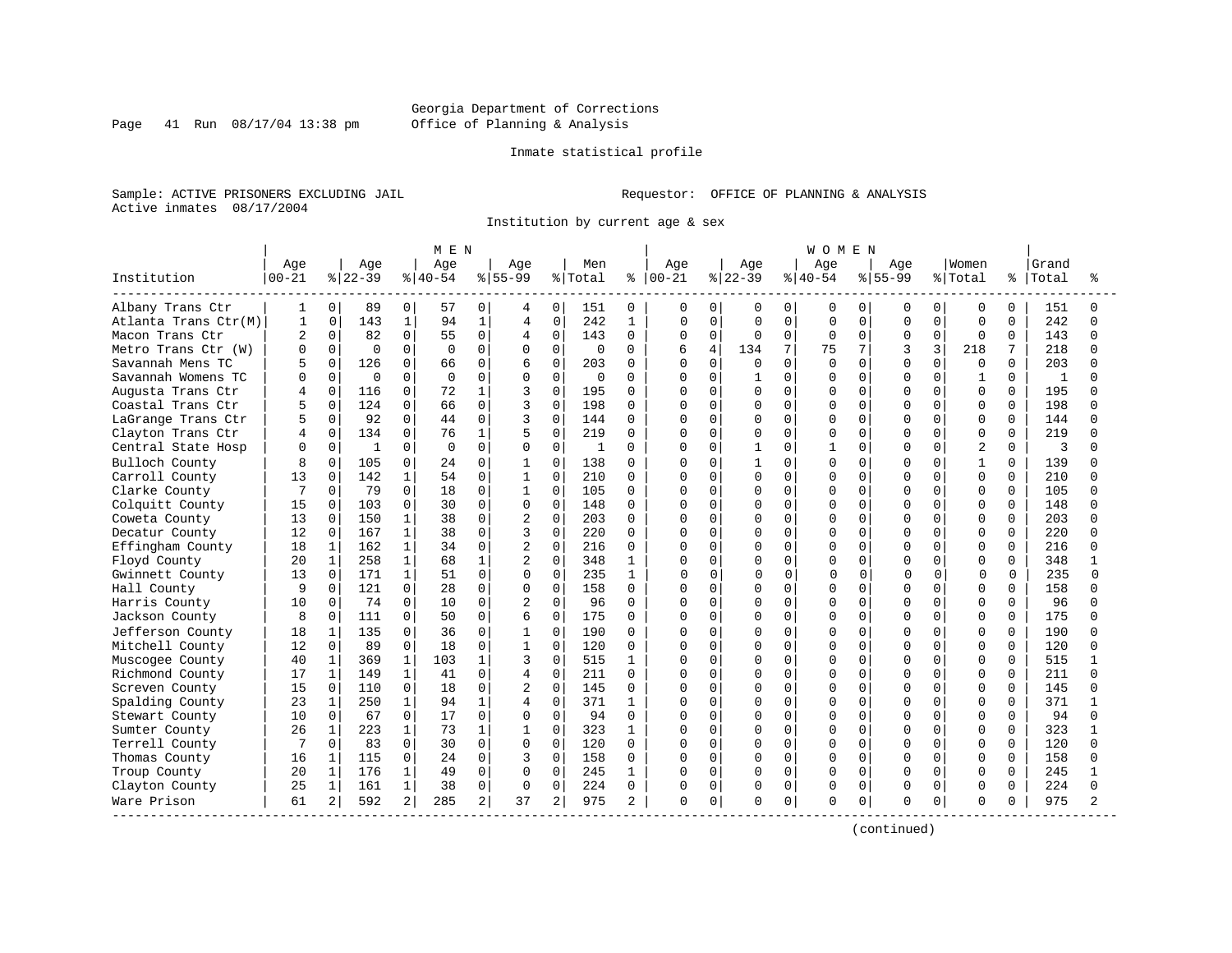Page 42 Run 08/17/04 13:38 pm

#### Inmate statistical profile

Sample: ACTIVE PRISONERS EXCLUDING JAIL **Requestor:** OFFICE OF PLANNING & ANALYSIS Active inmates 08/17/2004

Institution by current age & sex (CONTINUED)

|                      |           |                |           |                | M E N        |                |           |                |         |                |          |             |          |             | <b>WOMEN</b> |          |             |              |                |          |       |   |
|----------------------|-----------|----------------|-----------|----------------|--------------|----------------|-----------|----------------|---------|----------------|----------|-------------|----------|-------------|--------------|----------|-------------|--------------|----------------|----------|-------|---|
|                      | Age       |                | Age       |                | Age          |                | Age       |                | Men     |                | Age      |             | Age      |             | Age          |          | Age         |              | Women          |          | Grand |   |
| Institution          | $00 - 21$ |                | $8 22-39$ |                | $8 40-54$    |                | $8 55-99$ |                | % Total | ႜ              | $ 00-21$ |             | $ 22-39$ |             | $8 40-54$    |          | $8155 - 99$ |              | % Total        | ႜ        | Total |   |
| Lowndes Prison       | 29        |                | 189       | 1              | 78           | 1              | 4         | 0              | 300     | 1              | 0        | $\Omega$    | 0        | 0           | 0            | 0        | 0           | 0            | 0              | $\Omega$ | 300   |   |
| Dodge Prison         | 59        | 2              | 665       | 2              | 405          | 3              | 69        | 3              | 1198    | 3              | U        | $\Omega$    | O        | $\Omega$    | $\Omega$     | $\Omega$ | O           | 0            | $\Omega$       | $\Omega$ | 1198  |   |
| Phillips Prison      | 20        | 1              | 421       | $\overline{2}$ | 293          | 2              | 62        | 3              | 796     | $\overline{a}$ | Ω        | $\Omega$    | O        | $\Omega$    | U            | $\Omega$ | O           | $\Omega$     | $\Omega$       | $\Omega$ | 796   |   |
| Walker Prison        | 26        |                | 361       | $\mathbf{1}$   | 202          | 2              | 29        | $\mathbf{1}$   | 618     | 1              | Ω        | $\Omega$    | O        | $\Omega$    | U            | $\Omega$ | O           | $\Omega$     | 0              | $\Omega$ | 618   |   |
| Wayne Prison         | 13        | $\Omega$       | 100       | 0              | 81           | $\mathbf{1}$   | 6         | $\Omega$       | 200     | $\Omega$       |          | $\Omega$    | $\Omega$ | $\mathbf 0$ | O            | $\Omega$ | O           | 0            | $\Omega$       | $\Omega$ | 200   |   |
| Arrendale Prison     | 352       | 11             | 600       | 2              | 235          | 2              | 19        | $\mathbf{1}$   | 1206    | 3              | U        | $\Omega$    | O        | $\Omega$    | O            | $\Omega$ | U           | U            | $\Omega$       | $\Omega$ | 1206  |   |
| Montgomery Prison    | 35        | $\mathbf{1}$   | 254       | $\mathbf{1}$   | 89           |                | 9         | $\Omega$       | 387     | $\mathbf{1}$   | Λ        | $\Omega$    | O        | $\Omega$    | U            | $\Omega$ | U           | U            | $\Omega$       | $\Omega$ | 387   |   |
| Lee Prison           | 42        |                | 416       | $\overline{a}$ | 255          | $\overline{2}$ | 20        | 1              | 733     | $\overline{c}$ | Ω        | 0           | 0        | $\mathbf 0$ | O            | $\Omega$ | O           | U            | $\Omega$       | $\Omega$ | 733   |   |
| Georgia State Prison | 29        |                | 763       | 3              | 338          | 3              | 51        | 2              | 1181    | 3              | U        | $\mathbf 0$ | ი        | $\Omega$    | O            | $\Omega$ | U           | U            | $\Omega$       | $\Omega$ | 1181  |   |
| Mens Prison          |           | $\Omega$       | 136       | 1              | 239          | 2              | 303       | 14             | 685     | 1              | Λ        | $\Omega$    | 0        | $\Omega$    | U            | $\Omega$ | U           | U            | $\Omega$       | $\Omega$ | 685   |   |
| Jackson Prison-Diag  | 151       | 5              | 923       | 3              | 478          | 4              | 48        | $\overline{a}$ | 1600    | 4              | Ω        | $\Omega$    |          | $\Omega$    | 1            | $\Omega$ | O           | 0            | $\overline{2}$ | $\Omega$ | 1602  |   |
| Jackson Prison-Perm  | $\Omega$  | $\Omega$       | 128       | $\cap$         | 97           | $\mathbf{1}$   | 9         | $\cap$         | 234     | $\mathbf{1}$   | N        | $\cap$      | 0        | $\Omega$    | O            | $\Omega$ | U           | 0            | $\Omega$       | $\Omega$ | 234   |   |
| Coastal Prison       | 135       | $\overline{4}$ | 895       | 3              | 421          | 3              | 37        | 2              | 1488    | 3              | Ω        | $\Omega$    |          | $\Omega$    | U            | $\Omega$ | $\Omega$    | $\Omega$     | $\mathbf{1}$   | $\Omega$ | 1489  |   |
| Scott Prison         | 54        | $\overline{2}$ | 736       | 3              | 410          | 3              | 62        | 3              | 1262    | 3              |          | $\mathbf 0$ | $\Omega$ | $\mathbf 0$ | U            | 0        | U           | $\Omega$     | $\Omega$       | $\Omega$ | 1262  |   |
| Rivers Prison        | 49        | 2              | 638       | $\overline{a}$ | 371          | 3              | 53        | $\overline{2}$ | 1111    | $\overline{a}$ | በ        | $\Omega$    | O        | $\Omega$    | U            | $\Omega$ | U           | <sup>0</sup> | $\Omega$       | $\Omega$ | 1111  |   |
| Rutledge Prison      | 9         | $\Omega$       | 277       | $\mathbf{1}$   | 246          | 2              | 53        | $\overline{a}$ | 585     | $\mathbf{1}$   | Λ        | $\Omega$    | U        | $\Omega$    |              | $\Omega$ | O           | U            | $\Omega$       | $\Omega$ | 585   |   |
| Central Prison       | 15        | $\Omega$       | 379       | 1              | 350          | 3              | 67        | 3              | 811     | $\mathbf{2}$   | Ω        | $\Omega$    | U        | $\Omega$    | O            | O        | O           | U            | $\Omega$       | $\Omega$ | 811   |   |
| Augusta Med Prison   | 39        |                | 520       | 2              | 352          | 3              | 110       | 5              | 1021    | 2              | Ω        | $\Omega$    | Ω        | $\Omega$    | O            | $\Omega$ | O           |              | $\Omega$       | U        | 1021  |   |
| Rogers Prison        | 138       | 4              | 834       | 3              | 299          | 2              | 18        | 1              | 1289    | 3              | U        | $\Omega$    | O        | 0           | $\Omega$     | $\Omega$ | $\cap$      |              | $\Omega$       |          | 1289  | ς |
| Burruss Prison       | 50        | $\mathfrak{D}$ | 181       | $\mathbf{1}$   | 59           | 0              | 9         | $\Omega$       | 299     | 1              | Λ        | $\Omega$    | 0        | $\Omega$    | O            | $\Omega$ | U           | U            | $\Omega$       | $\Omega$ | 299   |   |
| Bostick Prison       | 16        |                | 242       | $\mathbf{1}$   | 285          | 2              | 162       | 7              | 705     | $\overline{c}$ | Ω        | $\Omega$    | O        | $\Omega$    | U            | $\Omega$ | $\Omega$    | U            | $\Omega$       | $\Omega$ | 705   |   |
| Valdosta Prison      | 29        |                | 449       | 2              | 247          | 2              | 40        | $\overline{a}$ | 765     | $\overline{c}$ | Ω        | $\Omega$    | 0        | $\Omega$    | O            | 0        | $\Omega$    | $\Omega$     | $\Omega$       | $\Omega$ | 765   |   |
| Hays Prison          | 43        | $\mathbf{1}$   | 452       | $\overline{a}$ | 260          | 2              | 56        | 3              | 811     | $\overline{c}$ |          | $\mathbf 0$ | O        | $\mathbf 0$ | O            | 0        | $\Omega$    | 0            | $\Omega$       | $\Omega$ | 811   |   |
| Hancock Prison       | 46        | $\mathbf{1}$   | 704       | $\overline{3}$ | 371          | 3              | 65        | 3              | 1186    | 3              |          | 0           | O        | $\Omega$    | O            | $\Omega$ | U           | $\Omega$     | 0              | $\Omega$ | 1186  |   |
| Telfair Prison       | 62        | 2              | 706       | 3              | 307          | 2              | 38        | 2              | 1113    | 2              | በ        | $\Omega$    | O        | $\Omega$    | O            | $\Omega$ | U           | <sup>0</sup> | 0              | $\Omega$ | 1113  |   |
| Autry Prison         | 91        | 3              | 824       | 3              | 380          | 3              | 71        | 3              | 1366    | 3              | O        | $\Omega$    | O        | $\Omega$    | O            | $\Omega$ | U           | U            | $\Omega$       | $\Omega$ | 1366  |   |
| Johnson Prison       | 37        |                | 507       | 2              | 393          | 3              | 74        | 3              | 1011    | 2              | Ω        | $\Omega$    | O        | $\Omega$    | O            | $\Omega$ | O           | <sup>0</sup> | $\Omega$       | $\Omega$ | 1011  |   |
| Wilcox Prison        | 73        | $\overline{2}$ | 783       | 3              | 487          | 4              | 97        | 4              | 1440    | 3              | U        | $\mathbf 0$ |          | $\mathbf 0$ | O            | $\Omega$ | U           | U            | $\Omega$       | $\Omega$ | 1440  |   |
| Calhoun Prison       | 81        |                | 788       | 3              | 333          | 3              | 60        | ζ              | 1262    | 3              | U        | $\Omega$    | O        | $\Omega$    | O            | $\cap$   | U           | ∩            | $\Omega$       | $\Omega$ | 1262  |   |
| Dooly Prison         | 64        | 2              | 695       | 3              | 413          | 3              | 73        | 3              | 1245    | 3              | U        | $\Omega$    | ი        | $\Omega$    | U            | $\Omega$ | U           | U            | <sup>0</sup>   | $\Omega$ | 1245  |   |
| Macon Prison         | 30        | 1              | 861       | 3              | 380          | 3              | 78        | 4              | 1349    | 3              | Ω        | $\Omega$    | ი        | $\Omega$    | U            | $\Omega$ | O           | U            | 0              | $\Omega$ | 1349  |   |
| Smith Prison         | 67        | 2              | 789       | 3              | 304          | 2              | 48        | 2              | 1208    | 3              | Ω        | $\Omega$    | Ω        | $\Omega$    | O            | $\Omega$ | 0           | <sup>0</sup> | 0              | $\Omega$ | 1208  |   |
| Homerville Prison    |           | $\Omega$       | 102       | $\Omega$       | 92           | $\mathbf{1}$   | 3         | $\Omega$       | 199     | $\Omega$       | 0        | $\Omega$    |          | $\Omega$    | U            | $\Omega$ | U           | 0            | $\Omega$       | $\Omega$ | 199   |   |
| Washingtn Women Pris | $\Omega$  | $\Omega$       | $\Omega$  | $\Omega$       | $\mathbf{1}$ | $\Omega$       | 0         | 0              | 1       | 0              | 78       | 47          | 615      | 32          | 335          | 33       | 33          | 38           | 1061           | 33       | 1062  |   |
| Baldwin Prison       | 55        | 2              | 445       | 2              | 208          | 2              | 22        | 1              | 730     | 2              | 0        | $\Omega$    | U        | 0           | $\Omega$     | $\Omega$ | $\Omega$    | 0            | $\Omega$       | 0        | 730   |   |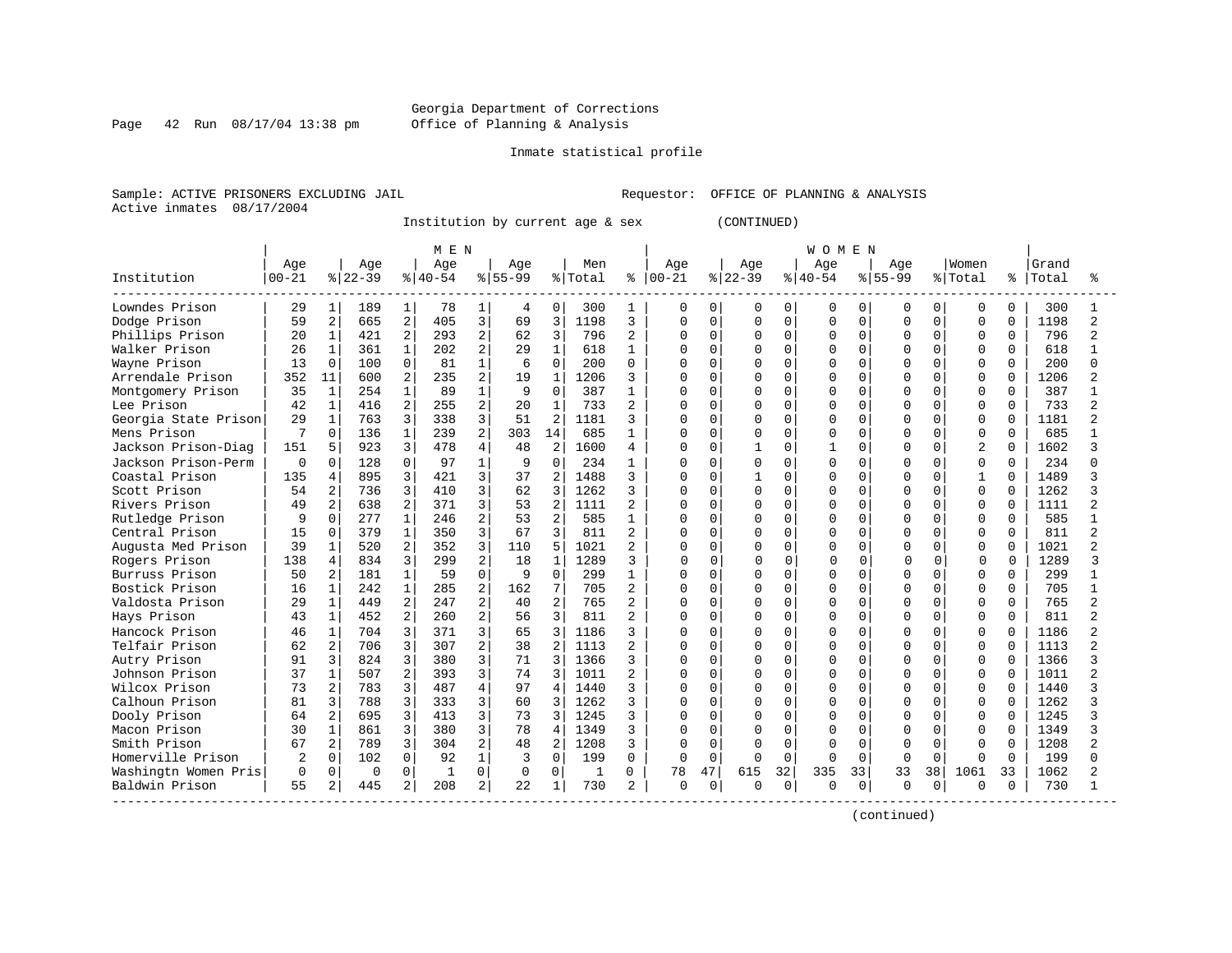Page 43 Run 08/17/04 13:38 pm

#### Inmate statistical profile

Sample: ACTIVE PRISONERS EXCLUDING JAIL **Requestor:** OFFICE OF PLANNING & ANALYSIS Active inmates 08/17/2004

Institution by current age & sex (CONTINUED)

|                      |                   |              |                  |          | M E N                        |       |                 |                |                    |              |                   |              |                  |             | WOMEN           |          |                  |              |                  |              |                |       |
|----------------------|-------------------|--------------|------------------|----------|------------------------------|-------|-----------------|----------------|--------------------|--------------|-------------------|--------------|------------------|-------------|-----------------|----------|------------------|--------------|------------------|--------------|----------------|-------|
| Institution          | Age<br>$ 00 - 21$ |              | Age<br>$ 22-39 $ |          | Age<br>$ 40-54 $             |       | Age<br>$ 55-99$ |                | Men<br>% Total     | နွ           | Age<br>$ 00 - 21$ |              | Age<br>$ 22-39 $ |             | Age<br>$ 40-54$ |          | Age<br>$8 55-99$ |              | Women<br>% Total | ⊱            | Grand<br>Total |       |
| Metro Womens Prison  |                   |              | 2                |          |                              |       |                 | 0              | 2                  | 0            | 30                | 18           | 476              | 25          | 290             | 28       | 24               | 27           | 820              | 26           | 822            |       |
| Pulaski Womens Pris  | 0                 | $\Omega$     |                  | 0        | <sup>0</sup>                 | 0     | $\Omega$        | 0              |                    | 0            | 51                | 31           | 669              | 35          | 316             | 31       | 28               | 32           | 1064             | 34           | 1065           |       |
| Pelham PreTrans Unit | 5                 | $\Omega$     | 105              | 0        | 75                           |       | 8               | $\mathbf 0$    | 193                | 0            | O                 | $\Omega$     | O                | $\mathbf 0$ | $\Omega$        | $\Omega$ | U                | $\Omega$     | 0                | $\Omega$     | 193            |       |
| Milan Prison         | 28                |              | 152              |          | 70                           |       |                 | O              | 253                |              | O                 | O            | O                | $\Omega$    |                 | U        |                  | U            | $\Omega$         | $\cap$       | 253            |       |
| D Ray James Prison   | 136               |              | 923              | 3        | 428                          | ζ     | 53              | $\overline{2}$ | 1540               | २            | O                 | <sup>0</sup> | U                | $\Omega$    |                 | O        | O                | $\Omega$     | 0                | $\Omega$     | 1540           |       |
| Coffee Corr Facility | 104               |              | 958              | 4        | 409                          | 3     | 51              | $\mathfrak{D}$ | 1522               |              | O                 | $\Omega$     | U                | $\Omega$    |                 | U        |                  | $\cap$       | $\Omega$         |              | 1522           |       |
| Wheeler Corr Facilty | 99                |              | 917              | 3        | 438                          | ζ     | 59              | 3              | 1513               |              | U                 | <sup>0</sup> |                  | $\Omega$    |                 |          |                  |              |                  |              | 1514           |       |
| Ware Annex           | 27                |              | 123              | 0        | 56                           |       |                 | O              | 208                | <sup>0</sup> |                   | O            |                  | $\Omega$    |                 | U        |                  | U            | O                |              | 208            |       |
| Phillips Annex       | 20                |              | 119              | $\Omega$ | 50                           | U     | 4               | $\Omega$       | 193                | n            | U                 |              |                  | $\Omega$    |                 | O        |                  | $\cap$       | $\Omega$         | 0            | 193            |       |
| Hays Annex           | 47                | 2            | 298              |          | 70                           |       |                 | $\Omega$       | 420                |              | 0                 | $\Omega$     |                  | $\Omega$    |                 | $\Omega$ |                  | $\Omega$     | 0                | 0            | 420            |       |
| Hancock Annex        | 16                |              | 126              | $\Omega$ | 52                           | 0     | $\Omega$        | 0              | 194                | n            | U                 | $\Omega$     | O                | $\Omega$    | U               | $\cap$   |                  | <sup>n</sup> | $\Omega$         | <sup>n</sup> | 194            |       |
| Dodge IBC            | 11                |              | 46               | 0        | $\Omega$                     |       |                 | 0              | 57                 | ∩            |                   |              |                  | $\Omega$    |                 | U        |                  |              | <sup>0</sup>     |              | 57             |       |
| West GA IBC          | 34                |              | 87               | 0        |                              |       | $\Omega$        | $\Omega$       | 121                | <sup>0</sup> | $\Omega$          |              |                  | $\Omega$    |                 | $\cap$   |                  | <sup>0</sup> | <sup>0</sup>     | <sup>n</sup> | 121            |       |
| Montgomery IBC       | 16                |              | 52               | 0        | O                            | U     | $\Omega$        | $\mathbf 0$    | 68                 | $\Omega$     | $\Omega$          | $\Omega$     | U                | $\Omega$    |                 | $\Omega$ |                  | $\Omega$     | 0                | $\Omega$     | 68             |       |
| Burruss IBC          | 38                | $\mathbf{1}$ | 100              | $\Omega$ | $\Omega$                     |       | $\Omega$        | $\mathbf 0$    | 138                | <sup>0</sup> | $\Omega$          | $\Omega$     | O                | $\Omega$    |                 | $\Omega$ |                  | $\Omega$     | $\Omega$         | 0            | 138            |       |
| Hays IBC             | 39                | 1            | 123              | 0        | O                            | 0     | 0               | $\mathbf 0$    | 162                | <sup>0</sup> | 0                 | 0            |                  | $\mathbf 0$ | 0               | 0        |                  | $\Omega$     | 0                | 0            | 162            |       |
| Baldwin IBC          | 54                | 2            | 195              |          | U                            | O     | 0               | $\Omega$       | 249                |              | $\Omega$          | $\Omega$     | 0                | $\Omega$    | U               | $\Omega$ |                  |              | <sup>0</sup>     |              | 249            |       |
| Total reported       |                   |              |                  |          | 6170 100 54318 100 26412 100 |       |                 |                | 4436 100 91336 100 |              | 330 100           |              | 3800 100         |             | 2036 100        |          | 176 100          |              | 6342 100         |              | 97678 100      |       |
| Percent reported     | 100.0             |              |                  | 100.0    |                              | 100.0 |                 | 100.0          |                    | 100.0        |                   | 100.0        |                  | 100.0       |                 | 100.0    |                  | 100.0        |                  | 100.0        |                | 100.0 |
| Not Reported         | O                 |              | $\Omega$         |          | $\Omega$                     |       |                 |                | $\Omega$           |              | $\Omega$          |              | <sup>0</sup>     |             | $\Omega$        |          | $\cap$           |              | $\Omega$         |              | $\Omega$       |       |
| Total                | 3085              |              | 27159            |          | 13206                        |       | 2218            |                | 45668              |              | 165               |              | 1900             |             | 1018            |          | 88               |              | 3171             |              | 48839          |       |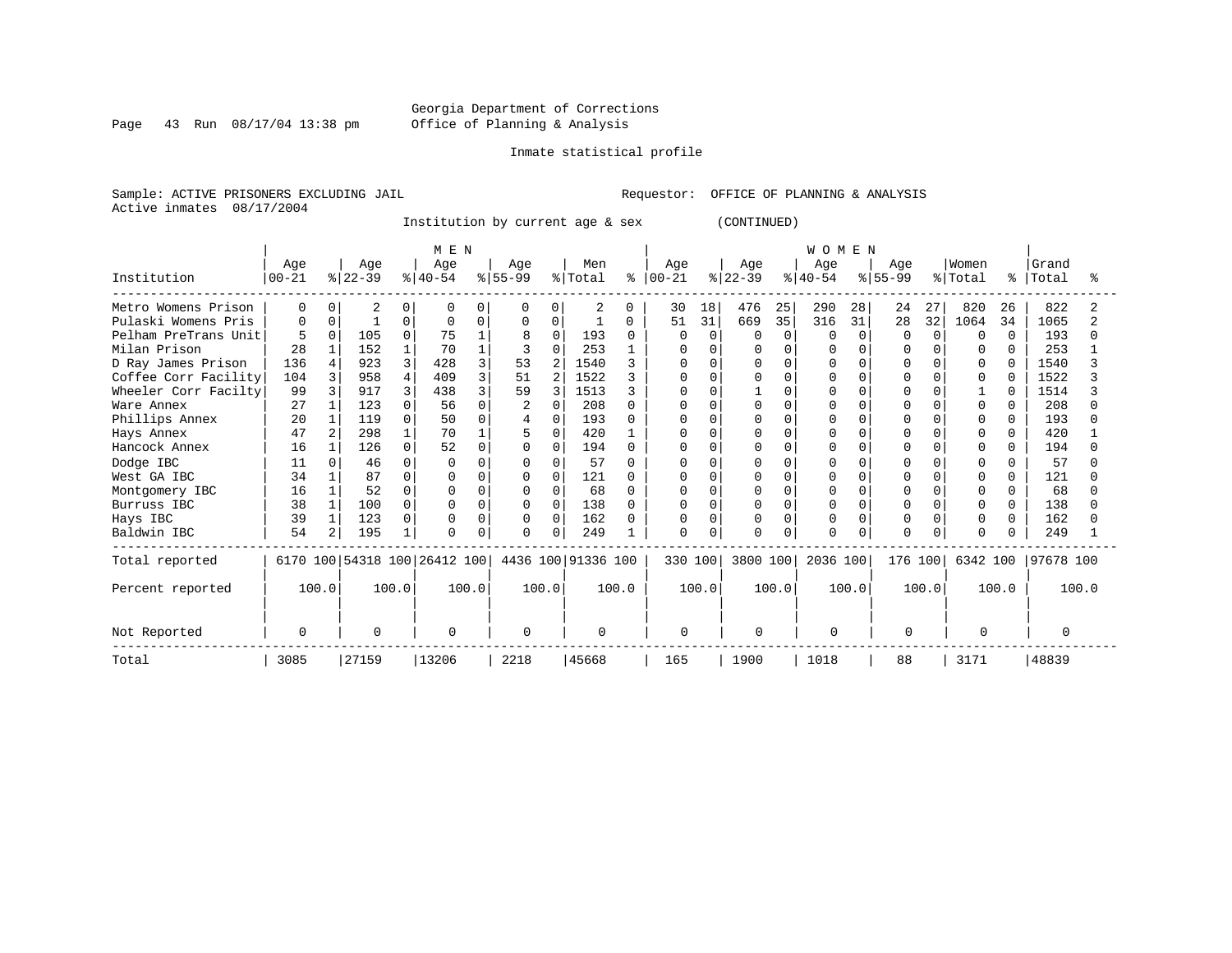Page 44 Run 08/17/04 13:38 pm Office of Planning & Analysis

Inmate statistical profile

Sample: ACTIVE PRISONERS EXCLUDING JAIL Requestor: OFFICE OF PLANNING & ANALYSIS Active inmates 08/17/2004

Misdemeanors And Felonies by current age & sex

| Crime Type            | Age<br>$ 00-21 $ | Age<br>$8122 - 39$ | M E N<br>Age<br>$ 40-54 $                                              | Aqe<br>$8155 - 99$               | Men<br>% Total     | Aqe<br>$8   00 - 21$                      | Age<br>$8 22-39$                     | <b>WOMEN</b><br>Age<br>$8140 - 54$     | Aqe<br>$8155 - 99$      | Women<br>% Total                 | Grand<br>%   Total |
|-----------------------|------------------|--------------------|------------------------------------------------------------------------|----------------------------------|--------------------|-------------------------------------------|--------------------------------------|----------------------------------------|-------------------------|----------------------------------|--------------------|
| MISDEMEANOR<br>FELONY | $\Omega$         | 2<br>$\Omega$      | $\overline{2}$<br>0<br>3084 100 27157 100 13204 100 2218 100 45663 100 | $\overline{0}$<br>0 <sup>1</sup> | 5<br>$\mathbf{0}$  | $\mathbf{0}$<br>0 <sup>1</sup><br>165 100 | $\Omega$<br>$\mathbf{0}$<br>1900 100 | $\Omega$<br>$\overline{0}$<br>1018 100 | 0<br>$\Omega$<br>88 100 | $\Omega$<br>$\Omega$<br>3171 100 | $5 -$<br>48834 100 |
| Total reported        |                  |                    | 3085 100 27159 100 13206 100                                           |                                  | 2218 100 45668 100 | 165 100                                   | 1900 100                             | 1018 100                               | 88 100                  | 3171 100                         | 48839 100          |
| Percent reported      | 100.0            | 100.0              | 100.0                                                                  | 100.0                            | 100.0              | 100.0                                     | 100.0                                | 100.0                                  | 100.0                   | 100.0                            | 100.0              |
| NOT REPORTED          | $\mathbf 0$      | $\mathbf 0$        | 0                                                                      | 0                                | $\mathbf{0}$       | $\mathbf 0$                               | $\Omega$                             | $\mathbf 0$                            | 0                       | 0                                | $\Omega$           |
| Total                 | 3085             | 27159              | 13206                                                                  | 2218                             | 45668              | 165                                       | 1900                                 | 1018                                   | 88                      | 3171                             | 48839              |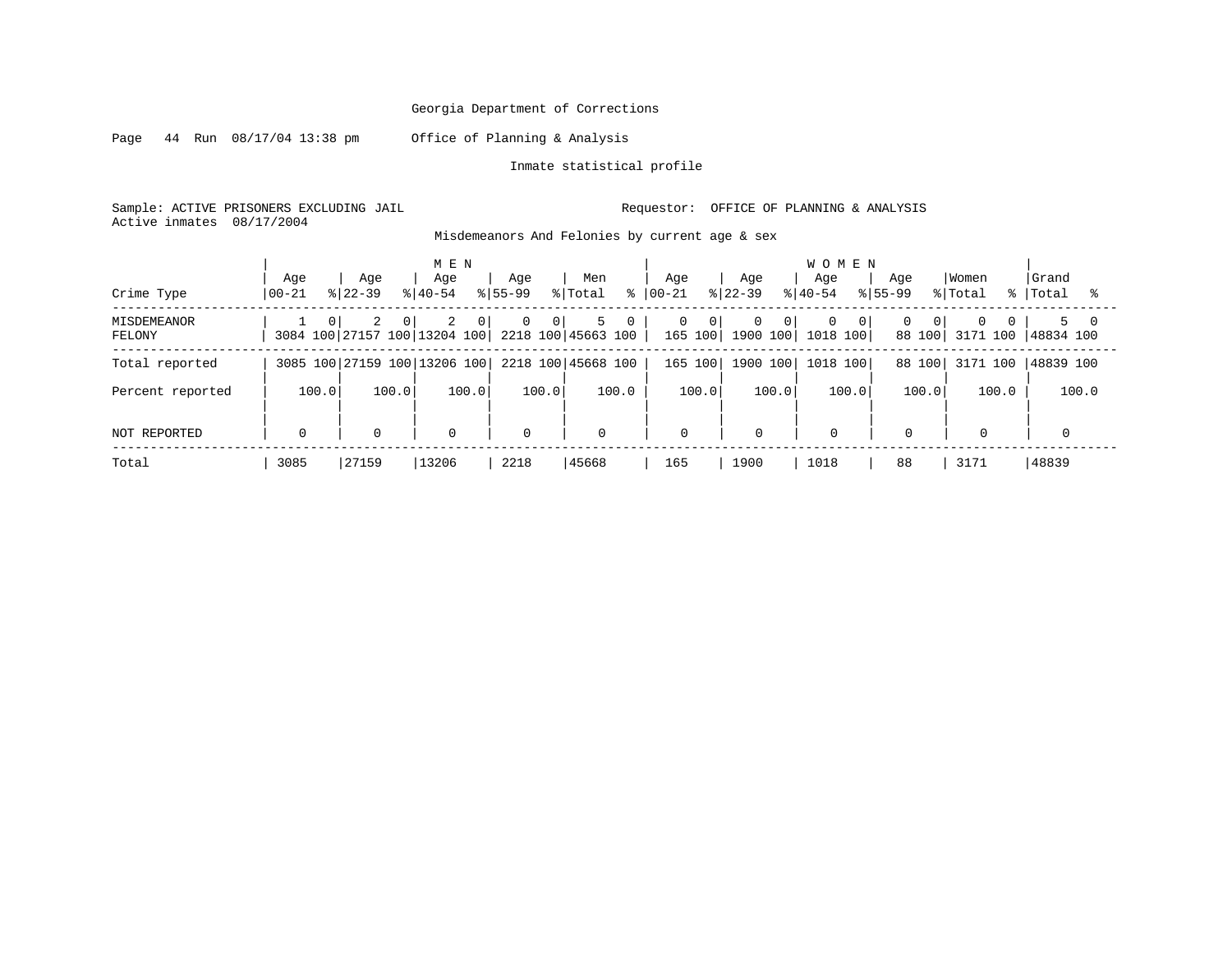Page 45 Run 08/17/04 13:38 pm Office of Planning & Analysis

### Inmate statistical profile

Sample: ACTIVE PRISONERS EXCLUDING JAIL Requestor: OFFICE OF PLANNING & ANALYSIS Active inmates 08/17/2004

Crimes By Group by current age & sex

|                      |              |              |           |                | M E N                        |              |                |              |                    |                |              |                |              |              | WOMEN        |              |              |              |          |                |           |          |  |
|----------------------|--------------|--------------|-----------|----------------|------------------------------|--------------|----------------|--------------|--------------------|----------------|--------------|----------------|--------------|--------------|--------------|--------------|--------------|--------------|----------|----------------|-----------|----------|--|
|                      | Age          |              | Age       |                | Age                          |              | Aqe            |              | Men                |                | Age          |                | Age          |              | Age          |              | Aqe          |              | Women    |                | Grand     |          |  |
| Crimes By Group      | $00 - 21$    |              | $8 22-39$ |                | $8 40-54$                    |              | $8155 - 99$    |              | % Total            | ి              | $00 - 21$    |                | $8 22-39$    |              | $8 40-54$    |              | $8155 - 99$  |              | % Total  | ి              | Total     |          |  |
| HOMICIDE             | 152          | 5            | 3160      | 12             | 2024                         | 15           | 606            | 27           | 5942               | 13             | 14           | 8              | 249          | 13           | 163          | 16           | 40           | 46           | 466      | 15             | 6408      | 13       |  |
| ABORTION             | $\Omega$     | $\Omega$     | $\Omega$  | $\Omega$       | $\mathbf 0$                  | $\mathbf 0$  | $\mathbf 0$    | $\Omega$     | 0                  | 0              | $\Omega$     | $\mathbf 0$    | $\Omega$     | $\mathbf 0$  | 0            | $\mathbf 0$  | $\mathbf 0$  | $\Omega$     | 0        | $\Omega$       | 0         | $\Omega$ |  |
| BODILY INJRY&REL OFF | 504          | 16           | 4739      | 17             | 1922                         | 15           | 291            | 13           | 7456               | 16             | 33           | 20             | 234          | 12           | 131          | 13           | 17           | 20           | 415      | 13             | 7871      | 16       |  |
| ARSON & REL OFF      | 11           | $\Omega$     | 63        | $\Omega$       | 40                           | $\Omega$     | 6              | $\Omega$     | 120                | $\Omega$       | 1            | 1              | 9            | $\Omega$     | 5            | $\Omega$     | $\Omega$     | $\Omega$     | 15       | $\Omega$       | 135       | n        |  |
| DAMAGE OF PROPERTY   | 18           | $\mathbf{1}$ | 64        | $\Omega$       | 33                           | 0            | 1              | O            | 116                | 0              | $\Omega$     | $\Omega$       |              | $\Omega$     | 2            | $\Omega$     | O            | $\sqrt{ }$   | 7        | $\Omega$       | 123       |          |  |
| BURGLARY & REL OFF   | 452          | 15           | 2997      | 11             | 1520                         | 12           | 79             | 4            | 5048               | 11             | 13           | 8              | 125          | 7            | 61           | 6            | $\mathbf{1}$ | $\mathbf{1}$ | 200      | 6              | 5248      | 11       |  |
| FORGERY & REL OFF    | 38           | $\mathbf{1}$ | 660       | $\overline{c}$ | 449                          | 3            | 33             |              | 1180               | 3              | 12           | 7              | 337          | 18           | 153          | 15           | 5            | 6            | 507      | 16             | 1687      | 3        |  |
| <b>THEFT</b>         | 220          | 7            | 1527      | 6              | 836                          | 6            | 92             | 4            | 2675               | 6              | 12           | 7              | 171          | 9            | 144          | 14           | 9            | 10           | 336      | 11             | 3011      |          |  |
| <b>ROBBERY</b>       | 927          | 30           | 4725      | 17             | 1290                         | 10           | 111            | 5            | 7053               | 15             | 43           | 26             | 176          | 9            | 46           | 5            | 2            | 2            | 267      | 8              | 7320      | 15       |  |
| SEXUAL OFFENSES      | 292          | 9            | 3049      | 11             | 2551                         | 19           | 721            | 33           | 6613               | 14             | 3            | $\overline{2}$ | 48           | 3            | 33           | 3            | 3            | 3            | 87       | 3              | 6700      | 14       |  |
| OBSCENITY CRIMES     | <sup>0</sup> | O            | $\Omega$  | $\Omega$       | C                            | $\Omega$     | 1              | $\Omega$     | -1                 | $\Omega$       | O            | $\Omega$       | C            | $\Omega$     | $\Omega$     | $\Omega$     | O            | $\cap$       | $\Omega$ | U              | -1        |          |  |
| TREASON & REL OFF    | <sup>0</sup> | $\Omega$     | 1         | $\Omega$       | -1                           | $\Omega$     | $\Omega$       | 0            | $\overline{2}$     | 0              | U            | $\Omega$       |              | $\Omega$     | $\Omega$     | $\Omega$     | 0            | $\Omega$     | 1        | $\Omega$       | 3         |          |  |
| CRIMES INVOLVNG GOVT | 37           | 1            | 441       | $\overline{2}$ | 145                          | $\mathbf{1}$ | 11             | 0            | 634                | 1              |              | $\mathbf{1}$   | 30           | 2            | 23           | 2            | 0            | $\Omega$     | 54       | $\overline{2}$ | 688       |          |  |
| FALSIFICATIONS       | $\Omega$     | U            | 27        | $\Omega$       | 4                            | $\Omega$     | 3              | 0            | 34                 | $\Omega$       | O            | $\Omega$       | 9            | $\Omega$     | 3            | $\Omega$     | O            | O            | 12       | $\Omega$       | 46        |          |  |
| OBSTRUCT LAW ENFORCE |              | 0            | 78        | $\Omega$       | 27                           | $\Omega$     | 3              | U            | 115                | O              |              | $\Omega$       | 6            | $\Omega$     | 2            | O            |              | C            | 8        | 0              | 123       |          |  |
| DISORDERLY CONDUCT   |              | U            | 27        | ∩              |                              | O            | 2              | 0            | 45                 | O              |              | $\Omega$       |              | $\Omega$     |              | $\Omega$     | O            | U            | 3        | U              | 48        |          |  |
| GAMBLING & REL OFF   | O            | $\Omega$     | 3         | <sup>0</sup>   | 4                            | $\Omega$     | $\Omega$       | O            | 7                  | 0              |              | $\Omega$       | $\Omega$     | $\Omega$     | $\Omega$     | $\Omega$     | O            | $\Omega$     | $\Omega$ | $\Omega$       | 7         |          |  |
| CRUELTY TO CHILDREN  | 2            | $\Omega$     | 180       |                | 68                           | $\mathbf{1}$ | 9              | 0            | 259                | 1              |              | $\overline{2}$ | 69           | 4            | 6            | 1            | Ω            | $\Omega$     | 78       | $\overline{2}$ | 337       |          |  |
| CRIMES WITH GUNS     | 41           | $\mathbf{1}$ | 634       | 2              | 269                          | 2            | 38             | 2            | 982                | $\overline{2}$ |              | $\Omega$       | 22           | $\mathbf{1}$ | 9            | 1            | O            | $\Omega$     | 31       | $\mathbf{1}$   | 1013      |          |  |
| INVASION PRIVACY     |              | U            | 14        | $\Omega$       | 8                            | 0            | 1              | 0            | 28                 | $\Omega$       |              | $\Omega$       | O            | $\Omega$     | ſ            | $\Omega$     | O            | O            | 0        | $\Omega$       | 28        |          |  |
| RACKETEERING         |              | U            | 35        | ∩              | 20                           | $\Omega$     | $\overline{4}$ | U            | 60                 | 0              | U            | $\Omega$       | q            | $\Omega$     | 9            |              |              | $\mathbf{1}$ | 19       | 1              | 79        |          |  |
| DRUG ABUSE OFFENSES  | 314          | 10           | 3614      | 13             | 1550                         | 12           | 130            | 6            | 5608               | 12             | 22           | 13             | 311          | 16           | 185          | 18           | 7            | 8            | 525      | 17             | 6133      | 1 ว      |  |
| DRUG TRAFFICKING     | 36           | 1            | 909       | 3              | 257                          | 2            | 44             | 2            | 1246               | 3              | 7            | 4              | 70           | 4            | 25           | 2            | 2            | 2            | 104      | 3              | 1350      |          |  |
| AUTO CRIMES          | 3            | $\Omega$     | 123       | $\cap$         | 147                          | $\mathbf{1}$ | 23             | $\mathbf{1}$ | 296                | 1              | U            | $\Omega$       | 5            | $\Omega$     | 11           | $\mathbf{1}$ | O            | $\cap$       | 16       | 1              | 312       |          |  |
| REVENUE & CONTRABAND | <sup>0</sup> | $\Omega$     | ∩         | $\Omega$       | n                            | $\Omega$     | $\Omega$       | $\Omega$     | $\Omega$           | 0              | U            | $\Omega$       | U            | $\Omega$     | O            | $\Omega$     | O            | O            | $\Omega$ | <sup>0</sup>   | $\Omega$  |          |  |
| CRIMES OF OTH STATES | <sup>0</sup> | $\Omega$     | $\Omega$  |                | n                            | $\Omega$     | $\Omega$       | $\Omega$     | $\Omega$           | N              |              | $\Omega$       | <sup>0</sup> | $\Omega$     | $\Omega$     | $\Omega$     | 0            | N            | $\Omega$ | $\Omega$       | $\Omega$  |          |  |
| MISC. FELONIES       | 14           | $\Omega$     | 64        | $\Omega$       | 20                           | 0            |                | O            | 105                | U              |              | $\mathbf{1}$   | 10           | $\mathbf 1$  | 5            | $\Omega$     | O            | O            | 16       | 1              | 121       |          |  |
| MISDEMEANORS         | 1            | 0            | 2         | $\Omega$       | 2                            | 0            | 0              | 0            | 5                  | 0              | <sup>0</sup> | $\Omega$       | $\Omega$     | 0            | $\Omega$     | 0            | O            | $\Omega$     | 0        | O              | 5         |          |  |
| Total reported       |              |              |           |                | 3082 100 27136 100 13196 100 |              |                |              | 2216 100 45630 100 |                | 165 100      |                | 1898 100     |              | 1017 100     |              |              | 87 100       | 3167 100 |                | 48797 100 |          |  |
| Percent reported     |              | 99.9         |           | 99.9           |                              | 99.9         |                | 99.9         |                    | 99.9           |              | 100.0          |              | 99.9         |              | 99.9         |              | 98.9         |          | 99.9           |           | 99.9     |  |
| <b>NOT REPORTED</b>  | 3            |              | 23        |                | 10                           |              | 2              |              | 38                 |                | 0            |                | 2            |              | $\mathbf{1}$ |              | 1            |              | 4        |                | 42        |          |  |
| Total                | 3085         |              | 27159     |                | 13206                        |              | 2218           |              | 45668              |                | 165          |                | 1900         |              | 1018         |              | 88           |              | 3171     |                | 48839     |          |  |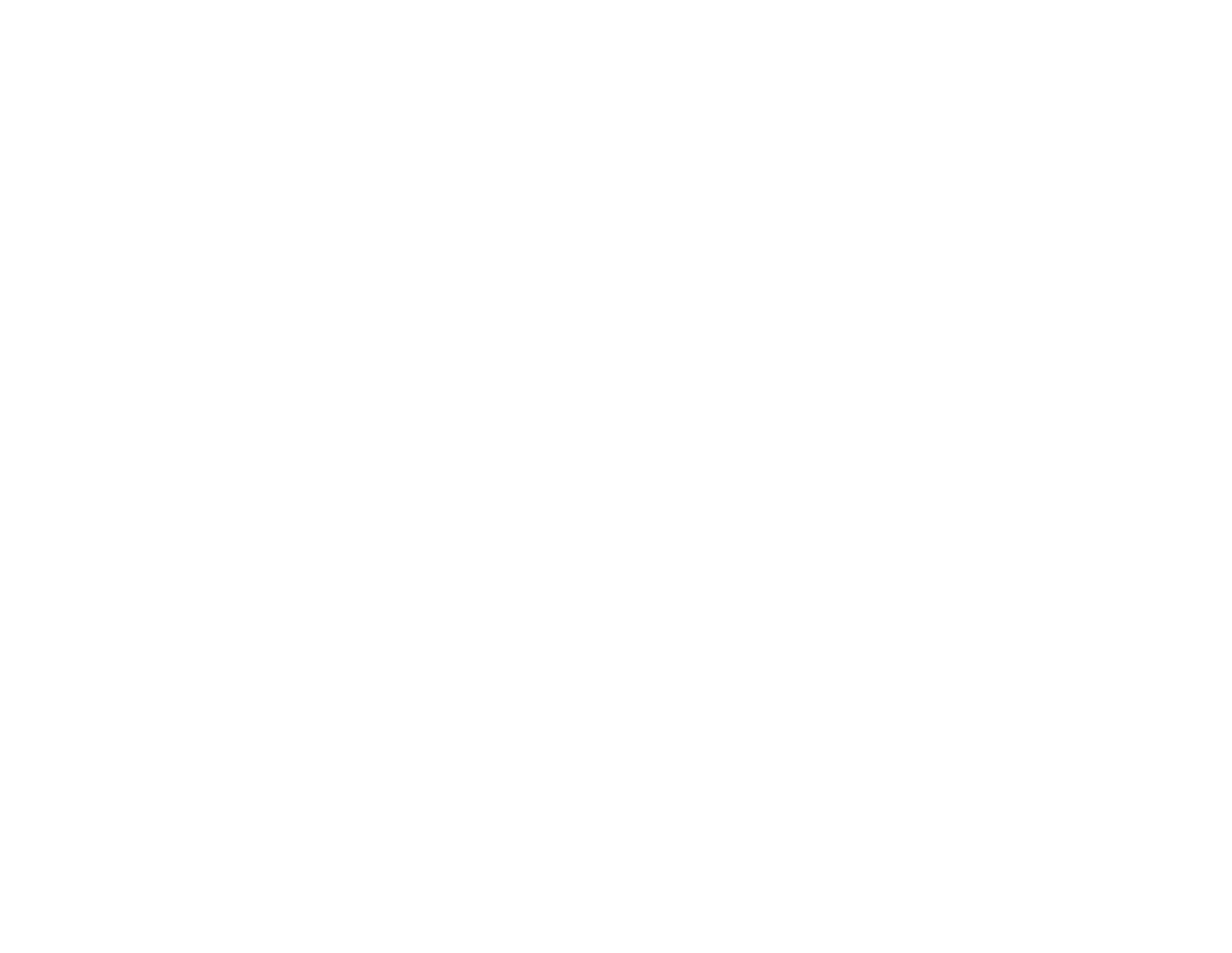Page 46 Run 08/17/04 13:38 pm Office of Planning & Analysis

#### Inmate statistical profile

Sample: ACTIVE PRISONERS EXCLUDING JAIL Requestor: OFFICE OF PLANNING & ANALYSIS Active inmates 08/17/2004

Most Serious Offense by current age & sex

|                                                                                                                                    |                |              |                |              | M E N        |          |                |              |         |          |               |                |              |              | W O M E N |              |                |              |                |              |           |     |
|------------------------------------------------------------------------------------------------------------------------------------|----------------|--------------|----------------|--------------|--------------|----------|----------------|--------------|---------|----------|---------------|----------------|--------------|--------------|-----------|--------------|----------------|--------------|----------------|--------------|-----------|-----|
|                                                                                                                                    | Age            |              | Aqe            |              | Age          |          | Aqe            |              | Men     |          | Aqe           |                | Age          |              | Aqe       |              | Aqe            |              | Women          |              | Grand     |     |
| Most Serious Offense 00-21                                                                                                         |                |              | $ 22-39 $      |              | $ 40-54$     |          | $ 55-99$       |              | % Total |          | $8   00 - 21$ |                | $ 22-39 $    |              | $ 40-54$  |              | $8155 - 99$    |              | % Total        |              | %   Total |     |
| NOTE: In the table below, misdemeanors come first, and are in lower-case letters. AFTER THAT COME FELONIES, IN UPPER-CASE LETTERS. |                |              |                |              |              |          |                |              |         |          |               |                |              |              |           |              |                |              |                |              |           |     |
| stalking                                                                                                                           | O              | 0            | 1              | 0            | O            | 0        | 0              | 0            |         | 0        | 0             | 0              | 0            | 0            | 0         | O            | O              | O            | 0              | 0            |           |     |
| reckless conduct                                                                                                                   |                | 0            | $\Omega$       | 0            | $\mathbf{1}$ | $\Omega$ | $\Omega$       | 0            |         | $\Omega$ | O             | 0              | O            | 0            | $\Omega$  | $\cap$       | $\cap$         | U            | $\Omega$       | <sup>0</sup> | -1        |     |
| dui                                                                                                                                |                | $\cap$       | $\Omega$       | $\Omega$     | -1           | 0        | $\Omega$       | $\Omega$     | 1       | $\Omega$ | U             | $\Omega$       | U            | $\Omega$     | U         | $\Omega$     | U              | U            | $\cap$         | 0            | -1        |     |
| family violence batt                                                                                                               |                | $\Omega$     |                | O            |              | $\Omega$ | 0              | U            |         | 0        | Ω             | $\Omega$       | Ω            | $\Omega$     | 0         | $\Omega$     | $\Omega$       | 0            | $\Omega$       | 0            |           |     |
| misc public order of                                                                                                               |                | $\Omega$     | $\Omega$       | U            |              | $\Omega$ | 0              | $\Omega$     |         | $\cap$   |               | $\mathbf 0$    | Ω            | $\cap$       | $\Omega$  | $\Omega$     |                | O            | $\Omega$       | $\Omega$     | -1        |     |
| MISC HOMICIDE OFFENS                                                                                                               | $\overline{2}$ | $\Omega$     | 12             | $\Omega$     | 3            | $\Omega$ | -1             | $\Omega$     | 18      | $\Omega$ | በ             | $\Omega$       |              | $\Omega$     | -1        | $\Omega$     | 1              | $\mathbf{1}$ | 3              | $\Omega$     | 21        |     |
| <b>MURDER</b>                                                                                                                      | 86             | 3            | 2198           | 8            | 1580         | 12       | 483            | 22           | 4347    | 10       | 9             | 5              | 124          | 7            | 92        | q            | 29             | 33           | 254            | 8            | 4601      | Q   |
| VOLUNTARY MANSLAUGHT                                                                                                               | 48             | 2            | 664            | 2            | 313          | 2        | 92             | 4            | 1117    | 2        | 3             | $\overline{2}$ | 93           | 5            | 56        | 6            | 8              | 9            | 160            | 5            | 1277      |     |
| INVOLUNTARY MANSLAUG                                                                                                               |                |              | 87             | $\Omega$     | 22           | $\Omega$ |                | $\Omega$     | 123     | 0        | 2             | $\mathbf{1}$   | 10           | $\mathbf{1}$ | 4         | O            | 1              | $\mathbf{1}$ | 17             |              | 140       |     |
| FETICIDE                                                                                                                           | $\cap$         | $\Omega$     | -1             | $\Omega$     | -1           | $\Omega$ | $\Omega$       | $\Omega$     | 2       | $\Omega$ | U             | $\Omega$       | $\Omega$     | $\Omega$     | $\cap$    | <sup>0</sup> | $\Omega$       | $\Omega$     | $\Omega$       | 0            |           |     |
| VEHICULAR HOMICIDE                                                                                                                 | 11             | $\Omega$     | 191            | 1            | 100          |          | 21             | $\mathbf{1}$ | 323     | 1        | N             | $\Omega$       | 20           | $\mathbf{1}$ | 11        | $\mathbf{1}$ | $\overline{c}$ |              | 33             | 1.           | 356       |     |
| HOMICIDE BY PILOT DU                                                                                                               | ∩              | $\Omega$     |                | $\Omega$     | 3            | $\Omega$ | $\mathbf{1}$   | $\Omega$     | 11      | $\Omega$ | O             | $\Omega$       | O            | $\Omega$     | $\Omega$  | $\Omega$     | $\Omega$       | $\Omega$     | $\mathbf 0$    | 0            | 11        |     |
| CONCEAL DEATH OF ANO                                                                                                               |                | $\Omega$     | 10             | $\Omega$     |              | 0        | 2              | $\Omega$     | 15      | $\Omega$ | በ             | $\Omega$       |              | $\Omega$     | O         | $\Omega$     | <sup>0</sup>   | O            | 1              | $\Omega$     | 16        |     |
| <b>ATMPT MURDER</b>                                                                                                                |                |              | 2              | 0            |              | O        | 0              | $\Omega$     | 4       | $\Omega$ | U             | 0              |              | U            | O         | O            | U              | U            | -1             | 0            | 5         |     |
| MISC ASSAULT/BATTERY                                                                                                               |                |              | 27             | $\Omega$     |              | O        | $\Omega$       | $\Omega$     | 37      | $\Omega$ |               | $\mathbf{1}$   | U            | $\Omega$     | O         | O            | <sup>0</sup>   | O            |                | O            | 38        |     |
| FAMILY VIOLENCE BATT                                                                                                               |                | n            | 41             | $\Omega$     | 15           | 0        | $\Omega$       | U            | 57      | $\Omega$ | $\Omega$      | $\Omega$       |              | $\Omega$     | $\Omega$  | ∩            | <sup>0</sup>   | O            | $\mathbf{1}$   | 0            | 58        |     |
| AGGRAV ASSAULT                                                                                                                     | 325            | 11           | 2861           | 11           | 1090         | 8        | 182            | R            | 4458    | 10       | 23            | 14             | 148          | 8            | 100       | 10           | 6              | 7            | 277            | q            | 4735      | 1 ດ |
| ATMPT AGGRAV ASSAULT                                                                                                               | ∩              | $\Omega$     | 2              | $\Omega$     | -1           | $\Omega$ | $\Omega$       | $\Omega$     | 3       | $\Omega$ | $\Omega$      | $\Omega$       | 1            | $\Omega$     | $\Omega$  | $\Omega$     | $\Omega$       | 0            | -1             | $\Omega$     | 4         | U   |
| <b>AGGRAV BATTERY</b>                                                                                                              | 44             | 1            | 383            | 1            | 164          | 1        | 26             | $\mathbf{1}$ | 617     | 1        | 4             | 2              | 25           | $\mathbf 1$  | 10        | 1            | 4              | 5            | 43             | $\mathbf{1}$ | 660       |     |
| TERRORIST THREATS &                                                                                                                | 19             | $\mathbf{1}$ | 194            | $\mathbf{1}$ | 103          | 1        | 7              | $\Omega$     | 323     | 1        | 2             | $\mathbf{1}$   | 12           | 1            | 6         | 1            | <sup>0</sup>   | $\Omega$     | 20             | $\mathbf{1}$ | 343       |     |
| FALSE IMPRISONMENT                                                                                                                 | q              | $\Omega$     | 79             | $\Omega$     | 29           | $\Omega$ | $\overline{2}$ | $\Omega$     | 119     | $\Omega$ | O             | $\Omega$       | 5            | $\Omega$     | 2         | $\Omega$     | <sup>0</sup>   | 0            | 7              | $\Omega$     | 126       | ∩   |
| KIDNAPPING                                                                                                                         | 81             | 3            | 795            | 3            | 343          | 3        | 47             | 2            | 1266    | 3        |               | 1              | 29           | 2            | 5         | O            |                | 2            | 37             |              | 1303      |     |
| INTERFERENCE WITH CU                                                                                                               | $\Omega$       | $\Omega$     | 4              | $\Omega$     | $\Omega$     | 0        | $\Omega$       | $\Omega$     | 4       | $\Omega$ | 0             | $\Omega$       | 0            | $\Omega$     | 0         | O            | $\Omega$       | $\Omega$     | $\Omega$       | $\Omega$     | 4         |     |
| AGGRAV ASSAULT POLCE                                                                                                               | 11             | $\cap$       | 190            | 1            | 68           |          | 20             | $\mathbf{1}$ | 289     | 1        | 2             | $\mathbf{1}$   | 5            | <sup>0</sup> | 5         | $\cap$       | 1              | $\mathbf{1}$ | 13             | 0            | 302       |     |
| AGGRAV BATTERY PEACE                                                                                                               | 2              | $\Omega$     | 6              | $\Omega$     | 3            | $\Omega$ | $\Omega$       | $\Omega$     | 11      | O        | <sup>0</sup>  | $\Omega$       | O            | $\Omega$     | O         | $\cap$       | $\Omega$       | $\Omega$     | $\Omega$       | $\Omega$     | 11        | ∩   |
| SIMPLE BATTERY                                                                                                                     |                | $\Omega$     | 3              | $\Omega$     |              | $\Omega$ | $\Omega$       | $\Omega$     | 5       | $\Omega$ | ი             | $\mathbf 0$    | 0            | $\Omega$     | $\Omega$  | O            | $\Omega$       | 0            | $\Omega$       | 0            | 5         |     |
| RECK COND                                                                                                                          |                | $\Omega$     | 3              | $\Omega$     | 5            | $\Omega$ | $\Omega$       | $\Omega$     | 8       | $\Omega$ |               | $\Omega$       | 3            | $\Omega$     |           | $\Omega$     | $\Omega$       | $\Omega$     | $\overline{4}$ | $\Omega$     | 12        |     |
| INJURY BY VEHICLE                                                                                                                  |                | <sup>0</sup> | 20             | 0            | 12           | 0        | 0              | $\Omega$     | 35      | $\Omega$ | N             | 0              | 2            | $\Omega$     |           | O            | 3              | 3            | 6              | 0            | 41        |     |
| STALKING                                                                                                                           |                |              | $\overline{c}$ | $\Omega$     | $\Omega$     | $\Omega$ | $\Omega$       | $\Omega$     | 2       | $\Omega$ | O             | 0              | U            | $\Omega$     | $\Omega$  | O            | $\Omega$       | O            | $\Omega$       | 0            | 2         |     |
| <b>AGGRAV STALKING</b>                                                                                                             |                | $\Omega$     | 128            | 0            | 80           |          | 6              | 0            | 219     | O        | N             | 0              | 3            | $\Omega$     | 1         | O            |                | 1            |                | 0            | 224       |     |
| ATMPT KIDNAP                                                                                                                       |                | $\Omega$     | -1             | $\Omega$     |              | $\Omega$ | $\mathbf{1}$   | $\Omega$     | 3       | $\Omega$ | U             | $\Omega$       | <sup>0</sup> | $\Omega$     | $\Omega$  | $\Omega$     | $\cap$         | $\Omega$     | $\cap$         | 0            | 3         |     |
| ARSON MISC                                                                                                                         |                | $\Omega$     | $\overline{c}$ | $\mathbf 0$  | $\Omega$     | $\Omega$ | $\Omega$       | $\Omega$     | 2       | O        | Ω             | $\Omega$       | 0            | $\Omega$     | 1         | $\Omega$     | $\Omega$       | 0            | $\mathbf{1}$   | $\Omega$     | 3         |     |
| ARSON 1ST DEGREE<br>. <u>.</u> .                                                                                                   | 11             | $\Omega$     | 50             | 0            | 37           | 0        | 5              | 0            | 103     | 0        | 1             | $\mathbf{1}$   | 9            | 0            | 4         | $\Omega$     | <sup>0</sup>   | 0            | 14             | U            | 117       |     |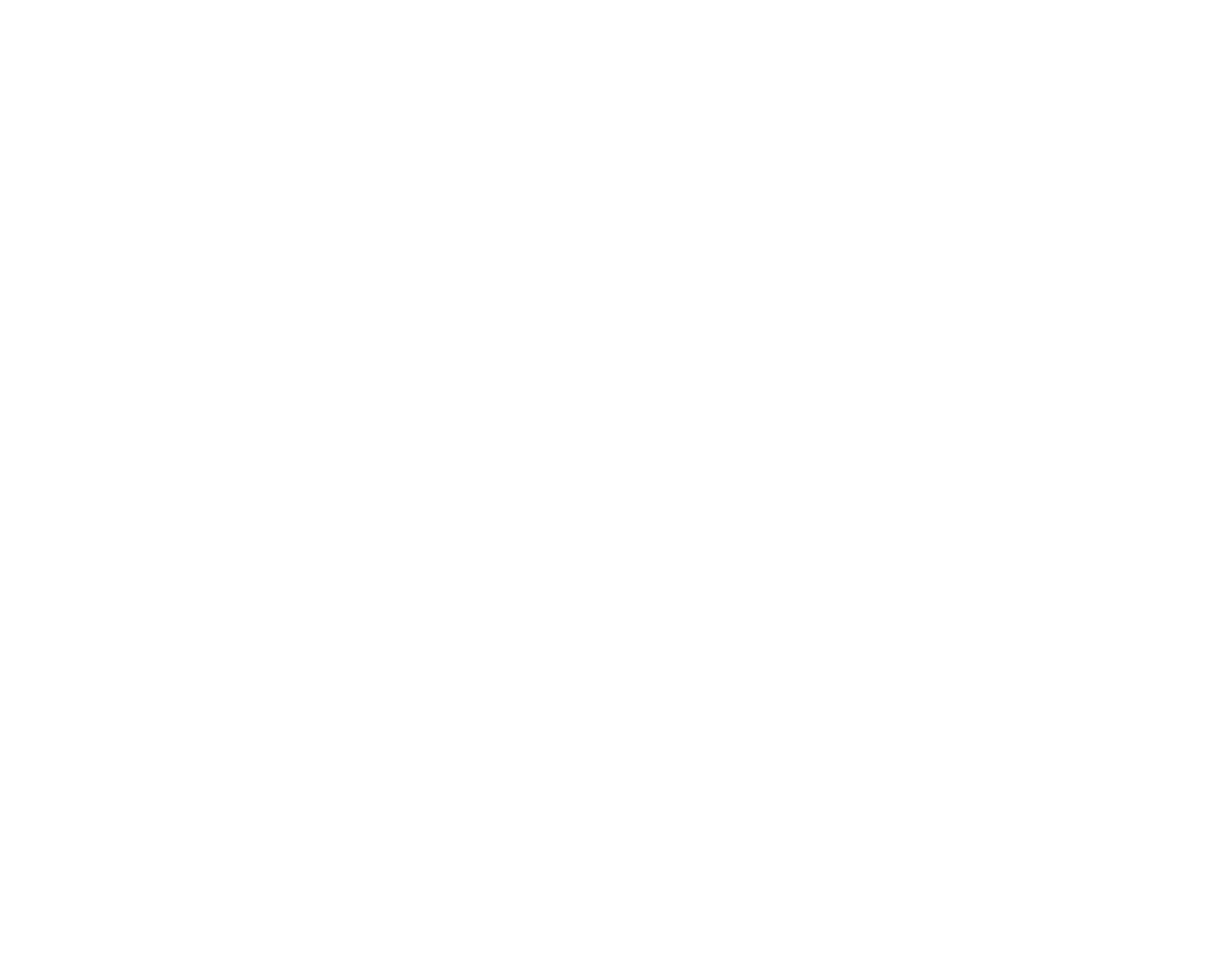Page 47 Run 08/17/04 13:38 pm

#### Inmate statistical profile

Sample: ACTIVE PRISONERS EXCLUDING JAIL **Requestor:** OFFICE OF PLANNING & ANALYSIS Active inmates 08/17/2004

Most Serious Offense by current age & sex (CONTINUED)

|                            |     |              |           |          | M E N    |          |                |              |              |          |               |              |           |                | <b>WOMEN</b> |             |             |          |              |          |       |    |
|----------------------------|-----|--------------|-----------|----------|----------|----------|----------------|--------------|--------------|----------|---------------|--------------|-----------|----------------|--------------|-------------|-------------|----------|--------------|----------|-------|----|
|                            | Age |              | Age       |          | Age      |          | Age            |              | Men          |          | Age           |              | Age       |                | Age          |             | Age         |          | Women        |          | Grand |    |
| Most Serious Offense 00-21 |     |              | $ 22-39 $ |          | $ 40-54$ |          | $8 55-99$      |              | % Total      |          | $8   00 - 21$ |              | $ 22-39 $ |                | $ 40-54 $    |             | $8155 - 99$ |          | % Total      | ႜ        | Total |    |
| ARSON 2ND DEGREE           | 0   | 0            | 11        | 0        |          | 0        | 1              | 0            | 13           | 0        | 0             | 0            | 0         | $\overline{0}$ | 0            | 0           | 0           | 0        | 0            | 0        | 13    |    |
| ARSON 3RD DEGREE           |     | $\Omega$     | 0         | 0        |          | 0        | $\Omega$       | 0            | 1            | 0        |               | $\Omega$     | 0         | $\mathbf 0$    | 0            | 0           | 0           | 0        | 0            | U        |       |    |
| CRMNL POSS EXPLOSIVE       |     | $\Omega$     | $\Omega$  | 0        |          | U        | $\Omega$       | 0            |              | O        |               | $\Omega$     | U         | $\Omega$       | 0            | $\Omega$    | 0           | O        | 0            | U        |       |    |
| MISC CRIMINAL DAMAGE       |     | 0            | $\Omega$  | $\Omega$ |          | U        | O              | O            | 1            | O        |               | $\Omega$     |           | $\Omega$       | O            | $\Omega$    |             | O        |              | O        |       |    |
| CRMNL DAMAGE 1ST DEG       |     | $\Omega$     | 17        | $\Omega$ |          | O        | 0              | 0            | 31           | O        |               | $\Omega$     |           | <sup>n</sup>   | O            | $\Omega$    |             | O        | <sup>0</sup> | 0        | 31    |    |
| CRMNL DAMAGE 2ND DEG       | 12  |              | 45        | 0        | 22       | 0        |                | U            | 80           | 0        |               | $\Omega$     |           | U              |              | $\Omega$    |             | $\Omega$ | 6            | U        | 86    |    |
| ALTER ID                   | O   |              | 2         | $\Omega$ |          | $\Omega$ | O              | O            | 4            | $\Omega$ |               | $\Omega$     |           | $\Omega$       | O            | $\Omega$    |             | $\Omega$ | $\Omega$     | 0        |       |    |
| <b>BURGLARY</b>            | 446 | 14           | 2961      | 11       | 1507     | 11       | 76             | 3            | 4990         | 11       | 12            | 7            | 124       | 7              | 60           | 6           |             | 1        | 197          | 6        | 5187  | 11 |
| POSS BURGLAR TOOLS         |     | 0            | 27        | 0        | 6        | $\Omega$ |                | 0            | 36           | 0        |               | 1            |           | 0              |              | $\Omega$    | 0           | $\Omega$ | 3            | 0        | 39    |    |
| ATMPT BURGLARY             |     | $\Omega$     | q         | 0        |          | $\Omega$ | 1              | $\Omega$     | 22           | $\Omega$ | O             | $\Omega$     | $\Omega$  | 0              | O            | $\Omega$    |             | $\Omega$ | $\Omega$     | 0        | 2.2   |    |
| MISC FORGERY               |     | $\Omega$     | 7         | 0        | 2        | 0        | 0              | 0            | 9            | 0        | 0             | 0            | $\Omega$  | $\Omega$       | 2            | $\Omega$    | U           | 0        | 2            | 0        | 11    |    |
| FORGERY 1ST DEGREE         | 27  |              | 570       | 2        | 403      | 3        | 26             | 1            | 1026         | 2        | 11            | 7            | 294       | 15             | 130          | 13          |             | 5        | 439          | 14       | 1465  |    |
| FORGERY 2ND DEGREE         |     | 0            | 20        | 0        | 9        | O        | 1              | 0            | 33           | 0        | <sup>0</sup>  | $\Omega$     | 4         | 0              | 4            | $\Omega$    | U           | O        | 8            | 0        | 41    |    |
| <b>BAD CHECKS</b>          |     |              | 5         | $\Omega$ |          | U        | 0              | 0            | 9            | O        |               | $\Omega$     | 3         | O              |              | $\Omega$    |             | 0        | 4            | O        | 13    |    |
| THEFT CREDIT CARD          |     |              | q         | 0        |          | U        |                | 0            | 16           | O        |               | $\Omega$     |           | $\Omega$       | 2            | 0           |             | O        | 5            | O        | 21    |    |
| FRAUDULENT CREDIT CA       |     |              | 33        | 0        | 15       | U        | -1             | O            | 56           | O        |               | 1            | 19        | $\mathbf{1}$   | 11           | 1           |             |          | 32           | -1       | 88    |    |
| RECV GDS, SRVS FRAUD       |     | O            | $\Omega$  | $\Omega$ |          | U        | <sup>0</sup>   | <sup>0</sup> |              | ∩        | U             | $\Omega$     | U         | $\Omega$       | <sup>0</sup> | n           | U           | U        | $\Omega$     | U        |       |    |
| FINANCIAL IDENTITY F       |     |              |           | $\Omega$ |          | O        | O              | O            |              | O        |               | <sup>0</sup> |           | 0              | O            | $\Omega$    |             | O        |              | U        |       |    |
| TELECOMMUNICATIONS F       |     |              |           | $\Omega$ |          | U        | 0              | 0            |              | O        |               | $\Omega$     | Ω         | $\Omega$       | O            | $\Omega$    |             | O        | $\Omega$     | U        |       |    |
| ATMPT FORGERY              |     |              | $\Omega$  | 0        |          | U        | 0              | 0            |              | O        |               | $\Omega$     |           | $\Omega$       | Ω            | $\Omega$    |             | O        |              |          | 3     |    |
| FRAUDULENT ACCESS CO       |     |              | C         | O        |          | 0        | 0              | O            | $\mathbf{1}$ | U        |               | $\Omega$     |           | $\Omega$       |              | $\Omega$    |             | $\Omega$ | $\mathbf{1}$ | U        | 2     |    |
| MISC FRAUD                 |     | $\Omega$     | 14        | 0        | 9        | $\Omega$ | $\overline{2}$ | 0            | 26           | 0        |               | $\mathbf 0$  | 9         | $\Omega$       | 3            | 0           | 0           | $\Omega$ | 12           | $\Omega$ | 38    |    |
| THEFT BY TAKING            | 57  | 2            | 475       | 2        | 233      | 2        | 26             | 1            | 791          | 2        |               | 5            | 51        | 3              | 48           | 5           | 3           | 3        | 111          | 4        | 902   |    |
| THEFT BY DECEPTION         |     | <sup>0</sup> | 16        | 0        | 10       | 0        | 4              | 0            | 30           | $\Omega$ |               | $\Omega$     | 8         | $\Omega$       | 3            | 0           | 0           | $\Omega$ | 11           | $\cap$   | 41    |    |
| THEFT BY EXTORTION         |     | O            | $\Omega$  | $\Omega$ |          | O        | O              | O            | 1            | O        |               | $\Omega$     | U         | $\Omega$       | O            | $\Omega$    | U           | O        | $\Omega$     | 0        | -1    |    |
| THEFT OF LOST PROPER       | ∩   | $\Omega$     | $\Omega$  | 0        | 0        | 0        | -1             | 0            | 1            | 0        |               | 0            |           | $\Omega$       | O            | $\Omega$    | O           | O        | 1            | 0        | 2     |    |
| THEFT BY REC STOLEN        | 113 | 4            | 578       | 2        | 205      | 2        | 19             | 1            | 915          | 2        |               | 1            | 27        | $\mathbf{1}$   | 11           | 1           |             |          | 41           | 1        | 956   |    |
| THEFT OF SERVICES          |     |              | 1         | 0        | 2        | 0        | 0              | 0            | 3            | O        |               | 0            |           | $\Omega$       | $\Omega$     | 0           |             | 0        | $\Omega$     | U        | 3     |    |
| THEFT BY CONVERSION        |     | $\Omega$     | 16        | 0        | 16       | 0        |                | 0            | 35           | 0        |               | $\Omega$     |           | $\Omega$       | 5            | 0           | Ω           | O        | 6            | U        | 41    |    |
| THEFT OF TRADE SECRE       |     |              | $\Omega$  | $\Omega$ |          | 0        | $\Omega$       | O            |              | O        |               | $\Omega$     | U         | $\Omega$       | O            | $\Omega$    | O           | O        | O            | U        |       |    |
| CONVSN PAYMNTS REAL        |     |              |           | 0        | O        | O        | 0              | 0            | 1            | O        |               | $\Omega$     | Λ         | $\Omega$       | O            | $\Omega$    |             | $\Omega$ | O            | U        |       |    |
| ATMPT THEFT BY TAKIN       |     | $\Omega$     | 3         | 0        |          | $\Omega$ | U              | O            |              | O        |               | $\Omega$     |           | $\Omega$       | O            | $\Omega$    | U           | $\Omega$ | O            | 0        | 7     |    |
| THEFT MOTORVEH OR PA       | 14  | 0            | 116       | 0        | 34       | 0        |                | 0            | 168          | 0        |               | $\Omega$     | 5         | 0              | 3            | $\mathbf 0$ |             | 0        | 8            | 0        | 176   |    |
| THEFT BRING PROP IN        | 0   | $\Omega$     | 8         | 0        | 4        | 0        |                | 0            | 13           | 0        | $\Omega$      | 0            | Ω         | 0              | 0            | 0           | U           | 0        | 0            | 0        | 13    |    |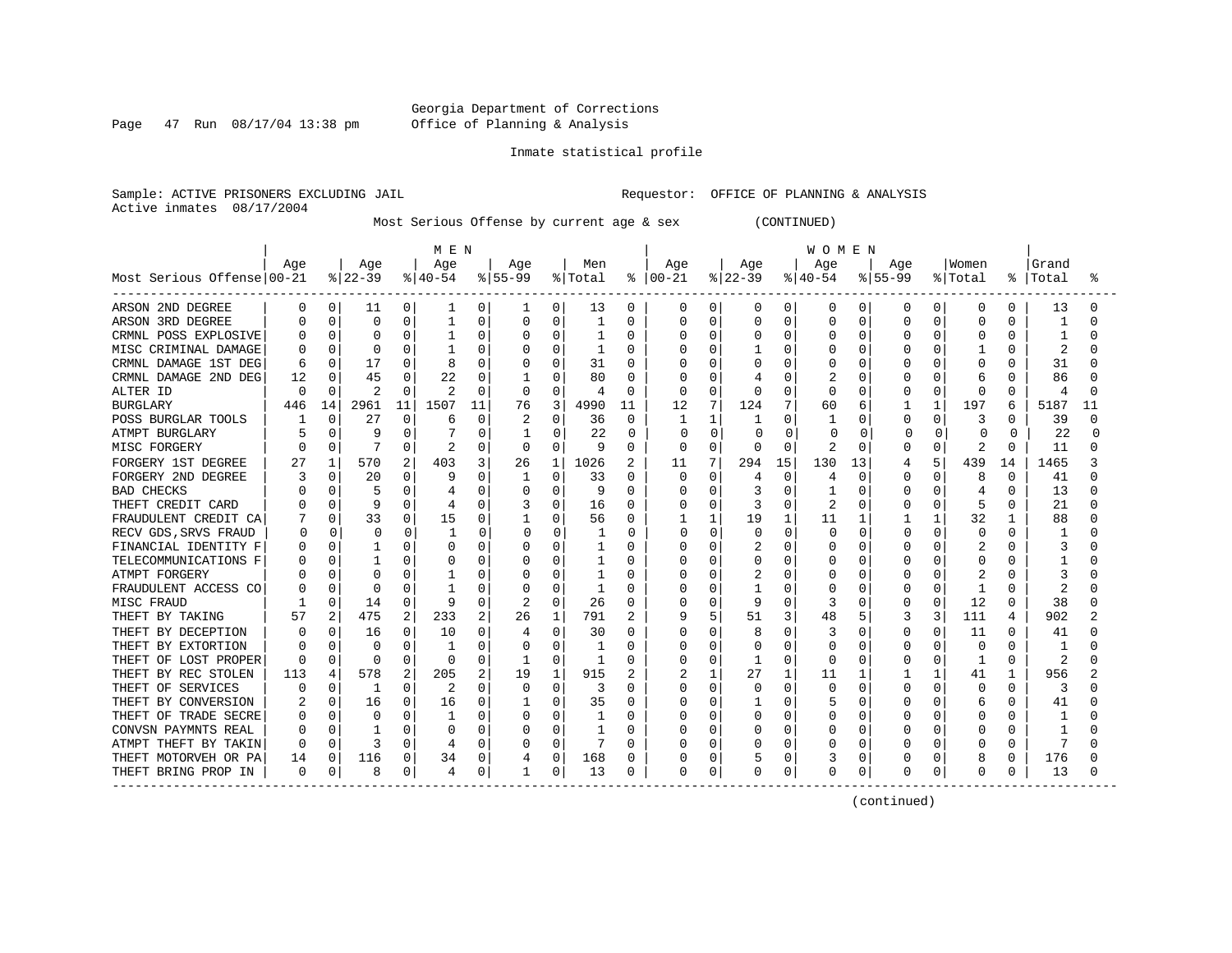Page 48 Run 08/17/04 13:38 pm Office of Planning & Analysis

#### Inmate statistical profile

Sample: ACTIVE PRISONERS EXCLUDING JAIL Requestor: OFFICE OF PLANNING & ANALYSIS Active inmates 08/17/2004

Most Serious Offense by current age & sex (CONTINUED)

|                            |          |              |           |          | M E N    |          |             |          |                |              |               |                |          |              | <b>WOMEN</b>   |          |              |              |              |              |           |   |
|----------------------------|----------|--------------|-----------|----------|----------|----------|-------------|----------|----------------|--------------|---------------|----------------|----------|--------------|----------------|----------|--------------|--------------|--------------|--------------|-----------|---|
|                            | Age      |              | Age       |          | Age      |          | Age         |          | Men            |              | Age           |                | Aqe      |              | Age            |          | Aqe          |              | Women        |              | Grand     |   |
| Most Serious Offense 00-21 |          |              | $8 22-39$ |          | $ 40-54$ |          | $8155 - 99$ |          | % Total        |              | $8   00 - 21$ |                | $ 22-39$ |              | $ 40-54$       |          | $8155 - 99$  |              | % Total      |              | %   Total | ° |
| THEFT RECV PROP OUT        | 0        | 0            | 2         | 0        | -1       | 0        | 0           | 0        | 3              | 0            | 0             | 0              | 0        | $\mathbf 0$  | 0              | 0        | O            | $\Omega$     | $\mathbf 0$  | 0            | 3         | U |
| LIVESTOCK THEFT            |          | $\Omega$     |           | $\Omega$ | $\Omega$ | $\Omega$ | $\Omega$    | $\Omega$ |                | 0            | 0             | $\Omega$       | 0        | $\Omega$     | $\Omega$       | 0        | $\Omega$     | O            | $\Omega$     | 0            | -1        | O |
| THEFT BY SHOPLIFTING       | 9        |              | 214       | 1        | 270      | 2        | 31          | 1        | 524            | 1            | O             | 0              | 74       | 4            | 73             |          |              | 6            | 152          | 5            | 676       |   |
| ENTERING VEHICLE           | 25       |              | 96        | 0        | 55       | 0        | 5           | $\Omega$ | 181            | $\Omega$     |               | 1              | 4        | $\Omega$     | $\mathbf{1}$   | O        | $\Omega$     | U            | 6            | 0            | 187       |   |
| <b>ROBBERY</b>             | 321      | 10           | 1339      | 5        | 410      | 3        | 25          | 1        | 2095           | 5            | 19            | 12             | 84       |              | 21             | 2        | 2            | 2            | 126          | 4            | 2221      |   |
| ARMED ROBBERY              | 486      | 16           | 3092      | 11       | 821      | 6        | 85          | 4        | 4484           | 10           | 16            | 10             | 75       | 4            | 22             | 2        | O            | $\Omega$     | 113          | 4            | 4597      |   |
| ROBBERY BY FORCE           | 40       | 1            | 60        | $\Omega$ |          | O        | $\Omega$    | $\Omega$ | 107            | $\Omega$     | 3             | $\overline{2}$ | 4        | $\Omega$     | $\overline{2}$ | 0        | O            | U            | 9            | $\Omega$     | 116       |   |
| ROBBERY BY INTIMIDAT       | 34       |              | 89        | 0        | 20       | 0        | 0           | U        | 143            | 0            | 2             | 1              | 5        | $\Omega$     |                | 0        | 0            | 0            | 8            | 0            | 151       |   |
| ROBBERY BY SUDDEN SN       |          | $\Omega$     | 53        | 0        | 15       | 0        |             | 0        | 78             | $\Omega$     | N             | 0              | 5        | N            | $\Omega$       | $\Omega$ |              | $\Omega$     | 5            | 0            | 83        |   |
| HIJACKING MOTOR VEHI       |          | 0            | 22        | 0        | $\Omega$ | $\Omega$ | 0           | 0        | 31             | $\Omega$     | ი             | 0              |          | O            | U              | $\Omega$ | <sup>0</sup> | O            |              | $\Omega$     | 32        |   |
| ATMPT ROBBERY              |          |              | 18        | 0        |          | O        | 0           | 0        | 36             | $\Omega$     |               | 0              | Ω        | O            | 0              | $\Omega$ | O            | O            | $\Omega$     | $\Omega$     | 36        |   |
| ATMPT ARMED ROBBERY        | 19       |              | 52        | $\Omega$ |          | O        | $\Omega$    | $\Omega$ | 79             | $\Omega$     |               | 2              | 2        | <sup>0</sup> | O              | O        | U            | O            |              | 0            | 84        |   |
| MISC SEXUAL OFFENSE        | ∩        | 0            | 15        | 0        | 3        | 0        | 2           | $\Omega$ | 20             | 0            | ი             | 0              | 0        | $\Omega$     | U              | O        | O            | O            | $\Omega$     | 0            | 20        |   |
| <b>RAPE</b>                | 37       |              | 763       | 3        | 836      | 6        | 144         | б        | 1780           | 4            | U             | $\Omega$       |          | O            |                | O        |              | -1           | 4            | O            | 1784      |   |
| SODOMY                     |          |              | 9         | 0        |          | 0        | 6           | $\Omega$ | 22             | 0            |               | 0              | Ω        | O            | 0              | O        | <sup>0</sup> | O            | <sup>0</sup> | O            | 22        |   |
| AGGRAV SODOMY              |          |              | 82        | $\Omega$ | 103      |          | 43          | 2        | 233            | 1            | Ω             | 0              |          | C            |                | O        |              | 1            | 4            | <sup>0</sup> | 237       |   |
| INCEST                     |          |              | 55        | $\Omega$ | 75       |          | 27          | 1        | 160            | 0            | N             | $\Omega$       | 3        | $\cap$       | 2              | $\cap$   | U            | U            | 5            | 0            | 165       |   |
| <b>BIGAMY</b>              |          |              | -1        | $\Omega$ |          | 0        | $\Omega$    | $\Omega$ | 2              | O            |               | $\Omega$       | Ω        | <sup>0</sup> | 0              | O        | U            | O            | $\Omega$     | 0            | 2         |   |
| AGGRAV SEXUAL BATTER       |          | $\Omega$     | 46        | $\Omega$ | 52       | $\Omega$ | 14          | 1        | 113            | <sup>0</sup> | U             | $\Omega$       | Ω        | $\Omega$     | 2              | $\Omega$ | U            | 0            | 2            | 0            | 115       |   |
| PIMPING A MINOR UNDE       |          |              | 3         | 0        | 0        | 0        | $\Omega$    | $\Omega$ | 4              | 0            |               | 1              | Ω        | $\Omega$     | 0              | 0        | O            | 0            |              | O            | 5         |   |
| PANDERING BY COMPULS       |          | $\Omega$     | $\Omega$  | 0        | -1       | O        | $\Omega$    | $\Omega$ |                | 0            |               | 0              | Ω        | $\Omega$     | 0              | $\Omega$ | $\cap$       | 0            | $\Omega$     | $\Omega$     | -1        |   |
| STATUTORY RAPE             | 87       | 3            | 499       | 2        | 106      | 1        | 21          | 1        | 713            | 2            | ი             | $\Omega$       | 5        | C            | 2              | 0        | O            | 0            | 7            | $\Omega$     | 720       |   |
| CHILD MOLESTATION          | 118      | 4            | 988       | 4        | 814      | 6        | 288         | 13       | 2208           | 5            | 2             | 1              | 26       |              | 9              | 1        |              | $\mathbf{1}$ | 38           | 1            | 2246      |   |
| ENTICING CHILD-INDEC       |          | $\Omega$     | 44        | $\Omega$ | 25       | 0        | 10          | $\Omega$ | 83             | 0            | U             | $\Omega$       | 4        | $\Omega$     | U              | $\cap$   | $\Omega$     | O            | 4            | $\Omega$     | 87        |   |
| AGGRAV CHILD MOLESTA       | 31       |              | 494       | 2        | 510      | 4        | 165         | 7        | 1200           | 3            | Λ             | $\Omega$       | 8        | $\Omega$     | 14             | -1       | O            | O            | 22           | 1            | 1222      |   |
| SEXL/ASSLT/AGN/PERS/       |          | $\Omega$     | 2         | 0        |          | 0        | 0           | $\Omega$ | 3              | O            | በ             | 0              | 0        | $\Omega$     | 0              | O        | U            | U            | $\Omega$     | 0            | 3         |   |
| SOLICIT SODOMY FROM        |          |              | $\Omega$  | $\Omega$ |          | O        |             | 0        | 3              | 0            |               | 0              | Ω        | O            | 0              | 0        |              |              | $\Omega$     | O            | 3         |   |
| SEX OFFENDER FAIL RE       |          | 0            | 13        | 0        |          | U        | $\Omega$    | $\Omega$ | 16             | $\Omega$     |               | 0              | Ω        | O            | U              | O        | O            |              | <sup>0</sup> | O            | 16        |   |
| ATMPT RAPE                 |          | <sup>0</sup> | 17        | 0        |          | U        | 0           | 0        | 25             | $\Omega$     | በ             | $\Omega$       | U        | n            | U              | O        | U            |              | <sup>0</sup> | 0            | 25        |   |
| ATMPT AGGRAV SODOMY        |          | $\Omega$     | 2         | $\Omega$ |          | O        | O           | $\Omega$ |                | <sup>0</sup> | ი             | $\Omega$       | U        | <sup>0</sup> | O              | O        | O            | O            | $\Omega$     | 0            |           |   |
| ATMPT CHILD MOLESTAT       |          | $\Omega$     | 4         | 0        |          | 0        | $\Omega$    | 0        | 5              | $\Omega$     |               | $\Omega$       | Ω        | $\Omega$     | O              | $\Omega$ | U            | O            | $\cap$       | 0            | 5         |   |
| AGG ASLT W ATMPT TO        | 2        | $\Omega$     | 12        | $\Omega$ |          | O        | 0           | 0        | 15             | $\Omega$     |               | 0              | Ω        | $\Omega$     | U              | 0        | U            | 0            | <sup>0</sup> | 0            | 15        |   |
| EXHIB SEX SHOWS TO M       | U        | $\mathbf 0$  | 0         | 0        |          | $\Omega$ |             | 0        |                | 0            |               | $\mathbf 0$    | Ω        | $\Omega$     | 0              | $\Omega$ |              |              | $\Omega$     |              |           |   |
| FALSE SWEARNG WRITTN       | $\Omega$ | 0            |           | 0        | -1       | 0        | 0           | 0        | $\overline{c}$ | 0            | O             | 0              |          | 0            | 0              | 0        | O            | 0            | $\mathbf{1}$ | O            | 3         | U |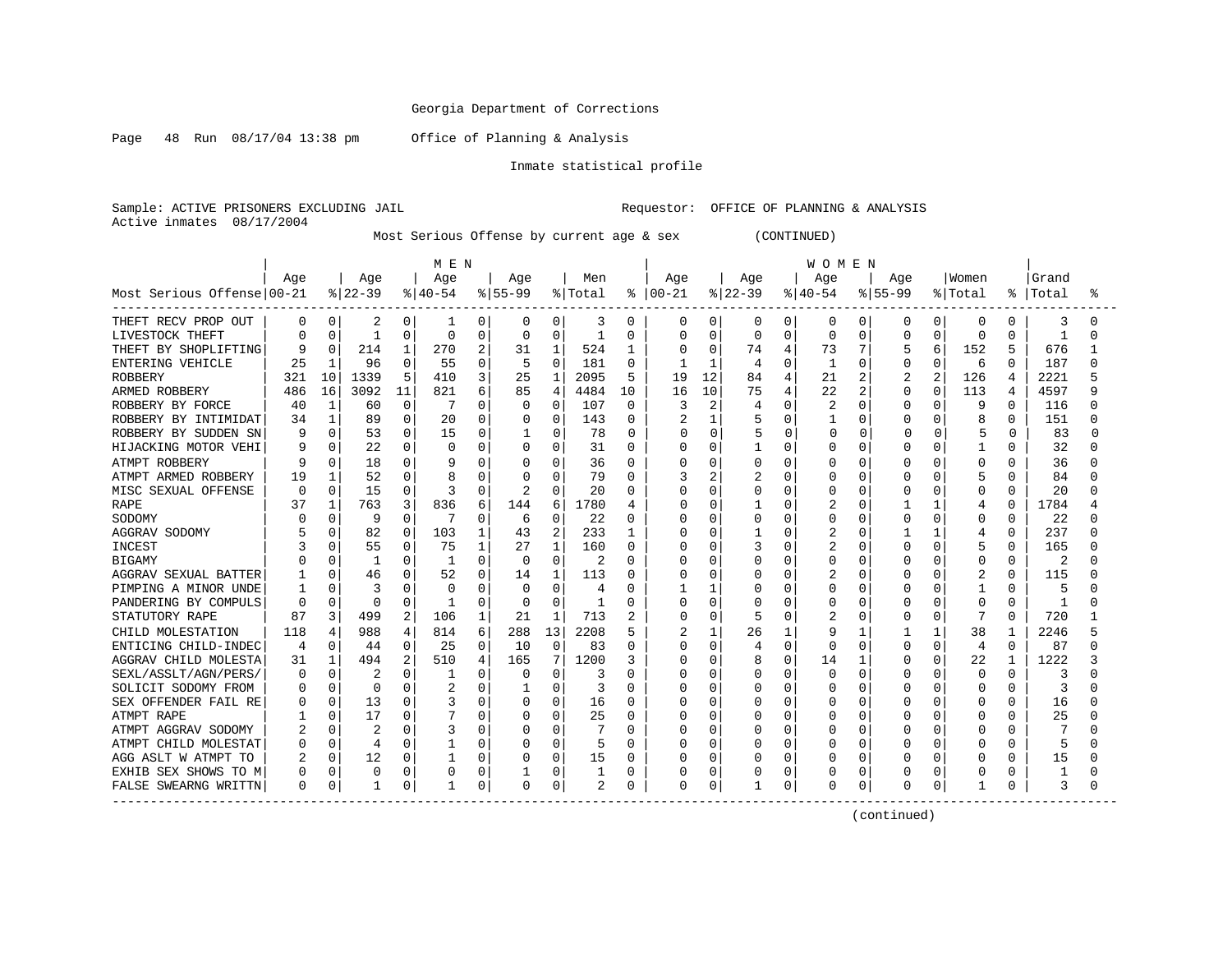Page 49 Run 08/17/04 13:38 pm Office of Planning & Analysis

#### Inmate statistical profile

Sample: ACTIVE PRISONERS EXCLUDING JAIL Requestor: OFFICE OF PLANNING & ANALYSIS Active inmates 08/17/2004

Most Serious Offense by current age & sex (CONTINUED)

|                            |     |          |                |          | M E N    |          |          | <b>WOMEN</b> |         |          |               |              |          |          |          |          |              |              |                |              |           |   |
|----------------------------|-----|----------|----------------|----------|----------|----------|----------|--------------|---------|----------|---------------|--------------|----------|----------|----------|----------|--------------|--------------|----------------|--------------|-----------|---|
|                            | Age |          | Age            |          | Age      |          | Age      |              | Men     |          | Age           |              | Age      |          | Age      |          | Age          |              | Women          |              | Grand     |   |
| Most Serious Offense 00-21 |     |          | $ 22-39$       |          | $ 40-54$ |          | $ 55-99$ |              | % Total |          | $8   00 - 21$ |              | $ 22-39$ |          | $ 40-54$ |          | $8 55-99$    |              | % Total        |              | %   Total | ° |
| BRIBERY GOVT OFFICER       | 0   | $\Omega$ | 1              | 0        | 0        | 0        | 0        | 0            | 1       | 0        | 0             | 0            | 0        | 0        | 0        | 0        | 0            | 0            | 0              | 0            |           | O |
| VIOL OATH PUBLIC OFF       |     | 0        | $\mathbf 0$    | U        |          | O        | 0        | 0            |         | 0        | 0             | $\mathbf 0$  | 0        | 0        | $\Omega$ | U        | $\Omega$     | O            | 0              |              |           |   |
| DEFRAUDING STATE           |     |          | ∩              | U        |          | O        | 0        | $\Omega$     |         | O        | Ω             | 0            | ი        | O        |          | U        | ∩            |              | 3              |              |           |   |
| <b>FALSE CERTIFICATES</b>  |     |          |                | ∩        |          | $\cap$   | $\Omega$ | $\Omega$     |         | O        |               | $\Omega$     | U        | U        | $\cap$   | U        | ∩            |              | $\Omega$       |              |           |   |
| INFLUENCING WITNESS        |     |          | 3              | U        | $\Omega$ | 0        | O        | $\Omega$     | 3       | O        |               | $\Omega$     | O        | O        | $\Omega$ | 0        |              | U            | $\Omega$       | <sup>0</sup> | 3         |   |
| OBSTR OF LAW ENF OFF       | 37  |          | 436            | 2        | 143      | 1        | 11       | 0            | 627     | 1        |               | $\mathbf{1}$ | 30       | 2        | 20       | 2        |              | $\Omega$     | 51             | 2            | 678       |   |
| PERJURY                    |     | 0        | 5              | U        | $\Omega$ | $\Omega$ | O        | $\Omega$     | 5       | O        |               | $\Omega$     | 2        | 0        | $\Omega$ | 0        |              | 0            | $\overline{c}$ | O            |           |   |
| <b>FALSE SWEARING</b>      |     |          |                | 0        |          | O        | 0        | $\Omega$     |         | $\Omega$ |               | $\mathbf 0$  | 0        | U        | $\Omega$ | 0        |              | $\Omega$     | $\Omega$       | $\Omega$     | 2         |   |
| IMPERSONATING OFFICE       |     |          |                | U        |          | 0        | 0        | 0            |         | $\Omega$ |               | 0            | Ω        | O        | O        | 0        |              | O            | 0              | O            |           |   |
| <b>EMBRACERY</b>           |     | 0        | 2              | O        | O        | $\Omega$ | 0        | $\Omega$     | 2       | $\Omega$ | Λ             | 0            | Ω        | O        | 0        | 0        | ∩            | O            | $\Omega$       | $\Omega$     | 2         | U |
| FALSE STATEMENTS GOV       |     | 0        | 16             | 0        |          | $\Omega$ | 3        | $\Omega$     | 21      | $\Omega$ |               | $\Omega$     | 6        | U        | 3        | 0        | n            | U            |                | O            | 30        |   |
| IMPERSNTNG IN LEGAL        |     | $\Omega$ | $\overline{2}$ | $\Omega$ | $\cap$   | $\Omega$ | O        | $\Omega$     | 2       | $\Omega$ | Λ             | 0            |          | $\Omega$ | $\Omega$ | O        | ∩            | U            | -1             | <sup>0</sup> | κ         | N |
| <b>ESCAPE</b>              |     | 0        | 61             | 0        | 21       | 0        | 2        | $\Omega$     | 91      | $\Omega$ | O             | 0            | 4        | 0        |          | 0        | O            | O            | 5              | 0            | 96        | U |
| AIDING ESCAPE              |     |          | $\mathbf 0$    |          |          | U        |          | 0            | 3       | O        |               | 0            | Ω        | O        | $\Omega$ | U        |              |              | $\Omega$       |              | κ         |   |
| HINDERING APPREH OR        |     |          |                |          |          | N        | 0        | $\Omega$     | 10      | 0        |               | 0            |          | 0        |          | U        |              |              | 3              |              | 13        |   |
| MUTINY IN PENAL INST       |     |          |                | U        |          | U        | O        | $\Omega$     | 4       | O        |               | 0            | ი        | $\cap$   | $\Omega$ | U        |              |              | $\Omega$       |              |           |   |
| <b>BAIL JUMPING</b>        |     |          |                | U        |          | U        | O        | $\Omega$     |         | O        |               | $\Omega$     | Ω        | O        | O        | U        |              |              | $\Omega$       |              |           |   |
| ATMPT ESCAPE               |     |          |                | $\cap$   | U        | U        | $\Omega$ | $\Omega$     |         | $\Omega$ |               | $\Omega$     | ი        | $\Omega$ | $\Omega$ | $\Omega$ |              | <sup>n</sup> | $\cap$         | U            |           |   |
| FALSE PUBLIC ALARM         |     | 0        | $\overline{c}$ | U        |          | $\Omega$ | 0        | $\Omega$     | 3       | $\Omega$ |               | $\Omega$     | Ω        | 0        | 0        | O        |              | $\Omega$     | $\Omega$       | O            | 3         |   |
| CRMNL INTERFERE GOVT       |     |          | 25             | U        |          | $\Omega$ | 2        | 0            | 42      | $\Omega$ |               | 0            | 2        | $\Omega$ |          | O        |              | O            | 3              | O            | 45        |   |
| LOTTERY VIOLATION          |     |          | 1              | 0        |          | $\Omega$ | 0        | $\Omega$     |         | O        |               | $\mathbf 0$  | Ω        | $\Omega$ | $\Omega$ | 0        |              | O            | $\Omega$       |              |           |   |
| BUS HIJACKING              |     | 0        | $\mathbf{1}$   | $\cap$   | O        | $\Omega$ | 0        | $\Omega$     |         | O        | Λ             | 0            | U        | $\Omega$ | $\Omega$ | 0        |              | $\Omega$     | $\Omega$       | U            |           |   |
| REMOVAL BAGGAGE, CARG      |     | $\Omega$ |                | O        |          | 0        | 0        | 0            | 5       | $\Omega$ | U             | 0            | O        | U        | $\Omega$ | 0        |              | $\Omega$     | 0              | $\Omega$     | 5         |   |
| CRUELTY TO CHILDREN        |     | 0        | 174            | 1        | 58       | 0        | 6        | 0            | 240     | 1        | 2             | 1            | 67       |          | 6        | 1        | <sup>0</sup> | 0            | 75             | 2            | 315       |   |
| ATMPT CRUELTY TO CHI       |     | 0        | $\mathbf 0$    | O        |          | U        | 0        | 0            | 1       | $\Omega$ | Ω             | 0            | U        | U        | $\Omega$ | $\Omega$ | ∩            | $\Omega$     | $\Omega$       | U            | -1        | U |
| SEX EXPLOITATION CHI       |     | 0        | 5              | U        |          | N        | 3        | 0            | 15      | $\Omega$ |               | 1            |          | 0        | 0        | 0        | O            | O            | 2              |              | 17        |   |
| ABANDONMENT OF CHILD       |     |          |                |          |          | N        | 0        | $\Omega$     | 3       | O        |               | 0            |          | U        | $\Omega$ | U        |              |              |                |              | 4         |   |
| MISC WEAPON/EXPLOSIV       |     |          | 6              |          |          | 0        | $\Omega$ | $\Omega$     | 11      | 0        |               | 0            | 0        | O        | $\Omega$ | U        | n            |              | $\Omega$       | O            | 11        |   |
| CARRY CONCEALED WEAP       | n   | U        | 2              | $\cap$   |          | $\Omega$ | O        | $\Omega$     | 3       | O        | Λ             | $\Omega$     | ი        | U        | $\Omega$ | O        | ∩            | U            | $\Omega$       | U            | 3         | U |
| POSS OF FIREARM DUR        | 14  | 0        | 165            | 1        | 49       | U        | 9        | $\Omega$     | 237     | 1        | C             | $\Omega$     |          | U        |          | 0        | <sup>0</sup> | O            | 9              | <sup>0</sup> | 246       |   |
| POSS OF CERTAIN WEAP       | 2   | 0        | 15             | $\Omega$ | 8        | $\Omega$ | 3        | $\Omega$     | 28      | $\Omega$ |               | 0            |          | U        | O        | $\Omega$ |              | $\Omega$     | -1             | <sup>0</sup> | 29        | U |
| POSS FIREARM CONVCT        | 20  |          | 438            | 2        | 205      | 2        | 26       | 1            | 689     | 2        |               | $\mathbf 0$  | 11       |          |          | 1        |              | 0            | 18             |              | 707       |   |
| CARRY WEAPON AT SCHO       | 3   | 0        |                | $\Omega$ | O        | 0        |          | 0            | 6       | 0        |               | $\mathbf 0$  | 2        | $\Omega$ | $\Omega$ | 0        |              |              | $\overline{c}$ |              | 8         |   |
| POSS WEAPON BY PRISO       | 1   | 0        | $\mathbf 0$    | 0        | 1        | 0        | 0        | 0            |         | 0        | Ω             | 0            | 0        | 0        | $\Omega$ | 0        | $\Omega$     | 0            | 0              |              | 2         | U |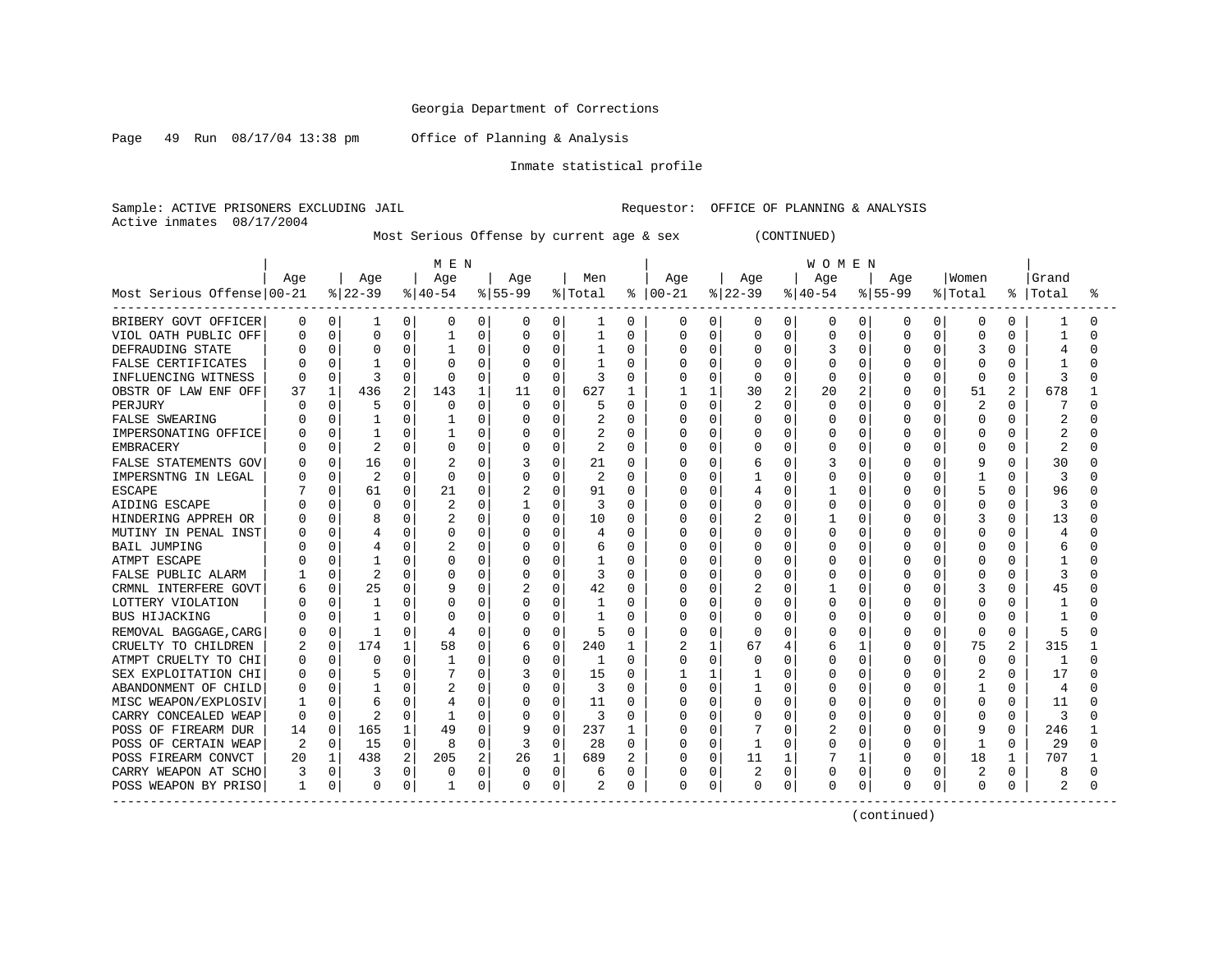Page 50 Run 08/17/04 13:38 pm

#### Inmate statistical profile

Sample: ACTIVE PRISONERS EXCLUDING JAIL **Requestor:** OFFICE OF PLANNING & ANALYSIS Active inmates 08/17/2004

Most Serious Offense by current age & sex (CONTINUED)

|                            | M E N |              |           |          |          |          |           |                |         |              |               | WOMEN        |             |                |          |              |          |                |                |              |       |   |  |
|----------------------------|-------|--------------|-----------|----------|----------|----------|-----------|----------------|---------|--------------|---------------|--------------|-------------|----------------|----------|--------------|----------|----------------|----------------|--------------|-------|---|--|
|                            | Age   |              | Age       |          | Age      |          | Aqe       |                | Men     |              | Aqe           |              | Age         |                | Aqe      |              | Aqe      |                | Women          |              | Grand |   |  |
| Most Serious Offense 00-21 |       |              | $ 22-39 $ |          | $ 40-54$ |          | $8 55-99$ |                | % Total |              | $8   00 - 21$ |              | $ 22-39 $   |                | $ 40-54$ |              | $ 55-99$ |                | % Total        | ႜ            | Total | ° |  |
| CRUELTY TO ANIMALS         | 0     | 0            | 4         | 0        | 0        | 0        | 0         | 0              | 4       | 0            | 0             | 0            | 0           | 0 <sup>1</sup> | 0        | 0            | 0        | 0              | 0              | 0            | 4     |   |  |
| AGGRAV CRUELTY TO AN       |       | 0            | 1         | 0        |          | 0        | 0         | 0              | 2       | O            |               | $\Omega$     |             | $\Omega$       | O        | $\Omega$     | U        | $\Omega$       | 1              | O            | 3     |   |  |
| EAVESDROP & SURVEILL       |       | 0            |           | 0        |          | 0        | 0         | 0              |         | 0            |               | 0            | 0           | $\mathbf 0$    | 0        | 0            | 0        | O              | 0              | U            | -1    |   |  |
| PEEPING TOM                |       | <sup>0</sup> | 13        | $\Omega$ |          | $\Omega$ | -1        | O              | 27      | <sup>0</sup> |               | $\Omega$     | U           | $\Omega$       | U        | $\Omega$     | U        | $\Omega$       | <sup>0</sup>   | 0            | 27    |   |  |
| RACKETEERING               |       |              | 35        | $\Omega$ | 20       | 0        | 4         | 0              | 60      | 0            |               | $\cap$       | q           | <sup>n</sup>   | 9        | $\mathbf{1}$ |          | $\mathbf{1}$   | 19             | -1           | 79    |   |  |
| S/D NARCOTICS OPIATE       |       | <sup>0</sup> | 53        | 0        | 55       | $\Omega$ | 3         | 0              | 116     | 0            |               | $\mathbf{1}$ | 3           | $\Omega$       | U        | $\Omega$     |          | $\mathbf{1}$   | 5              | $\Omega$     | 121   |   |  |
| S/D DEP STIM CNTRF D       |       | $\Omega$     | 117       | $\Omega$ | 45       | $\Omega$ | 5         | 0              | 176     | 0            |               | $\mathbf{1}$ | 19          | $\mathbf{1}$   | 12       | 1            | 0        | $\Omega$       | 32             | -1           | 208   |   |  |
| S/D OF LSD                 |       | $\Omega$     | 0         | 0        |          | 0        | 0         | 0              | 1       | O            |               | 0            | $\mathbf C$ | 0              | 0        | $\mathbf 0$  |          | 0              | $\mathbf 0$    | $\Omega$     | 1     |   |  |
| S/D OF MARIJUANA           | 18    | 1            | 194       | 1        | 64       | 0        | 8         | 0              | 284     | $\mathbf{1}$ |               | 1            | 9           | $\Omega$       | 4        | 0            | 0        | $\Omega$       | 14             | 0            | 298   |   |  |
| POSS NARCOTICS OPIAT       | 13    | $\Omega$     | 109       | $\Omega$ | 66       | 0        |           | 0              | 195     | $\Omega$     |               | $\mathbf{1}$ | 26          | $\mathbf{1}$   | 14       | 1            |          | 1              | 43             | $\mathbf{1}$ | 238   |   |  |
| POSS DEP STIM CNTRF        | 18    | 1            | 259       | 1        | 135      | 1        | 7         | 0              | 419     | 1            |               | 1            | 44          | 2              | 14       | 1            | U        | $\Omega$       | 60             | 2            | 479   |   |  |
| POSS OF LSD                | n     | $\Omega$     | 3         | $\Omega$ | 1        | $\Omega$ | 0         | 0              | 4       | $\Omega$     |               | $\Omega$     |             | $\Omega$       | $\Omega$ | $\Omega$     | U        | $\Omega$       | 1              | $\Omega$     | 5     |   |  |
| POSS OF MARIJUANA          | 28    | 1            | 226       | 1        | 51       | 0        | 6         | $\Omega$       | 311     | 1            |               | 1            | 21          | $\mathbf{1}$   | 3        | $\Omega$     | 0        | $\Omega$       | 25             | -1           | 336   |   |  |
| ILLEGAL ATTM TO OBT        | O     | $\Omega$     | 1         | 0        | 3        | 0        | 0         | 0              | 4       | 0            |               | $\Omega$     | 4           | $\Omega$       | 4        | 0            | 0        | $\Omega$       | 8              | 0            | 12    |   |  |
| VIOL GA CNTRL SBST A       |       |              | 21        | 0        | 12       | O        |           | O              | 33      | O            |               | $\Omega$     |             | $\Omega$       |          | 0            |          | $\Omega$       |                |              | 34    |   |  |
| VIOL DNGROUS DRGS AC       |       |              |           | 0        |          | O        |           | O              | 2       | O            |               | $\Omega$     |             | $\Omega$       | O        | 0            |          | $\Omega$       | 0              | U            |       |   |  |
| UNLWFL MFG/DEL/DIST        |       | <sup>0</sup> | 11        | 0        |          | 0        | U         | O              | 19      | O            |               | $\Omega$     |             | <sup>0</sup>   | U        | $\Omega$     |          | $\Omega$       |                | 0            | 20    |   |  |
| POSS DRUG RELATED MA       |       |              | - 0       | $\Omega$ |          | O        | O         | O              | 1       | O            |               | $\Omega$     | U           | $\Omega$       | O        | $\Omega$     |          | $\Omega$       | O              | 0            | 1     |   |  |
| S/D CONT SUB PUBLIC        |       |              | 69        | 0        | 17       | O        | 3         | U              | 95      | O            |               | $\mathbf{1}$ |             | <sup>n</sup>   |          | $\Omega$     | U        | $\Omega$       |                | 0            | 102   |   |  |
| S/D CONT SUB SCHOOL        | 3     |              | 28        | $\Omega$ | 6        | $\Omega$ | 3         | O              | 40      | 0            |               | $\Omega$     |             | $\Omega$       | 0        | $\Omega$     | 0        | $\Omega$       | 1              | 0            | 41    |   |  |
| S/D COCAINE                | 74    | 2            | 1052      | 4        | 456      | 3        | 37        | 2              | 1619    | 4            |               | 4            | 47          | 2              | 37       | 4            | 2        | $\overline{2}$ | 93             | κ            | 1712  |   |  |
| POSS OF COCAINE            | 139   |              | 1422      | 5        | 602      | 5        | 49        | $\overline{2}$ | 2212    | 5            |               | 3            | 122         | 6              | 85       | 8            | 3        | 3              | 215            | 7            | 2427  |   |  |
| ATMPT VIOL SUBSTANCE       | 1     | $\Omega$     | 48        | 0        | 26       | 0        | 2         | $\mathbf 0$    | 77      | $\Omega$     | U             | $\mathbf 0$  | 11          | $\mathbf{1}$   | 8        | 1            | 0        | $\Omega$       | 19             | 1            | 96    |   |  |
| MISC DRUGS TRAFFICKI       | 10    | $\Omega$     | 362       | 1        | 104      | 1        | 19        | $\mathbf{1}$   | 495     | 1            | 6             | 4            | 25          | $\mathbf{1}$   | 15       | 1            |          | $\mathbf{1}$   | 47             | 1            | 542   |   |  |
| TRAF COCAINE LESS 20       | 14    | $\Omega$     | 324       | 1        | 78       | 1        | 10        | $\Omega$       | 426     | 1            |               | $\Omega$     | 16          | $\mathbf{1}$   | 5        | $\Omega$     | U        | $\Omega$       | 21             | $\mathbf{1}$ | 447   |   |  |
| TRAF COCAINE 201-400       |       | 0            | 66        | 0        | 13       | 0        | 3         | 0              | 84      | 0            |               | $\Omega$     | 6           | $\Omega$       | 0        | $\Omega$     | 0        | $\Omega$       | 6              | $\Omega$     | 90    |   |  |
| TRAF COCAINE 401+ GM       |       | $\Omega$     | 85        | 0        | 27       | $\Omega$ |           | 0              | 120     | 0            |               | $\Omega$     | 9           | $\Omega$       |          | 0            |          | 1              | 11             | $\Omega$     | 131   |   |  |
| TRAF NARCOTIC LESS 1       |       |              | 1         | 0        | 3        | O        | 0         | 0              | 4       | O            |               | $\Omega$     |             | $\Omega$       | 0        | 0            |          | $\Omega$       | 1              | U            | 5     |   |  |
| TRAF NARCOTIC 15-28        |       |              |           | 0        |          | 0        | 0         | 0              |         | 0            |               | $\Omega$     | 0           | $\Omega$       | 0        | 0            |          | $\Omega$       | 0              | U            |       |   |  |
| TRAF NARCOTIC 29+ GM       |       | <sup>o</sup> |           | 0        | 3        | 0        | 0         | $\Omega$       | 13      | 0            |               | $\Omega$     | U           | $\Omega$       |          | $\Omega$     | U        | $\Omega$       |                | 0            | 15    |   |  |
| TRAF MARIJNA 101-200       |       | $\Omega$     | 6         | $\Omega$ |          | $\Omega$ | 2         | 0              | 12      | 0            |               | $\Omega$     |             | $\Omega$       | U        | $\Omega$     | U        | $\Omega$       | 1              | 0            | 13    |   |  |
| TRAF MARIJNA 2001-10       |       | $\Omega$     | $\Omega$  | 0        | -1       | $\Omega$ | $\Omega$  | 0              | 1       | O            |               | $\Omega$     | O           | $\Omega$       | O        | $\Omega$     | 0        | $\Omega$       | $\Omega$       | 0            | 1     |   |  |
| TRAF AMPHTMINE 28-19       | 2     | $\Omega$     | 25        | 0        | 11       | 0        |           | 0              | 39      | 0            |               | 0            |             | $\Omega$       | 0        | $\mathbf 0$  |          | 0              | 4              | 0            | 43    |   |  |
| TRAF AMPHTMINE 200-3       | 0     | 0            | 3         | 0        | 4        | 0        | 0         | 0              |         | 0            | $\Omega$      | 0            | 2           | $\mathbf 0$    | 0        | 0            |          | 0              | $\overline{2}$ | 0            | 9     |   |  |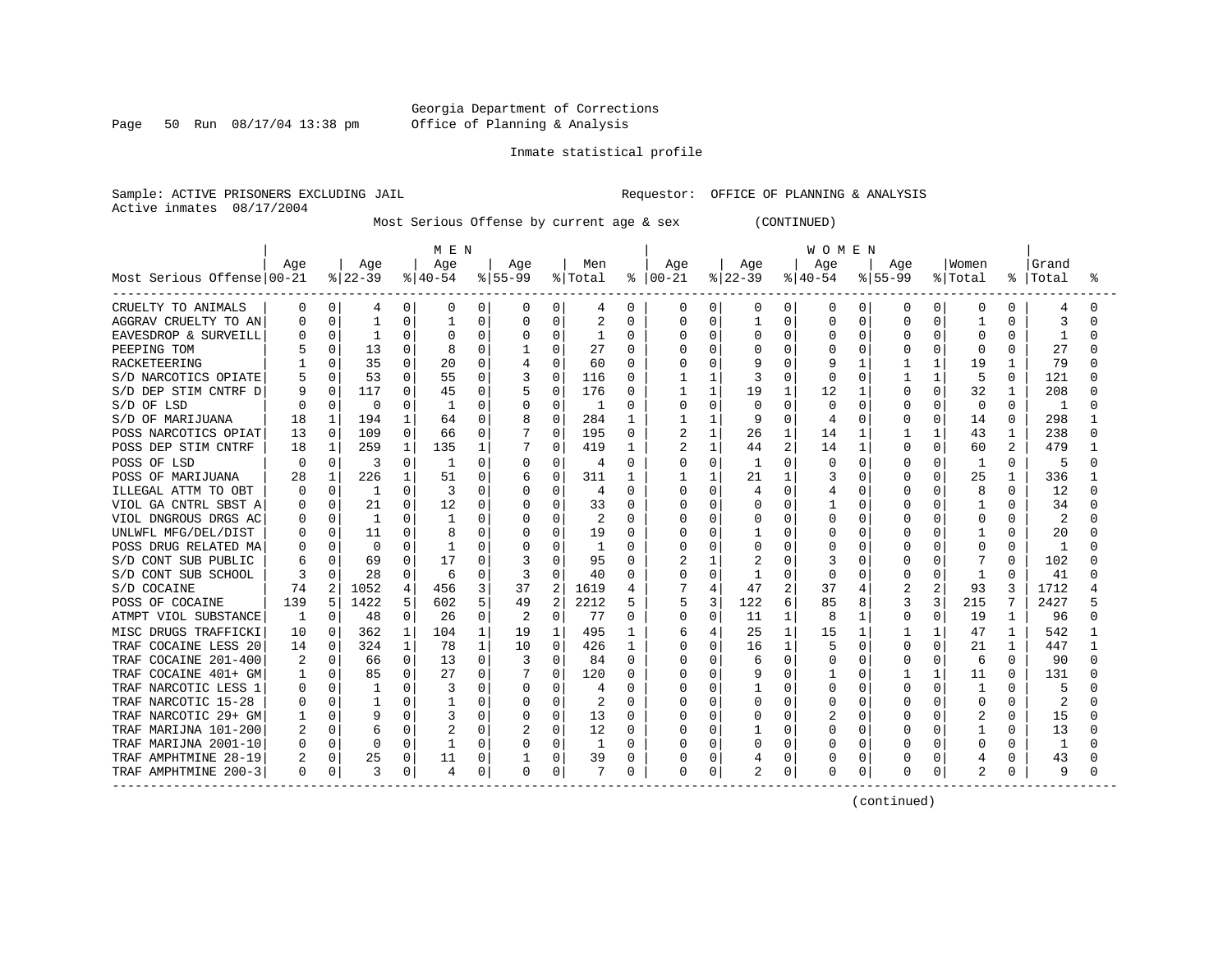Page 51 Run 08/17/04 13:38 pm Office of Planning & Analysis

### Inmate statistical profile

Sample: ACTIVE PRISONERS EXCLUDING JAIL Requestor: OFFICE OF PLANNING & ANALYSIS Active inmates 08/17/2004

Most Serious Offense by current age & sex (CONTINUED)

|                            |      |   |           |   | MEN       |   |           |          |         |    |           |           |   |           |           |   |         |   |       |   |
|----------------------------|------|---|-----------|---|-----------|---|-----------|----------|---------|----|-----------|-----------|---|-----------|-----------|---|---------|---|-------|---|
|                            | Age  |   | Age       |   | Age       |   | Age       |          | Men     |    | Age       | Age       |   | Age       | Age       |   | Women   |   | Grand |   |
| Most Serious Offense 00-21 |      |   | $ 22-39 $ |   | $ 40-54 $ |   | $ 55-99 $ |          | % Total | ႜၟ | $ 00-21 $ | $ 22-39 $ |   | $ 40-54 $ | $ 55-99 $ |   | % Total | ႜ | Total | ° |
| TRAF AMPHTMINE 400+        |      | U | 10        | 0 |           |   |           | 0        | 16      |    |           |           |   |           |           |   |         |   | 17    |   |
| CNSPIRE TRAFFIC CNTR       |      |   |           |   |           |   |           |          |         |    |           |           |   |           |           |   |         |   |       |   |
| USE COMM FACLTY VIO        |      |   |           |   |           |   |           |          |         |    |           |           |   |           |           |   |         |   |       |   |
| ATT/CONSPRCY COMMT C       |      |   | 13        |   |           |   |           |          | 21      |    |           |           |   |           |           |   |         |   | 27    |   |
| UNAUTH DIST CONTRLLD       |      |   |           |   |           |   |           |          |         |    |           |           |   |           |           |   |         |   |       |   |
| VIOL MOTOR VEHICLE L       |      |   | 42        | O | 26        |   |           |          | 72      |    |           |           |   |           |           |   | 10      |   | 82    |   |
| CHOP SHOP VIOLATION        |      |   |           |   | $\Omega$  |   |           |          | 2       |    |           |           |   |           |           |   |         |   |       |   |
| DRVNG HABTL VIOLATOR       |      |   | 74        | O | 113       |   | 19        |          | 206     |    |           |           |   |           |           |   | h       |   | 212   |   |
| HABIT TRAF VOIL/IMPA       |      |   |           |   | 8         |   |           |          | 15      |    |           |           |   |           |           |   |         |   | 15    |   |
| HABIT TRAF VIOL/OTHE       |      |   |           |   |           |   |           |          |         |    |           |           |   |           |           |   |         |   |       |   |
| MISC MRALS/PBLIC H/S       |      |   | h         | 0 | h         |   |           |          | 13      |    |           |           |   |           |           |   |         |   | 14    |   |
| MISC CORRECTIONL INS       |      |   |           | 0 |           |   |           | $\Omega$ |         |    |           |           |   |           |           |   |         |   |       |   |
| CONSPIRACY                 |      |   | 46        |   |           |   |           |          | 61      |    |           |           |   |           |           |   |         |   | 68    |   |
| CRMNL ATMPT                |      |   | 11        |   |           |   |           |          | 27      |    |           |           |   |           |           |   |         |   | 32    |   |
| AIRCRAFT HIJACKING         |      |   |           | 0 |           |   |           |          |         |    |           |           |   |           |           |   |         |   |       |   |
| CRMNL SOLICITATION         |      |   |           | 0 |           |   |           | $\Omega$ |         |    |           |           |   |           |           |   |         |   | 13    |   |
| PARTY TO A CRIME           | 2    | 0 | 2         | 0 |           | 0 |           | 0        | 5       |    | 0         |           | 0 |           | $\Omega$  | 0 | 2       |   |       |   |
| Total                      | 3085 |   | 27159     |   | 13206     |   | 2218      |          | 45668   |    | 165       | 1900      |   | 1018      | 88        |   | 3171    |   | 48839 |   |